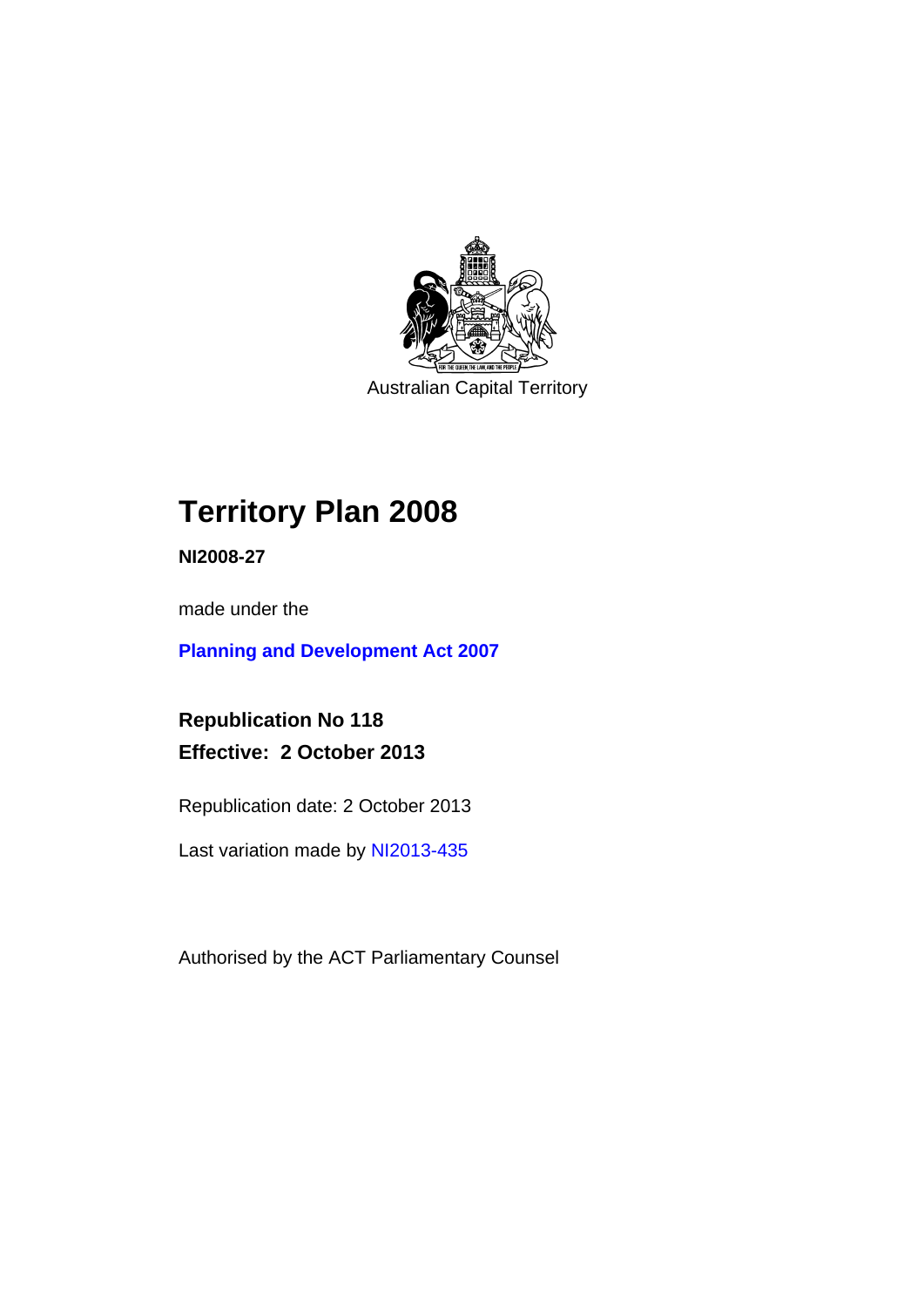1 About the endnotes

# **Endnotes**

# **1 About the endnotes**

Amending and modifying laws are annotated in the legislation history and the amendment history. Current modifications are not included in the republished law but are set out in the endnotes.

Not all editorial amendments made under the *[Legislation Act 2001](http://www.legislation.act.gov.au/a/2001-14/default.asp)*, part 11.3 are annotated in the amendment history. Full details of any amendments can be obtained from the Parliamentary Counsel's Office.

Uncommenced amending laws are not included in the republished law. The details of these laws are underlined in the legislation history. Uncommenced expires are underlined in the legislation history and amendment history.

If all the provisions of the law have been renumbered, a table of renumbered provisions gives details of previous and current numbering.

The endnotes also include a table of earlier republications.

| $A = Act$                                    | $NI =$ Notifiable instrument              |
|----------------------------------------------|-------------------------------------------|
| $AF =$ Approved form                         | $o = order$                               |
| $am = amended$                               | $om = omitted/repealed$                   |
| $amdt = amendment$                           | $ord = ordinance$                         |
| $AR = Assembly resolution$                   | $orig = original$                         |
| $ch = chapter$                               | par = paragraph/subparagraph              |
| $CN =$ Commencement notice                   | $pres = present$                          |
| $def = definition$                           | prev = previous                           |
| $DI = Disallowable instrument$               | $(\text{prev}) = \text{previously}$       |
| $dict = dictionary$                          | $pt = part$                               |
| disallowed = disallowed by the Legislative   | $r = rule/subrule$                        |
| Assembly                                     | $reloc = relocated$                       |
| $div = division$                             | $remum = renumbered$                      |
| $exp = expires/expired$                      | $R[X]$ = Republication No                 |
| $Gaz = gazette$                              | $RI =$ reissue                            |
| $h dq =$ heading                             | $s = section/subsection$                  |
| $IA = Interpretation Act 1967$               | $sch = schedule$                          |
| $ins = inserted/added$                       | $sdiv = subdivision$                      |
| $LA =$ Legislation Act 2001                  | $SL = Subordinate$ law                    |
| $LR =$ legislation register                  | $sub =$ substituted                       |
| $LRA =$ Legislation (Republication) Act 1996 | underlining = whole or part not commenced |
| $mod = modified/modification$                | or to be expired                          |
|                                              |                                           |

# **2 Abbreviation key**

page 2 Territory Plan 2008 Effective: 02/10/13

R118 02/10/13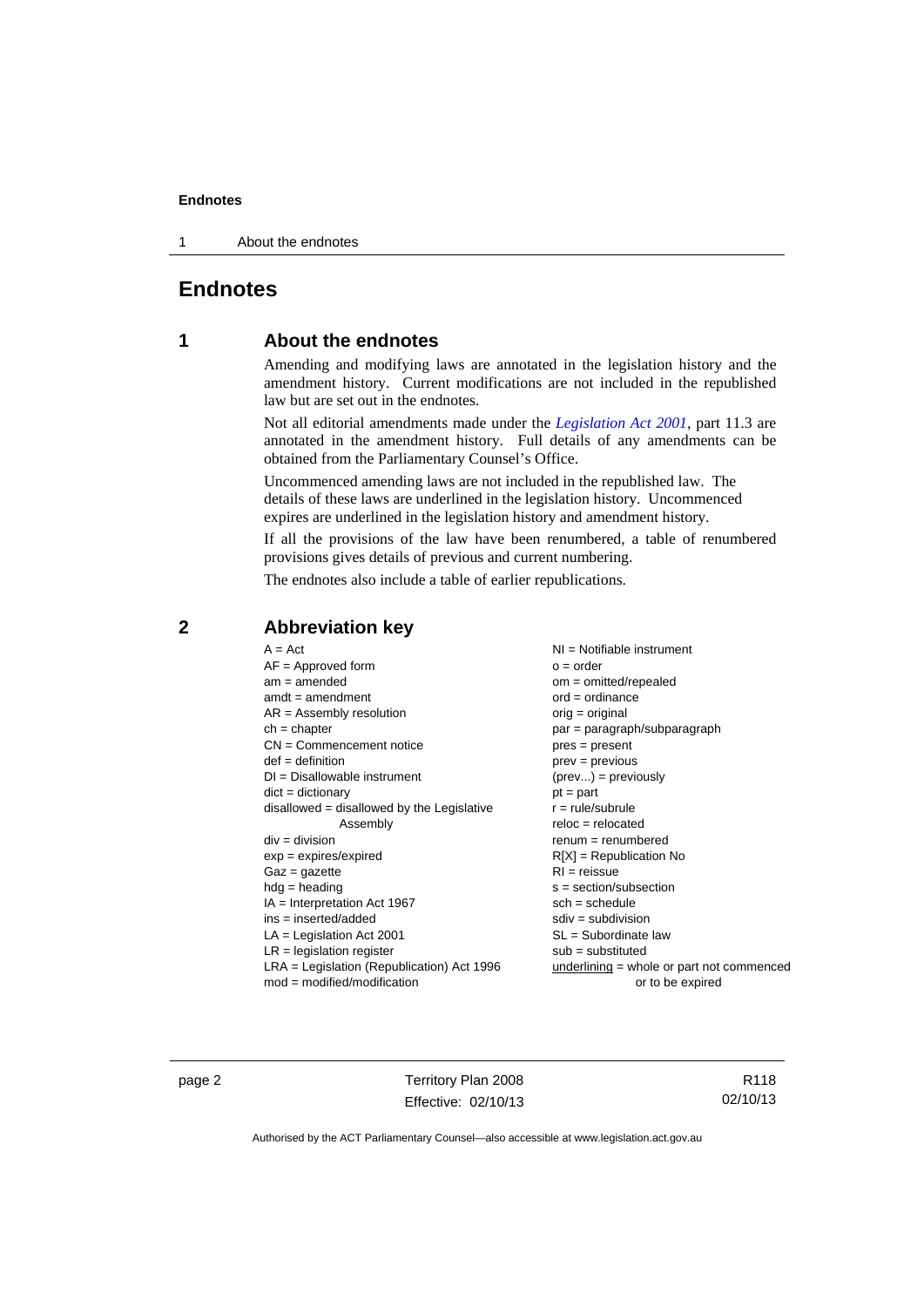### **3 Legislation history**

#### **Territory Plan 2008 NI2008-27**

notified LR 13 February 2008 commenced 31 March 2008 (see [Planning and Development Act 2007](http://www.legislation.act.gov.au/a/2007-24/default.asp) s 432 (3) (a))

as amended by

#### **Variation to the Territory Plan No 285**

(as notified in [Planning and Development \(Plan Variation No 285\)](http://www.legislation.act.gov.au/ni/2008-123/)  [Notice 2008](http://www.legislation.act.gov.au/ni/2008-123/) NI2008-123) commenced 18 April 2008 [\(CN2008-4\)](http://www.legislation.act.gov.au/cn/2008-4/)

#### **[Planning and Development \(Technical Plan Variation—Forde\)](http://www.legislation.act.gov.au/ni/2008-201/)  [Notice 2008](http://www.legislation.act.gov.au/ni/2008-201/) NI2008-201**

notified LR 5 June 2008 commenced 6 June 2008 (LA s 73 (2) (a))

#### **Variation to the Territory Plan No 293**

(as notified in [Planning and Development \(Plan Variation No 293\)](http://www.legislation.act.gov.au/ni/2008-219/)  [Notice 2008](http://www.legislation.act.gov.au/ni/2008-219/) NI2008-219) commenced 15 August 2008 [\(CN2008-11\)](http://www.legislation.act.gov.au/cn/2008-11/)

### **[Planning and Development \(Technical Plan Variation—Residential](http://www.legislation.act.gov.au/ni/2008-289/)  [and Commercial Zones Codes\) Notice 2008](http://www.legislation.act.gov.au/ni/2008-289/) NI2008-289**

notified LR 10 July 2008 commenced 11 July 2008 (LA s 73 (2) (a))

#### **[Planning and Development \(Technical Plan Variation—Error](http://www.legislation.act.gov.au/ni/2008-290/)  [Variation\) Notice 2008](http://www.legislation.act.gov.au/ni/2008-290/) NI2008-290**

notified LR 10 July 2008 commenced 11 July 2008 (LA s 73 (2) (a))

#### **[Planning and Development \(Technical Plan Variation—Boundary](http://www.legislation.act.gov.au/ni/2008-298/)  [Changes\) Notice 2008](http://www.legislation.act.gov.au/ni/2008-298/) NI2008-298**  notified LR 31 July 2008

commenced 1 August 2008 (LA s 73 (2) (a))

### **[Planning and Development \(Technical Plan Variation—Dunlop\)](http://www.legislation.act.gov.au/ni/2008-328/)  [Notice 2008](http://www.legislation.act.gov.au/ni/2008-328/) NI2008-328**

notified LR 14 August 2008 commenced 15 August 2008 (LA s 73 (2) (a))

R118 02/10/13 Territory Plan 2008 Effective: 02/10/13 page 3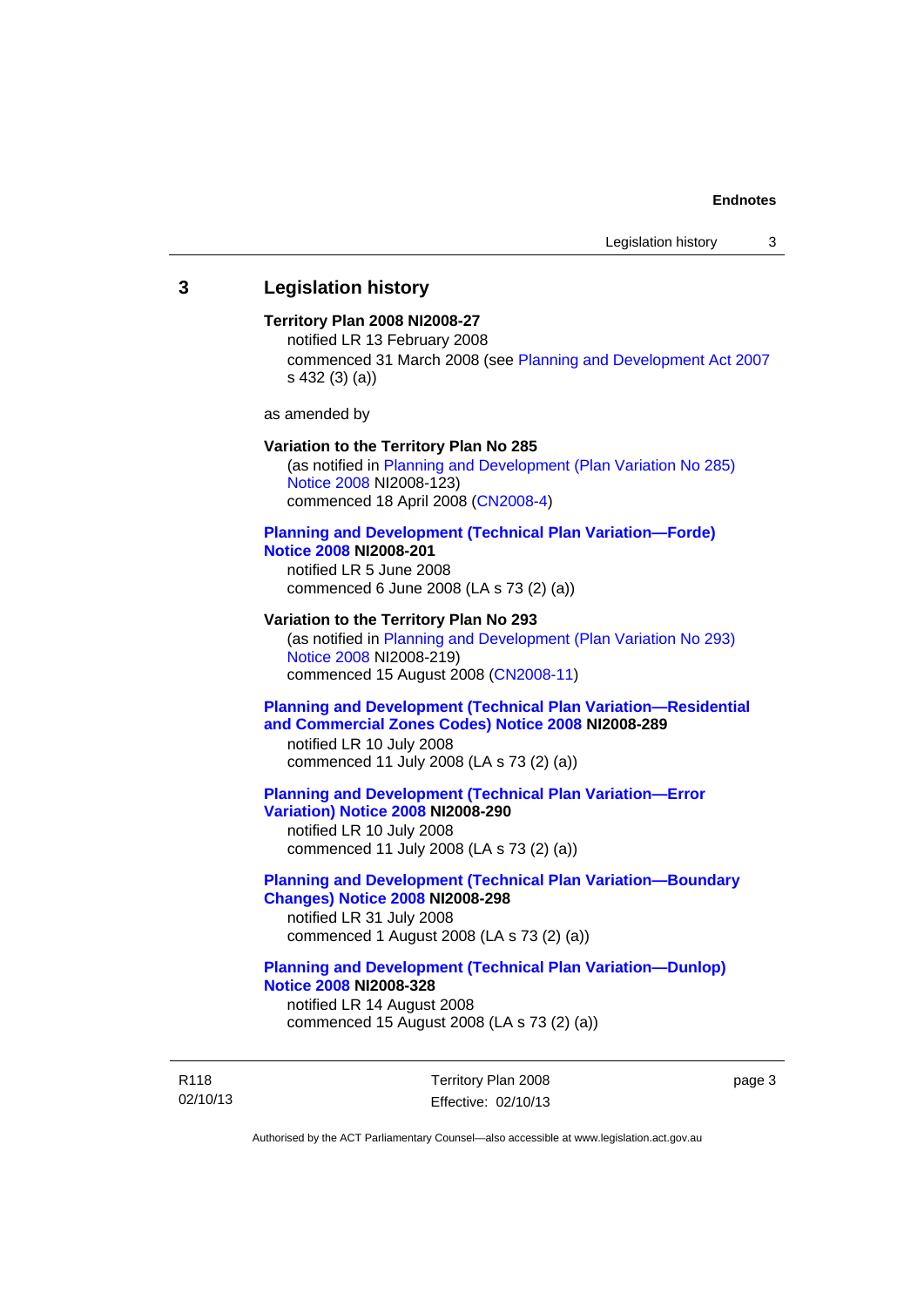$3<sub>l</sub>$ 

| 3      | Legislation history                                                                                                                                                                                |
|--------|----------------------------------------------------------------------------------------------------------------------------------------------------------------------------------------------------|
|        | <b>Planning and Development (Technical Plan Variation-Watson)</b><br><b>Notice 2008 NI2008-336</b><br>notified LR 14 August 2008<br>commenced 15 August 2008 (LA s 73 (2) (a))                     |
|        | Variation to the Territory Plan No 289<br>(as notified in Planning and Development (Plan Variation No 289)<br>Notice 2008 NI2008-339)<br>commenced 5 September 2008 (CN2008-14)                    |
|        | Variation to the Territory Plan No 281<br>(as notified in Planning and Development (Plan Variation No 281)<br>Notice 2008 NI2008-352)<br>commenced 12 December 2008 (CN2008-16)                    |
|        | <b>Planning and Development (Technical Plan Variation-Residenti</b><br>Zones Codes) Notice 2008 NI2008-358<br>notified LR 28 August 2008<br>commenced 29 August 2008 (LA s 73 (2) (a))             |
|        | <b>Planning and Development (Technical Plan Variation-Franklin)</b><br><b>Notice 2008 NI2008-499</b><br>notified LR 30 October 2008<br>commenced 31 October 2008 (LA s 73 (2) (a))                 |
|        | <b>Planning and Development (Technical Plan Variation-Gungahli</b><br><b>Notice 2008 NI2008-516</b><br>notified LR 6 November 2008<br>commenced 7 November 2008 (LA s 73 (2) (a))                  |
|        | <b>Planning and Development (Technical Plan Variation-Error</b><br><b>Variation) Notice 2008 (No 2) NI2008-541</b><br>notified LR 20 November 2008<br>commenced 21 November 2008 (LA s 73 (2) (a)) |
|        | <b>Planning and Development (Technical Plan Variation-Residenti</b><br>Zones Code) Notice 2008 (No 2) NI2008-542<br>notified LR 20 November 2008<br>commenced 21 November 2008 (LA s 73 (2) (a))   |
|        | <b>Planning and Development (Technical Plan Variation-Error</b><br><b>Variation) Notice 2008 (No 3) NI2008-590</b><br>notified LR 18 December 2008<br>commenced 19 December 2008 (LA s 73 (2) (a)) |
| page 4 | Territory Plan 2008<br>02<br>Effective: 02/10/13                                                                                                                                                   |
|        |                                                                                                                                                                                                    |

R118 02/10/13

**Variation—Residential** 

**Variation—Gungahlin)** 

**Variation—Residential**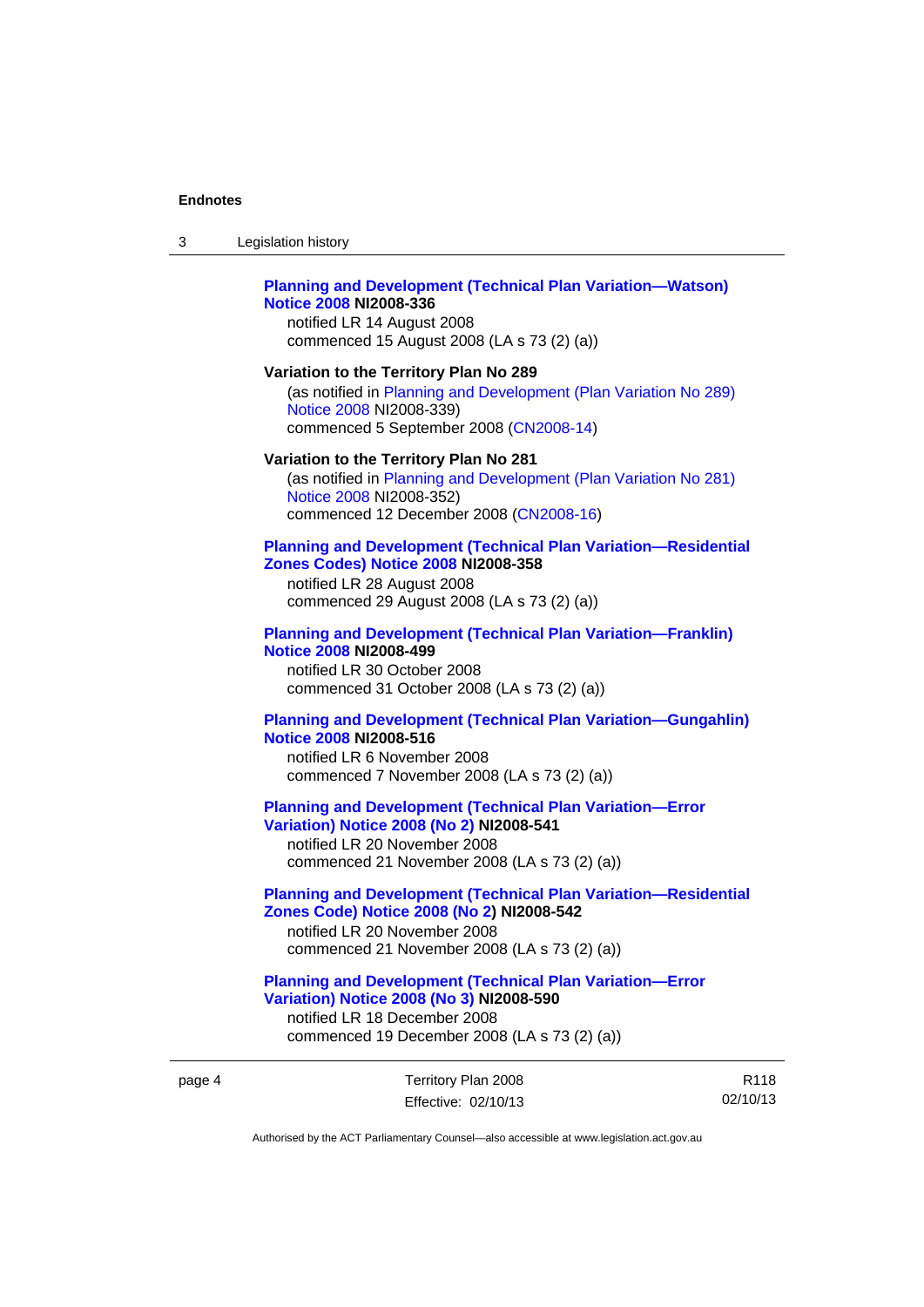#### **[Planning and Development \(Technical Plan Variation—Belconnen](http://www.legislation.act.gov.au/ni/2009-6/)  [District\) Notice 2009](http://www.legislation.act.gov.au/ni/2009-6/) NI2009-6**

notified LR 8 January 2009 commenced 9 January 2009 (LA s 73 (2) (a))

### **[Planning and Development \(Technical Plan Variation—Macgregor\)](http://www.legislation.act.gov.au/ni/2009-17/)  [Notice 2009](http://www.legislation.act.gov.au/ni/2009-17/) NI2009-17**

notified LR 15 January 2009 commenced 16 January 2009 (LA s 73 (2) (a))

# **[Planning and Development \(Technical Plan Variation—Error](http://www.legislation.act.gov.au/ni/2009-37/)**

**[Variation\) Notice 2009](http://www.legislation.act.gov.au/ni/2009-37/) NI2009-37** 

notified LR 5 February 2009 commenced 6 February 2009 (LA s 73 (2) (a))

#### **[Planning and Development \(Technical Plan Variation—Residential](http://www.legislation.act.gov.au/ni/2009-38/)  [Zones Code\) Notice 2009](http://www.legislation.act.gov.au/ni/2009-38/) NI2009-38**

notified LR 5 February 2009 commenced 6 February 2009 (LA s 73 (2) (a))

#### **[Planning and Development \(Technical Plan Variation—Boundary](http://www.legislation.act.gov.au/ni/2009-59/)  [Changes\) Notice 2009](http://www.legislation.act.gov.au/ni/2009-59/) NI2009-59**

notified LR 12 February 2009 commenced 13 February 2009 (LA s 73 (2) (a))

### **[Planning and Development \(Technical Plan Variation—Forde\)](http://www.legislation.act.gov.au/ni/2009-70/)  [Notice 2009](http://www.legislation.act.gov.au/ni/2009-70/) NI2009-70**

notified LR 26 February 2009 commenced 27 February 2009 (LA s 73 (2) (a))

### **[Planning and Development \(Technical Plan Variation—Error](http://www.legislation.act.gov.au/ni/2009-99/)  [Variation\) Notice 2009 \(No 2\)](http://www.legislation.act.gov.au/ni/2009-99/) NI2009-99**

notified LR 19 March 2009 commenced 20 March 2009 (LA s 73 (2) (a))

### **Variation to the Territory Plan No 261**

(as notified in [Planning and Development \(Plan Variation No 261\)](http://www.legislation.act.gov.au/ni/2009-107/)  [Notice 2009](http://www.legislation.act.gov.au/ni/2009-107/) NI2009-107) commenced 17 April 2009 [\(CN2009-10\)](http://www.legislation.act.gov.au/cn/2009-10/)

### **Variation to the Territory Plan No 296**

(as notified in [Planning and Development \(Plan Variation No 296\)](http://www.legislation.act.gov.au/ni/2009-108/)  [Notice 2009](http://www.legislation.act.gov.au/ni/2009-108/) NI2009-108) commenced 17 April 2009 [\(CN2009-9\)](http://www.legislation.act.gov.au/cn/2009-9/)

R118 02/10/13 Territory Plan 2008 Effective: 02/10/13 page 5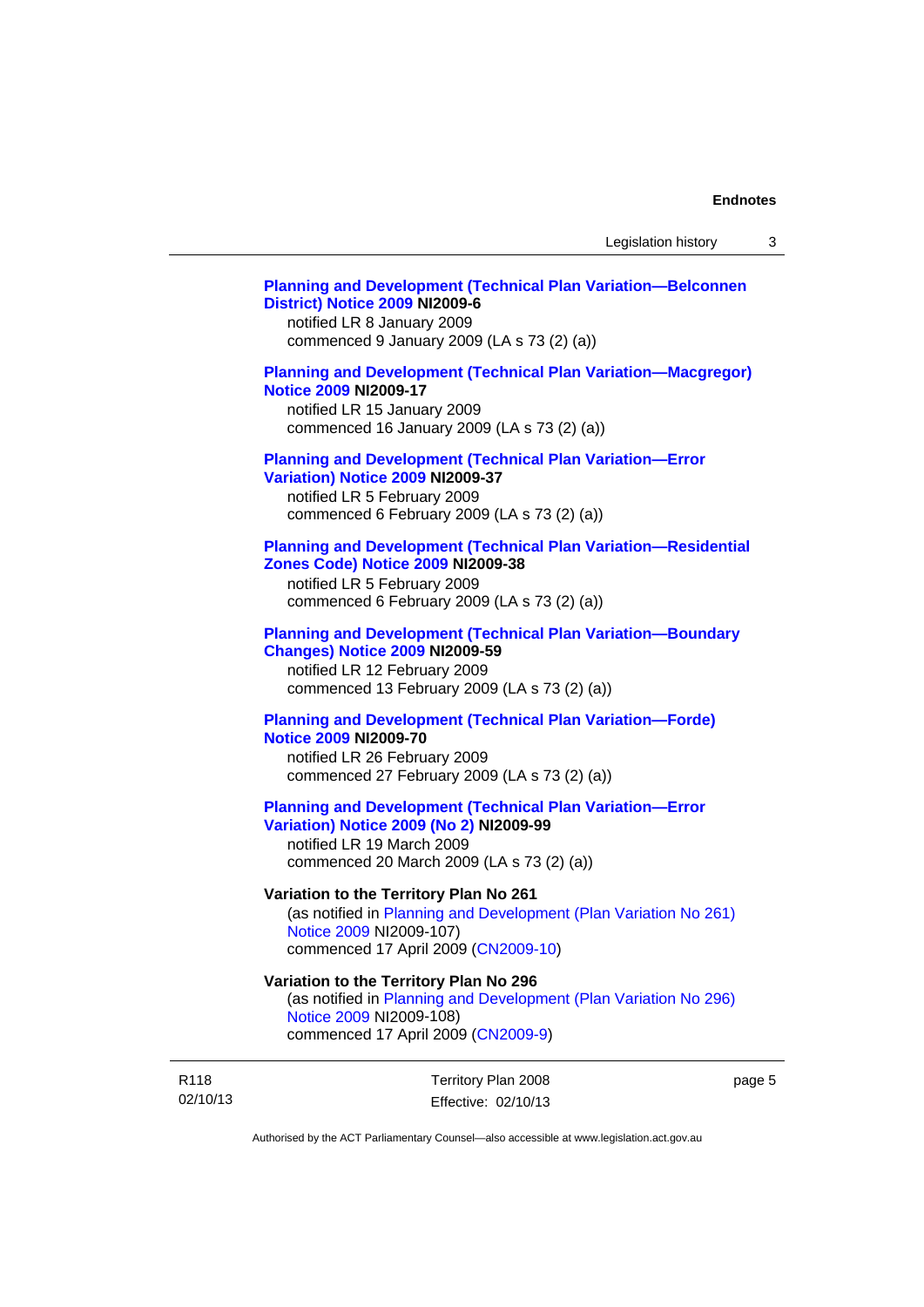| 3 | Legislation history                                                                                                                                                             |
|---|---------------------------------------------------------------------------------------------------------------------------------------------------------------------------------|
|   | <b>Planning and Development (Technical Plan Variation-Gungahlin)</b><br><b>Notice 2009 NI2009-181</b><br>notified LR 16 April 2009<br>commenced 17 April 2009 (LA s 73 (2) (a)) |
|   | <b>Planning and Development (Technical Plan Variation-Gungahlin)</b><br>Notice 2009 (No 2) NI2009-199<br>notified LR 30 April 2009<br>commenced 1 May 2009 (LA s 73 (2) (a))    |
|   | <b>Planning and Development (Technical Plan Variation-Harrison)</b><br><b>Notice 2009 NI2009-200</b><br>notified LR 30 April 2009<br>commenced 1 May 2009 (LA s 73 (2) (a))     |
|   | <b>Planning and Development (Technical Plan Variation-Franklin)</b><br><b>Notice 2009 NI2009-216</b><br>notified LR 14 May 2009<br>commenced 15 May 2009 (LA s 73 (2) (a))      |
|   | <b>Planning and Development (Technical Plan Variation-Macgregor)</b><br>Notice 2009 (No 2) NI2009-217<br>notified LR 14 May 2009<br>commenced 15 May 2009 (LA s 73 (2) (a))     |
|   | <b>Planning and Development (Technical Plan Variation-Harrison)</b><br>Notice 2009 (No 2) NI2009-237<br>notified LR 21 May 2009<br>commenced 22 May 2009 (LA s 73 (2) (a))      |
|   | <b>Planning and Development (Technical Plan Variation-Casey)</b><br><b>Notice 2009 NI2009-238</b><br>notified LR 21 May 2009<br>commenced 22 May 2009 (LA s 73 (2) (a))         |
|   | <b>Planning and Development (Technical Plan Variation-Franklin)</b><br>Notice 2009 (No 2) NI2009-254<br>notified LR 4 June 2009<br>commenced 5 June 2009 (LA s 73 (2) (a))      |
|   | <b>Planning and Development (Technical Plan Variation-Dunlop)</b><br><b>Notice 2009 NI2009-255</b><br>notified LR 4 June 2009<br>commenced 5 June 2009 (LA s 73 (2) (a))        |

page 6 Territory Plan 2008 Effective: 02/10/13

R118 02/10/13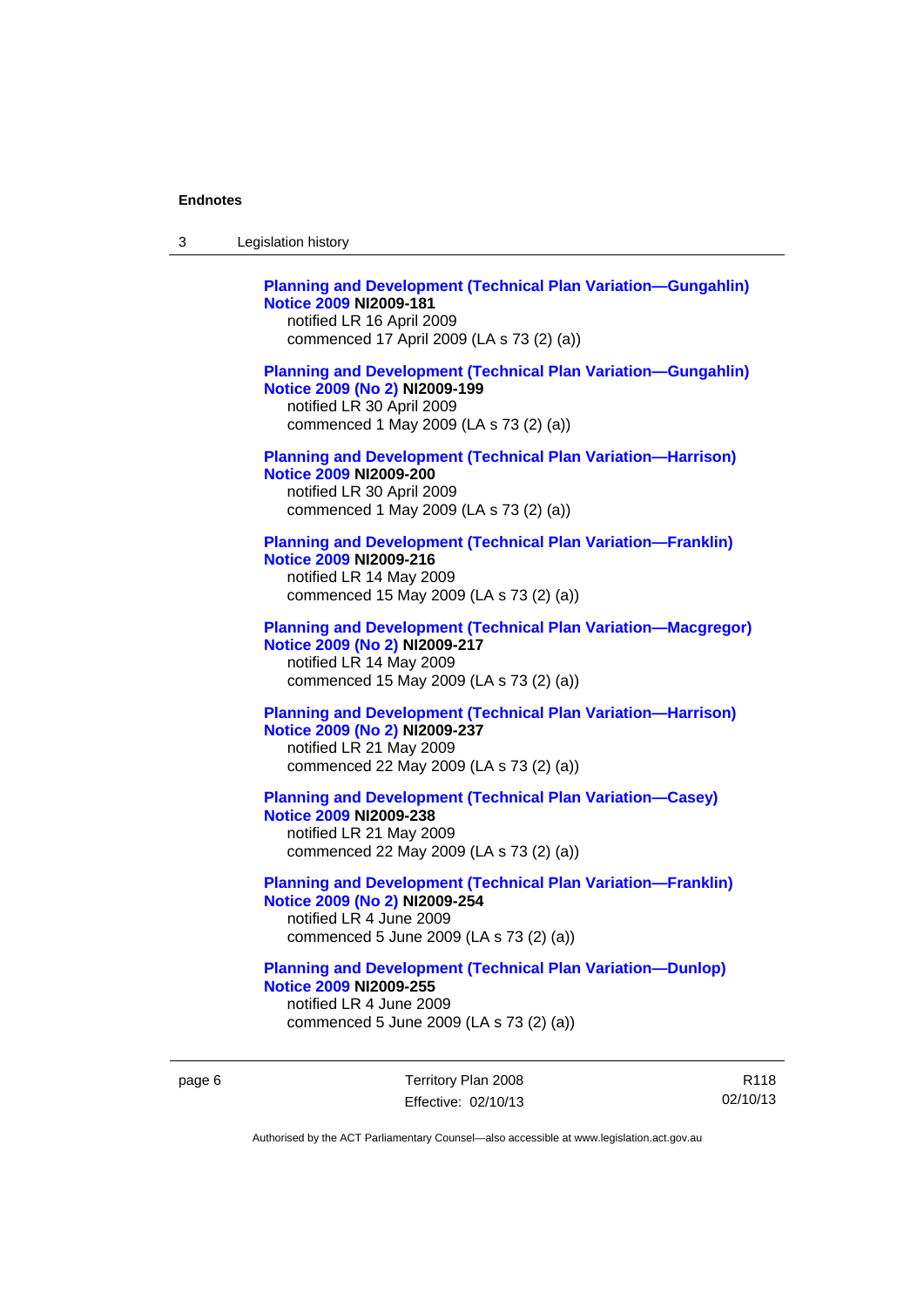| Legislation history |  |  |
|---------------------|--|--|
|---------------------|--|--|

**[Planning and Development \(Technical Plan Variation—Forde\)](http://www.legislation.act.gov.au/ni/2009-256/)  [Notice 2009 \(No 2\)](http://www.legislation.act.gov.au/ni/2009-256/) NI2009-256**  notified LR 4 June 2009 commenced 5 June 2009 (LA s 73 (2) (a)) **[Planning and Development \(Technical Amendment—Harrison and](http://www.legislation.act.gov.au/ni/2009-272/)  [Flemington Road Corridor Concept Plan\) Plan Variation 2009 \(No 1\)](http://www.legislation.act.gov.au/ni/2009-272/) NI2009-272**  notified LR 18 June 2009 commenced 19 June 2009 (LA s 73 (2) (a)) **[Planning and Development \(Technical Amendment—Macgregor West](http://www.legislation.act.gov.au/ni/2009-321/)  [Precinct Code\) Plan Variation 2009 \(No 1\)](http://www.legislation.act.gov.au/ni/2009-321/) NI2009-321**  notified LR 9 July 2009 commenced 10 July 2009 (LA s 73 (2) (a)) **[Planning and Development \(Technical Amendment—Residential](http://www.legislation.act.gov.au/ni/2009-322/)  [Zones Codes and WaterWays General Code\) Plan Variation 2009](http://www.legislation.act.gov.au/ni/2009-322/)  [\(No 1\)](http://www.legislation.act.gov.au/ni/2009-322/) NI2009-322**  notified LR 9 July 2009 commenced 10 July 2009 (LA s 73 (2) (a)) **[Planning and Development \(Technical Amendment—Duffy\) Plan](http://www.legislation.act.gov.au/ni/2009-323/)  [Variation 2009](http://www.legislation.act.gov.au/ni/2009-323/) NI2009-323**  notified LR 16 July 2009 commenced 17 July 2009 (LA s 73 (2) (a)) **[Planning and Development \(Technical Amendment—Error\) Plan](http://www.legislation.act.gov.au/ni/2009-324/)  [Variation 2009 \(No 1\)](http://www.legislation.act.gov.au/ni/2009-324/) NI2009-324**  notified LR 9 July 2009 commenced 10 July 2009 (LA s 73 (2) (a)) **[Planning and Development \(Technical Amendment—Kingston\) Plan](http://www.legislation.act.gov.au/ni/2009-338/)  [Variation 2009](http://www.legislation.act.gov.au/ni/2009-338/) NI2009-338**  notified LR 16 July 2009 commenced 17 July 2009 (LA s 73 (2) (a)) **[Planning and Development \(Technical Amendment—Access and](http://www.legislation.act.gov.au/ni/2009-342/)  [Mobility General Code\) Plan Variation 2009 \(No 1\)](http://www.legislation.act.gov.au/ni/2009-342/) NI2009-342**  notified LR 23 July 2009 commenced 24 July 2009 (LA s 73 (2) (a))

R118 02/10/13 Territory Plan 2008 Effective: 02/10/13 page 7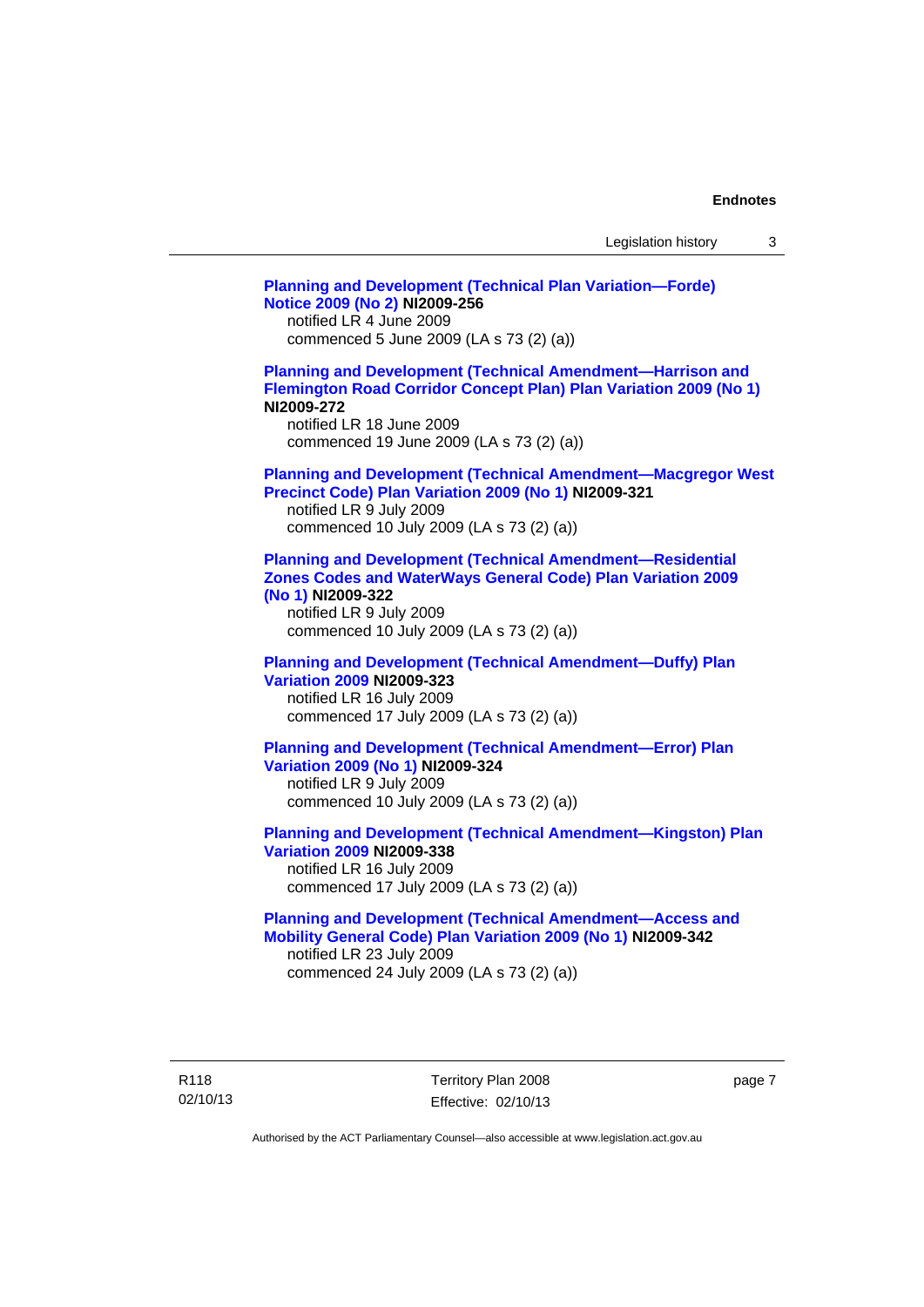3 Legislation history

#### **Variation to the Territory Plan No 288**

(as notified in [Planning and Development \(Plan Variation No 288\)](http://www.legislation.act.gov.au/ni/2009-391/)  [Notice 2009](http://www.legislation.act.gov.au/ni/2009-391/) NI2009-391) commenced 4 September 2009 ([CN2009-12\)](http://www.legislation.act.gov.au/cn/2009-12/)

#### **[Planning and Development \(Technical Amendment—Miscellaneous](http://www.legislation.act.gov.au/ni/2009-392/)  [Amendments\) Plan Variation 2009 \(No 1\)](http://www.legislation.act.gov.au/ni/2009-392/) NI2009-392**  notified LR 20 August 2009

commenced 21 August 2009 (LA s 73 (2) (a))

### **[Planning and Development \(Technical Amendment—Bonner\) Plan](http://www.legislation.act.gov.au/ni/2009-409/)  [Variation 2009](http://www.legislation.act.gov.au/ni/2009-409/) NI2009-409**

notified LR 27 August 2009 commenced 28 August 2009 (LA s 73 (2) (a))

#### **[Planning and Development \(Technical Amendment—Franklin\) Plan](http://www.legislation.act.gov.au/ni/2009-410/)  [Variation 2009 \(No 1\)](http://www.legislation.act.gov.au/ni/2009-410/) NI2009-410**

notified LR 27 August 2009 commenced 28 August 2009 (LA s 73 (2) (a))

#### **[Planning and Development \(Technical Amendment—Griffith\) Plan](http://www.legislation.act.gov.au/ni/2009-418/)  [Variation 2009](http://www.legislation.act.gov.au/ni/2009-418/) NI2009-418**  notified LR 3 September 2009

commenced 4 September 2009 (LA s 73 (2) (a))

### **[Planning and Development \(Technical Amendment—Residential](http://www.legislation.act.gov.au/ni/2009-487/)  [Zones Development Codes and Other Codes\) Plan Variation 2009](http://www.legislation.act.gov.au/ni/2009-487/)  [\(No 1\)](http://www.legislation.act.gov.au/ni/2009-487/) NI2009-487**

notified LR 1 October 2009 commenced 2 October 2009 (LA s 73 (2) (a))

**[Planning and Development \(Technical Amendment—Single Dwelling](http://www.legislation.act.gov.au/ni/2009-488/)  [Housing Development Code\) Plan Variation 2009 \(No 1\)](http://www.legislation.act.gov.au/ni/2009-488/) NI2009-488** 

notified LR 1 October 2009 commenced 2 October 2009 (LA s 73 (2) (a))

### **[Planning and Development \(Technical Amendment—Hume\) Plan](http://www.legislation.act.gov.au/ni/2009-570/)  [Variation 2009](http://www.legislation.act.gov.au/ni/2009-570/) NI2009-570**

notified LR 12 November 2009 commenced 13 November 2009 (LA s 73 (2) (a))

page 8 Territory Plan 2008 Effective: 02/10/13

R118 02/10/13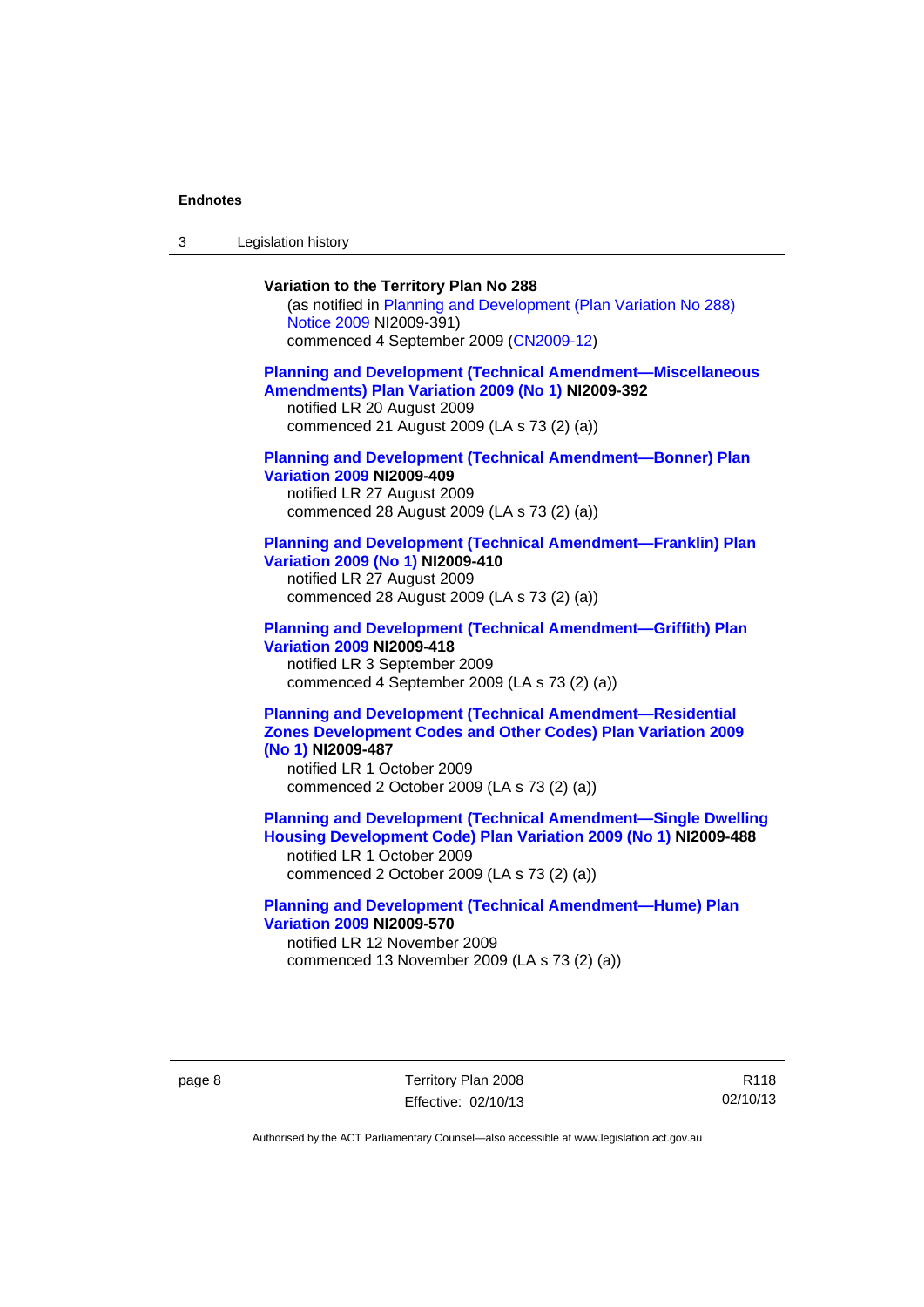Legislation history 3

#### **[Planning and Development \(Technical Amendment—Macgregor\) Plan](http://www.legislation.act.gov.au/ni/2009-617/)  [Variation 2009](http://www.legislation.act.gov.au/ni/2009-617/) NI2009-617**

notified LR 3 December 2009 commenced 4 December 2009 (LA s 73 (2) (a))

### **[Planning and Development \(Technical Amendment—Bonner\) Plan](http://www.legislation.act.gov.au/ni/2009-618/)  [Variation 2009 \(No 2\)](http://www.legislation.act.gov.au/ni/2009-618/) NI2009-618**

notified LR 3 December 2009 commenced 4 December 2009 (LA s 73 (2) (a))

### **[Planning and Development \(Technical Amendment—Nicholls\) Plan](http://www.legislation.act.gov.au/ni/2009-619/)  [Variation 2009](http://www.legislation.act.gov.au/ni/2009-619/) NI2009-619**

notified LR 3 December 2009 commenced 4 December 2009 (LA s 73 (2) (a))

#### **[Planning and Development \(Technical Amendment—Miscellaneous](http://www.legislation.act.gov.au/ni/2010-21/)  [Amendments\) Plan Variation 2010 \(No 1\)](http://www.legislation.act.gov.au/ni/2010-21/) NI2010-21**

notified LR 21 January 2010 commenced 22 January 2010 (LA s 73 (2) (a))

**[Planning and Development \(Technical Amendment—Changes to](http://www.legislation.act.gov.au/ni/2010-22/)  [concept plans \(Flemington Road corridor, Coombs and Wright\) and](http://www.legislation.act.gov.au/ni/2010-22/)  [various code and miscellaneous changes\) Plan Variation 2010](http://www.legislation.act.gov.au/ni/2010-22/) NI2010-22** 

notified LR 21 January 2010 commenced 22 January 2010 (LA s 73 (2) (a))

**[Planning and Development \(Technical Amendment—Changes to a](http://www.legislation.act.gov.au/ni/2010-23/)  [commercial code and general codes\) Plan Variation 2010](http://www.legislation.act.gov.au/ni/2010-23/) NI2010-23**  notified LR 21 January 2010

commenced 22 January 2010 (LA s 73 (2) (a))

**[Planning and Development \(Technical Amendment—Franklin\) Plan](http://www.legislation.act.gov.au/ni/2010-45/)  [Variation 2010](http://www.legislation.act.gov.au/ni/2010-45/) NI2010-45**  notified LR 4 February 2010 commenced 5 February 2010 (LA s 73 (2) (a))

### **[Planning and Development \(Technical Amendment—Harrison\) Plan](http://www.legislation.act.gov.au/ni/2010-82/)  [Variation 2010](http://www.legislation.act.gov.au/ni/2010-82/) NI2010-82**

notified LR 25 February 2010 commenced 26 February 2010 (LA s 73 (2) (a))

R118 02/10/13 Territory Plan 2008 Effective: 02/10/13 page 9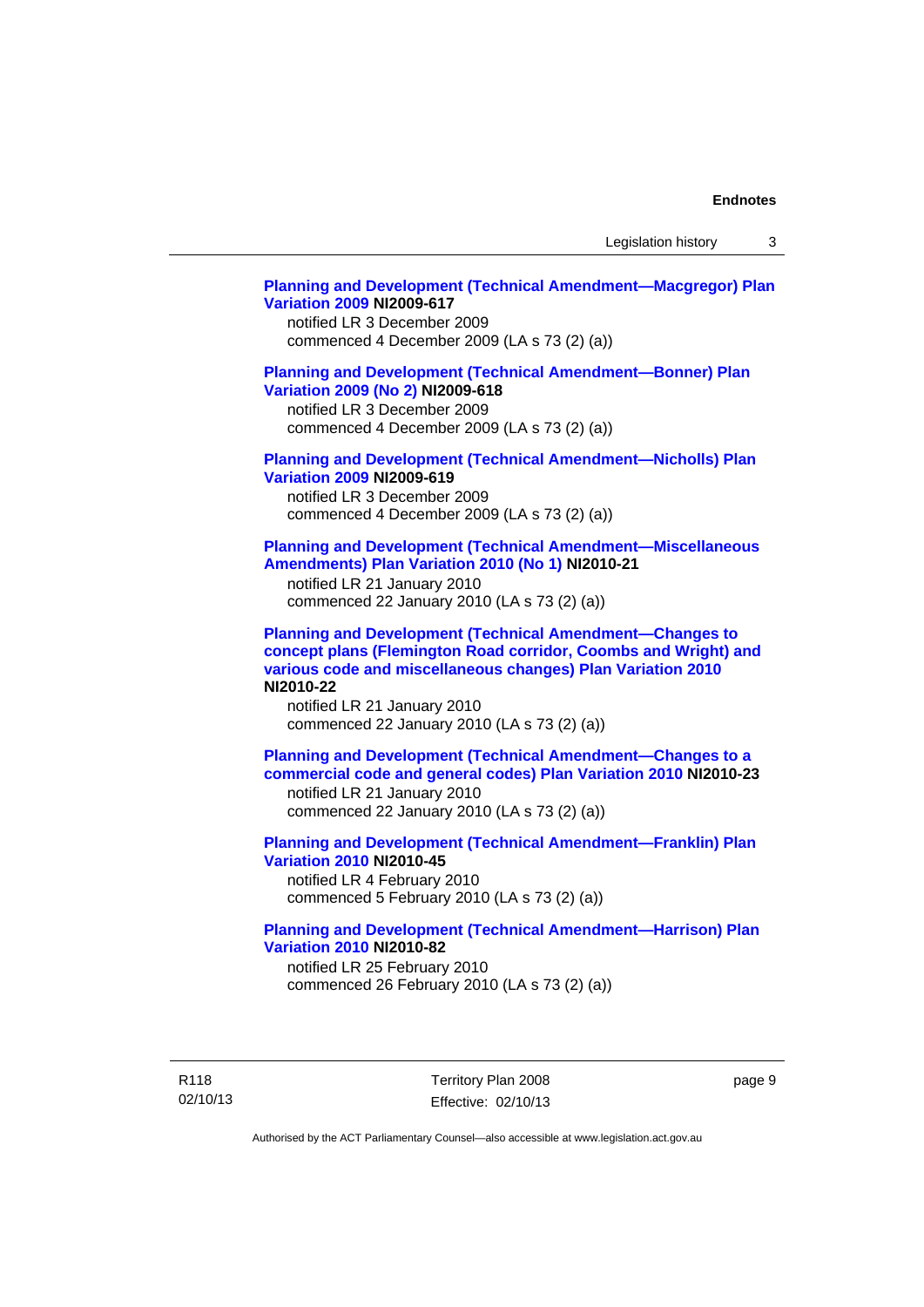| 3 | Legislation history |  |
|---|---------------------|--|
|---|---------------------|--|

### **[Planning and Development \(Technical Amendment—Casey\) Plan](http://www.legislation.act.gov.au/ni/2010-83/)  [Variation 2010](http://www.legislation.act.gov.au/ni/2010-83/) NI2010-83**

notified LR 25 February 2010 commenced 26 February 2010 (LA s 73 (2) (a))

#### **[Planning and Development \(Technical Amendment—Gungahlin\) Plan](http://www.legislation.act.gov.au/ni/2010-84/)  [Variation 2010](http://www.legislation.act.gov.au/ni/2010-84/) NI2010-84**

notified LR 25 February 2010 commenced 26 February 2010 (LA s 73 (2) (a))

#### **[Planning and Development \(Technical Amendment—Macgregor\) Plan](http://www.legislation.act.gov.au/ni/2010-123/)  [Variation 2010](http://www.legislation.act.gov.au/ni/2010-123/) NI2010-123**

notified LR 18 March 2010 commenced 19 March 2010 (LA s 73 (2) (a))

# **[Planning and Development \(Technical Amendment—Bonner\) Plan](http://www.legislation.act.gov.au/ni/2010-124/)**

**[Variation 2010](http://www.legislation.act.gov.au/ni/2010-124/) NI2010-124**  notified LR 18 March 2010 commenced 19 March 2010 (LA s 73 (2) (a))

#### **[Planning and Development \(Technical Amendment—Bruce\) Plan](http://www.legislation.act.gov.au/ni/2010-125/)  [Variation 2010](http://www.legislation.act.gov.au/ni/2010-125/) NI2010-125**

notified LR 18 March 2010 commenced 19 March 2010 (LA s 73 (2) (a))

### **[Planning and Development \(Technical Amendment—Miscellaneous](http://www.legislation.act.gov.au/ni/2010-217/)  [Amendments and Corrections\) Plan Variation 2010 \(No 1\)](http://www.legislation.act.gov.au/ni/2010-217/) NI2010-217**  notified LR 6 May 2010 commenced 7 May 2010 (LA s 73 (2) (a))

**[Planning and Development \(Technical Amendment—Changes to](http://www.legislation.act.gov.au/ni/2010-218/)  [noise attenuation provisions \(single dwelling housing development](http://www.legislation.act.gov.au/ni/2010-218/)  [code and multi unit housing development code\) and other](http://www.legislation.act.gov.au/ni/2010-218/)  [amendments\) Plan Variation 2010](http://www.legislation.act.gov.au/ni/2010-218/) NI2010-218** 

notified LR 6 May 2010 commenced 7 May 2010 (LA s 73 (2) (a))

### **[Planning and Development \(Technical Amendment—Realignment of](http://www.legislation.act.gov.au/ni/2010-219/)  [designated boundary and rezone future urban area – Molonglo\) Plan](http://www.legislation.act.gov.au/ni/2010-219/)  [Variation 2010](http://www.legislation.act.gov.au/ni/2010-219/) NI2010-219**

notified LR 6 May 2010 commenced 7 May 2010 (LA s 73 (2) (a))

page 10 Territory Plan 2008 Effective: 02/10/13

R118 02/10/13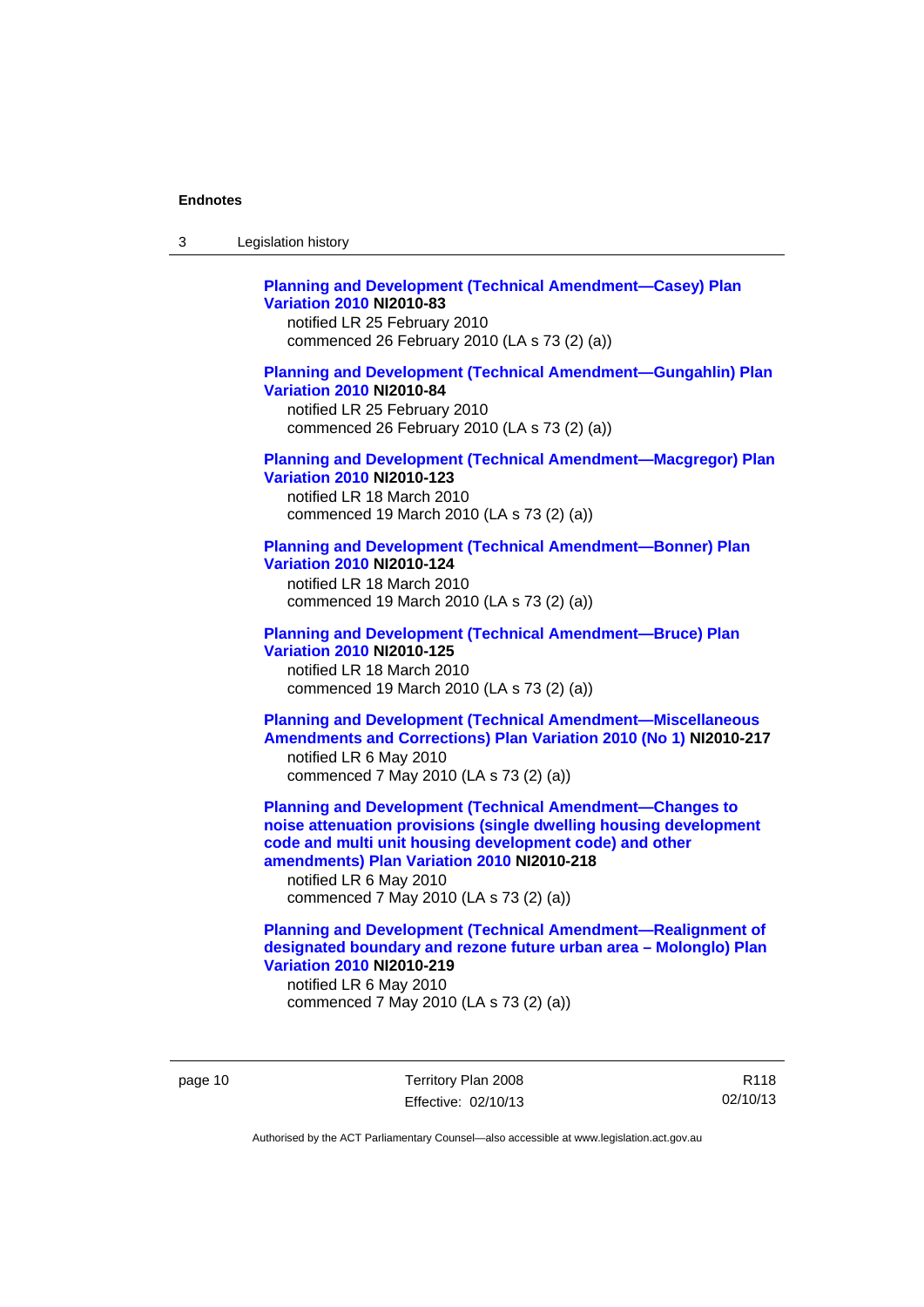page 11

# Territory Plan 2008 **[Planning and Development \(Technical Amendment—Forde\) Plan](http://www.legislation.act.gov.au/ni/2010-243/)  [Variation 2010](http://www.legislation.act.gov.au/ni/2010-243/) NI2010-243**  notified LR 27 May 2010 commenced 28 May 2010 (LA s 73 (2) (a)) **[Planning and Development \(Technical Amendment—Crace\) Plan](http://www.legislation.act.gov.au/ni/2010-244/)  [Variation 2010](http://www.legislation.act.gov.au/ni/2010-244/) NI2010-244**  notified LR 27 May 2010 commenced 28 May 2010 (LA s 73 (2) (a)) **[Planning and Development \(Technical Amendment—Kingston\) Plan](http://www.legislation.act.gov.au/ni/2010-246/)  [Variation 2010](http://www.legislation.act.gov.au/ni/2010-246/) NI2010-246**  notified LR 3 June 2010 commenced 4 June 2010 (LA s 73 (2) (a)) **[Planning and Development \(Technical Amendment—Rezoning –](http://www.legislation.act.gov.au/ni/2010-258/)  [boundary changes\) Plan Variation 2010 \(No 1\)](http://www.legislation.act.gov.au/ni/2010-258/) NI2010-258**  notified LR 27 May 2010 commenced 28 May 2010 (LA s 73 (2) (a)) **[Planning and Development \(Technical Amendment—Gungahlin\) Plan](http://www.legislation.act.gov.au/ni/2010-321/)  [Variation 2010 \(No 2\)](http://www.legislation.act.gov.au/ni/2010-321/) NI2010-321**  notified LR 24 June 2010 commenced 25 June 2010 (LA s 73 (2) (a)) **[Planning and Development \(Technical Amendment—Mitchell and](http://www.legislation.act.gov.au/ni/2010-370/)  [Lyneham\) Plan Variation 2010](http://www.legislation.act.gov.au/ni/2010-370/) NI2010-370**  notified LR 8 July 2010 commenced 9 July 2010 (LA s 73 (2) (a)) **[Planning and Development \(Technical Amendment—Kingston\) Plan](http://www.legislation.act.gov.au/ni/2010-371/)  [Variation 2010 \(No 2\)](http://www.legislation.act.gov.au/ni/2010-371/) NI2010-371**  notified LR 8 July 2010 commenced 9 July 2010 (LA s 73 (2) (a)) **[Planning and Development \(Technical Amendment—Casey\) Plan](http://www.legislation.act.gov.au/ni/2010-382/)  [Variation 2010 \(No 2\)](http://www.legislation.act.gov.au/ni/2010-382/) NI2010-382**  notified LR 15 July 2010 commenced 16 July 2010 (LA s 73 (2) (a)) **[Planning and Development \(Technical Amendment – Miscellaneous](http://www.legislation.act.gov.au/ni/2010-409/)  [Amendments\) Plan Variation 2010 \(No 2\)](http://www.legislation.act.gov.au/ni/2010-409/) NI2010-409**  notified LR 22 July 2010 commenced 23 July 2010 (LA s 73 (2) (a))

Authorised by the ACT Parliamentary Counsel—also accessible at www.legislation.act.gov.au

Effective: 02/10/13

R118 02/10/13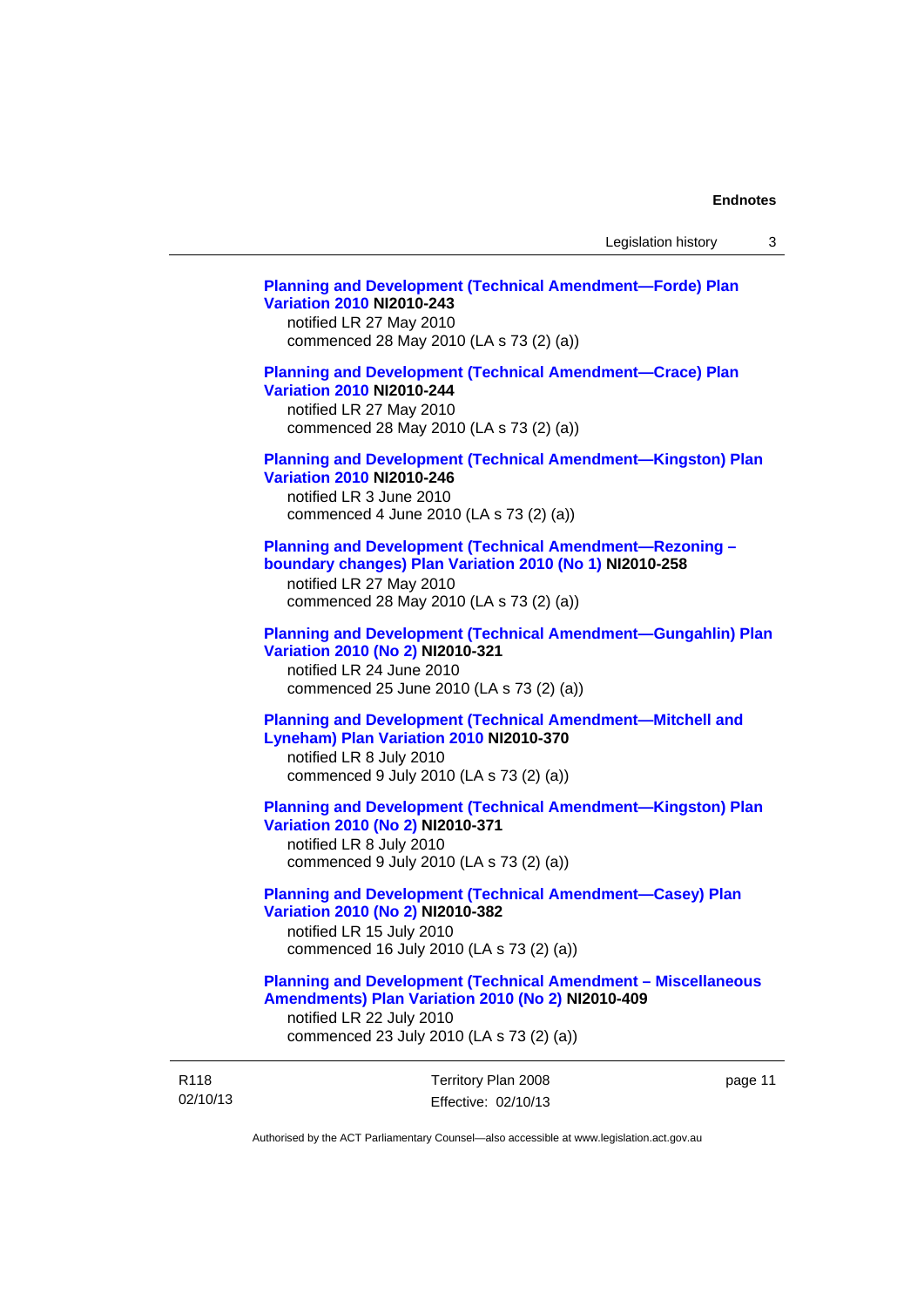| 3 | Legislation history                                                                                                                                                                                                                                                                                                            |
|---|--------------------------------------------------------------------------------------------------------------------------------------------------------------------------------------------------------------------------------------------------------------------------------------------------------------------------------|
|   | <b>Planning and Development (Technical Amendment-Code and</b><br>miscellaneous changes to parking and vehicular access general<br>code) Plan Variation 2010 NI2010-410<br>notified LR 29 July 2010<br>commenced 30 July 2010 (LA s 73 (2) (a))                                                                                 |
|   | <b>Planning and Development (Technical Amendment-Inclusion of</b><br>definitions to bring the Territory Plan into line with the National<br><b>Capital Plan and miscellaneous amendments and corrections) Plan</b><br><b>Variation 2010 NI2010-411</b><br>notified LR 29 July 2010<br>commenced 30 July 2010 (LA s 73 (2) (a)) |
|   | <b>Planning and Development (Technical Amendment-Code changes</b><br>to Coombs and Wright concept plan and changes to town centres<br>development code) Plan Variation 2010 NI2010-412<br>notified LR 29 July 2010<br>commenced 30 July 2010 (LA s 73 (2) (a))                                                                 |
|   | <b>Planning and Development (Technical Amendment-Harrison) Plan</b><br>Variation 2010 (No 2) NI2010-426<br>notified LR 29 July 2010<br>commenced 30 July 2010 (LA s 73 (2) (a))                                                                                                                                                |
|   | <b>Planning and Development (Technical Amendment-Forde) Plan</b><br>Variation 2010 (No 2) NI2010-440<br>notified LR 12 August 2010<br>commenced 13 August 2010 (LA s 73 (2) (a))                                                                                                                                               |
|   | <b>Planning and Development (Technical Amendment-Weston) Plan</b><br><b>Variation 2010 NI2010-441</b><br>notified LR 12 August 2010<br>commenced 13 August 2010 (LA s 73 (2) (a))                                                                                                                                              |
|   | <b>Planning and Development (Technical Amendment-Casey) Plan</b><br>Variation 2010 (No 3) NI2010-538<br>notified LR 23 September 2010<br>commenced 24 September 2010 (LA s 73 (2) (a))                                                                                                                                         |
|   | <b>Planning and Development (Technical Amendment-Dunlop) Plan</b><br><b>Variation 2010 NI2010-539</b><br>notified LR 23 September 2010<br>commenced 24 September 2010 (LA s 73 (2) (a))                                                                                                                                        |

page 12 Territory Plan 2008 Effective: 02/10/13

R118 02/10/13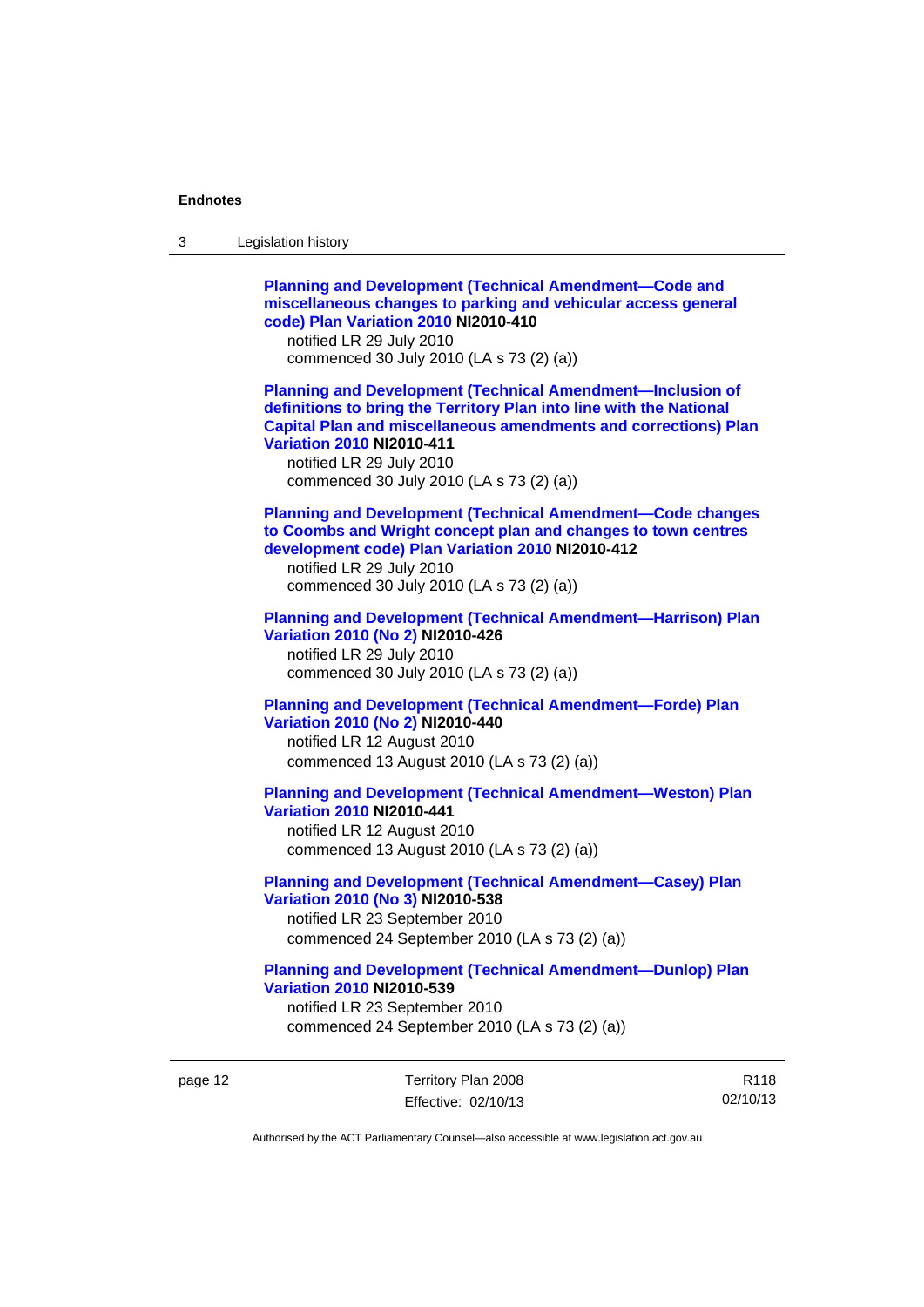#### **[Planning and Development \(Technical Amendment—Bonner\) Plan](http://www.legislation.act.gov.au/ni/2010-540/)  [Variation 2010 \(No 2\)](http://www.legislation.act.gov.au/ni/2010-540/) NI2010-540**

notified LR 23 September 2010 commenced 24 September 2010 (LA s 73 (2) (a))

#### **[Planning and Development \(Technical Amendment—Casey\) Plan](http://www.legislation.act.gov.au/ni/2010-566/)  [Variation 2010 \(No 4\)](http://www.legislation.act.gov.au/ni/2010-566/) NI2010-566**

notified LR 7 October 2010 commenced 8 October 2010 (LA s 73 (2) (a))

#### **Variation to the Territory Plan No 299**

(as notified in [Planning and Development \(Plan Variation No 299\)](http://www.legislation.act.gov.au/ni/2010-575/)  [Notice 2010](http://www.legislation.act.gov.au/ni/2010-575/) NI2010-575) commenced 5 November 2010 ([CN2010-12](http://www.legislation.act.gov.au/cn/2010-12/))

**[Planning and Development \(Technical Amendment—Changes to](http://www.legislation.act.gov.au/ni/2010-601/)  [Flemington Road corridor concept plan, non urban zones](http://www.legislation.act.gov.au/ni/2010-601/)  [development code and group centres development code\) Plan](http://www.legislation.act.gov.au/ni/2010-601/)  [Variation 2010](http://www.legislation.act.gov.au/ni/2010-601/) NI2010-601** 

notified LR 28 October 2010 commenced 29 October 2010 (LA s 73 (2) (a))

### **[Planning and Development \(Technical Amendment—Miscellaneous](http://www.legislation.act.gov.au/ni/2010-602/)  [Amendments and Corrections\) Plan Variation 2010 \(No 2\)](http://www.legislation.act.gov.au/ni/2010-602/) NI2010-602**

notified LR 28 October 2010 commenced 29 October 2010 (LA s 73 (2) (a))

### **[Planning and Development \(Technical Amendment—Changes to](http://www.legislation.act.gov.au/ni/2010-697/)  [commercial and industrial codes, PRZ2 restricted access recreation](http://www.legislation.act.gov.au/ni/2010-697/)  [zone and other codes\) Plan Variation 2010](http://www.legislation.act.gov.au/ni/2010-697/) NI2010-697**

notified LR 20 December 2010 commenced 22 December 2010 (LA s 73 (2) (b))

### **[Planning and Development \(Technical Amendment—Forde\) Plan](http://www.legislation.act.gov.au/ni/2011-23/)  [Variation 2011](http://www.legislation.act.gov.au/ni/2011-23/) NI2011-23**  notified LR 1 February 2011

commenced 2 February 2011 (LA s 73 (2) (a))

### **[Planning and Development \(Technical Amendment—Rezoning](http://www.legislation.act.gov.au/ni/2011-30/)[boundary changes\) Plan Variation 2011 \(No 1\)](http://www.legislation.act.gov.au/ni/2011-30/) NI2011-30**  notified LR 3 February 2011

commenced 4 February 2011 (LA s 73 (2) (a))

R118 02/10/13 Territory Plan 2008 Effective: 02/10/13 page 13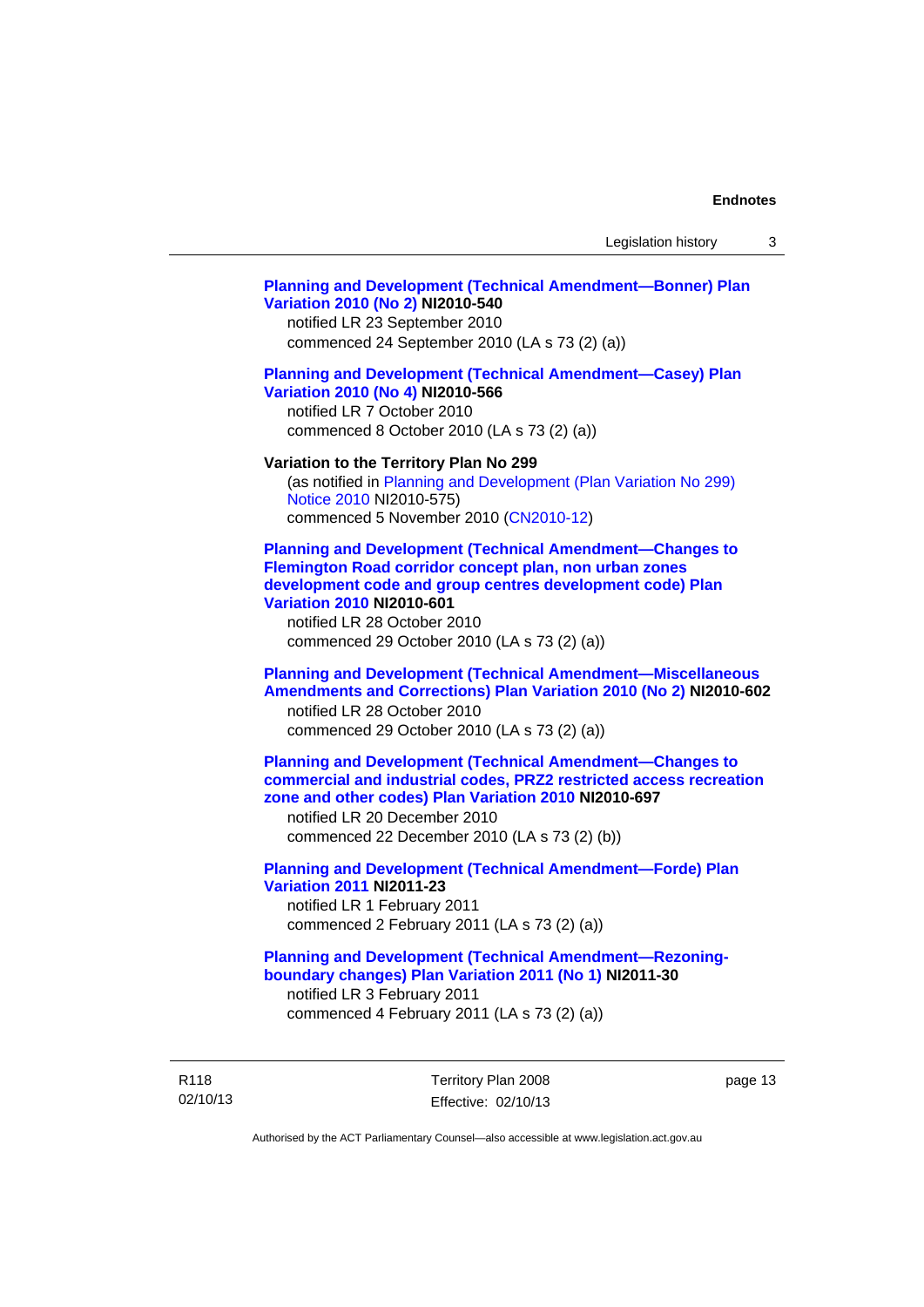| Legislation history<br>3 |
|--------------------------|
|--------------------------|

# **[Planning and Development \(Technical Amendment—Franklin\) Plan](http://www.legislation.act.gov.au/ni/2011-42/)  [Variation 2011 \(No 1\)](http://www.legislation.act.gov.au/ni/2011-42/) NI2011-42**  notified LR 10 February 2011 commenced 11 February 2011 (LA s 73 (2) (a)) **[Planning and Development \(Technical Amendment—Miscellaneous](http://www.legislation.act.gov.au/ni/2011-81/)  [Amendments\) Plan Variation 2011 \(No 1\)](http://www.legislation.act.gov.au/ni/2011-81/) NI2011-81**  notified LR 3 March 2011 commenced 4 March 2011 (LA s 73 (2) (a)) **[Planning and Development \(Technical Amendment—Casey\) Plan](http://www.legislation.act.gov.au/ni/2011-126/)  [Variation 2011 \(No 1\)](http://www.legislation.act.gov.au/ni/2011-126/) NI2011-126**  notified LR 10 March 2011 commenced 11 March 2011 (LA s 73 (2) (a)) **Variation to the Territory Plan No 298**  (as notified in [Planning and Development \(Plan Variation No 298\)](http://www.legislation.act.gov.au/ni/2011-152/)  [Notice 2011](http://www.legislation.act.gov.au/ni/2011-152/) NI2011-152) commenced 18 March 2011 [\(CN2011-4\)](http://www.legislation.act.gov.au/cn/2011-4/) **[Planning and Development \(Technical Amendment—Bonner\) Plan](http://www.legislation.act.gov.au/ni/2011-153/)**

**[Variation 2011 \(No 1\)](http://www.legislation.act.gov.au/ni/2011-153/) NI2011-153**  notified LR 17 March 2011 commenced 18 March 2011 (LA s 73 (2) (a))

### **[Planning and Development \(Technical Amendment—Macgregor\) Plan](http://www.legislation.act.gov.au/ni/2011-193/)  [Variation 2011 \(No 1\)](http://www.legislation.act.gov.au/ni/2011-193/) NI2011-193**

notified LR 14 April 2011 commenced 15 April 2011 (LA s 73 (2) (a))

#### **[Planning and Development \(Technical Amendment—Franklin\) Plan](http://www.legislation.act.gov.au/ni/2011-194/)  [Variation 2011 \(No 2\)](http://www.legislation.act.gov.au/ni/2011-194/) NI2011-194**

notified LR 14 April 2011 commenced 15 April 2011 (LA s 73 (2) (a))

#### **[Planning and Development \(Technical Amendment—Giralang\) Plan](http://www.legislation.act.gov.au/ni/2011-204/)  [Variation 2011 \(No 1\)](http://www.legislation.act.gov.au/ni/2011-204/) NI2011-204**  notified LR 20 April 2011

commenced 21 April 2011 (LA s 73 (2) (a))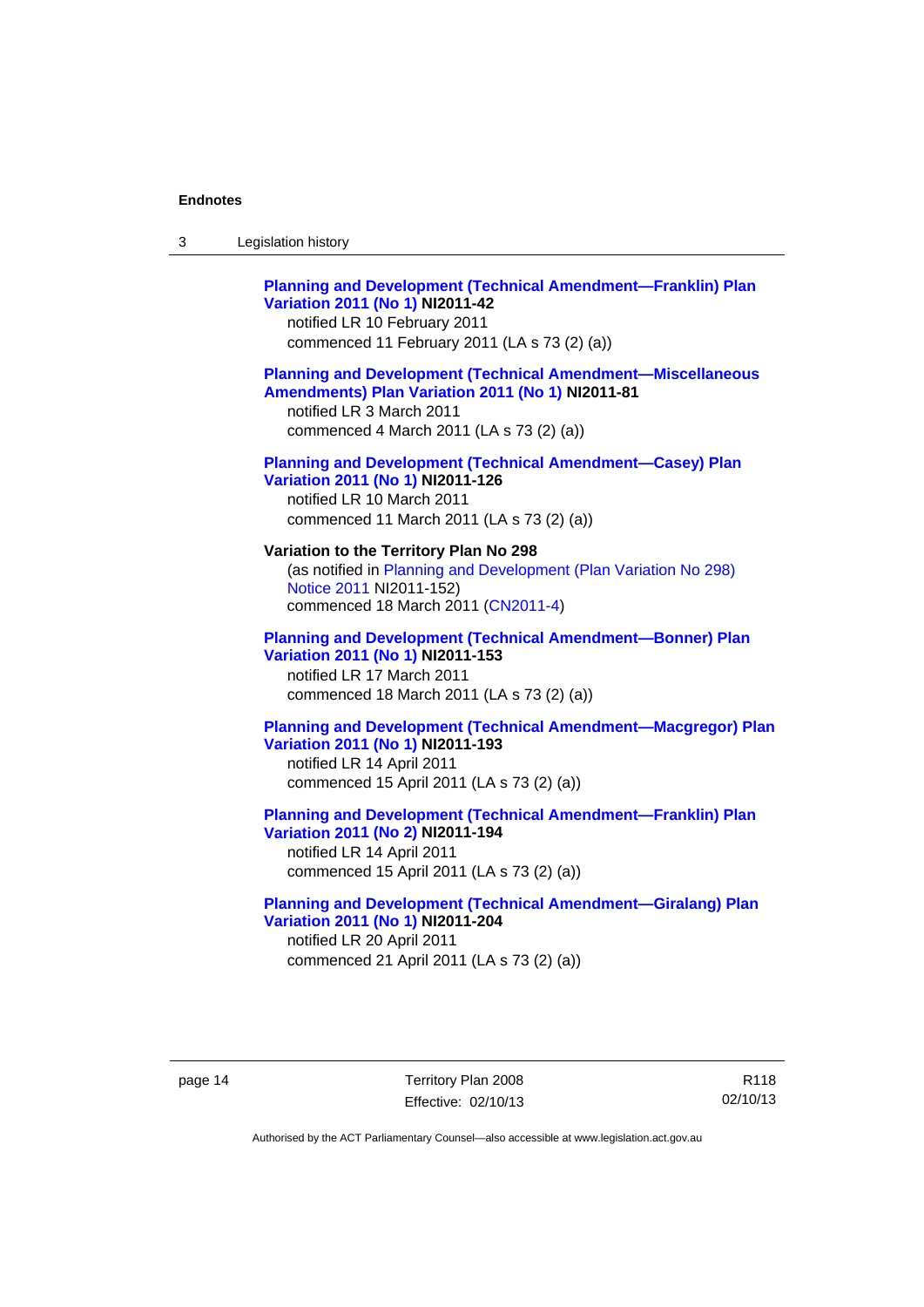02/10/13 Territory Plan 2008 Effective: 02/10/13 page 15 **[Planning and Development \(Technical Amendment—Miscellaneous](http://www.legislation.act.gov.au/ni/2011-206/)  [amendments and corrections, changes to bring the Territory Plan in](http://www.legislation.act.gov.au/ni/2011-206/)  [line with the National Capital Plan, and removal of redundant](http://www.legislation.act.gov.au/ni/2011-206/)  [provisions\) Plan Variation 2011](http://www.legislation.act.gov.au/ni/2011-206/) NI2011-206**  notified LR 28 April 2011 commenced 29 April 2011 (LA s 73 (2) (a)) **[Planning and Development \(Technical Amendment—Changes to](http://www.legislation.act.gov.au/ni/2011-207/)  [multi unit housing development code, industrial zones development](http://www.legislation.act.gov.au/ni/2011-207/)  [code, inner north precinct code and parking and vehicular access](http://www.legislation.act.gov.au/ni/2011-207/)  [general code\) Plan Variation 2011](http://www.legislation.act.gov.au/ni/2011-207/) NI2011-207**  notified LR 28 April 2011 commenced 29 April 2011 (LA s 73 (2) (a)) **[Planning and Development \(Technical Amendment—Harrison\) Plan](http://www.legislation.act.gov.au/ni/2011-226/)  [Variation 2011 \(No 1\)](http://www.legislation.act.gov.au/ni/2011-226/) NI2011-226**  notified LR 11 May 2011 commenced 12 May 2011 (LA s 73 (2) (a)) **[Planning and Development \(Technical Amendment—Crace\) Plan](http://www.legislation.act.gov.au/ni/2011-237/)  [Variation 2011 \(No 1\)](http://www.legislation.act.gov.au/ni/2011-237/) NI2011-237**  notified LR 18 May 2011 commenced 19 May 2011 (LA s 73 (2) (a)) **[Planning and Development \(Technical Amendment—Dickson\) Plan](http://www.legislation.act.gov.au/ni/2011-238/)  [Variation 2011 \(No 1\)](http://www.legislation.act.gov.au/ni/2011-238/) NI2011-238**  notified LR 18 May 2011 commenced 19 May 2011 (LA s 73 (2) (a)) **[Planning and Development \(Technical Amendment—Gungahlin\) Plan](http://www.legislation.act.gov.au/ni/2011-255/)  [Variation 2011 \(No 1\)](http://www.legislation.act.gov.au/ni/2011-255/) NI2011-255**  notified LR 26 May 2011 commenced 27 May 2011 (LA s 73 (2) (a)) **[Planning and Development \(Technical Amendment—Bonner\) Plan](http://www.legislation.act.gov.au/ni/2011-256/)  [Variation 2011 \(No 2\)](http://www.legislation.act.gov.au/ni/2011-256/) NI2011-256**  notified LR 26 May 2011 commenced 27 May 2011 (LA s 73 (2) (a)) **[Planning and Development \(Technical Amendment—Bonner\) Plan](http://www.legislation.act.gov.au/ni/2011-257/)  [Variation 2011 \(No 3\)](http://www.legislation.act.gov.au/ni/2011-257/) NI2011-257**  notified LR 26 May 2011 commenced 27 May 2011 (LA s 73 (2) (a))

Authorised by the ACT Parliamentary Counsel—also accessible at www.legislation.act.gov.au

R118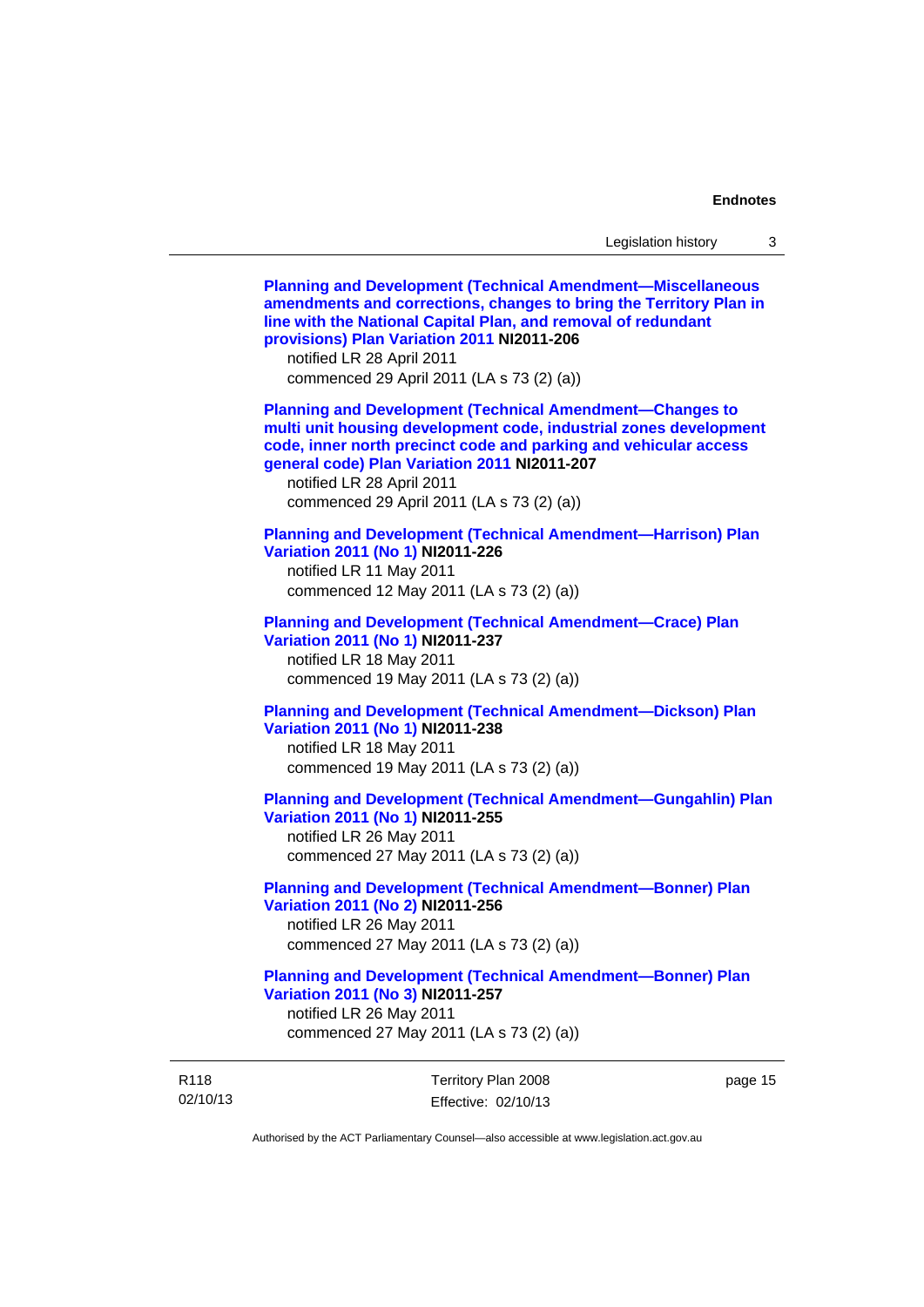| -3 | Legislation history |
|----|---------------------|
|----|---------------------|

**[Planning and Development \(Technical Amendment—Crace\) Plan](http://www.legislation.act.gov.au/ni/2011-258/)  [Variation 2011 \(No 2\)](http://www.legislation.act.gov.au/ni/2011-258/) NI2011-258**  notified LR 26 May 2011 commenced 27 May 2011 (LA s 73 (2) (a)) **[Planning and Development \(Technical Amendment—Casey\) Plan](http://www.legislation.act.gov.au/ni/2011-283/)  [Variation 2011 \(No 2\)](http://www.legislation.act.gov.au/ni/2011-283/) NI2011-283**  notified LR 9 June 2011 commenced 10 June 2011 (LA s 73 (2) (a)) **[Planning and Development \(Technical Amendment—Macgregor\) Plan](http://www.legislation.act.gov.au/ni/2011-284/)  [Variation 2011 \(No 2\)](http://www.legislation.act.gov.au/ni/2011-284/) NI2011-284**  notified LR 9 June 2011 commenced 10 June 2011 (LA s 73 (2) (a)) **[Planning and Development \(Technical Amendment—Forde\) Plan](http://www.legislation.act.gov.au/ni/2011-309/)  [Variation 2011 \(No 2\)](http://www.legislation.act.gov.au/ni/2011-309/) NI2011-309**  notified LR 23 June 2011 commenced 24 June 2011 (LA s 73 (2) (a)) **[Planning and Development \(Technical Amendment—Code](http://www.legislation.act.gov.au/ni/2011-353/)  [amendment to the Group Centres Development Code – Proposed](http://www.legislation.act.gov.au/ni/2011-353/)  [supermarket site Chisholm Section 598 Block 7\) Plan Variation 2011](http://www.legislation.act.gov.au/ni/2011-353/) NI2011-353**  notified LR 7 July 2011 commenced 8 July 2011 (LA s 73 (2) (a)) **[Planning and Development \(Technical Amendment—Miscellaneous](http://www.legislation.act.gov.au/ni/2011-354/)  [amendments and corrections\) Plan Variation 2011](http://www.legislation.act.gov.au/ni/2011-354/) NI2011-354**  notified LR 7 July 2011 commenced 8 July 2011 (LA s 73 (2) (a)) **[Planning and Development \(Technical Amendment—Code and](http://www.legislation.act.gov.au/ni/2011-355/)  [clarification changes to various development codes, general codes,](http://www.legislation.act.gov.au/ni/2011-355/)  [definitions and concept plans\) Plan Variation 2011](http://www.legislation.act.gov.au/ni/2011-355/) NI2011-355**  notified LR 7 July 2011 commenced 8 July 2011 (LA s 73 (2) (a)) **[Planning and Development \(Technical Amendment—Casey\) Plan](http://www.legislation.act.gov.au/ni/2011-478/)  [Variation 2011 \(No 3\)](http://www.legislation.act.gov.au/ni/2011-478/) NI2011-478** 

notified LR 1 September 2011 commenced 2 September 2011 (LA s 73 (2) (a))

page 16 Territory Plan 2008 Effective: 02/10/13

R118 02/10/13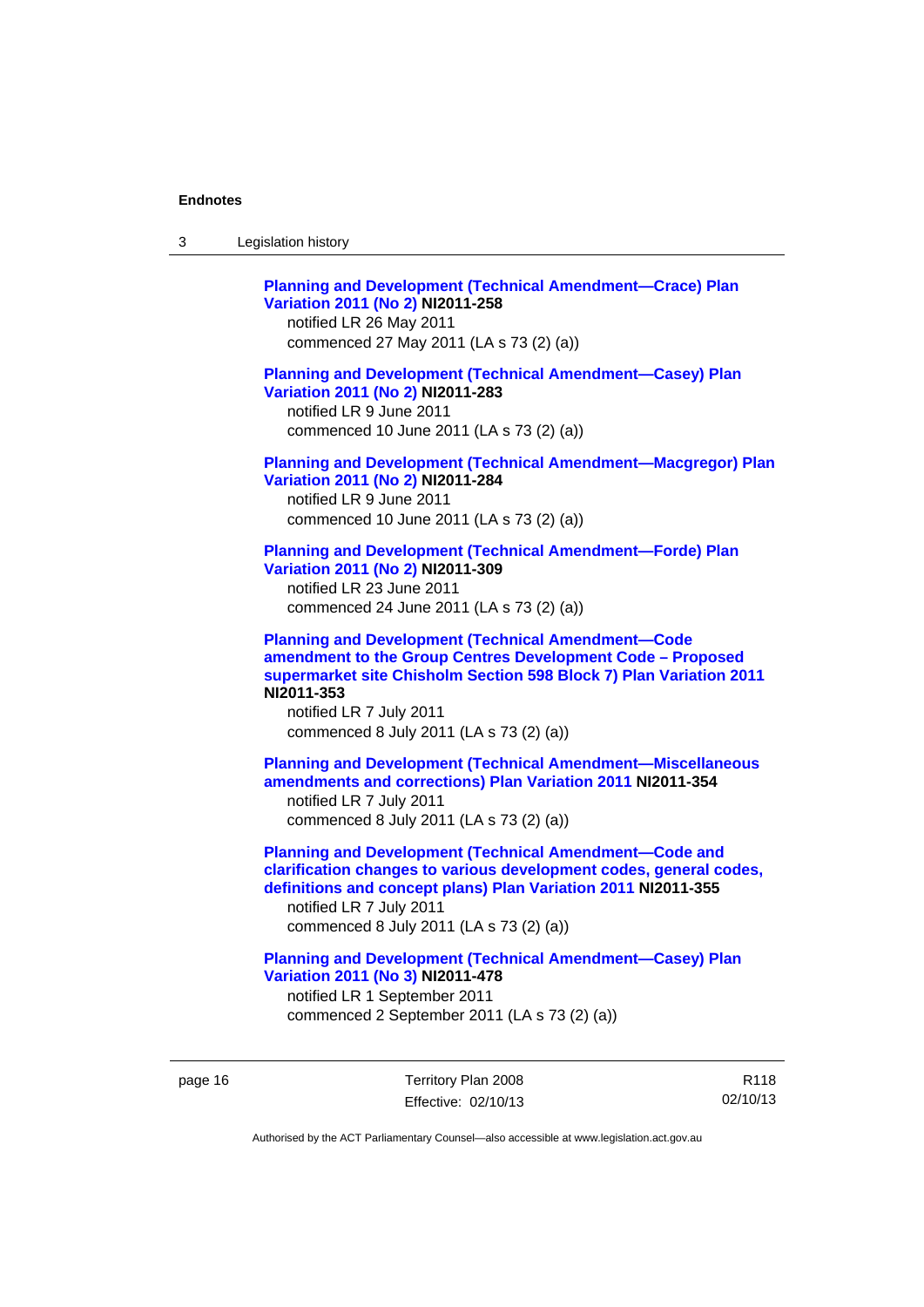# **[Planning and Development \(Technical Amendment—Crace\) Plan](http://www.legislation.act.gov.au/ni/2011-479/)  [Variation 2011 \(No 3\)](http://www.legislation.act.gov.au/ni/2011-479/) NI2011-479**  notified LR 1 September 2011 commenced 2 September 2011 (LA s 73 (2) (a)) **[Planning and Development \(Technical Amendment—Bonner\) Plan](http://www.legislation.act.gov.au/ni/2011-480/)  [Variation 2011 \(No 4\)](http://www.legislation.act.gov.au/ni/2011-480/) NI2011-480**  notified LR 1 September 2011 commenced 2 September 2011 (LA s 73 (2) (a)) **[Planning and Development \(Technical Amendment—Bonner\) Plan](http://www.legislation.act.gov.au/ni/2011-481/)  [Variation 2011 \(No 5\)](http://www.legislation.act.gov.au/ni/2011-481/) NI2011-481**  notified LR 26 August 2011 commenced 27 August 2011 (LA s 73 (2) (a)) **[Planning and Development \(Technical Amendment—Gungahlin\) Plan](http://www.legislation.act.gov.au/ni/2011-541/)  [Variation 2011 \(No 2\)](http://www.legislation.act.gov.au/ni/2011-541/) NI2011-541**  notified LR 15 September 2011 commenced 16 September 2011 (LA s 73 (2) (a)) **Variation to the Territory Plan No 302**  (as notified in [Planning and Development \(Plan Variation No 302\)](http://www.legislation.act.gov.au/ni/2011-573/)  [Notice 2011](http://www.legislation.act.gov.au/ni/2011-573/) NI2011-573) commenced 4 November 2011 ([CN2011-11](http://www.legislation.act.gov.au/cn/2011-11/)) **[Planning and Development \(Technical Amendment—Code and](http://www.legislation.act.gov.au/ni/2011-589/)  [clarification changes to various development codes, general codes,](http://www.legislation.act.gov.au/ni/2011-589/)  [definitions and concept plans\) Plan Variation 2011 \(No 2\)](http://www.legislation.act.gov.au/ni/2011-589/) NI2011-589**  notified LR 6 October 2011 commenced 7 October 2011 (LA s 73 (2) (a)) **[Planning and Development \(Technical Amendment—Miscellaneous](http://www.legislation.act.gov.au/ni/2011-590/)  [amendments and corrections\) Plan Variation 2011 \(No 2\)](http://www.legislation.act.gov.au/ni/2011-590/) NI2011-590**  notified LR 6 October 2011 commenced 7 October 2011 (LA s 73 (2) (a)) **[Planning and Development \(Technical Amendment—Yarralumla\) Plan](http://www.legislation.act.gov.au/ni/2011-650/)  [Variation 2011 \(No 1\)](http://www.legislation.act.gov.au/ni/2011-650/) NI2011-650**

notified LR 27 October 2011 commenced 28 October 2011 (LA s 73 (2) (a))

R118 02/10/13 Territory Plan 2008 Effective: 02/10/13 page 17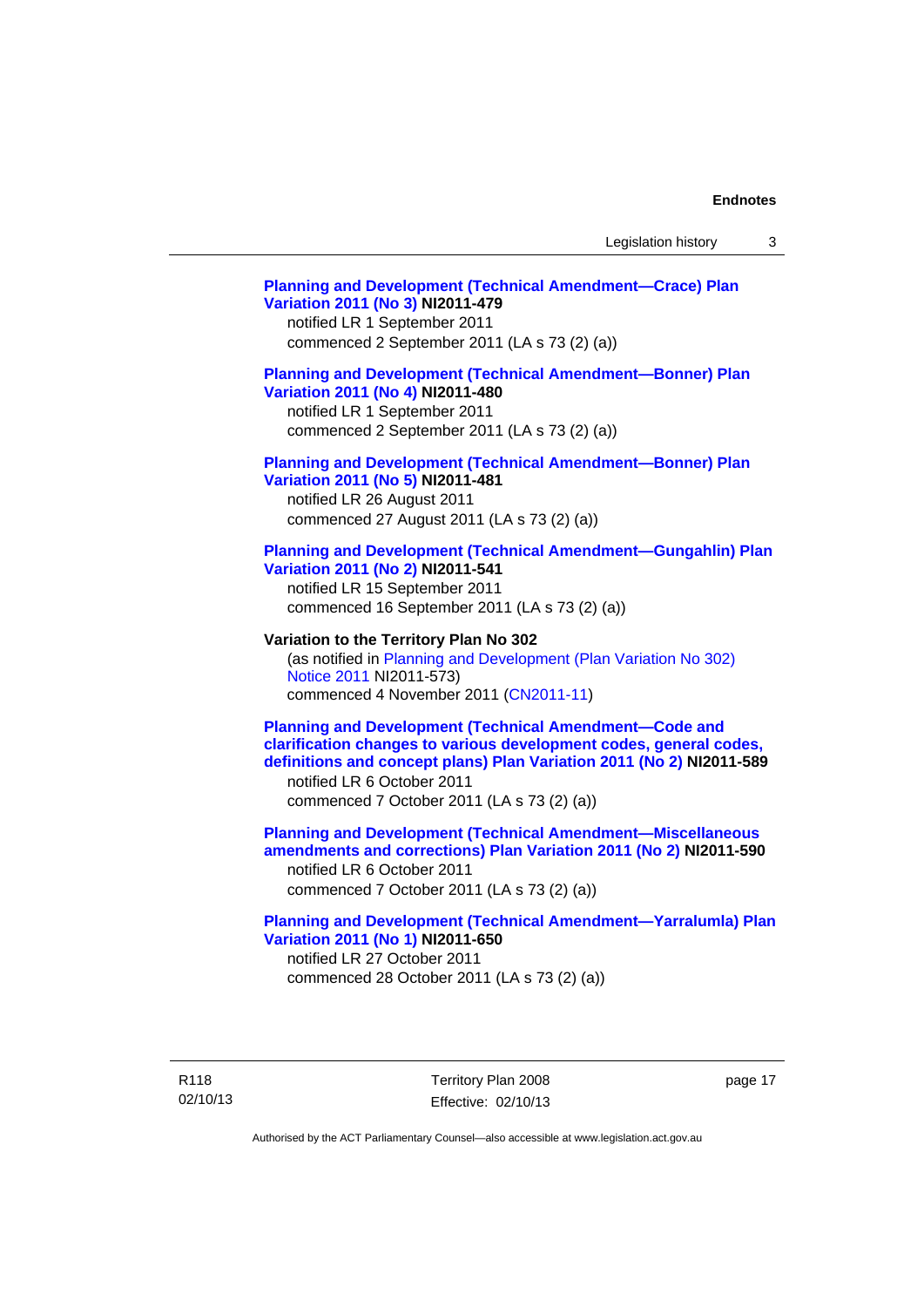| -3 | Legislation history |  |
|----|---------------------|--|
|----|---------------------|--|

# **[Planning and Development \(Technical Amendment—Casey\) Plan](http://www.legislation.act.gov.au/ni/2011-651/)  [Variation 2011 \(No 4\)](http://www.legislation.act.gov.au/ni/2011-651/) NI2011-651**

notified LR 27 October 2011 commenced 28 October 2011 (LA s 73 (2) (a))

#### **[Planning and Development \(Technical Amendment—Weston\) Plan](http://www.legislation.act.gov.au/ni/2011-652/)  [Variation 2011 \(No 1\)](http://www.legislation.act.gov.au/ni/2011-652/) NI2011-652**

notified LR 27 October 2011 commenced 28 October 2011 (LA s 73 (2) (a))

#### **[Planning and Development \(Technical Amendment—Miscellaneous](http://www.legislation.act.gov.au/ni/2011-667/)  [Amendments\) Plan Variation 2011 \(No 2\)](http://www.legislation.act.gov.au/ni/2011-667/) NI2011-667**

notified LR 3 November 2011 commenced 4 November 2011 (LA s 73 (2) (a))

#### **[Planning and Development \(Technical Amendment—Forde\) Plan](http://www.legislation.act.gov.au/ni/2011-668/)  [Variation 2011 \(No 3\)](http://www.legislation.act.gov.au/ni/2011-668/) NI2011-668**

notified LR 3 November 2011 commenced 4 November 2011 (LA s 73 (2) (a))

**Variation to the Territory Plan No 310**  (as notified in [Planning and Development \(Plan Variation No 310\)](http://www.legislation.act.gov.au/ni/2011-688/)  [Notice 2011](http://www.legislation.act.gov.au/ni/2011-688/) NI2011-688) commenced 16 December 2011 [\(CN2011-14\)](http://www.legislation.act.gov.au/cn/2011-14/)

#### **Variation to the Territory Plan No 300**  (as notified in [Planning and Development \(Plan Variation No 300\)](http://www.legislation.act.gov.au/ni/2011-691/)  [Notice 2011](http://www.legislation.act.gov.au/ni/2011-691/) NI2011-691) commenced 16 December 2011 [\(CN2011-13\)](http://www.legislation.act.gov.au/cn/2011-13/)

#### **[Planning and Development \(Technical Amendment—Watson\) Plan](http://www.legislation.act.gov.au/ni/2011-728/)  [Variation 2011 \(No 1\)](http://www.legislation.act.gov.au/ni/2011-728/) NI2011-728**

notified LR 30 November 2011 commenced 1 December 2011 (LA s 73 (2) (a))

### **[Planning and Development \(Technical Amendment—Gungahlin\) Plan](http://www.legislation.act.gov.au/ni/2011-729/)  [Variation 2011 \(No 3\)](http://www.legislation.act.gov.au/ni/2011-729/) NI2011-729**

notified LR 30 November 2011 commenced 1 December 2011 (LA s 73 (2) (a))

page 18 Territory Plan 2008 Effective: 02/10/13

R118 02/10/13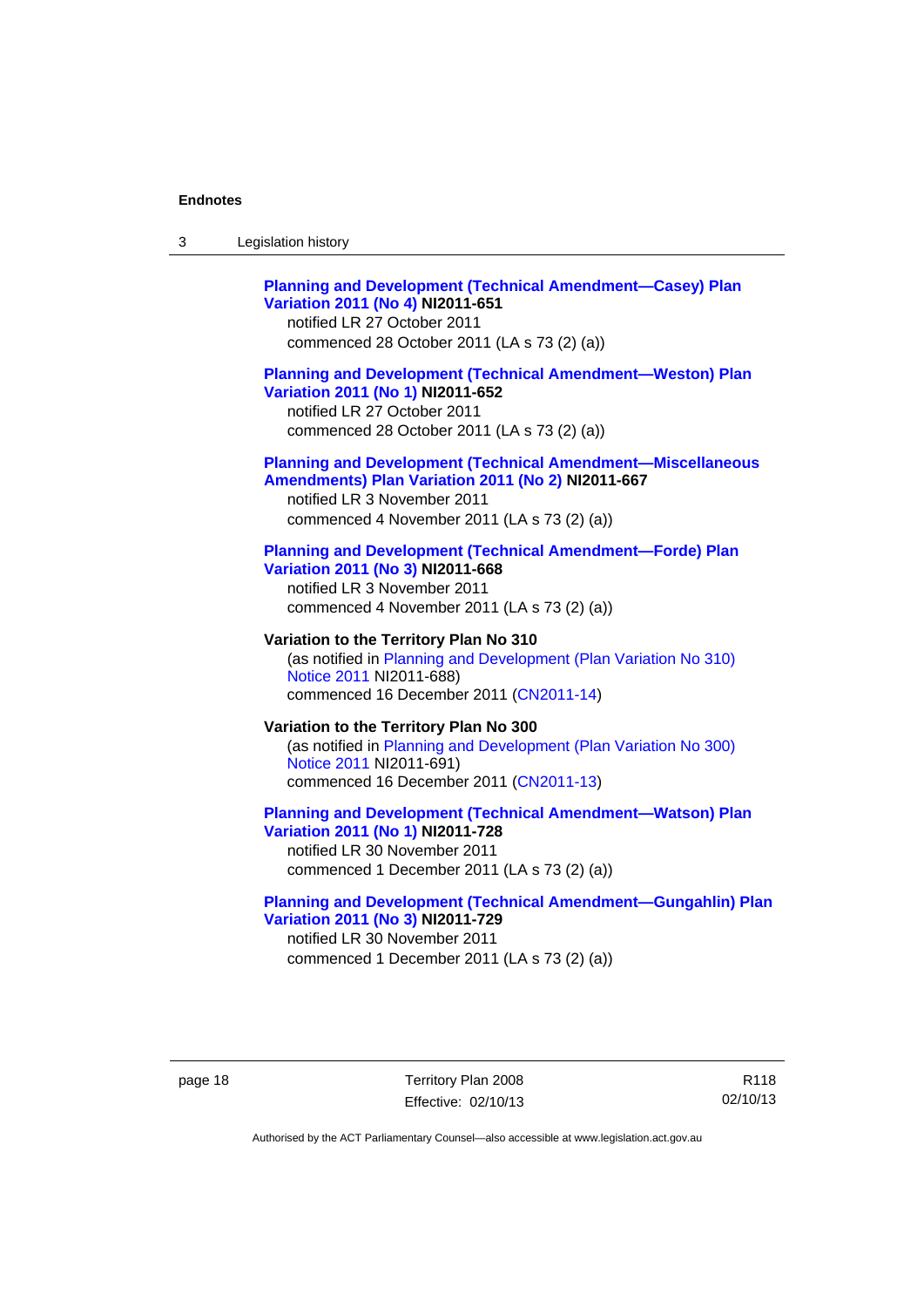Legislation history 3

**[Planning and Development \(Technical Amendment—Dunlop\) Plan](http://www.legislation.act.gov.au/ni/2011-730/)  [Variation 2011 \(No 1\)](http://www.legislation.act.gov.au/ni/2011-730/) NI2011-730**  notified LR 30 November 2011 commenced 1 December 2011 (LA s 73 (2) (a)) **[Planning and Development \(Technical Amendment—Weston\) Plan](http://www.legislation.act.gov.au/ni/2011-731/)  [Variation 2011 \(No 2\)](http://www.legislation.act.gov.au/ni/2011-731/) NI2011-731**  notified LR 30 November 2011 commenced 1 December 2011 (LA s 73 (2) (a)) **[Planning and Development \(Technical Amendment—Macgregor\) Plan](http://www.legislation.act.gov.au/ni/2011-785/)  [Variation 2011 \(No 3\)](http://www.legislation.act.gov.au/ni/2011-785/) NI2011-785**  notified LR 15 December 2011 commenced 16 December 2011 (LA s 73 (2) (a)) **[Planning and Development \(Technical Amendment—Bonner\) Plan](http://www.legislation.act.gov.au/ni/2011-786/)  [Variation 2011 \(No 6\)](http://www.legislation.act.gov.au/ni/2011-786/) NI2011-786**  notified LR 15 December 2011 commenced 16 December 2011 (LA s 73 (2) (a)) **[Planning and Development \(Technical Amendment—Code,](http://www.legislation.act.gov.au/ni/2011-787/)  [clarification and miscellaneous\) Plan Variation 2011](http://www.legislation.act.gov.au/ni/2011-787/) NI2011-787**  notified LR 15 December 2011 commenced 16 December 2011 (LA s 73 (2) (a)) **[Planning and Development \(Technical Amendment—Miscellaneous](http://www.legislation.act.gov.au/ni/2011-788/)  [amendments and corrections\) Plan Variation 2011 \(No 3\)](http://www.legislation.act.gov.au/ni/2011-788/) NI2011-788**  notified LR 15 December 2011 commenced 16 December 2011 (LA s 73 (2) (a)) **[Planning and Development \(Technical Amendment—Crace\) Plan](http://www.legislation.act.gov.au/ni/2012-26/)  [Variation 2012 \(No 1\)](http://www.legislation.act.gov.au/ni/2012-26/) NI2012-26**  notified LR 27 January 2012 commenced 28 January 2012 (LA s 73 (2) (a)) **[Planning and Development \(Technical Amendment—Franklin\) Plan](http://www.legislation.act.gov.au/ni/2012-28/)  [Variation 2012 \(No 1\)](http://www.legislation.act.gov.au/ni/2012-28/) NI2012-28** 

notified LR 27 January 2012 commenced 28 January 2012 (LA s 73 (2) (a))

R118 02/10/13 Territory Plan 2008 Effective: 02/10/13 page 19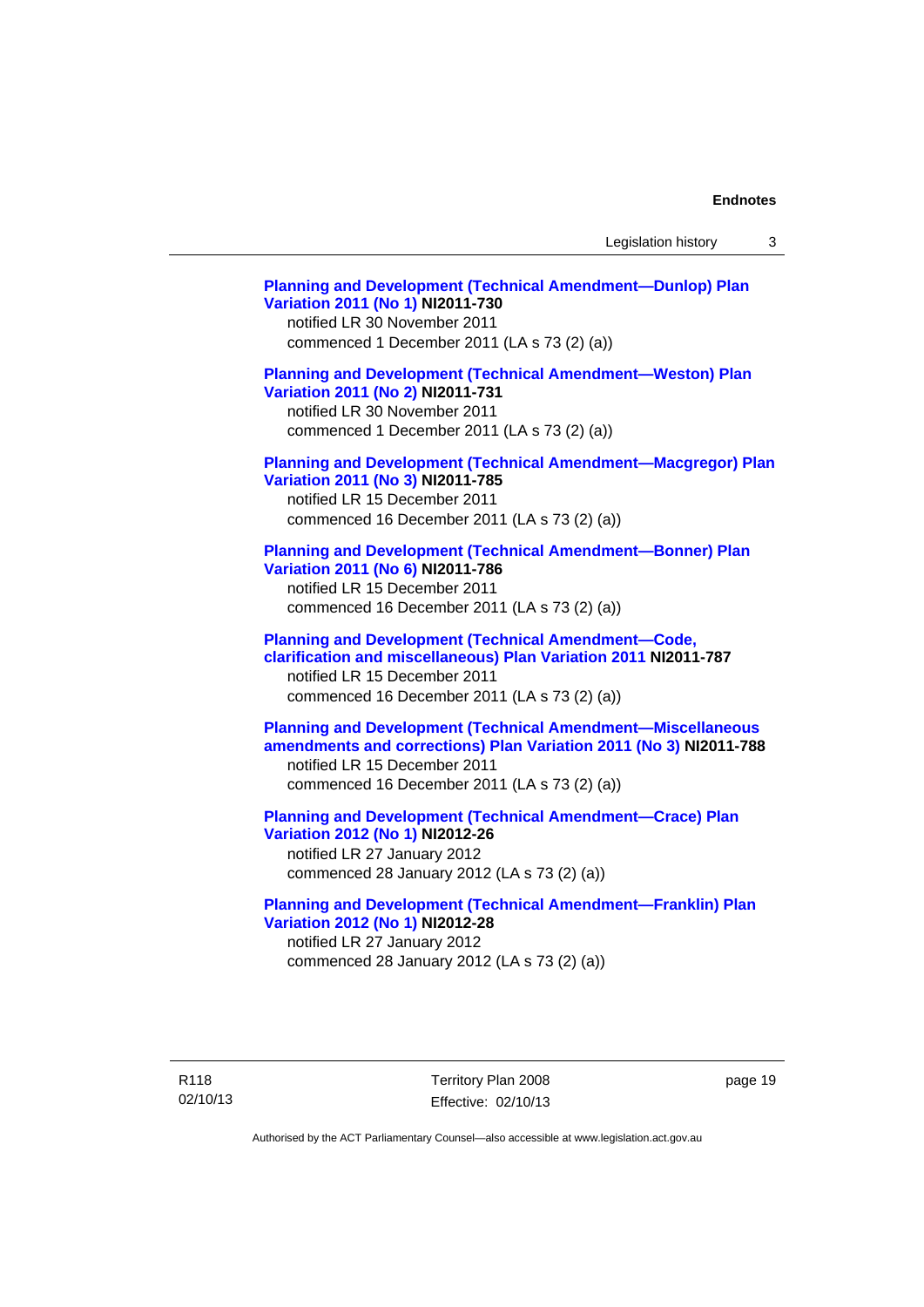| -3 | Legislation history |  |
|----|---------------------|--|
|----|---------------------|--|

**[Planning and Development \(Technical Amendment—Casey\) Plan](http://www.legislation.act.gov.au/ni/2012-29/)  [Variation 2012 \(No 1\)](http://www.legislation.act.gov.au/ni/2012-29/) NI2012-29**  notified LR 27 January 2012 commenced 28 January 2012 (LA s 73 (2) (a)) **[Planning and Development \(Technical Amendment—Forde\) Plan](http://www.legislation.act.gov.au/ni/2012-30/)  [Variation 2012 \(No 1\)](http://www.legislation.act.gov.au/ni/2012-30/) NI2012-30**  notified LR 27 January 2012 commenced 28 January 2012 (LA s 73 (2) (a)) **[Planning and Development \(Technical Amendment—Crace\) Plan](http://www.legislation.act.gov.au/ni/2012-31/)  [Variation 2012 \(No 2\)](http://www.legislation.act.gov.au/ni/2012-31/) NI2012-31**  notified LR 27 January 2012 commenced 28 January 2012 (LA s 73 (2) (a)) **[Planning and Development \(Technical Amendment—Bonner\) Plan](http://www.legislation.act.gov.au/ni/2012-32/)  [Variation 2012 \(No 1\)](http://www.legislation.act.gov.au/ni/2012-32/) NI2012-32**  notified LR 27 January 2012 commenced 28 January 2012 (LA s 73 (2) (a)) **[Planning and Development \(Technical Amendment—Crace\) Plan](http://www.legislation.act.gov.au/ni/2012-82/)  [Variation 2012 \(No 3\)](http://www.legislation.act.gov.au/ni/2012-82/) NI2012-82**  notified LR 23 February 2012 commenced 24 February 2012 (LA s 73 (2) (a)) **[Planning and Development \(Technical Amendment—Watson\) Plan](http://www.legislation.act.gov.au/ni/2012-83/)  [Variation 2012 \(No 1\)](http://www.legislation.act.gov.au/ni/2012-83/) NI2012-83**  notified LR 23 February 2012 commenced 24 February 2012 (LA s 73 (2) (a)) **[Planning and Development \(Technical Amendment—Casey\) Plan](http://www.legislation.act.gov.au/ni/2012-86/)  [Variation 2012 \(No 2\)](http://www.legislation.act.gov.au/ni/2012-86/) NI2012-86** 

notified LR 27 February 2012 commenced 28 February 2012 (LA s 73 (2) (a))

**[Planning and Development \(Technical Amendment—Forde\) Plan](http://www.legislation.act.gov.au/ni/2012-87/)  [Variation 2012 \(No 2\)](http://www.legislation.act.gov.au/ni/2012-87/) NI2012-87**  notified LR 27 February 2012 commenced 28 February 2012 (LA s 73 (2) (a))

page 20 Territory Plan 2008 Effective: 02/10/13

R118 02/10/13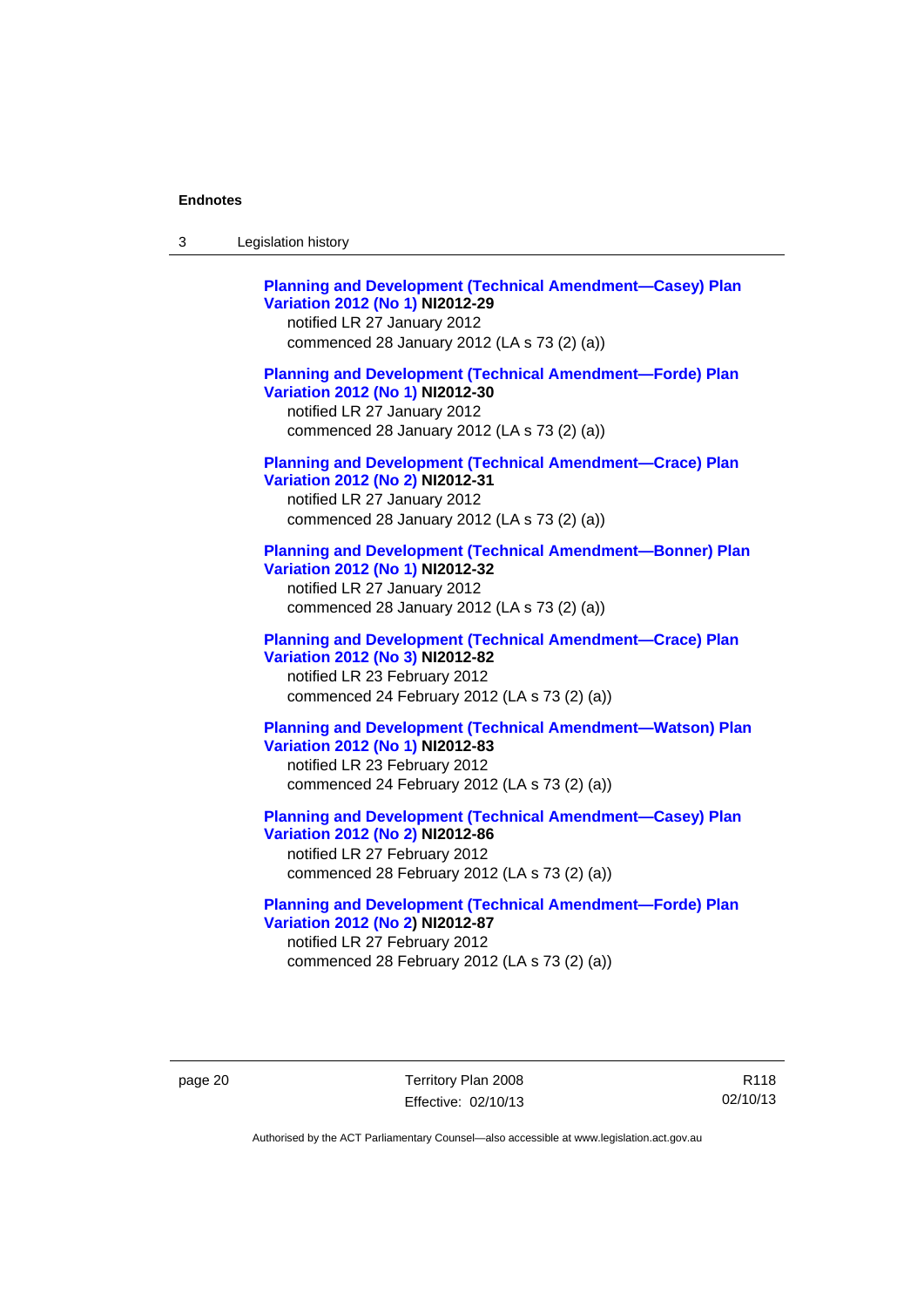Legislation history 3

**[Planning and Development \(Technical Amendment—Macgregor\) Plan](http://www.legislation.act.gov.au/ni/2012-125/)  [Variation 2012 \(No 1\)](http://www.legislation.act.gov.au/ni/2012-125/) NI2012-125**  notified LR 13 March 2012 commenced 14 March 2012 (LA s 73 (2) (a)) **[Planning and Development \(Technical Amendment—Weston\) Plan](http://www.legislation.act.gov.au/ni/2012-145/)  [Variation 2012 \(No 1\)](http://www.legislation.act.gov.au/ni/2012-145/) NI2012-145**  notified LR 19 March 2012 commenced 20 March 2012 (LA s 73 (2) (a)) **[Planning and Development \(Technical Amendment—Districts of](http://www.legislation.act.gov.au/ni/2012-146/)  [Paddys River and Tennent\) Plan Variation 2012 \(No 1\)](http://www.legislation.act.gov.au/ni/2012-146/) NI2012-146**  notified LR 20 March 2012 commenced 21 March 2012 (LA s 73 (2) (a)) **[Planning and Development \(Technical Amendment—District of](http://www.legislation.act.gov.au/ni/2012-162/)  [Molonglo Valley\) Plan Variation 2012 \(No 1\)](http://www.legislation.act.gov.au/ni/2012-162/) NI2012-162**  notified LR 27 March 2012 commenced 28 March 2012 (LA s 73 (2) (a)) **[Planning and Development \(Technical Amendment—Harrison\) Plan](http://www.legislation.act.gov.au/ni/2012-164/)  [Variation 2012 \(No 1\)](http://www.legislation.act.gov.au/ni/2012-164/) NI2012-164**  notified LR 27 March 2012 commenced 28 March 2012 (LA s 73 (2) (a)) **[Planning and Development \(Technical Amendment—Code and](http://www.legislation.act.gov.au/ni/2012-189/)  [clarification amendment\) Plan Variation 2012 \(No 1\)](http://www.legislation.act.gov.au/ni/2012-189/) NI2012-189**  notified LR 12 April 2012 commenced 13 April 2012 (LA s 73 (2) (a)) **[Planning and Development \(Technical Amendment—Miscellaneous](http://www.legislation.act.gov.au/ni/2012-190/)  [Amendments and Removal of Redundant Provisions\) Plan](http://www.legislation.act.gov.au/ni/2012-190/)  [Variation 2012 \(No 1\)](http://www.legislation.act.gov.au/ni/2012-190/) NI2012-190**  notified LR 12 April 2012 commenced 13 April 2012 (LA s 73 (2) (a)) **[Planning and Development \(Technical Amendment—Macgregor\) Plan](http://www.legislation.act.gov.au/ni/2012-194/)  [Variation 2012 \(No 2\)](http://www.legislation.act.gov.au/ni/2012-194/) NI2012-194**  notified LR 18 April 2012 commenced 19 April 2012 (LA s 73 (2) (a))

R118 02/10/13 Territory Plan 2008 Effective: 02/10/13 page 21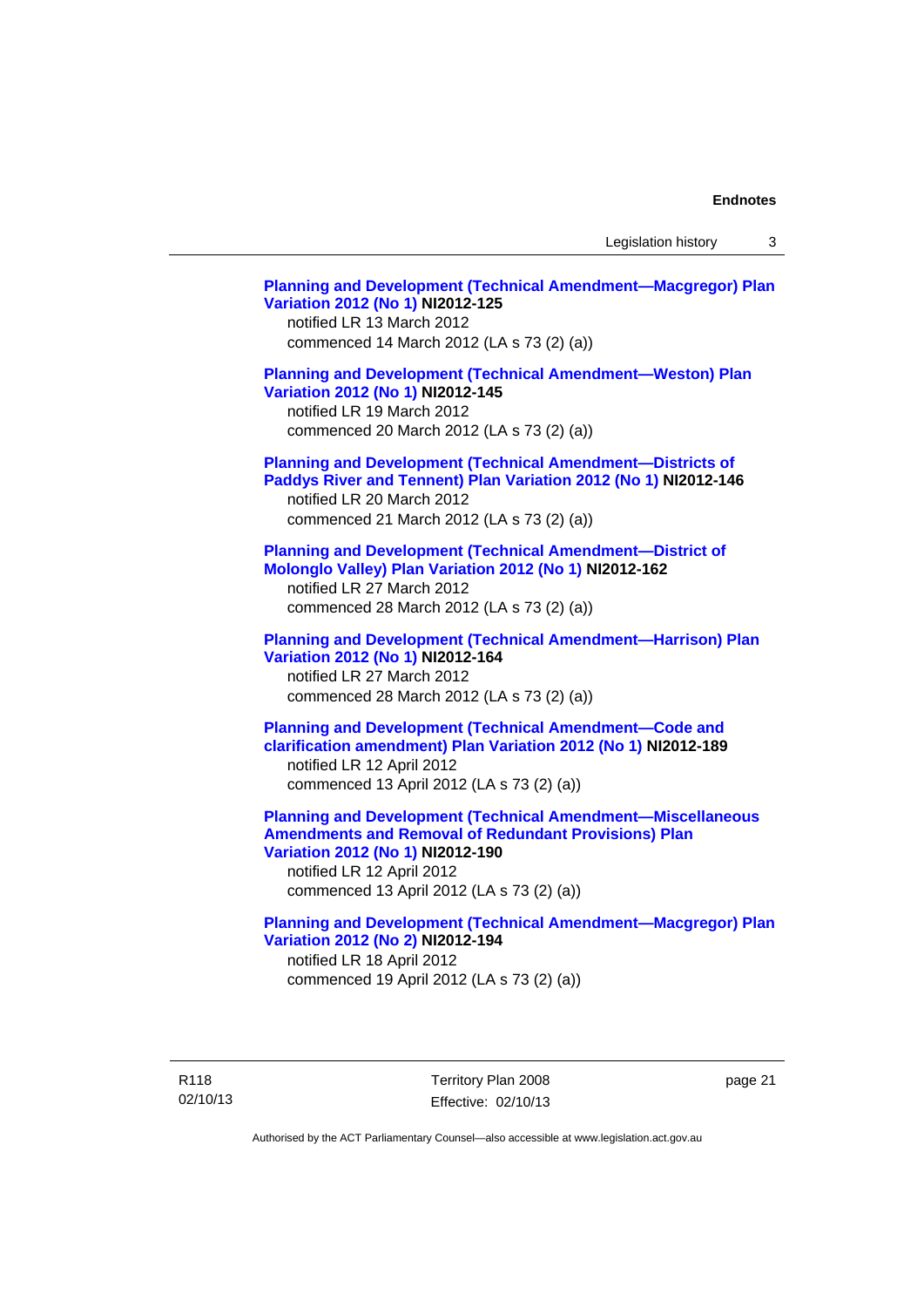3 Legislation history

# **Variation to the Territory Plan No 307**

(as notified in [Planning and Development \(Plan Variation No 307\)](http://www.legislation.act.gov.au/ni/2012-201/)  [Notice 2012](http://www.legislation.act.gov.au/ni/2012-201/) NI2012-201) commenced 18 May 2012 [\(CN2012-9\)](http://www.legislation.act.gov.au/cn/2012-9/)

### **[Planning and Development \(Technical Amendment—Wright\) Plan](http://www.legislation.act.gov.au/ni/2012-209/)  [Variation 2012 \(No 1\)](http://www.legislation.act.gov.au/ni/2012-209/) NI2012-209**

notified LR 30 April 2012 commenced 1 May 2012 (LA s 73 (2) (a))

#### **[Planning and Development \(Technical Amendment—Phillip\) Plan](http://www.legislation.act.gov.au/ni/2012-223/)  [Variation 2012 \(No 1\)](http://www.legislation.act.gov.au/ni/2012-223/) NI2012-223**

notified LR 7 May 2012 commenced 8 May 2012 (LA s 73 (2) (a))

#### **[Planning and Development \(Technical Amendment—Bonner\) Plan](http://www.legislation.act.gov.au/ni/2012-224/)  [Variation 2012 \(No 2\)](http://www.legislation.act.gov.au/ni/2012-224/) NI2012-224**

notified LR 7 May 2012 commenced 8 May 2012 (LA s 73 (2) (a))

### **[Planning and Development \(Technical Amendment—Gungahlin\) Plan](http://www.legislation.act.gov.au/ni/2012-243/)  [Variation 2012 \(No 1\)](http://www.legislation.act.gov.au/ni/2012-243/) NI2012-243**  notified LR 23 May 2012

commenced 24 May 2012 (LA s 73 (2) (a))

### **[Planning and Development \(Technical Amendment—Nicholls\) Plan](http://www.legislation.act.gov.au/ni/2012-265/)  [Variation 2012 \(No 1\)](http://www.legislation.act.gov.au/ni/2012-265/) NI2012-265**

notified LR 23 May 2012 commenced 24 May 2012 (LA s 73 (2) (a))

#### **Variation to the Territory Plan No 313**

(as notified in [Planning and Development \(Plan Variation No 313\)](http://www.legislation.act.gov.au/ni/2012-287/default.asp)  [Notice 2012](http://www.legislation.act.gov.au/ni/2012-287/default.asp) NI2012-287) commenced 7 December 2012 ([CN2012-17](http://www.legislation.act.gov.au/cn/2012-17/default.asp))

#### **[Planning and Development \(Technical Amendment—Crace\) Plan](http://www.legislation.act.gov.au/ni/2012-304/)  [Variation 2012 \(No 4\)](http://www.legislation.act.gov.au/ni/2012-304/) NI2012-304**

notified LR 19 June 2012 commenced 20 June 2012 (LA s 73 (2) (a))

page 22 Territory Plan 2008 Effective: 02/10/13

R118 02/10/13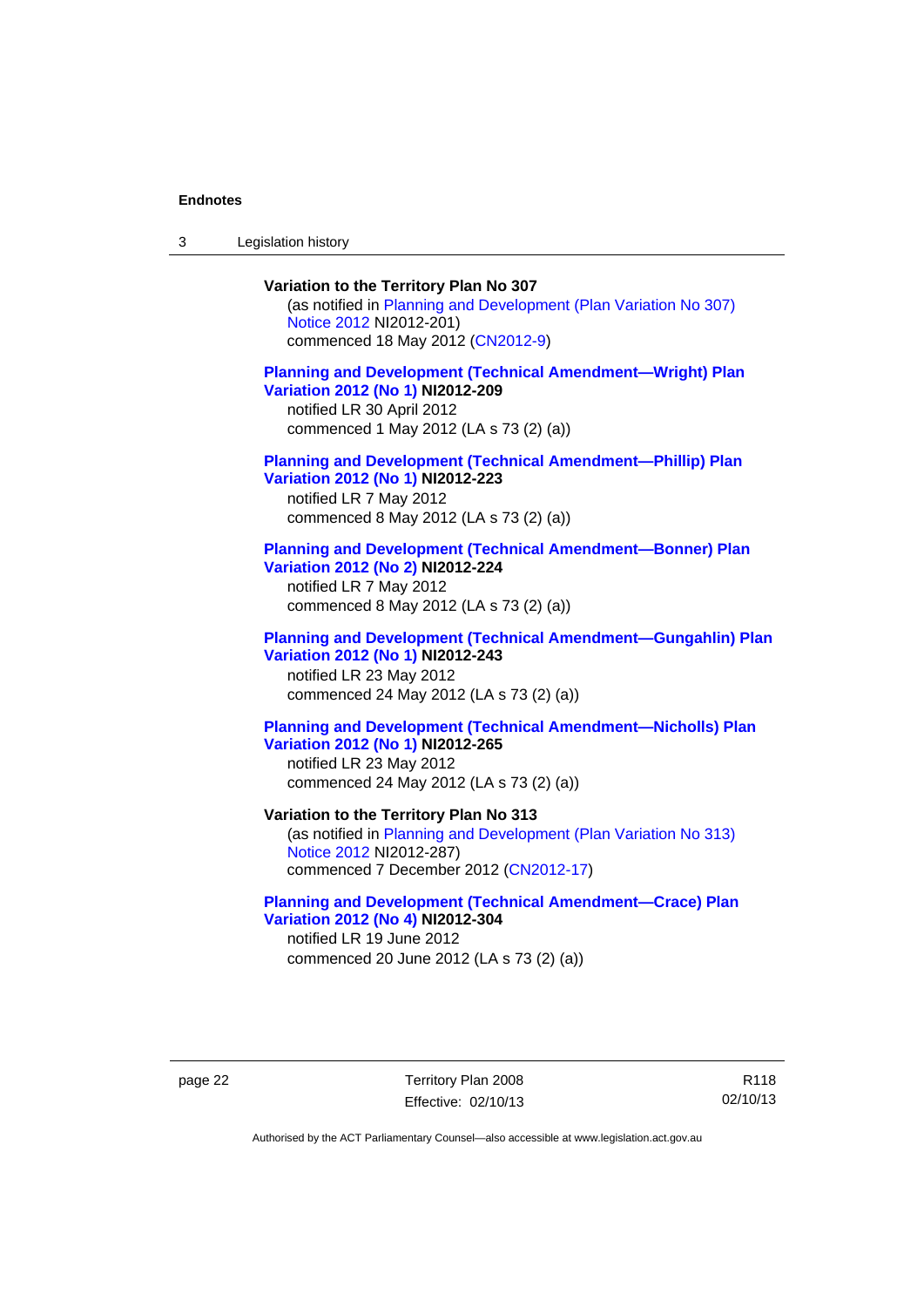Legislation history 3

# **[Planning and Development \(Technical Amendment—Wright\) Plan](http://www.legislation.act.gov.au/ni/2012-314/)  [Variation 2012 \(No 2\)](http://www.legislation.act.gov.au/ni/2012-314/) NI2012-314**  notified LR 25 June 2012 commenced 26 June 2012 (LA s 73 (2) (a)) **[Planning and Development \(Technical Amendment—Casey\) Plan](http://www.legislation.act.gov.au/ni/2012-352/)  [Variation 2012 \(No 3\)](http://www.legislation.act.gov.au/ni/2012-352/) NI2012-352**  notified LR 10 July 2012 commenced 11 July 2012 (LA s 73 (2) (a)) **Variation to the Territory Plan No 312**  (as notified in [Planning and Development \(Plan Variation No 312\)](http://www.legislation.act.gov.au/ni/2012-366/default.asp)  [Notice 2012](http://www.legislation.act.gov.au/ni/2012-366/default.asp) NI2012-366) commenced 7 December 2012 ([CN2012-16](http://www.legislation.act.gov.au/cn/2012-16/default.asp)) **[Planning and Development \(Technical Amendment—Casey\) Plan](http://www.legislation.act.gov.au/ni/2012-374/)  [Variation 2012 \(No 4\)](http://www.legislation.act.gov.au/ni/2012-374/) NI2012-374**  notified LR 19 July 2012 commenced 20 July 2012 (LA s 73 (2) (a)) **[Planning and Development \(Technical Amendment—Bonner\) Plan](http://www.legislation.act.gov.au/ni/2012-394/)  [Variation 2012 \(No 3\)](http://www.legislation.act.gov.au/ni/2012-394/) NI2012-394**  notified LR 31 July 2012 commenced 1 August 2012 (LA s 73 (2) (a)) **[Planning and Development \(Technical Amendment—Code and](http://www.legislation.act.gov.au/ni/2012-410/)  [clarification amendment\) Plan Variation 2012 \(No 2\)](http://www.legislation.act.gov.au/ni/2012-410/) NI2012-410**  notified LR 9 August 2012 commenced 10 August 2012 (LA s 73 (2) (a)) **[Planning and Development \(Technical Amendment—Code and](http://www.legislation.act.gov.au/ni/2012-411/)  [clarification amendment\) Plan Variation 2012 \(No 3\)](http://www.legislation.act.gov.au/ni/2012-411/) NI2012-411**  notified LR 9 August 2012 commenced 10 August 2012 (LA s 73 (2) (a)) **[Planning and Development \(Technical Amendment—Miscellaneous](http://www.legislation.act.gov.au/ni/2012-412/)  [Amendments\) Plan Variation 2012 \(No 1\)](http://www.legislation.act.gov.au/ni/2012-412/) NI2012-412**  notified LR 9 August 2012 commenced 10 August 2012 (LA s 73 (2) (a))

page 23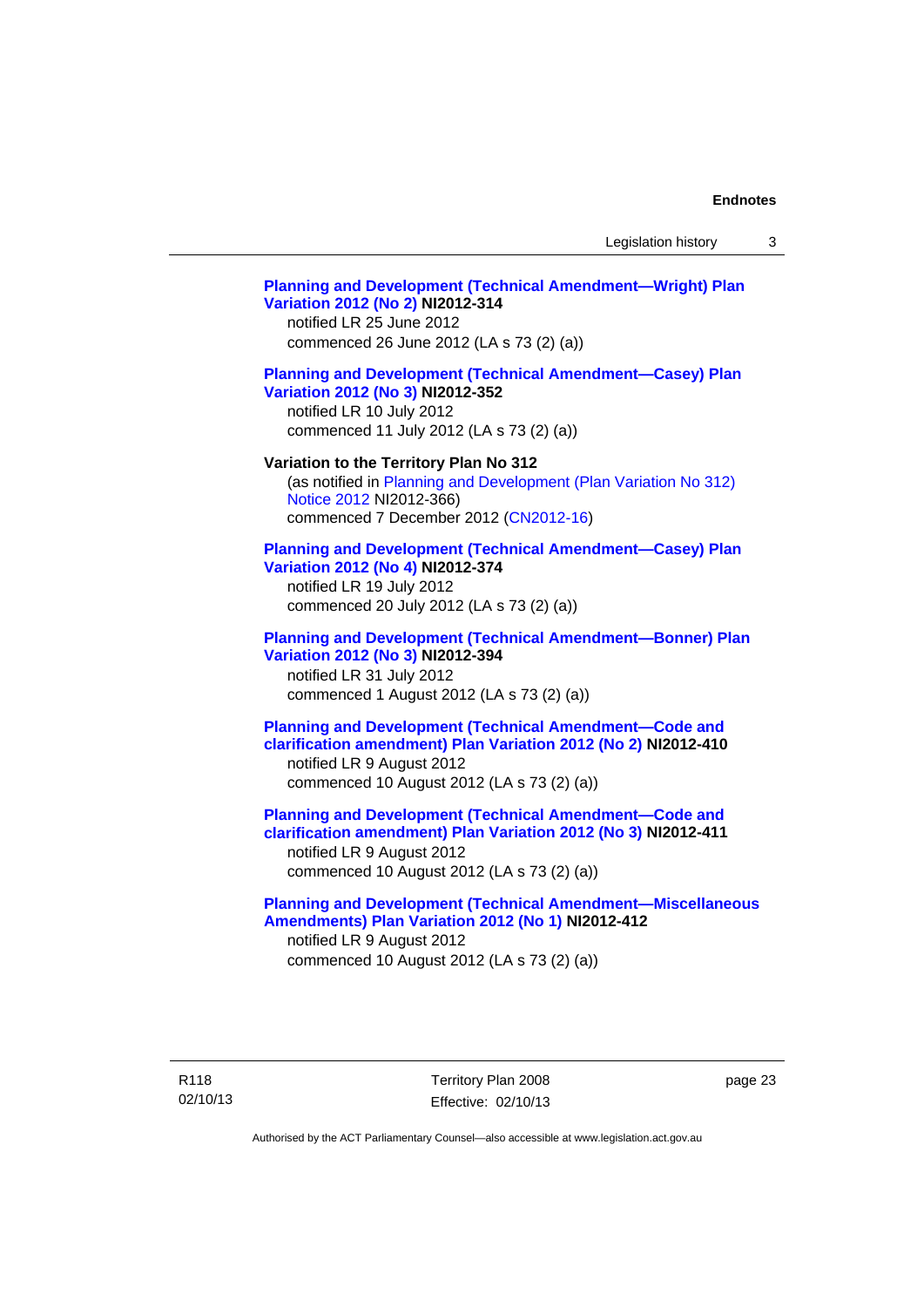| Legislation history<br>-3 |  |
|---------------------------|--|
|---------------------------|--|

| <b>Planning and Development (Technical Amendment-Casey) Plan</b><br>Variation 2012 (No 5) NI2012-476<br>notified LR 11 September 2012<br>commenced 12 September 2012 (LA s 73 (2) (a))   |
|------------------------------------------------------------------------------------------------------------------------------------------------------------------------------------------|
| <b>Planning and Development (Technical Amendment-Crace) Plan</b><br>Variation 2012 (No 5) NI2012-507<br>notified LR 20 September 2012<br>commenced 21 September 2012 (LA s 73 (2) (a))   |
| <b>Planning and Development (Technical Amendment-Casey) Plan</b><br>Variation 2012 (No 6) NI2012-568<br>notified LR 8 November 2012<br>commenced 9 November 2012 (LA s 73 (2) (a))       |
| <b>Planning and Development (Technical Amendment-Macgregor) Plan</b><br>Variation 2012 (No 3) NI2012-587<br>notified LR 19 November 2012<br>commenced 20 November 2012 (LA s 73 (2) (a)) |
| <b>Planning and Development (Technical Amendment-Belconnen) Plan</b><br><b>Variation 2012 NI2012-588</b><br>notified LR 19 November 2012<br>commenced 20 November 2012 (LA s 73 (2) (a)) |
| <b>Planning and Development (Technical Amendment-Jacka) Plan</b><br>Variation 2012 (No 1) NI2012-611<br>notified LR 4 December 2012<br>commenced 5 December 2012 (LA s 73 (2) (a))       |
| <b>Planning and Development (Technical Amendment-Casey) Plan</b><br>Variation 2012 (No 7) NI2012-612<br>notified LR 4 December 2012<br>commenced 5 December 2012 (LA s 73 (2) (a))       |

### **[Planning and Development \(Technical Amendment—Clarification,](http://www.legislation.act.gov.au/ni/2012-622/default.asp)  [Relocation and Miscellaneous Amendments\) Plan Variation 2012](http://www.legislation.act.gov.au/ni/2012-622/default.asp)  [\(No 1\)](http://www.legislation.act.gov.au/ni/2012-622/default.asp) NI2012-622**

notified LR 13 December 2012 commenced 14 December 2012 (LA s 73 (2) (a))

page 24 Territory Plan 2008 Effective: 02/10/13

R118 02/10/13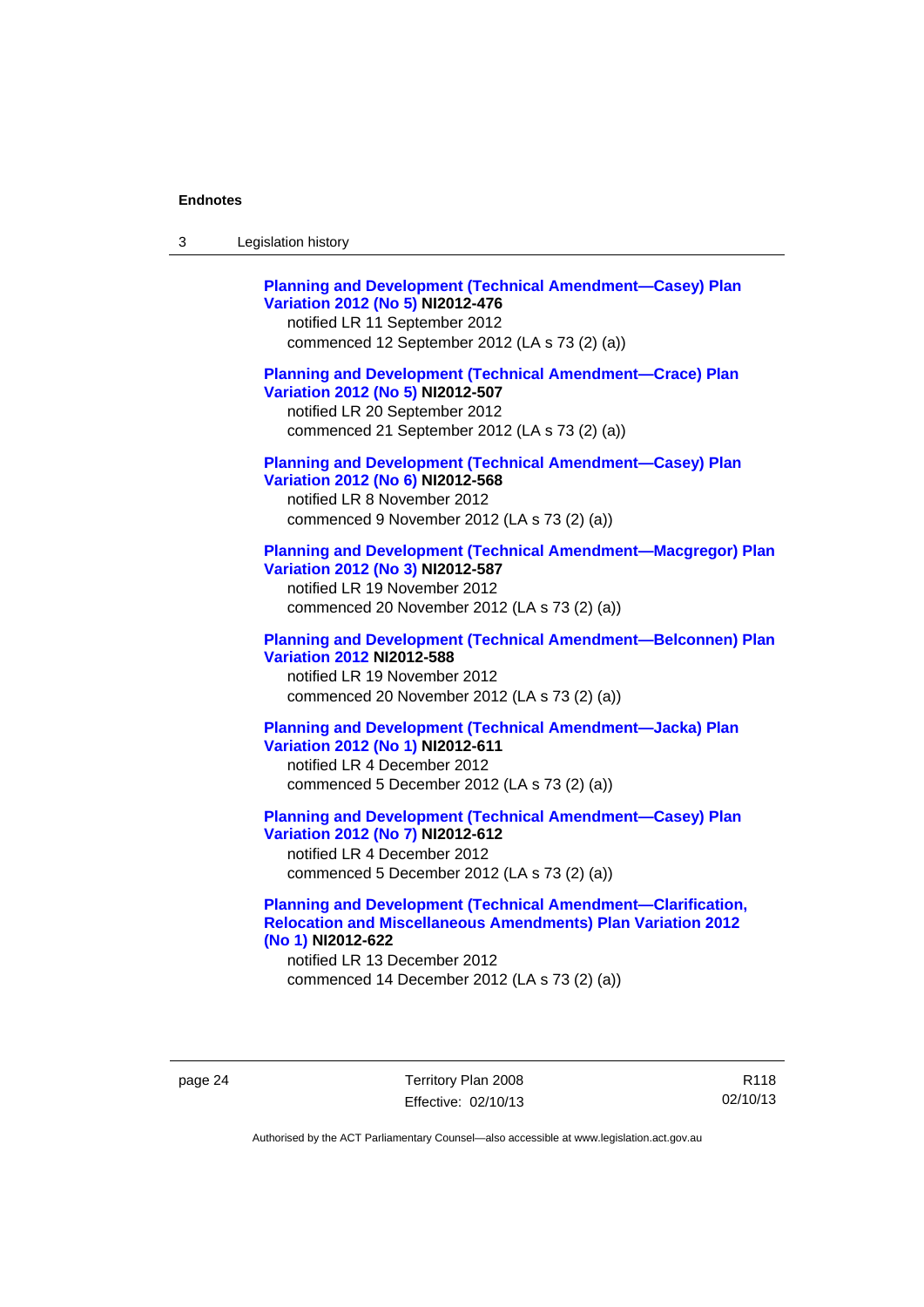| Legislation history |  |
|---------------------|--|
|---------------------|--|

| <b>Planning and Development (Technical Amendment-Code and</b><br>clarification amendment) Plan Variation 2012 (No 4) NI2012-631<br>notified LR 17 December 2012<br>commenced 18 December 2012 (LA s 73 (2) (a)) |
|-----------------------------------------------------------------------------------------------------------------------------------------------------------------------------------------------------------------|
| <b>Planning and Development (Technical Amendment-Miscellaneous</b><br>Amendments) Plan Variation 2012 (No 2) NI2012-632<br>notified LR 17 December 2012<br>commenced 18 December 2012 (LA s 73 (2) (a))         |
| <b>Planning and Development (Technical Amendment-Greenway) Plan</b><br><b>Variation 2012 NI2012-645</b><br>notified LR 20 December 2012<br>commenced 21 December 2012 (LA s 73 (2) (a))                         |
| <b>Planning and Development (Technical Amendment-Miscellaneous</b><br>Amendments) Plan Variation 2013 (No 1) NI2013-5<br>notified LR 10 January 2013<br>commenced 11 January 2013 (LA s 73 (2) (a))             |
| <b>Planning and Development (Technical Amendment-Kingston) Plan</b><br>Variation 2013 (No 1) NI2013-53<br>notified LR 5 February 2013<br>commenced 6 February 2013 (LA s 73 (2) (a))                            |
| Variation to the Territory Plan No 306<br>as notified in Planning and Development (Plan Variation No 306)<br>Notice 2013 NI2013-93)<br>commenced 5 July 2013 (CN2013-7)                                         |
| <b>Planning and Development (Technical Amendment-Jacka) Plan</b><br><b>Variation 2013 NI2013-109</b><br>notified LR 5 March 2013<br>commenced 6 March 2013 (LA s 73 (2) (a))                                    |
| Variation to the Territory Plan No 315<br>(as notified in Planning and Development (Plan Variation No 315)<br>Notice 2013 NI2013-112)                                                                           |

commenced 17 May 2013 [\(CN2013-4\)](http://www.legislation.act.gov.au/cn/2013-4/default.asp)

R118 02/10/13

Territory Plan 2008 Effective: 02/10/13 page 25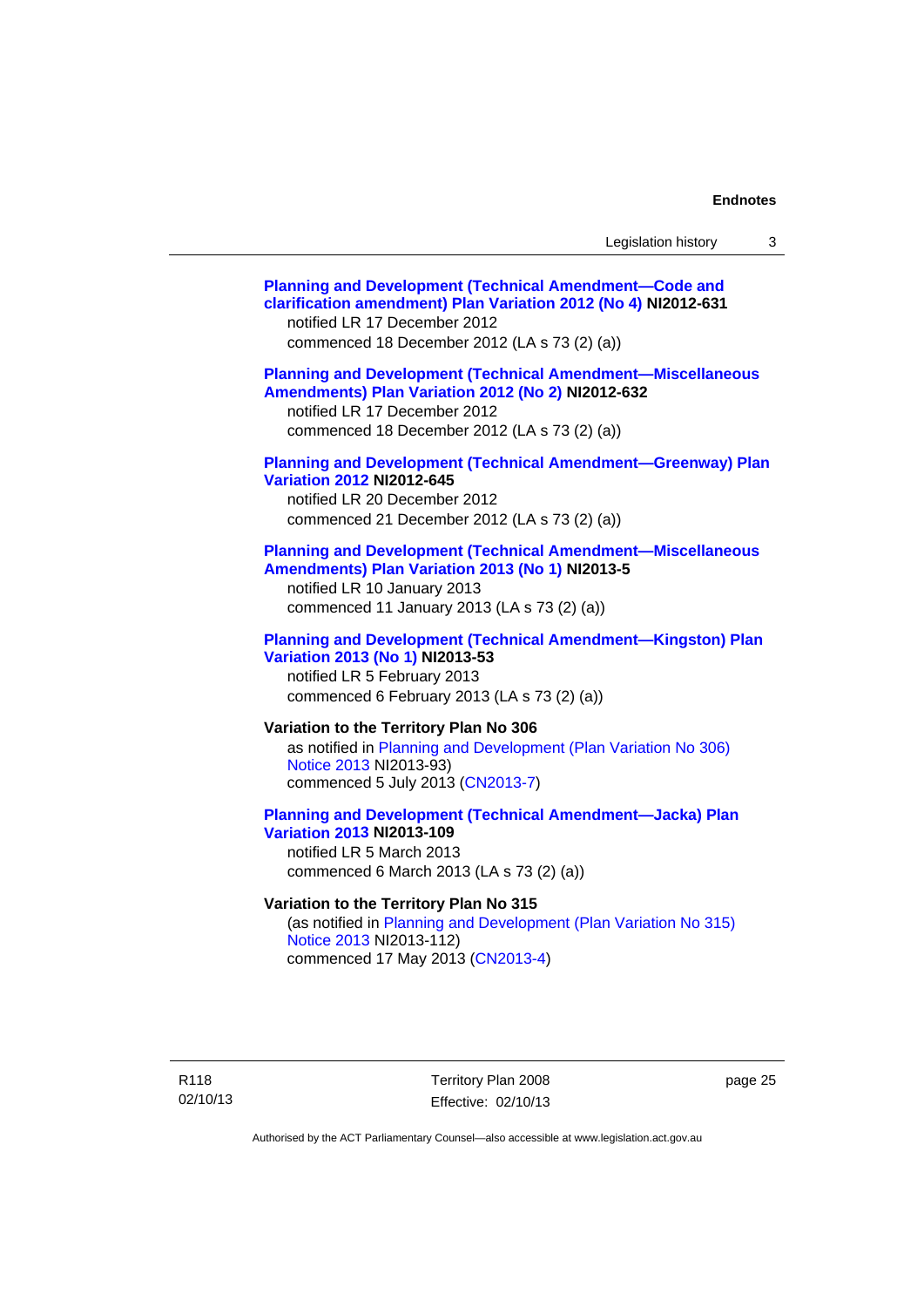3 Legislation history

# **Variation to the Territory Plan No 316**  (as notified in [Planning and Development \(Plan Variation No 316\)](http://www.legislation.act.gov.au/ni/2013-114/default.asp)  [Notice 2013](http://www.legislation.act.gov.au/ni/2013-114/default.asp) NI2013-114) commenced 17 May 2013 [\(CN2013-5\)](http://www.legislation.act.gov.au/cn/2013-5/default.asp) **[Planning and Development \(Technical Amendment—Districts of](http://www.legislation.act.gov.au/ni/2013-124/default.asp)  [Tennent and Booth\) Plan Variation 2013 \(No 1\)](http://www.legislation.act.gov.au/ni/2013-124/default.asp) NI2013-124**  notified LR 19 March 2013 commenced 20 March 2013 (LA s 73 (2) (a)) **[Planning and Development \(Technical Amendment—Griffith\) Plan](http://www.legislation.act.gov.au/ni/2013-127/default.asp)  [Variation 2013 \(No 1\)](http://www.legislation.act.gov.au/ni/2013-127/default.asp) NI2013-127**  notified LR 19 March 2013 commenced 20 March 2013 (LA s 73 (2) (a)) **[Planning and Development \(Technical Amendment—Ngunnawal\)](http://www.legislation.act.gov.au/ni/2013-146/default.asp)  [Plan Variation 2013 \(No 1\)](http://www.legislation.act.gov.au/ni/2013-146/default.asp) NI2013-146**  notified LR 3 April 2013 commenced 4 April 2013 (LA s 73 (2) (a)) **[Planning and Development \(Technical Amendment—Casey\) Plan](http://www.legislation.act.gov.au/ni/2013-147/default.asp)  [Variation 2013 \(No 1\)](http://www.legislation.act.gov.au/ni/2013-147/default.asp) NI2013-147**  notified LR 3 April 2013 commenced 4 April 2013 (LA s 73 (2) (a)) **[Planning and Development \(Technical Amendment—Miscellaneous](http://www.legislation.act.gov.au/ni/2013-207/default.asp)  [Amendments\) Plan Variation 2013 \(No 2\)](http://www.legislation.act.gov.au/ni/2013-207/default.asp) NI2013-207**  notified LR 2 May 2013 commenced 3 May 2013 (LA s 73 (2) (a)) **Variation to the Territory Plan No 311**  (as notified in [Planning and Development \(Plan Variation No 311\)](http://www.legislation.act.gov.au/ni/2013-208/default.asp)  [Notice 2013](http://www.legislation.act.gov.au/ni/2013-208/default.asp) NI2013-208) commenced 21 June 2013 ([CN2013-8\)](http://www.legislation.act.gov.au/cn/2013-8/default.asp) **[Planning and Development \(Technical Amendment—Code and](http://www.legislation.act.gov.au/ni/2013-245/default.asp)  [Clarification Amendment\) Plan Variation 2013 \(No 1\)](http://www.legislation.act.gov.au/ni/2013-245/default.asp) NI2013-245**

notified LR 30 May 2013 commenced 31 May 2013 (LA s 73 (2) (a))

page 26 Territory Plan 2008 Effective: 02/10/13

R118 02/10/13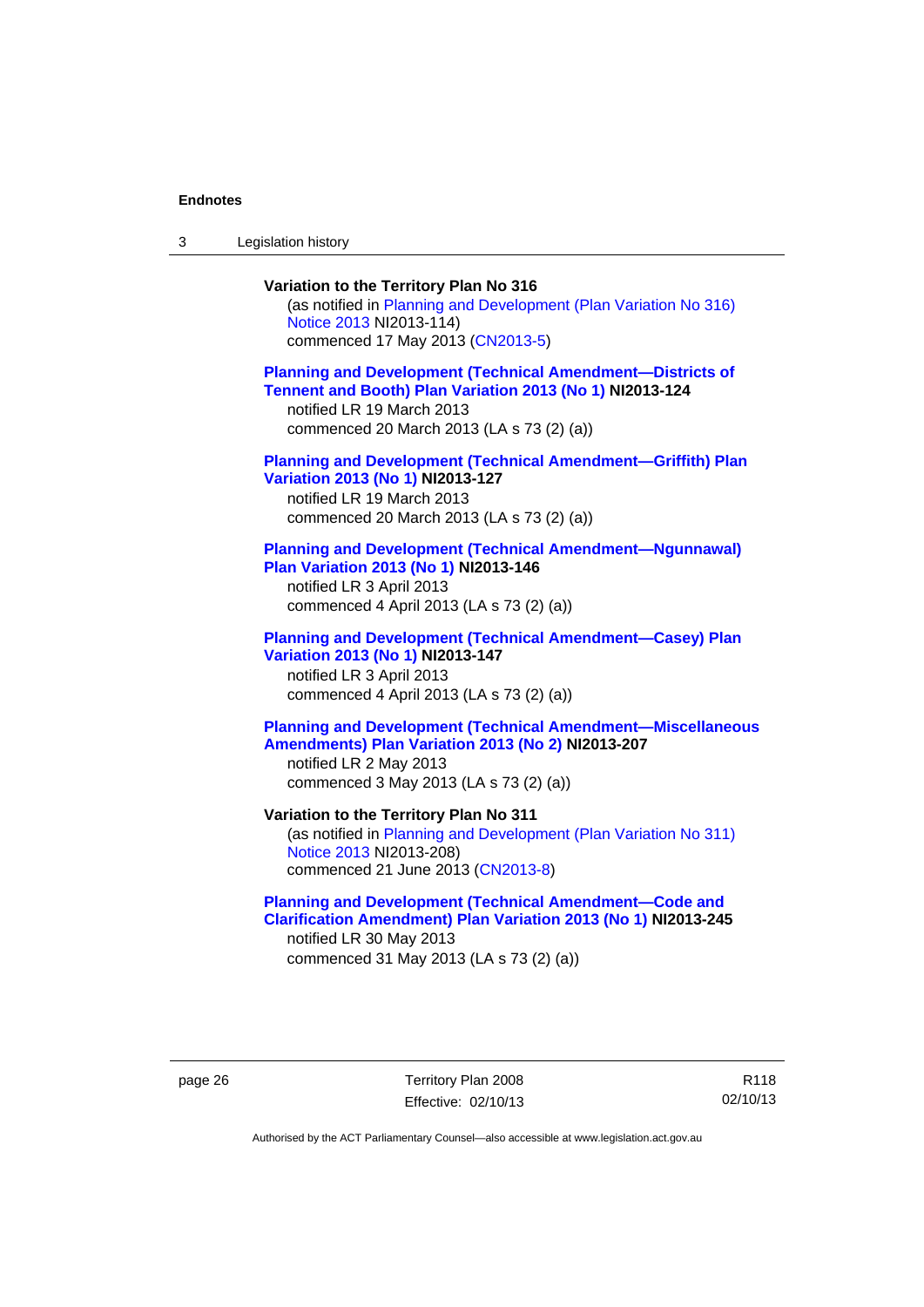|                              | <b>Planning and Development (Technical Amendment-Miscellaneous</b><br>Amendments) Plan Variation 2013 (No 3) NI2013-246<br>notified LR 30 May 2013<br>commenced 31 May 2013 (LA s 73 (2) (a))<br><b>Planning and Development (Technical Amendment-Crace) Plan</b><br>Variation 2013 (No 1) NI2013-249<br>notified LR 4 June 2013<br>commenced 5 June 2013 (LA s 73 (2) (a))<br><b>Planning and Development (Technical Amendment-Dickson) Plan</b><br>Variation 2013 (No 1) NI2013-358<br>notified LR 20 August 2013                                                                                            |
|------------------------------|----------------------------------------------------------------------------------------------------------------------------------------------------------------------------------------------------------------------------------------------------------------------------------------------------------------------------------------------------------------------------------------------------------------------------------------------------------------------------------------------------------------------------------------------------------------------------------------------------------------|
|                              | commenced 21 August 2013 (LA s 73 (2) (a))<br><b>Planning and Development (Technical Amendment-Miscellaneous</b><br>Amendments) Plan Variation 2013 (No 4) NI2013-390<br>notified LR 5 September 2013<br>commenced 6 September 2013 (LA s 73 (2) (a))                                                                                                                                                                                                                                                                                                                                                          |
|                              | <b>Planning and Development (Technical Amendment-Harrison) Plan</b><br>Variation 2013 (No 1) NI2013-402<br>notified LR 17 September 2013<br>commenced 18 September 2013 (LA s 73 (2) (a))                                                                                                                                                                                                                                                                                                                                                                                                                      |
|                              | <b>Planning and Development (Technical Amendment-Ngunnawal)</b><br>Plan Variation 2013 (No 2) NI2013-435<br>notified LR 1 October 2013<br>commenced 2 October 2013 (LA s 73 (2) (a))                                                                                                                                                                                                                                                                                                                                                                                                                           |
| 4                            | <b>Amendment history</b><br><b>Maps</b><br>reloc NI2008-590 R13<br>Australian Capital<br>Territory<br>sub NI2008-201; NI2008-290; NI2008-298; NI2008-328;<br>NI2008-336; Variation No 289; NI2008-499; NI2008-516;<br>Variation No 281; NI2009-6; NI2009-17; NI2009-59;<br>NI2009-70; Variation No 261; NI2009-181; NI2009-199;<br>NI2009-200; NI2009-216; NI2009-217; NI2009-237;<br>NI2009-238; NI2009-254; NI2009-255; NI2009-256;<br>NI2009-272; NI2009-323; NI2009-338; NI2009-409;<br>NI2009-410; Variation No 288; NI2009-418; NI2009-570;<br>NI2009-617, NI2009-618, NI2009-619, NI2010-21, NI2010-22, |
| R <sub>118</sub><br>02/10/13 | Territory Plan 2008<br>page 27<br>Effective: 02/10/13                                                                                                                                                                                                                                                                                                                                                                                                                                                                                                                                                          |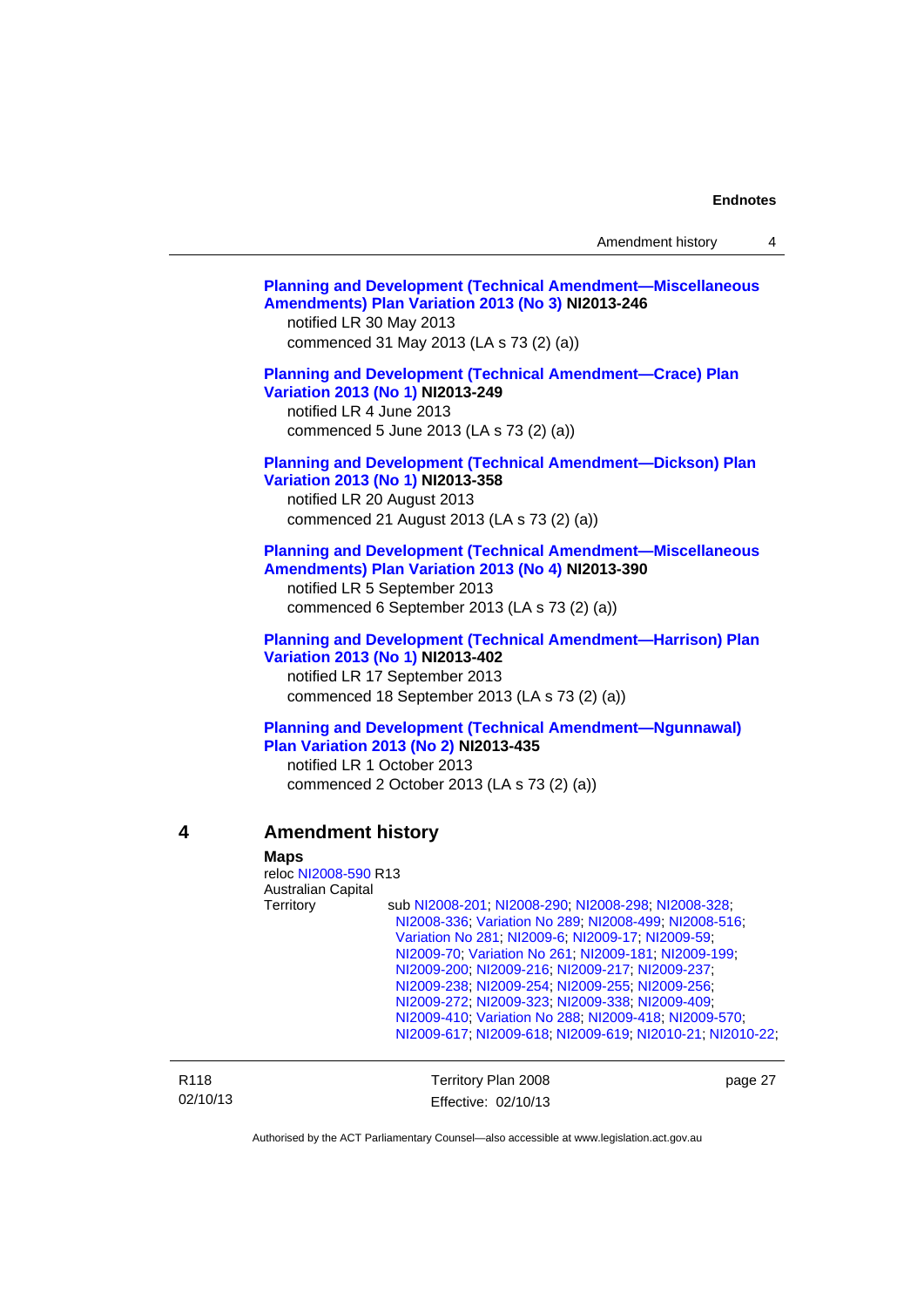4 Amendment history

Authorised by the ACT Parliamentary Counsel—also accessible at www.legislation.act.gov.au

02/10/13

Effective: 02/10/13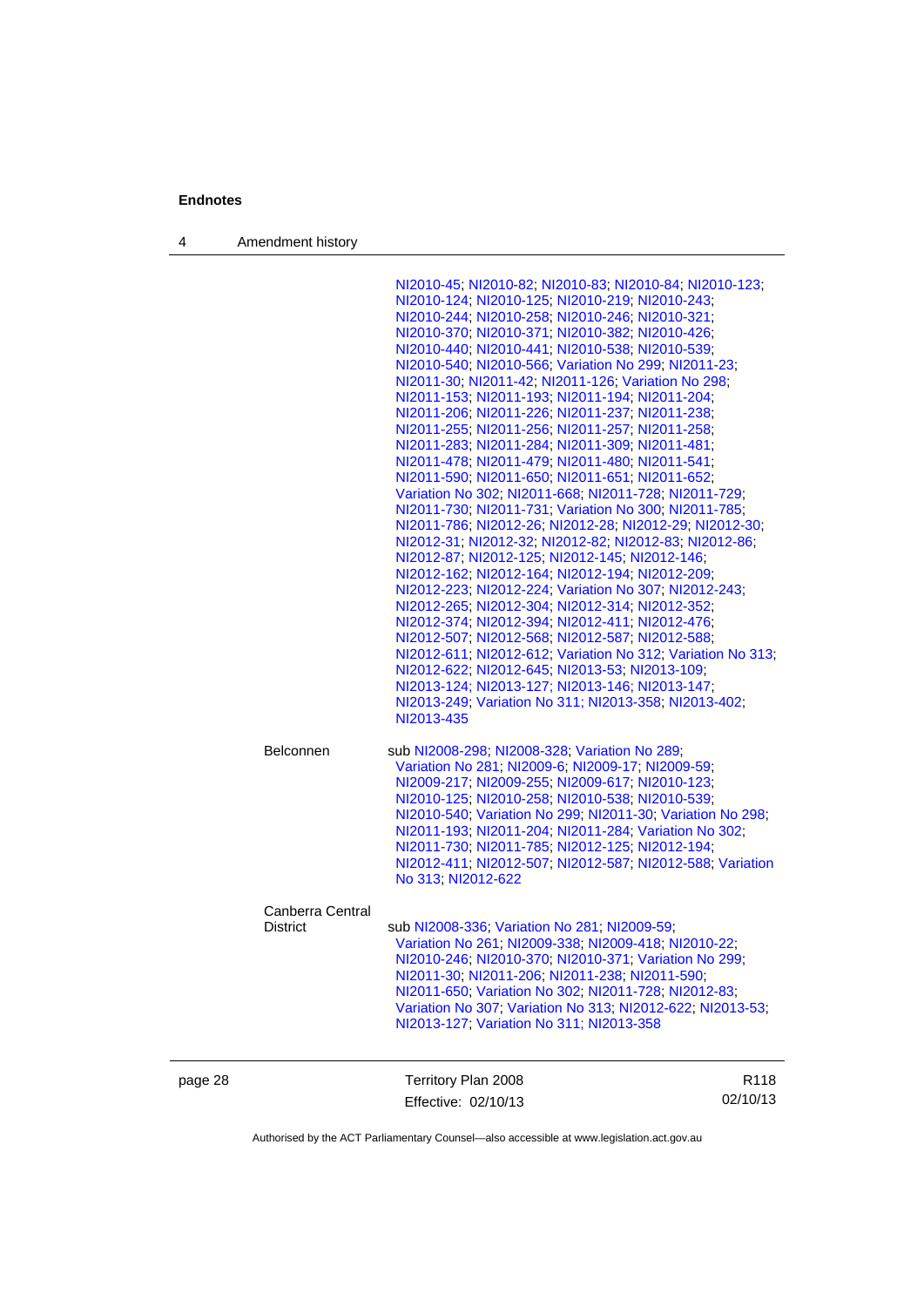| Amendment history |  |
|-------------------|--|
|-------------------|--|

|     | Gungahlin                                                                                             | sub NI2008-201, NI2008-336, NI2008-499, NI2008-516;<br>NI2009-59; NI2009-70; NI2009-181; NI2009-199; NI2009-200;<br>NI2009-216, NI2009-237, NI2009-238, NI2009-254,<br>NI2009-256, NI2009-272, NI2009-409, NI2009-410;<br>NI2009-618, NI2009-619, NI2010-45, NI2010-82, NI2010-83,<br>NI2010-84, NI2010-124, NI2010-243, NI2010-244,<br>NI2010-258; NI2010-321; NI2010-370; NI2010-382;<br>NI2010-426; NI2010-440; NI2010-538; NI2010-539;<br>NI2010-540; NI2010-566; Variation No 299; NI2011-23;<br>NI2011-30, NI2011-42, NI2011-126, NI2011-153, NI2011-194,<br>NI2011-226, NI2011-237, NI2011-255, NI2011-256,<br>NI2011-257; NI2011-258; NI2011-283; NI2011-309;<br>NI2011-481, NI2011-478, NI2011-479, NI2011-480,<br>NI2011-541, NI2011-590, NI2011-651, Variation No 302,<br>NI2011-668, NI2011-729, Variation No 300, NI2011-786,<br>NI2012-26; NI2012-28; NI2012-29; NI2012-30; NI2012-31;<br>NI2012-32; NI2012-82; NI2012-86; NI2012-87; NI2012-164;<br>NI2012-224, NI2012-243, NI2012-265, NI2012-304,<br>NI2012-352; NI2012-374; NI2012-394; NI2012-476;<br>NI2012-507, NI2012-568, NI2012-587, NI2012-588,<br>NI2012-611, NI2012-612, NI2012-622, NI2013-109;<br>NI2013-146; NI2013-147, NI2013-249, NI2013-402,<br>NI2013-435 |
|-----|-------------------------------------------------------------------------------------------------------|----------------------------------------------------------------------------------------------------------------------------------------------------------------------------------------------------------------------------------------------------------------------------------------------------------------------------------------------------------------------------------------------------------------------------------------------------------------------------------------------------------------------------------------------------------------------------------------------------------------------------------------------------------------------------------------------------------------------------------------------------------------------------------------------------------------------------------------------------------------------------------------------------------------------------------------------------------------------------------------------------------------------------------------------------------------------------------------------------------------------------------------------------------------------------------------------------------------------------------------------|
|     | Molonglo                                                                                              | sub NI2009-6; NI2009-323; NI2010-219; NI2010-258;<br>Variation No 302; NI2012-162; NI2012-209; NI2012-314;<br>NI2012-411, NI2012-587, NI2012-588, NI2012-622                                                                                                                                                                                                                                                                                                                                                                                                                                                                                                                                                                                                                                                                                                                                                                                                                                                                                                                                                                                                                                                                                 |
|     | Tuggeranong, Hume                                                                                     |                                                                                                                                                                                                                                                                                                                                                                                                                                                                                                                                                                                                                                                                                                                                                                                                                                                                                                                                                                                                                                                                                                                                                                                                                                              |
|     | and Tharwa                                                                                            | sub NI2009-570; NI2010-22; NI2010-258; Variation No 302;<br>Variation No 312, NI2012-622, NI2012-645                                                                                                                                                                                                                                                                                                                                                                                                                                                                                                                                                                                                                                                                                                                                                                                                                                                                                                                                                                                                                                                                                                                                         |
|     | Woden Valley and<br><b>Weston Creek</b>                                                               | sub NI2008-290; Variation No 281; NI2009-6; NI2009-323;<br>Variation No 288, NI2010-219, NI2010-258, NI2010-441,<br>NI2011-30, NI2011-652, Variation No 302, NI2011-731,<br>NI2012-145; NI2012-162; NI2012-223; NI2012-411;<br>NI2012-622                                                                                                                                                                                                                                                                                                                                                                                                                                                                                                                                                                                                                                                                                                                                                                                                                                                                                                                                                                                                    |
| 1.1 | Governance<br><b>Administrative Provisions</b><br>Map (refer s 56 of the Act)<br>Development Approval | am NI2012-632<br>am NI2012-632<br>am NI2012-632                                                                                                                                                                                                                                                                                                                                                                                                                                                                                                                                                                                                                                                                                                                                                                                                                                                                                                                                                                                                                                                                                                                                                                                              |

R118 02/10/13 Territory Plan 2008 Effective: 02/10/13

page 29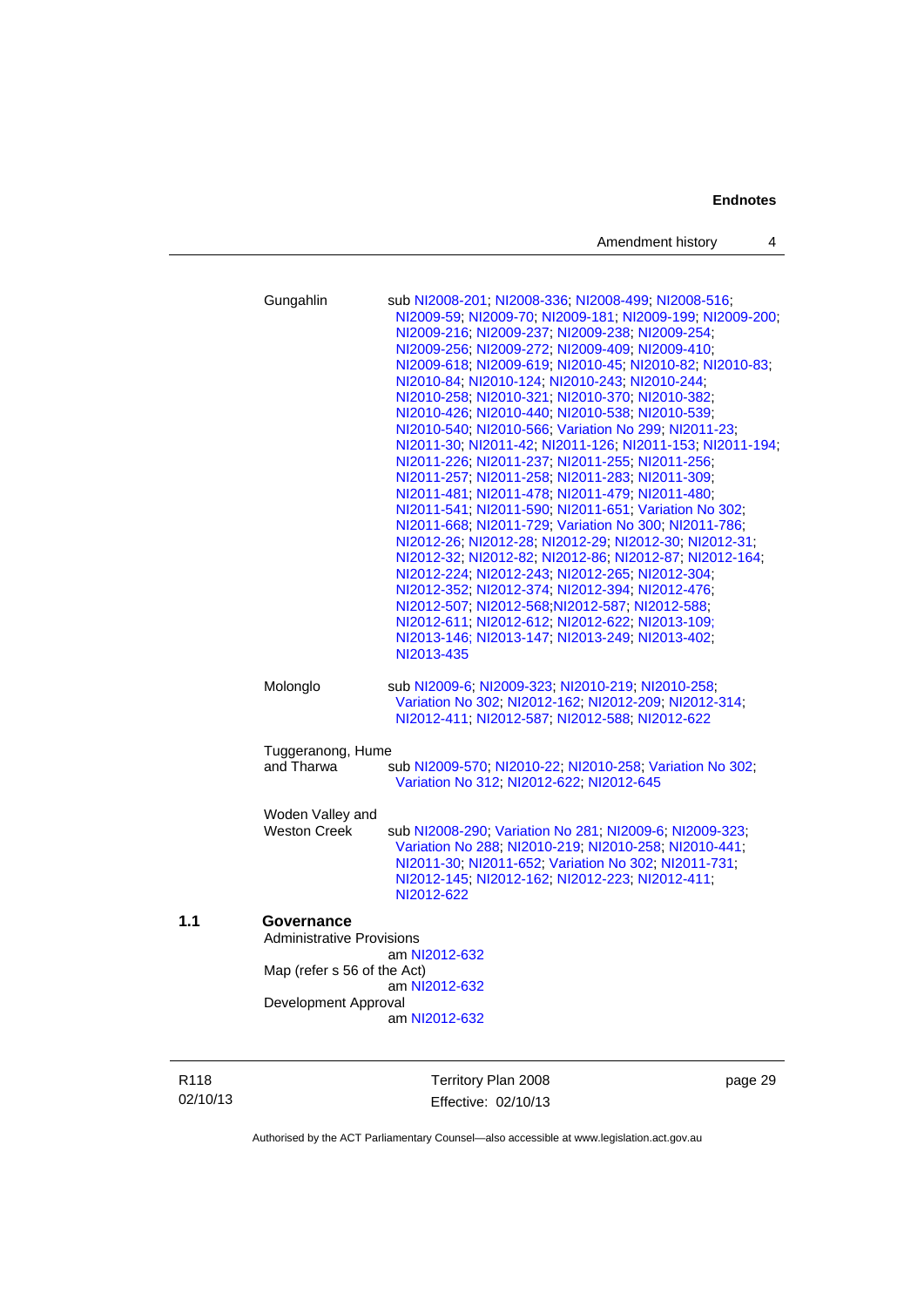| 4   | Amendment history                                                                                                                                                                                                                                                                                                                                                                                                                                                                                                                                                                                                                                                                                                               |
|-----|---------------------------------------------------------------------------------------------------------------------------------------------------------------------------------------------------------------------------------------------------------------------------------------------------------------------------------------------------------------------------------------------------------------------------------------------------------------------------------------------------------------------------------------------------------------------------------------------------------------------------------------------------------------------------------------------------------------------------------|
|     | <b>Future Urban Areas</b><br>am NI2012-632<br>Estate Development<br>hdg<br>sub NI2012-632<br>sub NI2010-22<br>am NI2012-632                                                                                                                                                                                                                                                                                                                                                                                                                                                                                                                                                                                                     |
| 2.1 | <b>Strategic Direction</b><br><b>Environmental Sustainability</b><br>1.8<br>am NI2010-602                                                                                                                                                                                                                                                                                                                                                                                                                                                                                                                                                                                                                                       |
| 3.1 | RZ1 - RZ5 Objectives and Development Tables<br>RZ1 - Suburban Zone<br><b>Exempt Development</b><br>am NI2011-788<br>Assessable Development<br>am NI2011-788<br>Minimum Assessment Track<br>Merit<br>am NI2009-37; Variation No 298; NI2011-354; NI2011-788<br><b>Prohibited Development table</b><br>am NI2008-541; NI2009-324; NI2009-392<br>Development table<br>am NI2012-631<br>sub Variation 306<br>RZ2 - Suburban Core Zone<br><b>Exempt Development</b><br>am NI2011-788<br>Assessable Development<br>am NI2011-788<br>Minimum Assessment Track<br>Merit<br>am NI2009-37, NI2011-788<br>Prohibited Development table<br>am NI2008-541; NI2009-324; NI2009-392<br>Development table<br>am NI2012-631<br>sub Variation 306 |
|     | RZ3 - Urban Residential Zone<br><b>Exempt Development</b><br>am NI2011-788<br>Assessable Development<br>am NI2011-788<br>Minimum Assessment Track<br>am NI2009-37; NI2011-788<br>Merit<br>Prohibited Development table<br>am NI2008-541; NI2009-324; NI2009-392<br>Development table<br>am NI2012-631                                                                                                                                                                                                                                                                                                                                                                                                                           |

page 30 Territory Plan 2008 Effective: 02/10/13

R118 02/10/13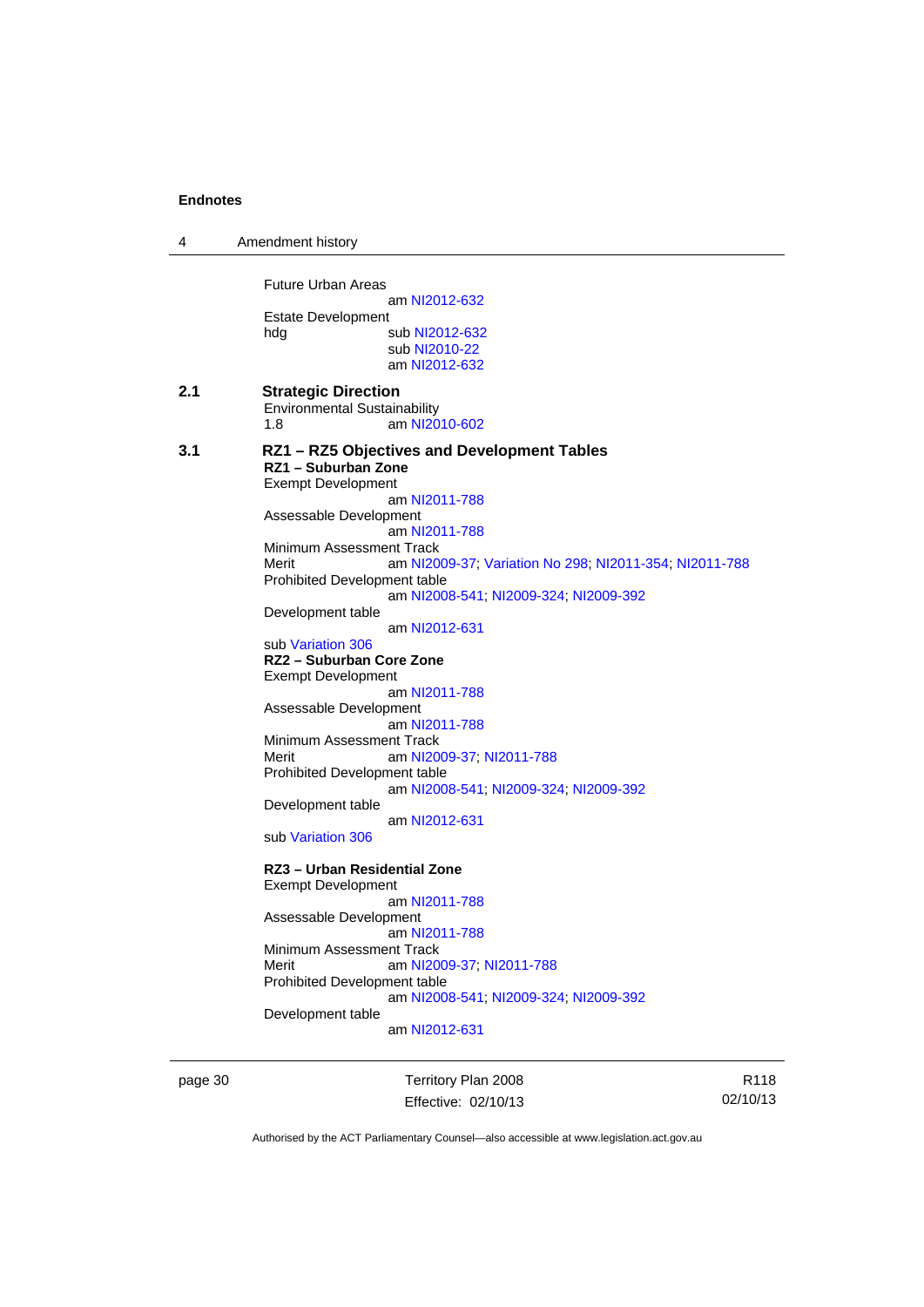Amendment history 4

#### sub [Variation 306](http://www.legislation.act.gov.au/ni/2013-93/default.asp)

**RZ4 – Medium Density Residential Zone**  Exempt Development am [NI2011-788](http://www.legislation.act.gov.au/ni/2011-788/) Assessable Development am [NI2011-788](http://www.legislation.act.gov.au/ni/2011-788/) Minimum Assessment Track Merit **am [NI2009-37](http://www.legislation.act.gov.au/ni/2009-37/); [NI2011-788](http://www.legislation.act.gov.au/ni/2011-788/)** Prohibited Development table am [NI2008-541](http://www.legislation.act.gov.au/ni/2008-541/); [NI2009-324](http://www.legislation.act.gov.au/ni/2009-324/); [NI2009-392](http://www.legislation.act.gov.au/ni/2009-392/) Development table

am [NI2012-631](http://www.legislation.act.gov.au/ni/2012-631/default.asp)

sub [Variation 306](http://www.legislation.act.gov.au/ni/2013-93/default.asp)

### **RZ5 – High Density Residential Zone**

Exempt Development am [NI2011-788](http://www.legislation.act.gov.au/ni/2011-788/) Assessable Development am [NI2011-788](http://www.legislation.act.gov.au/ni/2011-788/) Minimum Assessment Track Merit am [NI2008-590](http://www.legislation.act.gov.au/ni/2008-590/default.asp); [NI2009-37](http://www.legislation.act.gov.au/ni/2009-37/); [NI2011-788](http://www.legislation.act.gov.au/ni/2011-788/) Prohibited Development table am [NI2008-541](http://www.legislation.act.gov.au/ni/2008-541/); [NI2009-324](http://www.legislation.act.gov.au/ni/2009-324/); [NI2009-392](http://www.legislation.act.gov.au/ni/2009-392/) Development table

am [NI2012-631](http://www.legislation.act.gov.au/ni/2012-631/default.asp)

sub [Variation 306](http://www.legislation.act.gov.au/ni/2013-93/default.asp)

### **3.2 Residential Zones Development Code**

**orig 3.2**  renum as 3.3 **pres 3.2**  ins [Variation 306](http://www.legislation.act.gov.au/ni/2013-93/default.asp)

| 3.3              | <b>Single Dwelling Housing Development Code</b><br>orig 3.3<br>renum as $3.4$<br>pres 3.3<br>$(\text{prev } 3.2)$<br>Introduction<br>am NI2008-542; NI2009-38; NI2009-488; NI2010-22;<br>NI2012-622 |                     |      |  |
|------------------|-----------------------------------------------------------------------------------------------------------------------------------------------------------------------------------------------------|---------------------|------|--|
|                  | Relevant codes                                                                                                                                                                                      | ins NI2012-622      |      |  |
|                  | Part A(1) – RZ1 – Suburban Zone<br>Element 1                                                                                                                                                        |                     |      |  |
|                  | Item 1.1 hdg                                                                                                                                                                                        | sub NI2008-289      |      |  |
|                  | R <sub>1</sub> , C <sub>1</sub>                                                                                                                                                                     | sub NI2008-289      |      |  |
| R <sub>118</sub> |                                                                                                                                                                                                     | Territory Plan 2008 | page |  |

02/10/13

Territory Plan 2008 Effective: 02/10/13 page 31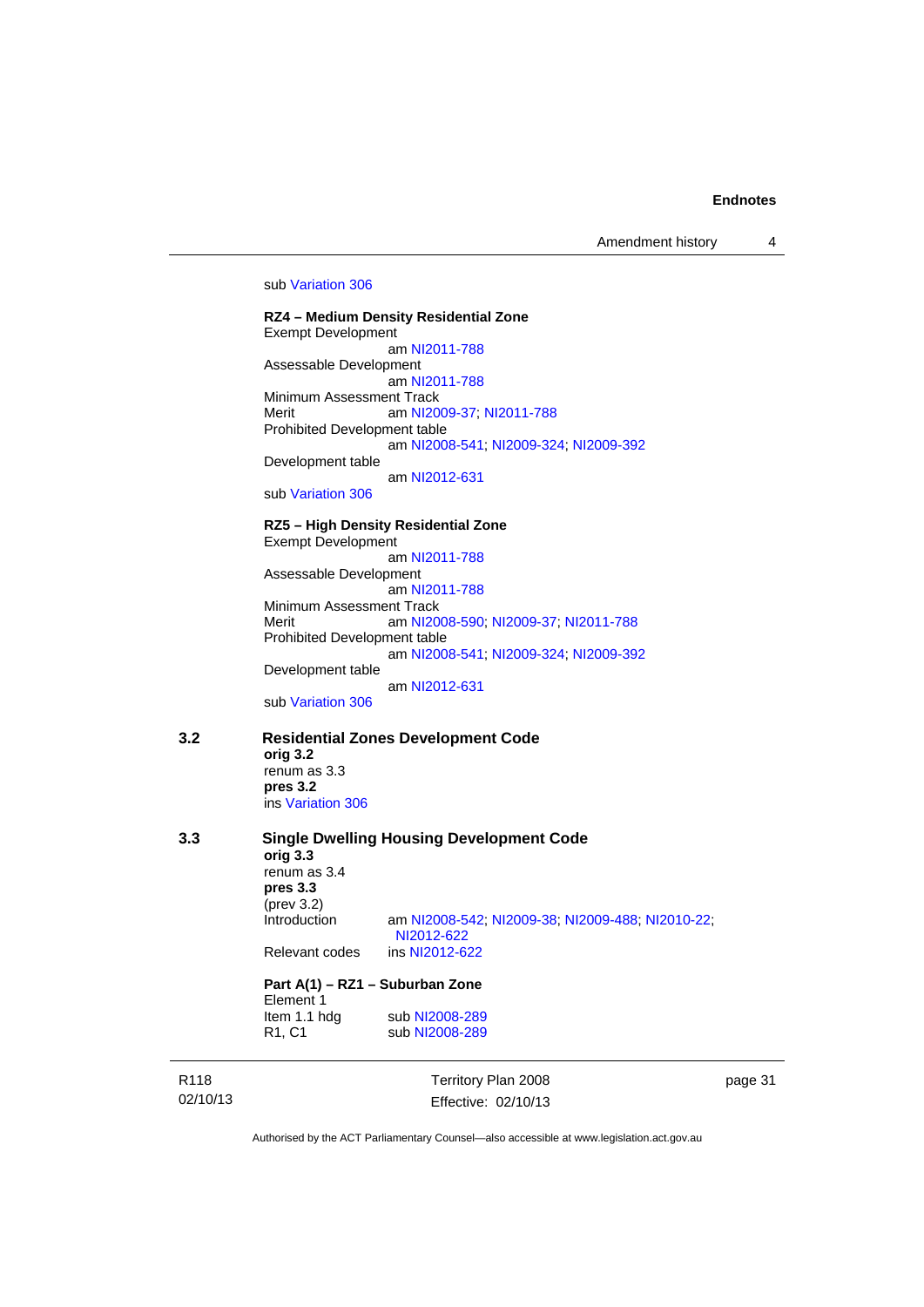| 4       | Amendment history                 |                                                   |
|---------|-----------------------------------|---------------------------------------------------|
|         | R <sub>1</sub>                    | am NI2009-487                                     |
|         | Element 2                         |                                                   |
|         | Item $2.1$                        | sub NI2008-542                                    |
|         | Item 2.2                          |                                                   |
|         | R <sub>3</sub>                    | am NI2009-324                                     |
|         | R <sub>4</sub>                    | sub NI2009-487                                    |
|         |                                   |                                                   |
|         |                                   | Part A(2) – RZ2 – Suburban Core Zone              |
|         | Element 2                         |                                                   |
|         | Item $2.1$                        | sub NI2008-542                                    |
|         | Item 2.2                          |                                                   |
|         | R <sub>6</sub>                    | am NI2009-324                                     |
|         | Item 2.3 hdg                      | sub NI2008-289                                    |
|         | Item $2.3$                        | sub NI2008-542                                    |
|         | R6A, C6A                          | ins NI2008-289                                    |
|         |                                   | sub NI2009-487                                    |
|         | Element 4                         |                                                   |
|         | Item $4.1$                        | sub NI2008-542                                    |
|         |                                   |                                                   |
|         | Element 2                         | Part A(3) - RZ3 - Urban Residential Zone          |
|         | Item $2.1$                        | sub NI2008-542                                    |
|         | Item 2.2                          |                                                   |
|         | R9                                | am NI2009-324                                     |
|         |                                   |                                                   |
|         |                                   | Part A(4) - RZ4 - Medium Density Residential Zone |
|         | Element 2                         |                                                   |
|         | Item $2.1$                        | sub NI2008-542                                    |
|         | Item 2.2                          |                                                   |
|         | R11                               | am NI2009-324                                     |
|         |                                   | Part A(5) – RZ5 – High Density Residential Zone   |
|         | Element 2                         |                                                   |
|         | Item $2.2$                        |                                                   |
|         | R <sub>13</sub>                   | am NI2009-324                                     |
|         |                                   |                                                   |
|         | Element 1                         | <b>Part B - General Development Controls</b>      |
|         |                                   |                                                   |
|         | Item 1.1 hdg                      | sub NI2008-289                                    |
|         | R14, C14<br>R <sub>14</sub>       | sub NI2008-289<br>am NI2009-487                   |
|         |                                   |                                                   |
|         | Element 2                         |                                                   |
|         | Item 2.1 hdg                      | om R <sub>16</sub>                                |
|         | R <sub>15</sub> , C <sub>15</sub> | om NI2009-38                                      |
|         | Item 2.2                          |                                                   |
|         | C <sub>16</sub>                   | sub NI2009-38                                     |
|         | Item 2.3 hdg                      | sub NI2008-289                                    |
|         |                                   |                                                   |
| page 32 |                                   | Territory Plan 2008                               |
|         |                                   |                                                   |

Effective: 02/10/13

R118 02/10/13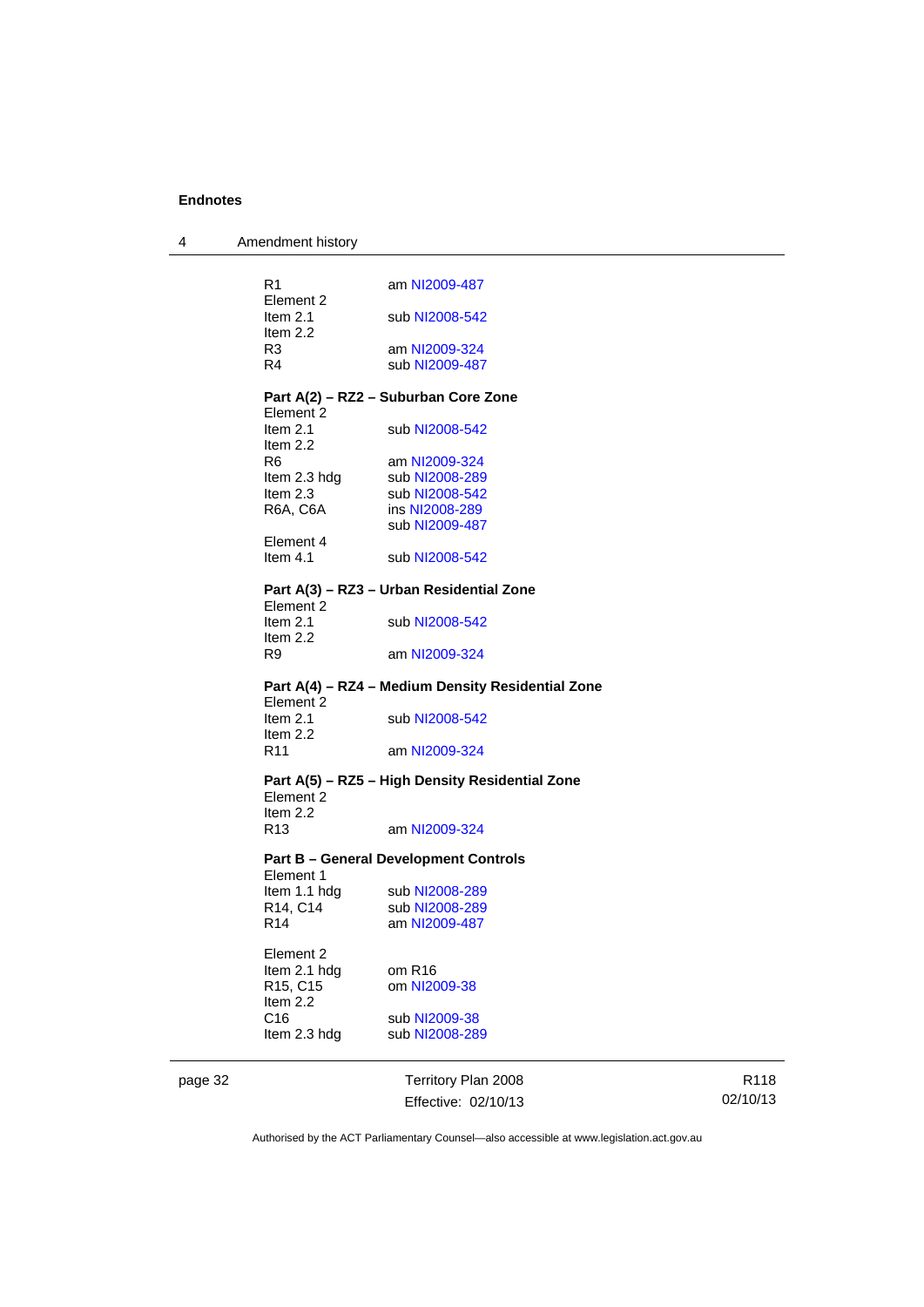Amendment history 4

| R17, C17                            | sub NI2008-289                               |
|-------------------------------------|----------------------------------------------|
| Item 2.4 hdg                        | sub NI2008-289                               |
| R18, C18                            | sub NI2008-289                               |
| Item 2.7                            |                                              |
| hdg                                 | ins NI2009-488                               |
| <b>R20A</b>                         | ins NI2009-488<br>sub NI2010-218; NI2011-355 |
| Item 2.8                            |                                              |
| hdg                                 | ins NI2009-488                               |
| R <sub>20</sub> B                   | ins NI2009-488                               |
| Item 2.9                            |                                              |
| hdg                                 | ins NI2010-218                               |
| <b>R20C</b>                         | ins NI2010-218                               |
|                                     | sub NI2012-631                               |
|                                     |                                              |
| Element 6                           |                                              |
| Item 6.1                            |                                              |
| R <sub>21</sub>                     | am NI2008-290                                |
| Item $6.2$<br>R <sub>22</sub>       | sub NI2011-788                               |
| Item $6.3$                          |                                              |
| R23, C23                            | sub NI2008-542                               |
|                                     |                                              |
| Element 7                           |                                              |
| Item 7.1 hdg                        | sub NI2008-289                               |
| R26, C26                            | sub NI2008-289; NI2008-542                   |
| C <sub>26</sub>                     | am NI2009-392                                |
| Item 7.2 hdg                        | om NI2008-289                                |
| R27, C27                            | om NI2008-289                                |
| Item 7.3 hdg                        | sub NI2008-289                               |
|                                     | renum as 7.2 NI2008-541                      |
| R <sub>28</sub> , C <sub>28</sub>   | sub NI2008-289; NI2008-542; NI2009-38        |
|                                     | <b>Part C - Development Type Controls</b>    |
| Introduction                        | am NI2008-542; NI2009-488; NI2012-622        |
| Part C(1) - Single Dwelling Housing |                                              |
| <b>Introduction</b>                 | am NI2009-488                                |
| Element 2                           |                                              |
| Table 1                             | sub NI2008-290                               |
|                                     | am NI2008-541; NI2011-589                    |
| Table 2                             | sub NI2008-290                               |
| Table 3                             | am NI2008-541                                |
| Table 4, note                       | sub NI2008-542                               |
| Item 2.3 hdg                        | sub NI2008-542                               |
| R32, C32                            | sub NI2008-542                               |
| Figure C1, C2, C3 am NI2008-290     |                                              |
|                                     | sub NI2008-542                               |
|                                     |                                              |
|                                     |                                              |

R118 02/10/13

Territory Plan 2008 Effective: 02/10/13 page 33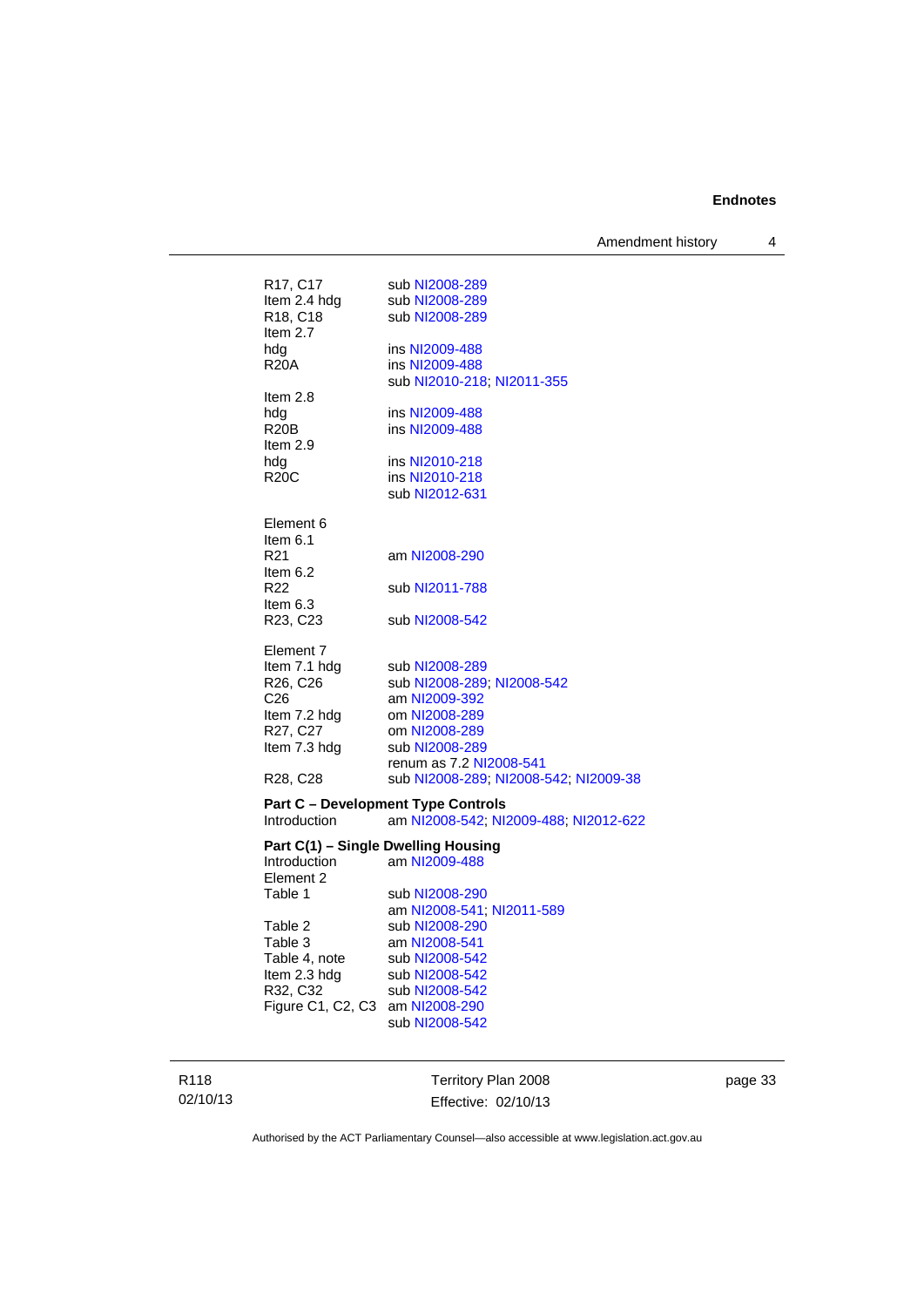| 4       | Amendment history                                                                      |                                                                                                             |                  |
|---------|----------------------------------------------------------------------------------------|-------------------------------------------------------------------------------------------------------------|------------------|
|         | Figure C <sub>3</sub><br>Item 2.4 hdg<br>R32A, C32A<br>Item $2.5$<br>hdg<br>R32B       | am NI2009-324<br>ins NI2009-38<br>ins NI2009-38<br>ins NI2009-488<br>ins NI2009-488                         |                  |
|         | Element 3<br>Item 3.2<br>R36                                                           | am NI2008-541                                                                                               |                  |
|         | Element 4<br>C39<br>R40<br>R41<br>R 44, C44                                            | am NI2012-189<br>am NI2009-38<br>om NI2009-38<br>sub NI2008-289<br>am NI2009-38                             |                  |
|         | Element 5<br>R49, C49                                                                  | sub NI2008-289                                                                                              |                  |
|         | Element 6<br>Item 6.1 hdg<br>R <sub>51</sub>                                           | sub NI2008-289<br>sub NI2008-289<br>am NI2008-541<br>sub NI2009-487<br>am NI2011-787                        |                  |
|         | R52<br>R <sub>53</sub>                                                                 | sub NI2008-289, NI2009-487<br>sub NI2008-289<br>am NI2009-99<br>om NI2009-487                               |                  |
|         |                                                                                        | Part C(2) - Single Dwelling Housing - Additional Controls for Deakin and<br><b>Forrest</b><br>om NI2012-622 |                  |
|         | Element 2<br>Item 2.2 hdg<br>Item 2.3 hdg<br>Item 2.4 hdg                              | am NI2009-392<br>am NI2008-290<br>am NI2008-290                                                             |                  |
|         | hdg<br>Introduction                                                                    | Part C(3) - Single Dwelling Housing - Compact Blocks in New Estates<br>sub NI2008-542<br>am NI2008-542      |                  |
|         | Element 2<br>R <sub>60</sub><br>Item 2.2 hdg<br>Item 2.3 hdg<br>R <sub>62</sub><br>C62 | am NI2009-38<br>sub NI2009-38<br>am NI2008-290<br>sub NI2009-322<br>sub NI2011-787                          |                  |
| page 34 |                                                                                        | Territory Plan 2008<br>Effective: 02/10/13                                                                  | R118<br>02/10/13 |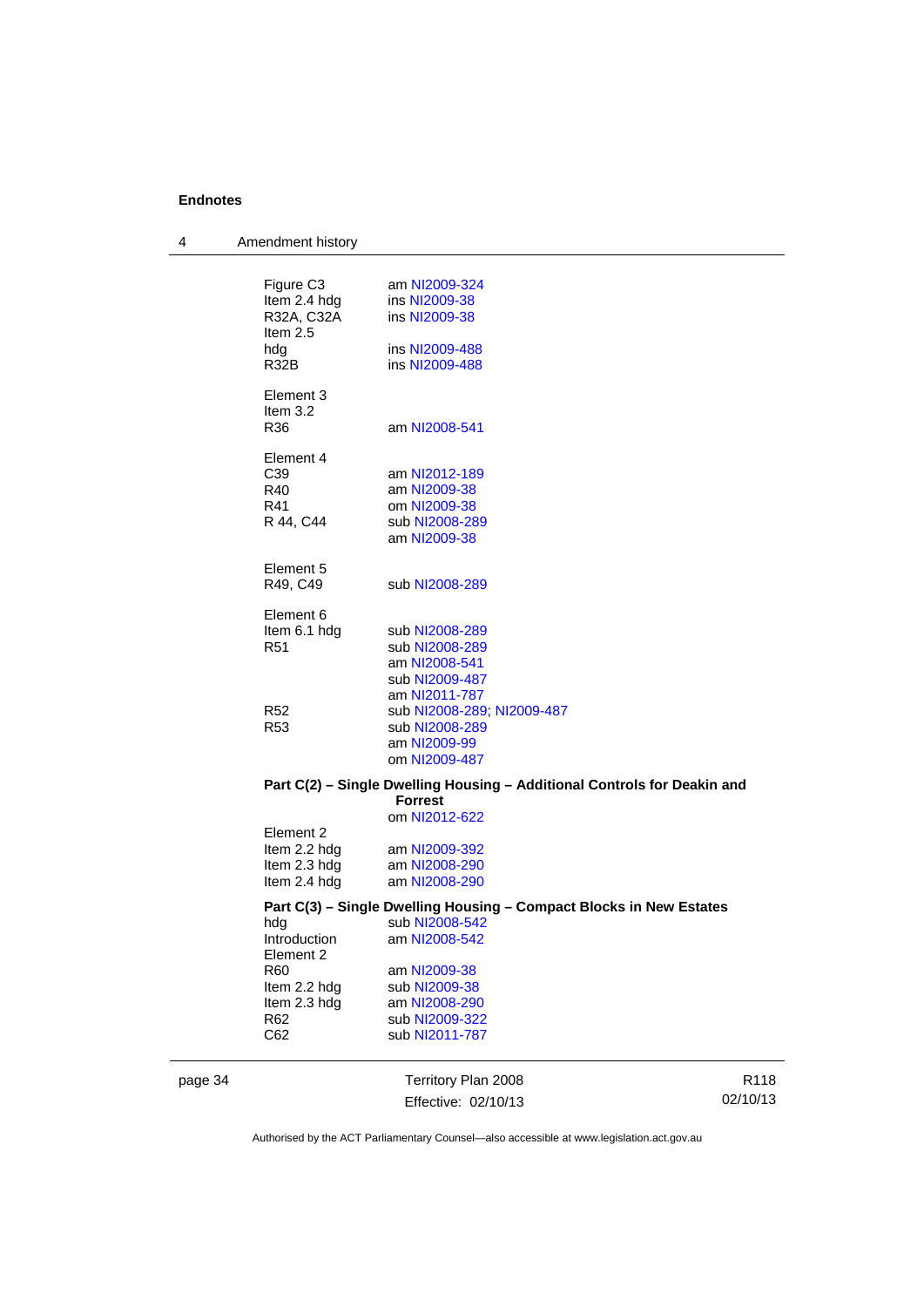Amendment history 4

| Item $2.4$              |                                                                                 |
|-------------------------|---------------------------------------------------------------------------------|
| R63                     | sub NI2009-322                                                                  |
| C63                     | sub NI2011-787                                                                  |
| Item $2.5$              |                                                                                 |
| C64                     | sub NI2011-787                                                                  |
| Item $2.6$              |                                                                                 |
| R <sub>65</sub>         | sub NI2009-322                                                                  |
| C65                     | sub NI2011-787                                                                  |
| Item $2.7$              | ins NI2009-488                                                                  |
| hdg<br><b>R65A</b>      | ins NI2009-488                                                                  |
|                         |                                                                                 |
| Element 3               |                                                                                 |
| Item $3.2$              | sub NI2009-322                                                                  |
|                         |                                                                                 |
| Element 4               |                                                                                 |
| Intent                  | am NI2008-541                                                                   |
| Item $4.2$              |                                                                                 |
| <b>R70</b>              | sub NI2009-322                                                                  |
|                         |                                                                                 |
| Element 6               |                                                                                 |
| Item $6.1$              |                                                                                 |
| <b>R78</b><br>Element 7 | am NI2008-541; NI2011-787                                                       |
| R79                     | sub NI2009-38                                                                   |
| <b>R80</b>              | sub NI2009-38                                                                   |
|                         |                                                                                 |
|                         | Part C(4) – Single Dwelling Housing – Midsized Blocks (>250 – 500 $m2$ ) in New |
| <b>Estates</b>          |                                                                                 |
| Introduction            | ins NI2009-488                                                                  |
| Element 2               |                                                                                 |
| Intent                  | ins NI2009-488                                                                  |
| Item $2.1$              |                                                                                 |
| hdg                     | ins NI2009-488                                                                  |
| R81, C81                | ins NI2009-488                                                                  |
| Figure A4               | ins NI2009-488                                                                  |

R118 02/10/13 Item 2.2<br>hdg<br>R82, C82

Item 2.3<br>hdg<br>R83, C83

Territory Plan 2008 Effective: 02/10/13 page 35

Authorised by the ACT Parliamentary Counsel—also accessible at www.legislation.act.gov.au

ins [NI2009-488](http://www.legislation.act.gov.au/ni/2009-488/)

ins [NI2009-488](http://www.legislation.act.gov.au/ni/2009-488/) am [NI2012-412](http://www.legislation.act.gov.au/ni/2012-412/)

ins [NI2009-488](http://www.legislation.act.gov.au/ni/2009-488/)

ins [NI2009-488](http://www.legislation.act.gov.au/ni/2009-488/)

R82, C82 ins [NI2009-488](http://www.legislation.act.gov.au/ni/2009-488/)<br>Table 1 ins NI2009-488

R83, C83 ins [NI2009-488](http://www.legislation.act.gov.au/ni/2009-488/)<br>Table 2 ins NI2009-488 Table 2 ins [NI2009-488](http://www.legislation.act.gov.au/ni/2009-488/)<br>Fig C(4) ins NI2009-488 Fig C(4) ins [NI2009-488](http://www.legislation.act.gov.au/ni/2009-488/)<br>Fig C5 ins NI2009-488 Fig C5 ins [NI2009-488](http://www.legislation.act.gov.au/ni/2009-488/)<br>Table 3 ins NI2009-488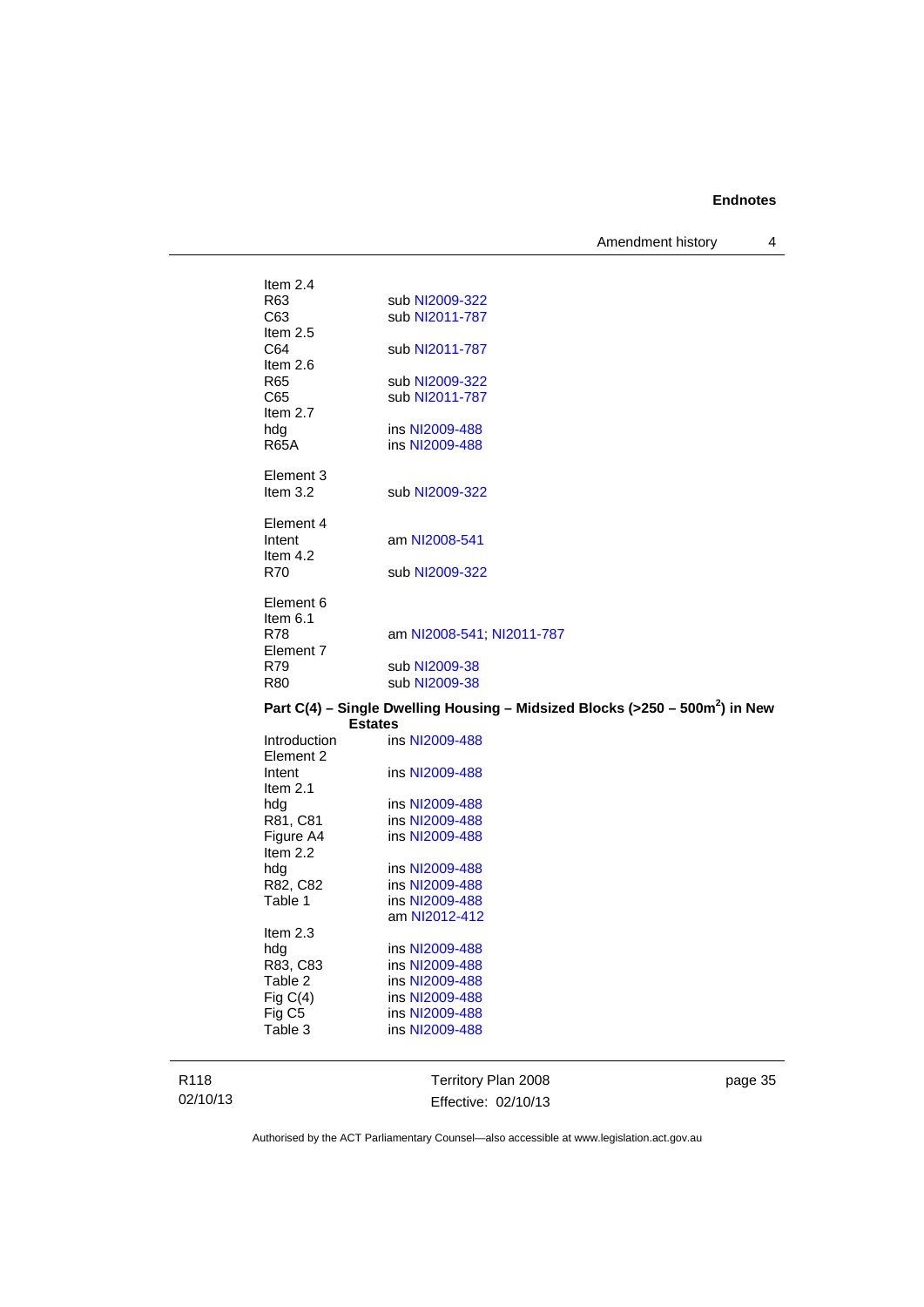| $\overline{4}$ | Amendment history |  |
|----------------|-------------------|--|
|----------------|-------------------|--|

|     | Fig C6                                     | ins NI2009-488                                    |  |
|-----|--------------------------------------------|---------------------------------------------------|--|
|     | Fig C7                                     | ins NI2009-488                                    |  |
|     | Item $2.4$                                 |                                                   |  |
|     | hdg                                        | ins NI2009-488                                    |  |
|     | R84, V84                                   | ins NI2009-488                                    |  |
|     | Element 3                                  |                                                   |  |
|     | Intent<br>Item $3.1$                       | ins NI2009-488                                    |  |
|     | hdg                                        | ins NI2009-488                                    |  |
|     | R85, C85                                   | ins NI2009-488                                    |  |
|     | Element 5                                  |                                                   |  |
|     | Intent                                     | ins NI2009-488                                    |  |
|     | Item $5.2$                                 |                                                   |  |
|     | hdg                                        | ins NI2009-488                                    |  |
|     | R86, C86                                   | ins NI2009-488                                    |  |
|     | R87, C87                                   | ins NI2009-488                                    |  |
|     | pres 3.3                                   |                                                   |  |
|     | (prev 3.2) sub Variation 306               |                                                   |  |
|     | renum as 3.3 Variation 306                 |                                                   |  |
|     |                                            |                                                   |  |
| 3.4 | <b>Multi Unit Housing Development Code</b> |                                                   |  |
|     | pres 3.4                                   |                                                   |  |
|     | $(\text{prev } 3.3)$                       |                                                   |  |
|     |                                            |                                                   |  |
|     | Introduction                               | am NI2008-290; NI2010-22; NI2010-218; NI2011-590; |  |
|     |                                            | sub NI2012-622                                    |  |
|     | Relevant codes                             | ins NI2012-622                                    |  |
|     |                                            |                                                   |  |
|     |                                            | Part A(1) – RZ1 – Suburban Zone                   |  |
|     | Element 1<br>Item 1.1 hdg                  | sub NI2008-289                                    |  |
|     |                                            | sub NI2008-289                                    |  |
|     | R <sub>1</sub> , C <sub>1</sub>            | am NI2009-38                                      |  |
|     | Item 1.2 hdg                               | sub NI2008-289                                    |  |
|     | R <sub>2</sub> , C <sub>2</sub>            | sub NI2008-289                                    |  |
|     |                                            | am NI2009-38                                      |  |
|     | Item $1.2$                                 | sub NI2008-542                                    |  |
|     | Element 2                                  |                                                   |  |
|     | Item 2.1 hdg                               | sub NI2009-38                                     |  |
|     | Item $2.1$                                 | sub NI2008-542                                    |  |
|     | R5<br>Item $2.2$                           | am NI2008-590<br>sub NI2008-542                   |  |

Item 2.3<br>R7

Item 2.4<br>R8

page 36 Territory Plan 2008 Effective: 02/10/13

am [NI2009-324](http://www.legislation.act.gov.au/ni/2009-324/)

am [NI2009-38](http://www.legislation.act.gov.au/ni/2009-38/)

R8b ins [NI2012-631](http://www.legislation.act.gov.au/ni/2012-631/default.asp) R9 am [NI2009-38](http://www.legislation.act.gov.au/ni/2009-38/)

> R118 02/10/13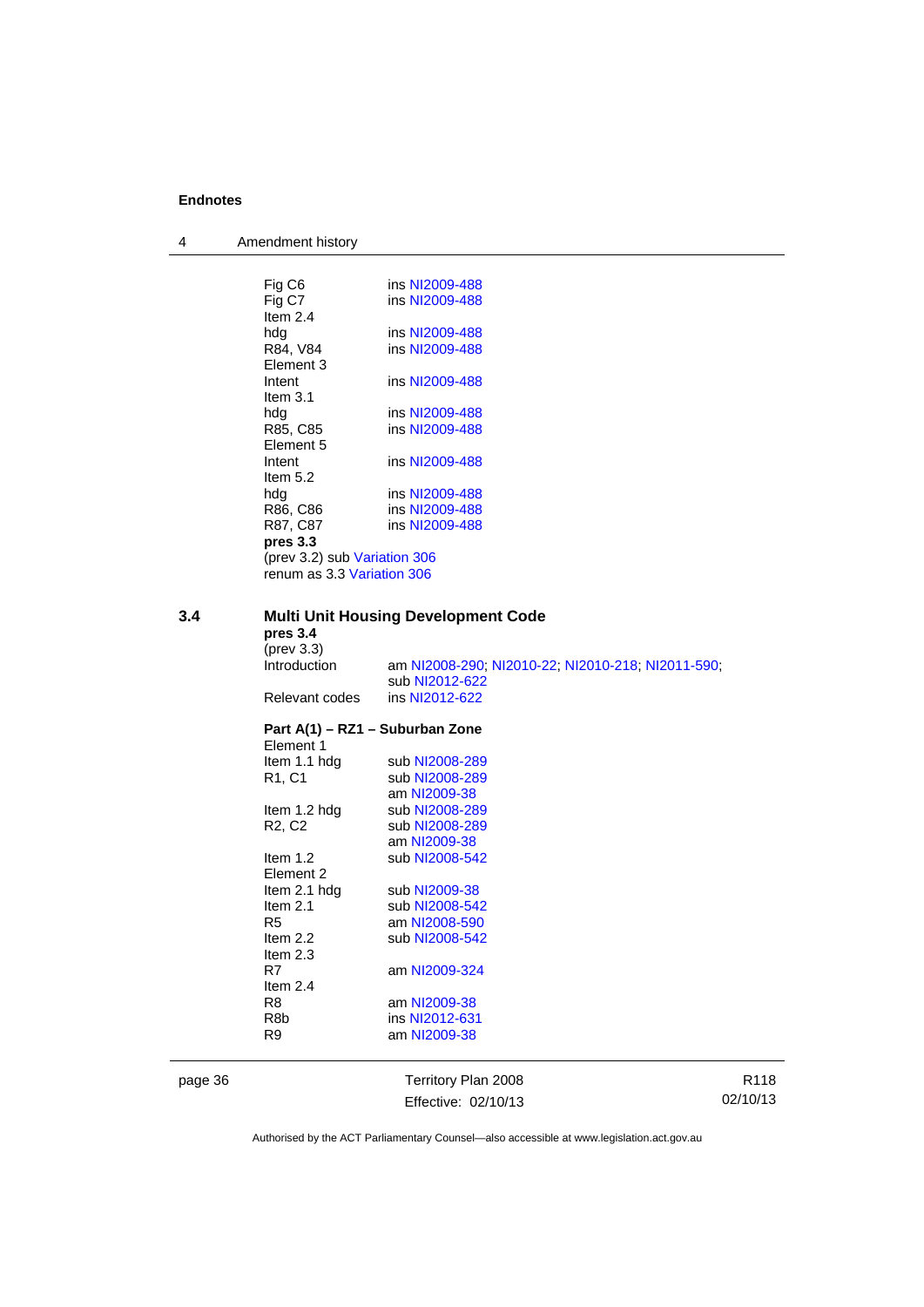Amendment history 4

Figure A1 note am [NI2009-38](http://www.legislation.act.gov.au/ni/2009-38/) **Part A(2) – RZ2 – Suburban Core Zone**  Element 1<br>Item 1.1 hdg Item 1.1 hdg sub [NI2008-289](http://www.legislation.act.gov.au/ni/2008-289/)<br>R10, C10 sub NI2008-289 sub [NI2008-289](http://www.legislation.act.gov.au/ni/2008-289/) am [NI2009-38](http://www.legislation.act.gov.au/ni/2009-38/) Item 1.1 sub [NI2008-542](http://www.legislation.act.gov.au/ni/2008-542/) R11 am [NI2009-322](http://www.legislation.act.gov.au/ni/2009-322/) Item 1.3 hdg sub [NI2008-289](http://www.legislation.act.gov.au/ni/2008-289/) R12, C12 sub [NI2008-289](http://www.legislation.act.gov.au/ni/2008-289/) Element 2<br>Item 2.1 hdg Item 2.1 hdg sub [NI2009-38](http://www.legislation.act.gov.au/ni/2009-38/)<br>Item 2.1 sub NI2008-54 sub [NI2008-542](http://www.legislation.act.gov.au/ni/2008-542/) Item 2.2 R14 am [NI2009-324](http://www.legislation.act.gov.au/ni/2009-324/) Item  $2.3$ <br>R<sub>15</sub> am [NI2009-38](http://www.legislation.act.gov.au/ni/2009-38/) R16 am [NI2009-38](http://www.legislation.act.gov.au/ni/2009-38/)<br>Figure A2 note am NI2009-38 Figure A2 note Element 4 R17 am [NI2009-38](http://www.legislation.act.gov.au/ni/2009-38/) **Part A(3) – RZ3 – Urban Residential Zone**  Element 2<br>Item 2.1 hdg Item 2.1 hdg sub [NI2009-38](http://www.legislation.act.gov.au/ni/2009-38/)<br>Item 2.1 sub NI2008-54 sub [NI2008-542](http://www.legislation.act.gov.au/ni/2008-542/) R19 am [NI2009-324](http://www.legislation.act.gov.au/ni/2009-324/) R20 am [NI2009-38](http://www.legislation.act.gov.au/ni/2009-38/)<br>Figure A3 note am NI2009-38 Figure A3 note **Part A(4) – RZ4 – Medium Density Residential Zone**  Element 2<br>Item 2.1 hdg sub [NI2008-289](http://www.legislation.act.gov.au/ni/2008-289/); [NI2008-542](http://www.legislation.act.gov.au/ni/2008-542/) om [Variation No 310](http://www.legislation.act.gov.au/ni/2011-688/) R21 sub [NI2008-289](http://www.legislation.act.gov.au/ni/2008-289/); [NI2008-542](http://www.legislation.act.gov.au/ni/2008-542/) om [Variation No 310](http://www.legislation.act.gov.au/ni/2011-688/)<br>Item 2.2 hdg sub NI2009-38 sub [NI2009-38](http://www.legislation.act.gov.au/ni/2009-38/) R24 am [NI2009-38](http://www.legislation.act.gov.au/ni/2009-38/) sub [NI2011-207](http://www.legislation.act.gov.au/ni/2011-207/) Note am [NI2009-38](http://www.legislation.act.gov.au/ni/2009-38/) **Part A(5) – RZ5 – High Density Residential Zone**  Element 2 Item 2.1 hdg sub [NI2008-289](http://www.legislation.act.gov.au/ni/2008-289/)<br>R25, C25 sub Variation No sub [Variation No 288](http://www.legislation.act.gov.au/ni/2009-391/) am [NI2012-622](http://www.legislation.act.gov.au/ni/2012-622/default.asp)

R118 02/10/13 Territory Plan 2008 Effective: 02/10/13 page 37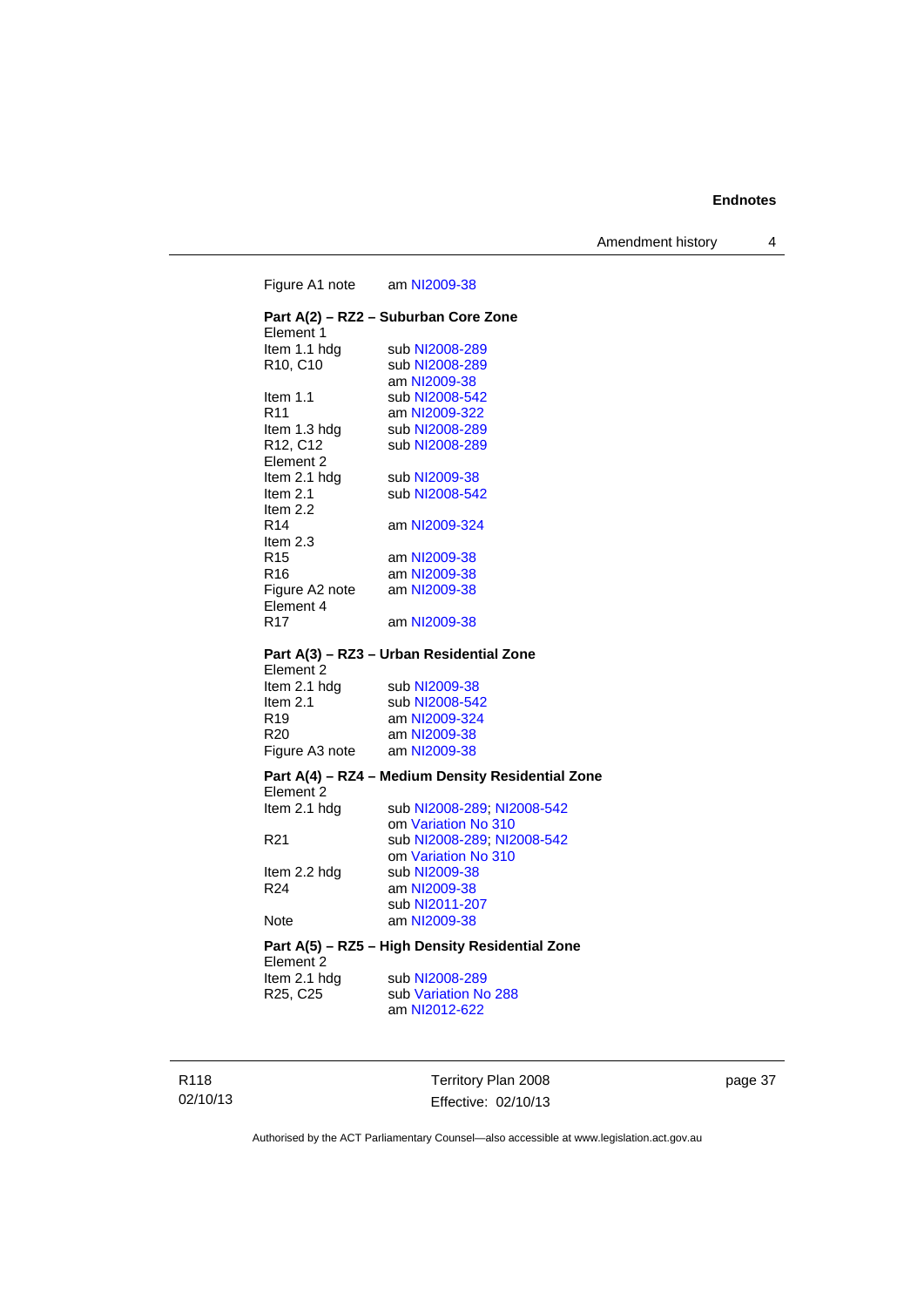4 Amendment history

| R <sub>26</sub> , C <sub>26</sub> | sub NI2008-289                               |
|-----------------------------------|----------------------------------------------|
|                                   | om NI2012-622                                |
| R26A, C26A                        | ins NI2008-289                               |
|                                   | om NI2012-622                                |
| R <sub>27</sub> , C <sub>27</sub> | sub NI2008-289                               |
|                                   | om NI2012-622                                |
| R27A, C27A                        | ins Variation No 288                         |
|                                   | om NI2012-622                                |
| <b>R27A</b>                       | am NI2011-590                                |
|                                   | om NI2012-622                                |
|                                   | <b>Part B - General Development Controls</b> |
| Element 1                         |                                              |
| Item 1.1 hdg                      | sub NI2008-289                               |
| R28, C28                          | sub NI2008-289                               |
| R <sub>28</sub>                   | am NI2009-487                                |
| Element 2                         |                                              |
| C30                               | sub NI2009-38                                |
| Item 2.3 hdg                      | sub NI2008-289                               |
| R31, C31                          | sub NI2008-289                               |
| Item 2.4 hdg                      | sub NI2008-289                               |
| R32, C32                          | sub NI2008-289                               |
| Item 2.5 hdg                      | sub NI2009-38                                |
| C34                               | am NI2009-38                                 |
| Item 2.7 hdg<br>R34A              | ins NI2010-218<br>ins NI2010-218             |
|                                   | sub NI2011-355                               |
| Note                              | sub NI2009-38                                |
| Element 6                         |                                              |
| Item $6.1$                        |                                              |
| R39                               | am NI2008-290                                |
| Item $6.2$                        |                                              |
| R40                               | sub NI2011-788                               |
| Item 6.4 hdg                      | sub NI2008-542                               |
| R42, C42                          | sub NI2008-542                               |
|                                   | am NI2009-99, NI2010-22                      |
| Item $6.7$                        |                                              |
| R46                               | am NI2008-541                                |
|                                   | sub NI2009-487                               |
| Item $6.8$                        | sub NI2008-542                               |
| R47                               | am NI2008-290                                |
| R47, C47                          | sub NI2009-487                               |
| R48, C48                          | sub NI2009-487                               |
| R49, C49                          | sub NI2009-487                               |
| Item $6.9$                        | sub NI2008-542                               |
|                                   |                                              |

page 38 Territory Plan 2008 Effective: 02/10/13

R118 02/10/13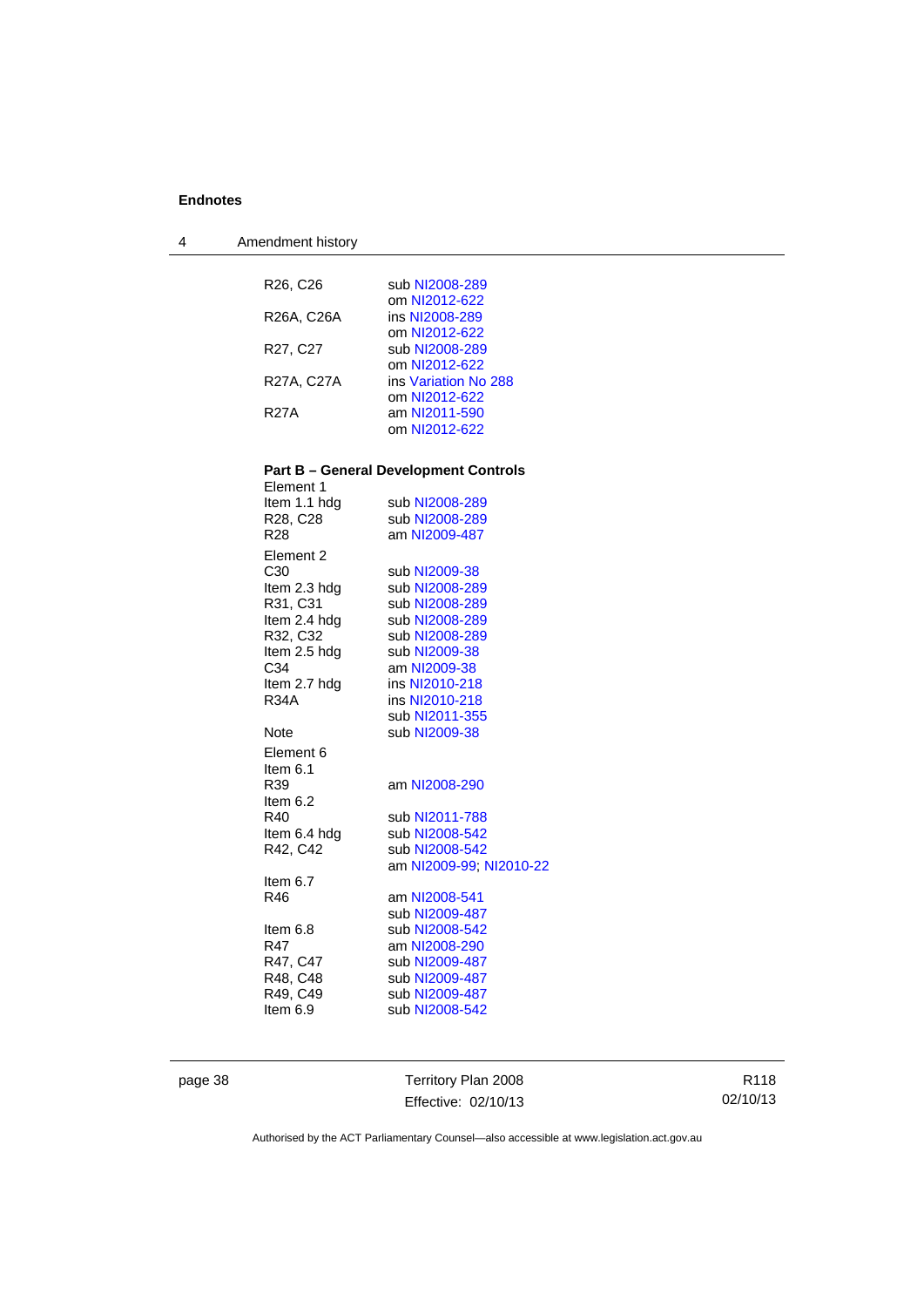|                                                | Territory Plan 2008                       |
|------------------------------------------------|-------------------------------------------|
| Element 5<br>Item 5.2<br>C87                   | sub NI2010-22                             |
| R84, C84                                       | sub NI2008-542                            |
| R81                                            | am NI2009-99; NI2009-322                  |
| R81, C81                                       | sub NI2008-289                            |
| R80, C80                                       | om NI2008-289                             |
| Item $4.2$                                     |                                           |
| R73                                            | om NI2009-38                              |
| R72                                            | am NI2008-541, NI2009-38                  |
| Element 4<br>Item $4.1$                        |                                           |
|                                                |                                           |
| <b>R70</b>                                     | am NI2009-487                             |
| Item $3.4$                                     |                                           |
| Figure C1A                                     | ins NI2008-542                            |
| R69, C69<br>R69                                | sub NI2008-542<br>am NI2010-22            |
| R68, C68                                       | sub NI2008-542                            |
| R <sub>63</sub>                                | am NI2008-590; NI2009-38                  |
| Item 3.3                                       |                                           |
| Element 3                                      |                                           |
|                                                |                                           |
|                                                | sub NI2008-542                            |
| R56, C56<br>Figure C1                          | sub NI2008-542<br>am NI2008-290           |
| Item 2.3 hdg                                   | sub NI2008-542                            |
| Table 4, note                                  | sub NI2008-542                            |
|                                                | am NI2008-541                             |
| Table 2                                        | sub NI2008-290                            |
|                                                | am NI2008-541; NI2012-412                 |
| Table 1                                        | sub NI2008-290                            |
| Element 2                                      |                                           |
| Part C(1) - Multi Unit Housing<br>Introduction | sub NI2011-590                            |
|                                                | sub NI2012-622                            |
| Introduction                                   | am NI2009-38; NI2011-590                  |
|                                                | <b>Part C - Development Type Controls</b> |
|                                                |                                           |
| R52, C52                                       | sub NI2008-289                            |
| Item 7.3 hdg                                   | sub NI2008-289                            |
| R50, C50<br>C50                                | sub NI2008-289<br>am NI2009-392           |
| Item $7.1$                                     | sub NI2008-542                            |
|                                                |                                           |

page 39

Authorised by the ACT Parliamentary Counsel—also accessible at www.legislation.act.gov.au

Effective: 02/10/13

R118 02/10/13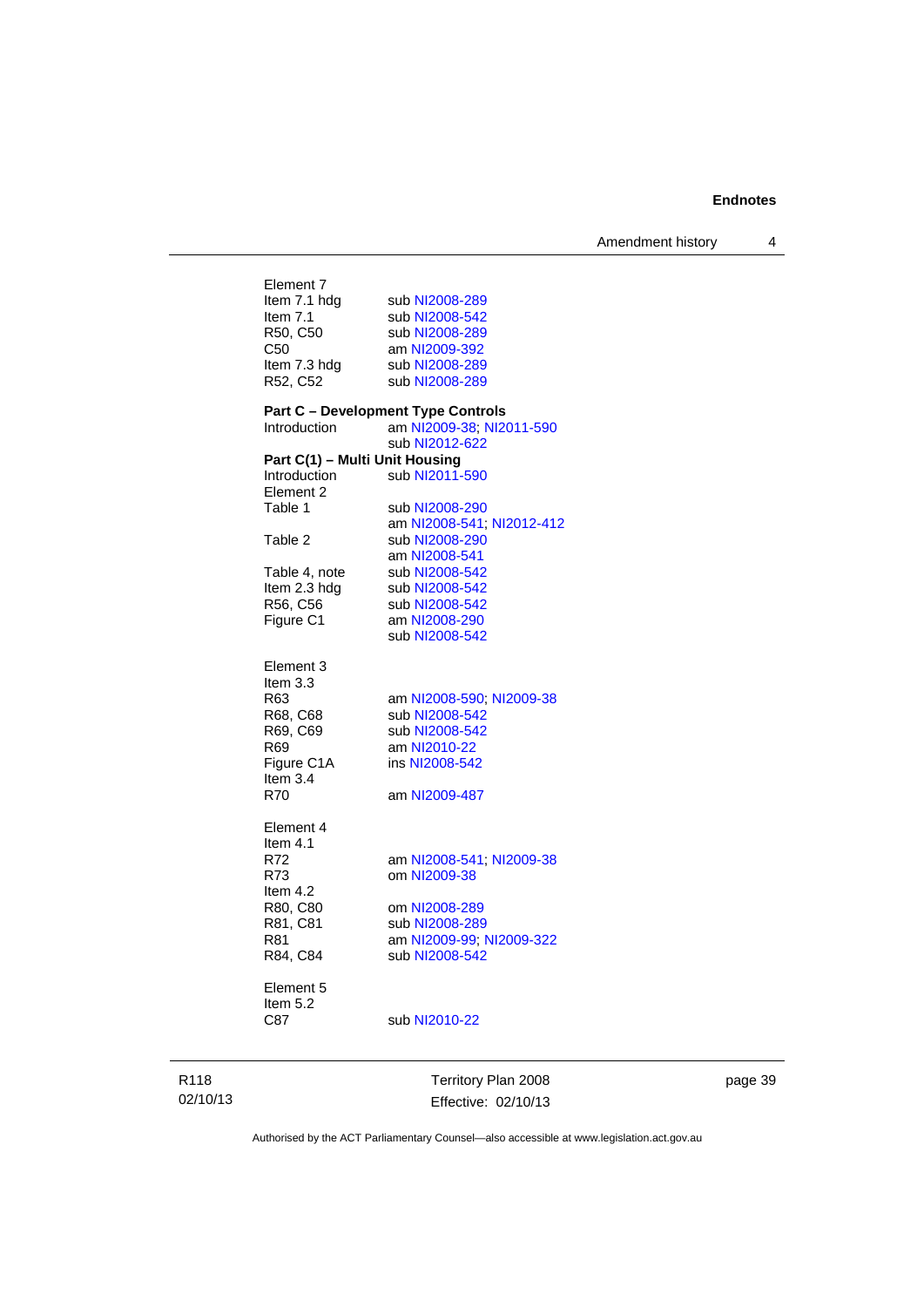4 Amendment history

page 40 Territory Plan 2008 R118 Item 5.3<br>R88, C88 sub [NI2008-289](http://www.legislation.act.gov.au/ni/2008-289/) R89, C89 sub [NI2008-289](http://www.legislation.act.gov.au/ni/2008-289/)<br>R89 am NI2009-322 R89 am [NI2009-322](http://www.legislation.act.gov.au/ni/2009-322/)<br>R90, C90 sub NI2008-289 sub [NI2008-289](http://www.legislation.act.gov.au/ni/2008-289/) **Part C(2) – Multi Unit Housing – Additional Controls for Deakin and Forrest**  om [NI2012-622](http://www.legislation.act.gov.au/ni/2012-622/default.asp) Element 2 Item 2.2 hdg sub [NI2008-541](http://www.legislation.act.gov.au/ni/2008-541/) Item 2.3 hdg sub [NI2008-541](http://www.legislation.act.gov.au/ni/2008-541/) **Part C(3) – Multi Unit Housing – Inner North Canberra and Gungahlin District – RZ3 and RZ4 Zones**  Introduction am [NI2010-217](http://www.legislation.act.gov.au/ni/2010-217/) Element 2<br>Item 2.2 hdg Item 2.2 hdg sub [NI2011-788](http://www.legislation.act.gov.au/ni/2011-788/)<br>R 105 sub NI2011-788 sub [NI2011-788](http://www.legislation.act.gov.au/ni/2011-788/) Table 5 hdg am [NI2011-788](http://www.legislation.act.gov.au/ni/2011-788/)<br>Table 5 am NI2011-788 Table 5 am [NI2011-788](http://www.legislation.act.gov.au/ni/2011-788/); [NI2012-412](http://www.legislation.act.gov.au/ni/2012-412/)<br>Item 2.3 sub NI2008-542 sub [NI2008-542](http://www.legislation.act.gov.au/ni/2008-542/) Item 2.4 sub [NI2008-542](http://www.legislation.act.gov.au/ni/2008-542/) Element 3 Item 2.2<br>R128 am [NI2010-22](http://www.legislation.act.gov.au/ni/2010-22/) Item 3.4<br>R129 am [NI2008-541](http://www.legislation.act.gov.au/ni/2008-541/) sub [NI2009-487](http://www.legislation.act.gov.au/ni/2009-487/) Item 3.5<br>R132 am [NI2009-324](http://www.legislation.act.gov.au/ni/2009-324/) Element 4 Item 4.1<br>R135 am [NI2009-324](http://www.legislation.act.gov.au/ni/2009-324/) Element 5 Item  $5.2$ <br>C<sub>147</sub> sub [NI2010-22](http://www.legislation.act.gov.au/ni/2010-22/) Item 5.6 R156 sub [NI2010-218](http://www.legislation.act.gov.au/ni/2010-218/); [NI2012-631](http://www.legislation.act.gov.au/ni/2012-631/default.asp)<br>C157 om NI2010-218 om [NI2010-218](http://www.legislation.act.gov.au/ni/2010-218/) **Part C(5) – Multi unit housing – Apartments of three (3) storeys or more in other areas and all multi unit housing in the commercial zones**  hdg sub [NI2011-590](http://www.legislation.act.gov.au/ni/2011-590/)<br>Introduction sub NI2011-590 sub [NI2011-590](http://www.legislation.act.gov.au/ni/2011-590/) am [NI2012-622](http://www.legislation.act.gov.au/ni/2012-622/default.asp) Element 3 Item 3.1A hdg ins [NI2011-590](http://www.legislation.act.gov.au/ni/2011-590/)

Effective: 02/10/13

02/10/13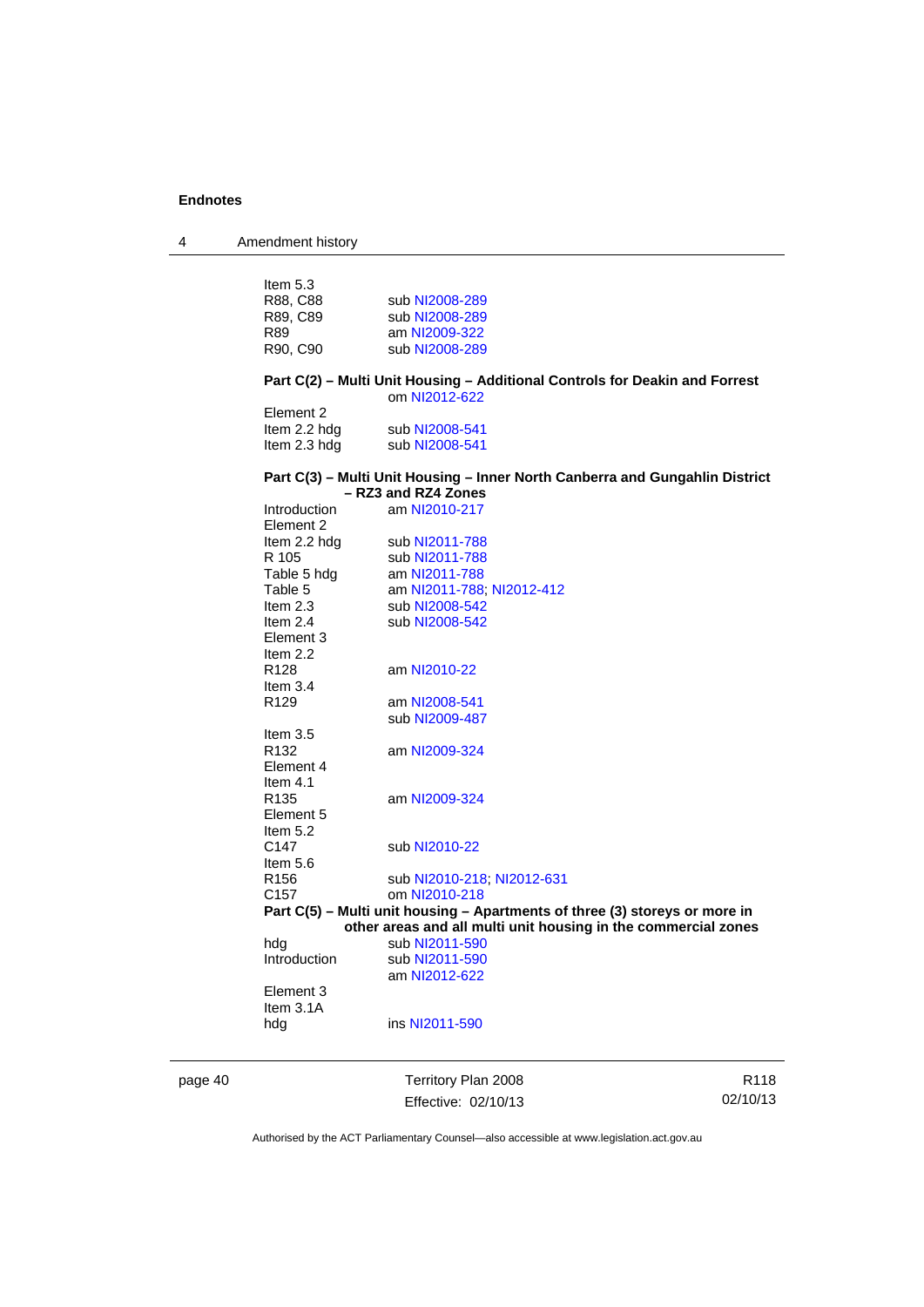Amendment history 4

| R <sub>205</sub><br>Item $3.3$        | sub NI2009-487                                                |
|---------------------------------------|---------------------------------------------------------------|
| R210, C210<br>Element 4<br>Item $4.2$ | am NI2011-590                                                 |
| R216, C216                            | am NI2011-590                                                 |
| R218, C218                            | am NI2011-590                                                 |
| Element 5<br>Item $5.1$               |                                                               |
| R219, C219                            | am NI2011-590                                                 |
| Item $5.2$                            |                                                               |
| R <sub>222</sub>                      | am NI2011-590                                                 |
| Item $5.3$                            |                                                               |
| C <sub>224</sub>                      | sub NI2010-22                                                 |
| Item $5.5$                            |                                                               |
| R <sub>228</sub>                      | am NI2010-22                                                  |
|                                       | sub NI2010-218, NI2012-622, NI2012-631                        |
| Item $5.6$                            |                                                               |
|                                       | sub NI2011-590                                                |
| hdg<br>Element 7                      |                                                               |
|                                       |                                                               |
| Item $7.3$                            |                                                               |
| C <sub>245</sub>                      | am NI2011-590                                                 |
| Item $7.4$                            |                                                               |
| R <sub>246</sub> , C <sub>246</sub>   | am NI2011-590                                                 |
|                                       | Part C(6) - Subdivision of dual occupancy housing development |
| hdg                                   | ins NI2009-487                                                |
| Introduction                          | ins NI2009-487                                                |
| Flamant 1                             | ine $N12000.487$                                              |

| Element 1    | ins NI2009-487 |
|--------------|----------------|
| Item $1.1$   |                |
| hdg          | ins NI2009-487 |
| R247A, C247A | ins NI2009-487 |
| Item $1.2$   |                |
| hdg          | ins NI2009-487 |
| R247B, C247B | ins NI2009-487 |
| Item $1.3$   |                |
| hdg          | ins NI2009-487 |
| R247C, C247C | ins NI2009-487 |

#### **Part D – Development Type Controls-Other forms of Residential Development and Non-Residential Development**  Element 1

| _________        |                            |
|------------------|----------------------------|
| Item $1.3$       |                            |
| R250, C250       | sub NI2011-355             |
| Item $1.5$       |                            |
| R <sub>258</sub> | sub NI2012-631             |
| Item $1.6$       |                            |
| R <sub>260</sub> | sub NI2008-542, NI2012-631 |
|                  |                            |

R118 02/10/13

Territory Plan 2008 Effective: 02/10/13 page 41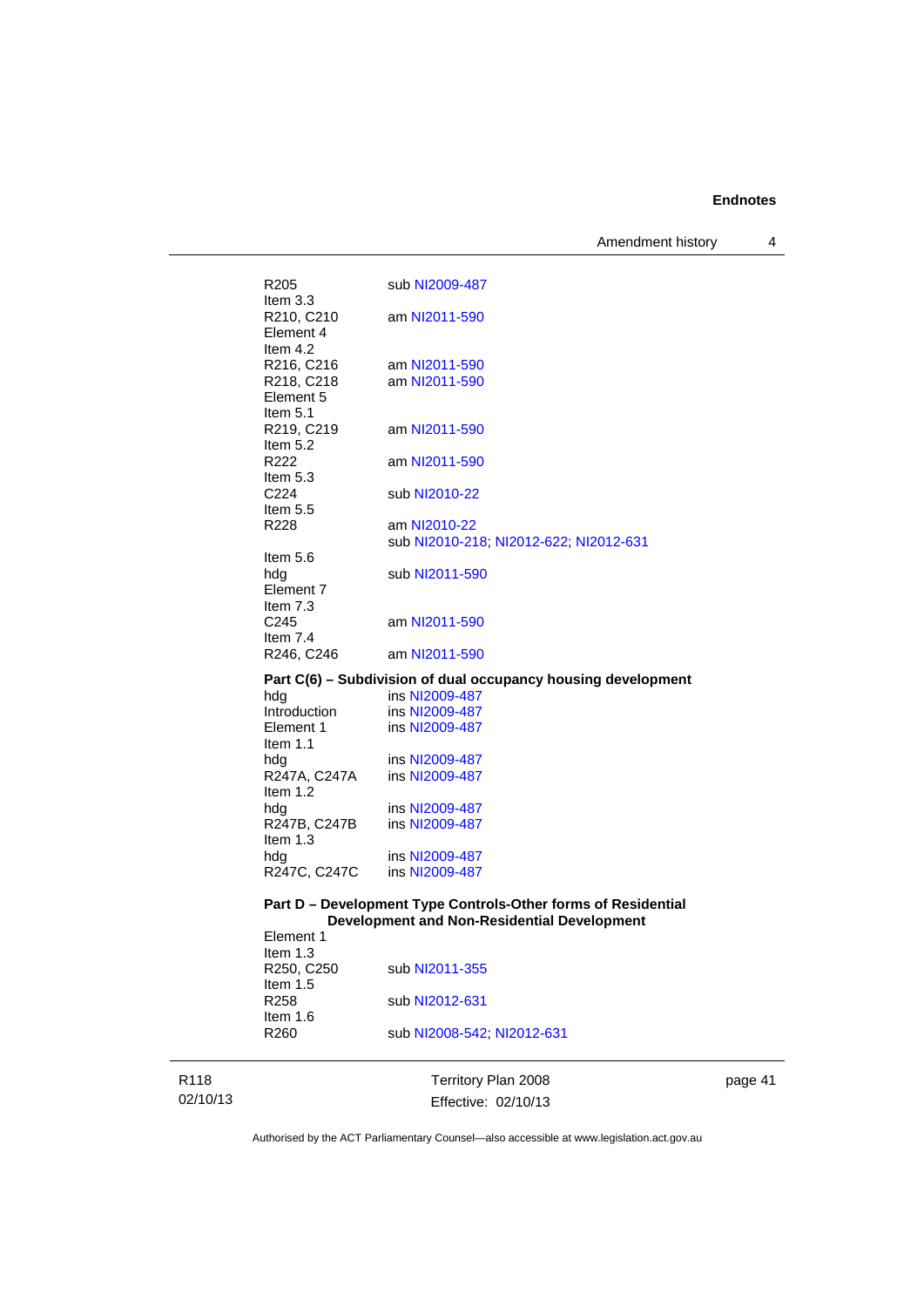4 Amendment history page 42 Territory Plan 2008 R261 sub [NI2008-542](http://www.legislation.act.gov.au/ni/2008-542/) Item 1.11 hdg om [NI2012-622](http://www.legislation.act.gov.au/ni/2012-622/default.asp)<br>R266 om NI2012-622 om [NI2012-622](http://www.legislation.act.gov.au/ni/2012-622/default.asp) Item 1.12 hdg om [NI2012-622](http://www.legislation.act.gov.au/ni/2012-622/default.asp)<br>R267 om NI2012-622 om [NI2012-622](http://www.legislation.act.gov.au/ni/2012-622/default.asp) Item 1.13 hdg ins [NI2009-487](http://www.legislation.act.gov.au/ni/2009-487/) C268 ins [NI2009-487](http://www.legislation.act.gov.au/ni/2009-487/) **pres 3.4** (prev 3.3) sub [Variation 306](http://www.legislation.act.gov.au/ni/2013-93/default.asp) renum as 3.4 [Variation 306](http://www.legislation.act.gov.au/ni/2013-93/default.asp) **4.1 CZ1 – CZ6 Objectives and Development Tables CZ1 – Core Zone**  Exempt Development am [NI2011-788](http://www.legislation.act.gov.au/ni/2011-788/) Assessable Development am [NI2011-788](http://www.legislation.act.gov.au/ni/2011-788/) Minimum Assessment Track Merit am [NI2009-37](http://www.legislation.act.gov.au/ni/2009-37/); [NI2009-324](http://www.legislation.act.gov.au/ni/2009-324/); [NI2010-22](http://www.legislation.act.gov.au/ni/2010-22/); [NI2010-602](http://www.legislation.act.gov.au/ni/2010-602/) Prohibited Development table am [NI2008-541](http://www.legislation.act.gov.au/ni/2008-541/); [NI2009-324](http://www.legislation.act.gov.au/ni/2009-324/); [NI2009-392](http://www.legislation.act.gov.au/ni/2009-392/); [NI2010-22](http://www.legislation.act.gov.au/ni/2010-22/); [NI2010-602](http://www.legislation.act.gov.au/ni/2010-602/) Other Codes am [NI2010-22](http://www.legislation.act.gov.au/ni/2010-22/) Development table sub [NI2012-622](http://www.legislation.act.gov.au/ni/2012-622/default.asp) am [NI2012-631](http://www.legislation.act.gov.au/ni/2012-631/default.asp)<br>Figure 1 com NI2013-5 om [NI2013-5](http://www.legislation.act.gov.au/ni/2013-5/default.asp) **CZ2 – Business Zone**  Exempt Development am [NI2011-788](http://www.legislation.act.gov.au/ni/2011-788/) Assessable Development am [NI2011-788](http://www.legislation.act.gov.au/ni/2011-788/) Minimum Assessment Track<br>Merit am NI20 am [NI2009-37](http://www.legislation.act.gov.au/ni/2009-37/); [NI2009-324](http://www.legislation.act.gov.au/ni/2009-324/); [NI2010-22](http://www.legislation.act.gov.au/ni/2010-22/); [NI2010-411](http://www.legislation.act.gov.au/ni/2010-411/); [NI2010-602](http://www.legislation.act.gov.au/ni/2010-602/) Prohibited Development table am [NI2008-541](http://www.legislation.act.gov.au/ni/2008-541/); [NI2009-324](http://www.legislation.act.gov.au/ni/2009-324/); [NI2009-392](http://www.legislation.act.gov.au/ni/2009-392/) Other Codes am [NI2010-22](http://www.legislation.act.gov.au/ni/2010-22/) Development table sub [NI2012-622](http://www.legislation.act.gov.au/ni/2012-622/default.asp) am [NI2012-631](http://www.legislation.act.gov.au/ni/2012-631/default.asp); [NI2013-5](http://www.legislation.act.gov.au/ni/2013-5/default.asp) Figures  $1 - 9$  om [NI2013-5](http://www.legislation.act.gov.au/ni/2013-5/default.asp)

Effective: 02/10/13

R118 02/10/13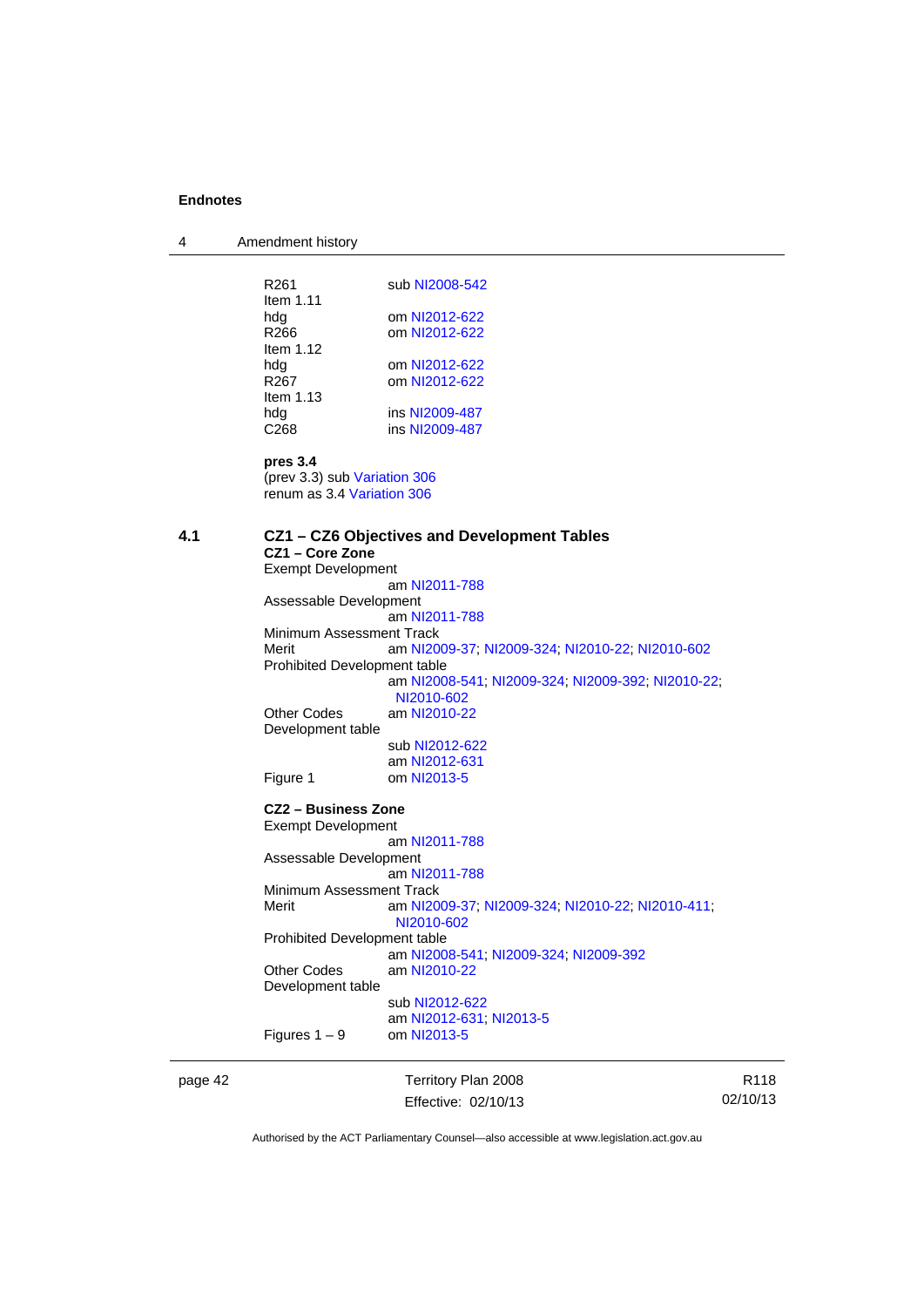**CZ3 – Services Zone**  Exempt Development am [NI2011-788](http://www.legislation.act.gov.au/ni/2011-788/) Assessable Development am [NI2011-788](http://www.legislation.act.gov.au/ni/2011-788/) Minimum Assessment Track Merit am [NI2009-37](http://www.legislation.act.gov.au/ni/2009-37/); [NI2009-324](http://www.legislation.act.gov.au/ni/2009-324/); [NI2010-22](http://www.legislation.act.gov.au/ni/2010-22/); [NI2010-602](http://www.legislation.act.gov.au/ni/2010-602/) Prohibited Development table am [NI2008-541](http://www.legislation.act.gov.au/ni/2008-541/); [NI2009-324](http://www.legislation.act.gov.au/ni/2009-324/); [NI2009-392](http://www.legislation.act.gov.au/ni/2009-392/) Other Codes am [NI2010-22](http://www.legislation.act.gov.au/ni/2010-22/) Development table sub [NI2012-622](http://www.legislation.act.gov.au/ni/2012-622/default.asp) am [NI2012-631](http://www.legislation.act.gov.au/ni/2012-631/default.asp); [NI2013-5](http://www.legislation.act.gov.au/ni/2013-5/default.asp) Figure 1 om [NI2013-5](http://www.legislation.act.gov.au/ni/2013-5/default.asp) **CZ4 – Local Centres Zone**  Exempt Development am [NI2011-788](http://www.legislation.act.gov.au/ni/2011-788/) Assessable Development am [NI2011-788](http://www.legislation.act.gov.au/ni/2011-788/) Minimum Assessment Track<br>Merit am Varia am [Variation No 281](http://www.legislation.act.gov.au/ni/2008-352/); [NI2009-37](http://www.legislation.act.gov.au/ni/2009-37/); [NI2009-324](http://www.legislation.act.gov.au/ni/2009-324/); [NI2010-22](http://www.legislation.act.gov.au/ni/2010-22/); [NI2010-602](http://www.legislation.act.gov.au/ni/2010-602/) Prohibited Development table am [NI2008-541](http://www.legislation.act.gov.au/ni/2008-541/); [NI2009-324](http://www.legislation.act.gov.au/ni/2009-324/); [NI2009-392](http://www.legislation.act.gov.au/ni/2009-392/)<br>Other Codes am NI2010-22 am [NI2010-22](http://www.legislation.act.gov.au/ni/2010-22/) Development table sub [NI2012-622](http://www.legislation.act.gov.au/ni/2012-622/default.asp) am [NI2012-631](http://www.legislation.act.gov.au/ni/2012-631/default.asp) **CZ5 – Mixed Use Zone**  Exempt Development am [NI2011-788](http://www.legislation.act.gov.au/ni/2011-788/) Assessable Development am [NI2011-788](http://www.legislation.act.gov.au/ni/2011-788/) Minimum Assessment Track Merit am [NI2009-37](http://www.legislation.act.gov.au/ni/2009-37/); [NI2009-324](http://www.legislation.act.gov.au/ni/2009-324/); [NI2010-22](http://www.legislation.act.gov.au/ni/2010-22/); [NI2010-602](http://www.legislation.act.gov.au/ni/2010-602/) Prohibited Development table am [NI2008-541](http://www.legislation.act.gov.au/ni/2008-541/); [NI2009-324](http://www.legislation.act.gov.au/ni/2009-324/); [NI2009-392](http://www.legislation.act.gov.au/ni/2009-392/); [NI2010-217](http://www.legislation.act.gov.au/ni/2010-217/) Development table sub [NI2012-622](http://www.legislation.act.gov.au/ni/2012-622/default.asp)  $am$  [NI2012-631](http://www.legislation.act.gov.au/ni/2012-631/default.asp); [NI2013-5](http://www.legislation.act.gov.au/ni/2013-5/default.asp)<br>Figures 1 – 9  $am$  NI2013-5 om [NI2013-5](http://www.legislation.act.gov.au/ni/2013-5/default.asp)

R118 02/10/13 Territory Plan 2008 Effective: 02/10/13 page 43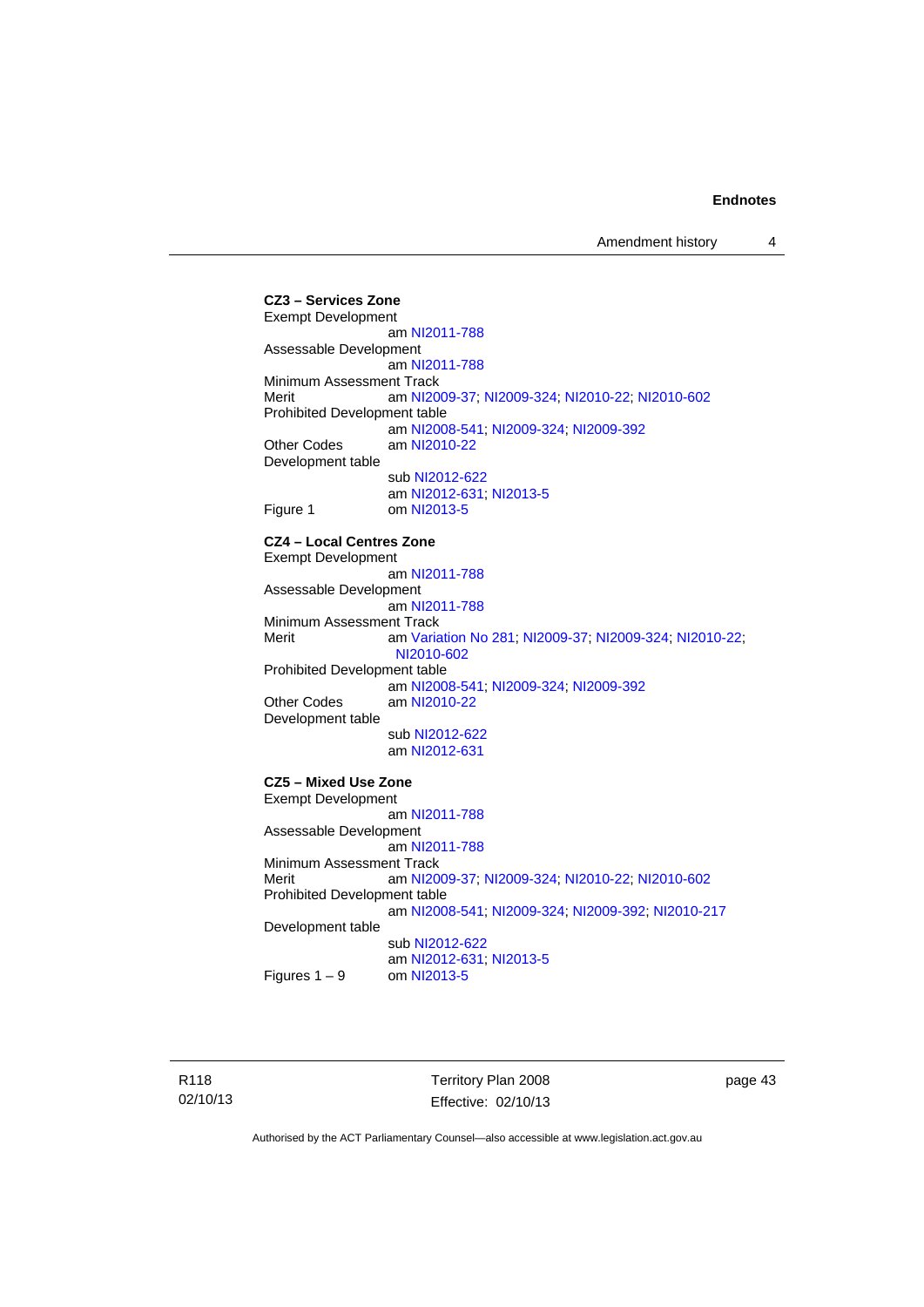| 4 | Amendment history |  |
|---|-------------------|--|
|---|-------------------|--|

**CZ6 – Leisure and Accommodation Zone** Exempt Development am [NI2011-788](http://www.legislation.act.gov.au/ni/2011-788/) Assessable Development am [NI2011-788](http://www.legislation.act.gov.au/ni/2011-788/) Minimum Assessment Track Merit am [Variation No 293](http://www.legislation.act.gov.au/ni/2008-219/); [NI2009-37](http://www.legislation.act.gov.au/ni/2009-37/); [NI2010-22](http://www.legislation.act.gov.au/ni/2010-22/); [NI2010-217](http://www.legislation.act.gov.au/ni/2010-217/) Prohibited Development table am [NI2008-541](http://www.legislation.act.gov.au/ni/2008-541/); [NI2009-324](http://www.legislation.act.gov.au/ni/2009-324/); [NI2009-392](http://www.legislation.act.gov.au/ni/2009-392/) Fig 5 Narrabundah sub [Variation No 293](http://www.legislation.act.gov.au/ni/2008-219/) Development table sub [NI2012-622](http://www.legislation.act.gov.au/ni/2012-622/default.asp) am [NI2012-631](http://www.legislation.act.gov.au/ni/2012-631/default.asp) Figures  $1 - 8$  om [NI2013-5](http://www.legislation.act.gov.au/ni/2013-5/default.asp) **4.2 Commercial Zones Development Code orig 4.2**  Introduction am [NI2010-22](http://www.legislation.act.gov.au/ni/2010-22/) **Part A (1) – City Centre – CZ1 Core Zone**  Element 2 R20 am [NI2010-217](http://www.legislation.act.gov.au/ni/2010-217/) **Part A (2) – City Centre – CZ2 Business Zone – Braddon and Turner**  Element 2 R34 am [NI2008-290](http://www.legislation.act.gov.au/ni/2008-290/) **Part A (3) – City Centre – CZ3 Services Zone – Braddon**  Element 1 Item 1.1 hdg sub [NI2008-290](http://www.legislation.act.gov.au/ni/2008-290/)<br>R41, C41 sub NI2008-290 R41, C41 sub [NI2008-290](http://www.legislation.act.gov.au/ni/2008-290/)<br>R42, C42 sub NI2008-290 sub [NI2008-290](http://www.legislation.act.gov.au/ni/2008-290/) R43, C43 sub [NI2008-290](http://www.legislation.act.gov.au/ni/2008-290/)<br>R44, C44 sub NI2008-290 R44, C44 sub [NI2008-290](http://www.legislation.act.gov.au/ni/2008-290/)<br>Item 2.1 hdg sub NI2011-354 sub [NI2011-354](http://www.legislation.act.gov.au/ni/2011-354/) Figure A12 sub [NI2008-290](http://www.legislation.act.gov.au/ni/2008-290/) **Part B – General Development Controls**  Element 1 Item 1.3<br>R59A ins [NI2010-22](http://www.legislation.act.gov.au/ni/2010-22/) Element 2 Item 2.3 C62 sub [NI2009-38](http://www.legislation.act.gov.au/ni/2009-38/) Element 3 Item 3.6<br>hdg ins [NI2009-487](http://www.legislation.act.gov.au/ni/2009-487/) C68A ins [NI2009-487](http://www.legislation.act.gov.au/ni/2009-487/)

page 44 Territory Plan 2008 Effective: 02/10/13

R118 02/10/13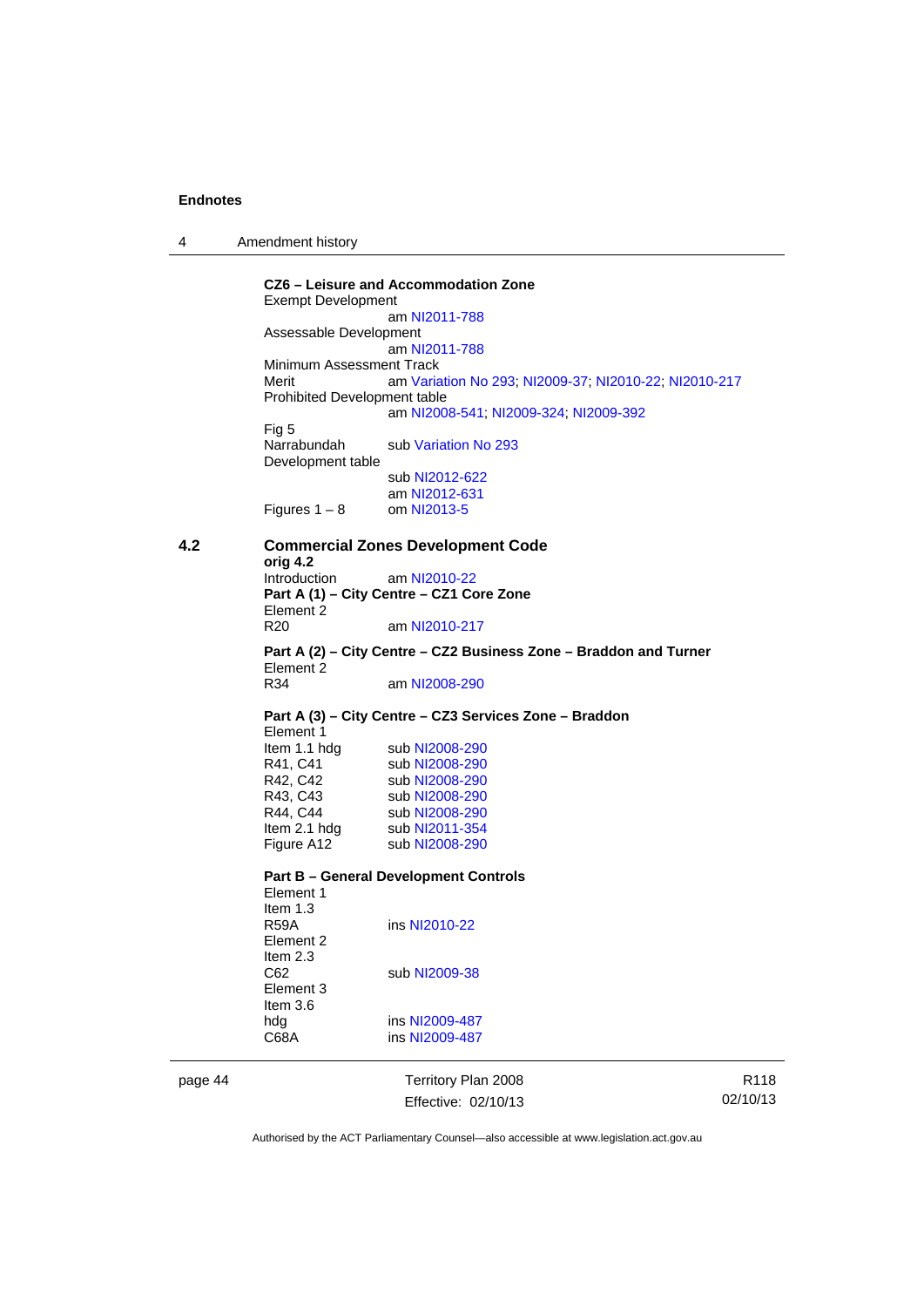Amendment history 4

|     | Element 4                               |                                          |
|-----|-----------------------------------------|------------------------------------------|
|     | Item 4.5                                |                                          |
|     | hdg                                     | am NI2010-697                            |
|     | C76                                     | am NI2010-697                            |
|     | Element 5                               |                                          |
|     | Item $5.2$                              |                                          |
|     | R79                                     | am NI2010-217                            |
|     | Item $5.4$                              |                                          |
|     | C82                                     | sub NI2010-22                            |
|     | Element 6                               |                                          |
|     | Item 6.1                                |                                          |
|     | R83                                     | am NI2008-541                            |
|     |                                         | sub NI2009-487                           |
|     | R84, C84                                | sub NI2009-487                           |
|     | R84                                     | am NI2012-412                            |
|     | R85, C85                                | sub NI2009-487                           |
|     | R86, C86                                | sub NI2009-487                           |
|     | Item $6.3$                              |                                          |
|     | R88                                     | sub NI2011-788                           |
|     | Element 7                               |                                          |
|     | Item $7.1$                              |                                          |
|     | R99                                     | am NI2009-38                             |
|     | om NI2012-622                           |                                          |
|     | pres 4.2<br>ins NI2012-622              |                                          |
|     | Element 11                              |                                          |
|     | Item 11.1                               |                                          |
|     | hdg                                     | sub NI2013-246                           |
|     | R37                                     | sub NI2013-246                           |
|     | <b>R37A</b>                             | ins NI2013-246                           |
|     |                                         |                                          |
| 4.3 |                                         | <b>Town Centres Development Code</b>     |
|     | <b>Introduction</b>                     | am NI2010-22                             |
|     | <b>Part A - Town Centres - Overview</b> |                                          |
|     | Figure A1                               | sub Variation No 289                     |
|     | Figure A2                               | om Variation No 300                      |
|     | Figure A4                               | sub NI2011-788                           |
|     |                                         | Part A(1) - Town Centres - CZ1 Core Zone |
|     | Element 1                               |                                          |
|     | Item 1.2 hdg                            | om Variation No 300                      |
|     | R2, C2                                  | om Variation No 300                      |
|     | R3, C3                                  | om Variation No 300                      |
|     | R4, C4                                  | om Variation No 300                      |
|     | Element 2                               |                                          |
|     | Item 2.2 hdg                            | om Variation No 300                      |
|     | C6                                      | om Variation No 300                      |
|     | R7, C7                                  | om Variation No 300                      |
|     |                                         |                                          |
|     |                                         |                                          |

R118 02/10/13

Territory Plan 2008 Effective: 02/10/13 page 45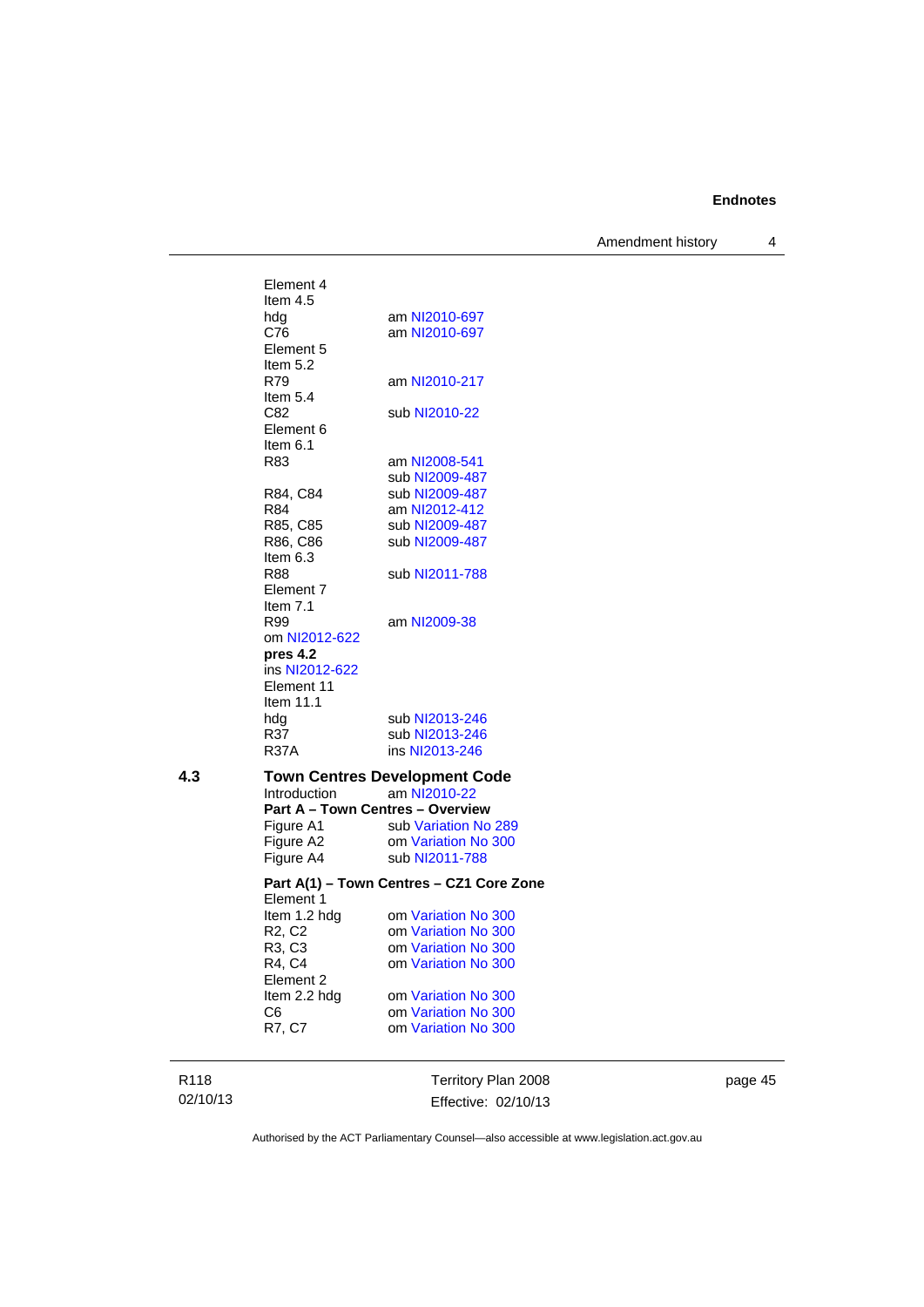| 4 | Amendment history                 |                                              |
|---|-----------------------------------|----------------------------------------------|
|   |                                   |                                              |
|   | R8, C8<br>Element 3               | om Variation No 300                          |
|   | Item 3.3 hdg                      | om Variation No 300                          |
|   | C <sub>15</sub>                   | om Variation No 300                          |
|   | C16                               | om Variation No 300                          |
|   |                                   |                                              |
|   | Part A(2) – CZ2 Business Zone     |                                              |
|   | Element 1<br>Item $1.5$           |                                              |
|   | C <sub>23</sub>                   | sub NI2010-602                               |
|   | Element 2                         |                                              |
|   | Item 2.2 hdg                      | om Variation No 300                          |
|   | R <sub>25</sub> , C <sub>25</sub> | om Variation No 300                          |
|   | R26, C26                          | om Variation No 300                          |
|   | C27                               | om Variation No 300                          |
|   | Element 3                         |                                              |
|   | Item 3.3 hdg                      | om Variation No 300                          |
|   | C35                               | om Variation No 300                          |
|   | Part A(3) – CZ3 Services Zone     |                                              |
|   | Element 1                         |                                              |
|   | Item $1.2$                        |                                              |
|   | R41                               | sub NI2010-412                               |
|   | C42                               | om NI2010-412                                |
|   | Element 2                         | om Variation No 300                          |
|   | Item 2.2 hdg<br>R44, C44          | om Variation No 300                          |
|   | R45, C45                          | om Variation No 300                          |
|   | Item 2.4                          |                                              |
|   | R47                               | sub NI2011-206                               |
|   | C47                               | am NI2010-218                                |
|   | C48                               | om NI2010-412                                |
|   | Element 3                         |                                              |
|   | Item 3.3 hdg                      | om Variation No 300                          |
|   | C53                               | om Variation No 300                          |
|   | Figure A5<br>Figure A6            | sub Variation No 289<br>om Variation No 300  |
|   |                                   |                                              |
|   |                                   | <b>Part B - General Development Controls</b> |
|   | Element 1                         |                                              |
|   | ltem 1.3<br>R61                   |                                              |
|   | <b>R61A</b>                       | am NI2008-541<br>ins NI2010-22               |
|   | Element 2                         |                                              |
|   | Item $2.3$                        |                                              |
|   | C64                               | sub NI2009-38                                |
|   | Element 3                         |                                              |
|   | Item 3.5                          |                                              |
|   | hdg                               | ins NI2009-487                               |
|   |                                   |                                              |

page 46 Territory Plan 2008 Effective: 02/10/13

R118 02/10/13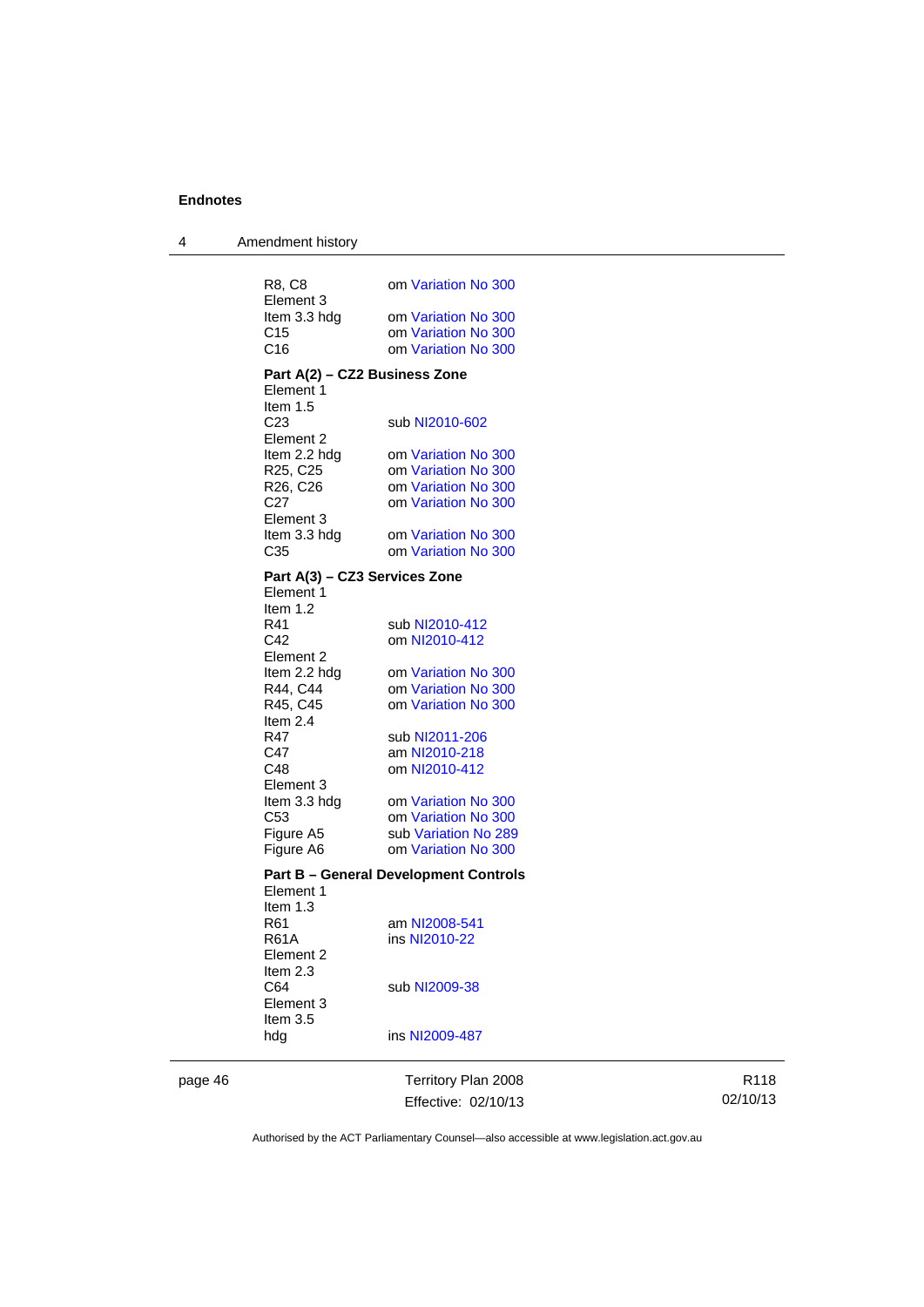Amendment history 4

C68A ins [NI2009-487](http://www.legislation.act.gov.au/ni/2009-487/) Element 4 Item 4.5<br>hdq hdg am [NI2010-697](http://www.legislation.act.gov.au/ni/2010-697/)<br>C76 am NI2010-697 am [NI2010-697](http://www.legislation.act.gov.au/ni/2010-697/) Element 5 Item 5.2 R79 am [NI2010-217](http://www.legislation.act.gov.au/ni/2010-217/) Item 5.4<br>C82 sub [NI2010-22](http://www.legislation.act.gov.au/ni/2010-22/) Element 6 Item 6.1 R83 am [NI2008-541](http://www.legislation.act.gov.au/ni/2008-541/) sub [NI2009-487](http://www.legislation.act.gov.au/ni/2009-487/) R84, C84 sub [NI2009-487](http://www.legislation.act.gov.au/ni/2009-487/)<br>R85, C85 sub NI2009-487 R85, C85 sub [NI2009-487](http://www.legislation.act.gov.au/ni/2009-487/)<br>R86, C86 sub NI2009-487 sub [NI2009-487](http://www.legislation.act.gov.au/ni/2009-487/) Element 7 Item 7.1<br>R99 am [NI2009-38](http://www.legislation.act.gov.au/ni/2009-38/) om [NI2012-622](http://www.legislation.act.gov.au/ni/2012-622/default.asp) **4.4 Group Centres Development Code**  am [NI2010-22](http://www.legislation.act.gov.au/ni/2010-22/) **Part A – Group Centres – Overview**  am [NI2011-206](http://www.legislation.act.gov.au/ni/2011-206/)<br>Fig A3 sub NI2011-788 sub [NI2011-788](http://www.legislation.act.gov.au/ni/2011-788/) Fig A6 sub [NI2011-589](http://www.legislation.act.gov.au/ni/2011-589/) Fig A11 sub [NI2010-22](http://www.legislation.act.gov.au/ni/2010-22/)<br>Fig A12 sub NI2010-60 sub [NI2010-602](http://www.legislation.act.gov.au/ni/2010-602/); [NI2011-788](http://www.legislation.act.gov.au/ni/2011-788/) **Part A(1) – CZ1 Core Zone**  Item 2.4<br>C8 am [NI2012-189](http://www.legislation.act.gov.au/ni/2012-189/) **Part A(2) – CZ2 Business Zone**  Element 1 Item 1.1<br>R11 sub [NI2010-22](http://www.legislation.act.gov.au/ni/2010-22/) Item 1.2 R12 am [NI2008-541](http://www.legislation.act.gov.au/ni/2008-541/); [NI2010-601](http://www.legislation.act.gov.au/ni/2010-601/) Item 1.4 R15 am [NI2008-541](http://www.legislation.act.gov.au/ni/2008-541/) Element 2 Item 2.6 C21 am [NI2012-189](http://www.legislation.act.gov.au/ni/2012-189/)

R118 02/10/13 Territory Plan 2008 Effective: 02/10/13 page 47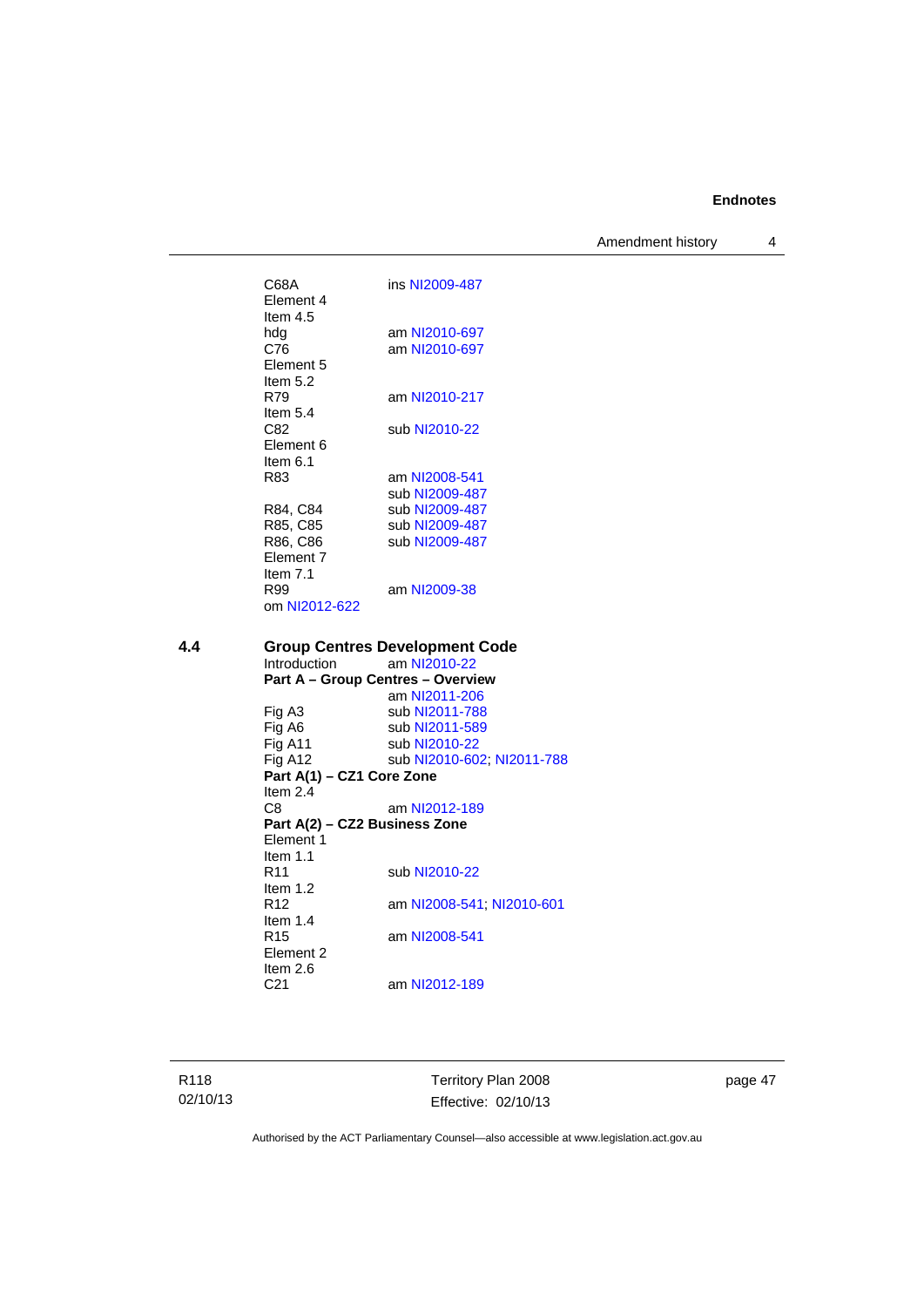4 Amendment history

|     | Part A(3) - CZ3 Services Zone |                                              |
|-----|-------------------------------|----------------------------------------------|
|     | Element 1                     |                                              |
|     | Item $1.1$                    |                                              |
|     | R <sub>23</sub>               | am NI2010-22                                 |
|     | C <sub>23</sub>               | sub NI2010-22                                |
|     | R <sub>25</sub>               | sub NI2011-353                               |
|     | Element 2                     |                                              |
|     | Item $2.3$                    |                                              |
|     | C <sub>28</sub>               | am NI2012-189                                |
|     |                               | ins NI2011-353                               |
|     | Figure 1                      |                                              |
|     |                               | <b>Part B – General Development Controls</b> |
|     | Element 1                     |                                              |
|     | Item $1.3$                    |                                              |
|     | R34                           | am NI2008-541                                |
|     | <b>R34A</b>                   | ins NI2010-22                                |
|     | Element 2                     |                                              |
|     | Item $2.3$                    |                                              |
|     | C37                           | sub NI2009-38                                |
|     | Element 3                     |                                              |
|     | Item 3.5                      |                                              |
|     | hdg                           | ins NI2009-487                               |
|     | C42A                          | ins NI2009-487                               |
|     | Element 4                     |                                              |
|     | Item $4.5$                    |                                              |
|     | hdg                           | am NI2010-697                                |
|     | C <sub>50</sub>               | am NI2010-697                                |
|     | Element 5                     |                                              |
|     |                               |                                              |
|     | Item 5.2                      |                                              |
|     | R53                           | am NI2010-217                                |
|     | Item $5.4$                    |                                              |
|     | C <sub>56</sub>               | sub NI2010-22                                |
|     | Element 6                     |                                              |
|     | Item $6.1$                    |                                              |
|     | <b>R57</b>                    | am NI2008-541                                |
|     |                               | sub NI2009-487NI2009-487                     |
|     | R58, C58                      | sub NI2009-487                               |
|     | R59, C59                      | om NI2009-487                                |
|     | R60, C60                      | sub NI2009-487                               |
|     | Item $6.3$                    |                                              |
|     | R62                           | sub NI2011-788                               |
|     | Element 7                     |                                              |
|     | Item 7.1                      |                                              |
|     | R71                           | am NI2009-38                                 |
|     | om NI2012-622                 |                                              |
|     |                               |                                              |
| 4.5 |                               | <b>Local Centres Development Code</b>        |
|     | Introduction                  | am NI2010-22                                 |
|     |                               |                                              |

page 48 Territory Plan 2008 Effective: 02/10/13

R118 02/10/13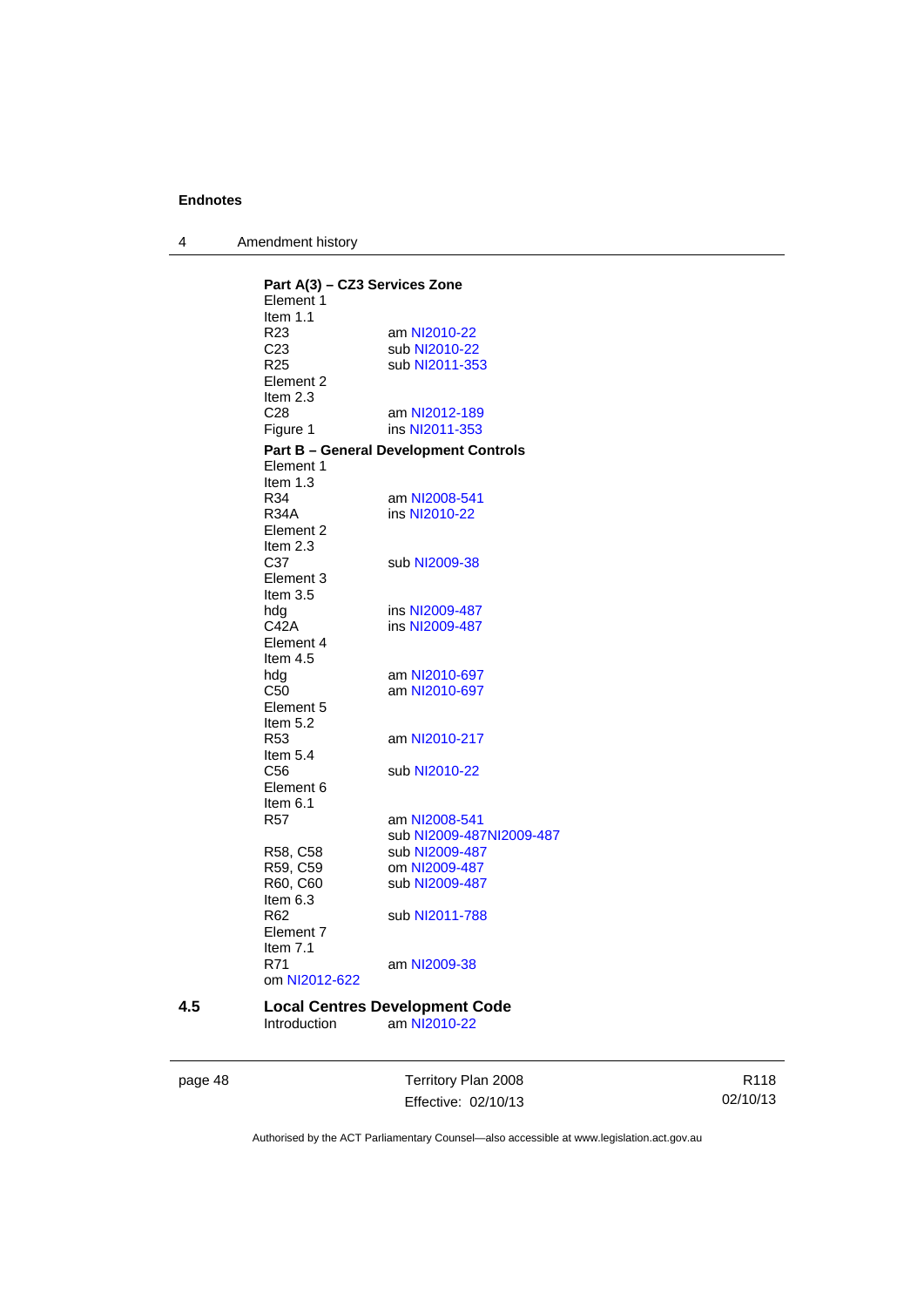Amendment history 4

**Part A – General Development Controls**  Element 1 Item 1.3<br>R5 R5 am [NI2008-541](http://www.legislation.act.gov.au/ni/2008-541/)<br>R5A ins NI2010-22 ins [NI2010-22](http://www.legislation.act.gov.au/ni/2010-22/) Element 2 Item 2.5 C13 sub [NI2009-38](http://www.legislation.act.gov.au/ni/2009-38/) Element 3 Item 3.5<br>hdg ins [NI2009-487](http://www.legislation.act.gov.au/ni/2009-487/) C18A ins [NI2009-487](http://www.legislation.act.gov.au/ni/2009-487/) Element 4 Item 4.5 hdg am [NI2010-697](http://www.legislation.act.gov.au/ni/2010-697/)<br>C26 am NI2010-697 am [NI2010-697](http://www.legislation.act.gov.au/ni/2010-697/) Element 5 Item 5.1<br>C32 sub [NI2010-22](http://www.legislation.act.gov.au/ni/2010-22/) Item  $5.2$ <br>R<sub>29</sub> am [NI2010-217](http://www.legislation.act.gov.au/ni/2010-217/) Element 6 Item  $6.1$ <br>R34 am [NI2008-541](http://www.legislation.act.gov.au/ni/2008-541/) sub [NI2009-487](http://www.legislation.act.gov.au/ni/2009-487/)<br>R35, C35 sub NI2009-487 R35, C35 sub [NI2009-487](http://www.legislation.act.gov.au/ni/2009-487/)<br>R36, C36 om NI2009-487 om [NI2009-487](http://www.legislation.act.gov.au/ni/2009-487/) R37, C37 sub [NI2009-487](http://www.legislation.act.gov.au/ni/2009-487/) Item 6.3<br>R39 sub [NI2011-788](http://www.legislation.act.gov.au/ni/2011-788/) Item 6.9 R47 sub [NI2010-22](http://www.legislation.act.gov.au/ni/2010-22/) Element 7 Item 7.1 R48 am [NI2009-38](http://www.legislation.act.gov.au/ni/2009-38/) om [NI2012-622](http://www.legislation.act.gov.au/ni/2012-622/default.asp) **4.6 CZ2 Office Areas Outside Centres Development Code**  am [NI2010-22](http://www.legislation.act.gov.au/ni/2010-22/) **Part A – General Development Controls**  Element 1 Item 1.2 R4 am [NI2008-541](http://www.legislation.act.gov.au/ni/2008-541/) Element 2 Item 2.5<br>C8 sub [NI2009-38](http://www.legislation.act.gov.au/ni/2009-38/)

R118 02/10/13 Territory Plan 2008 Effective: 02/10/13 page 49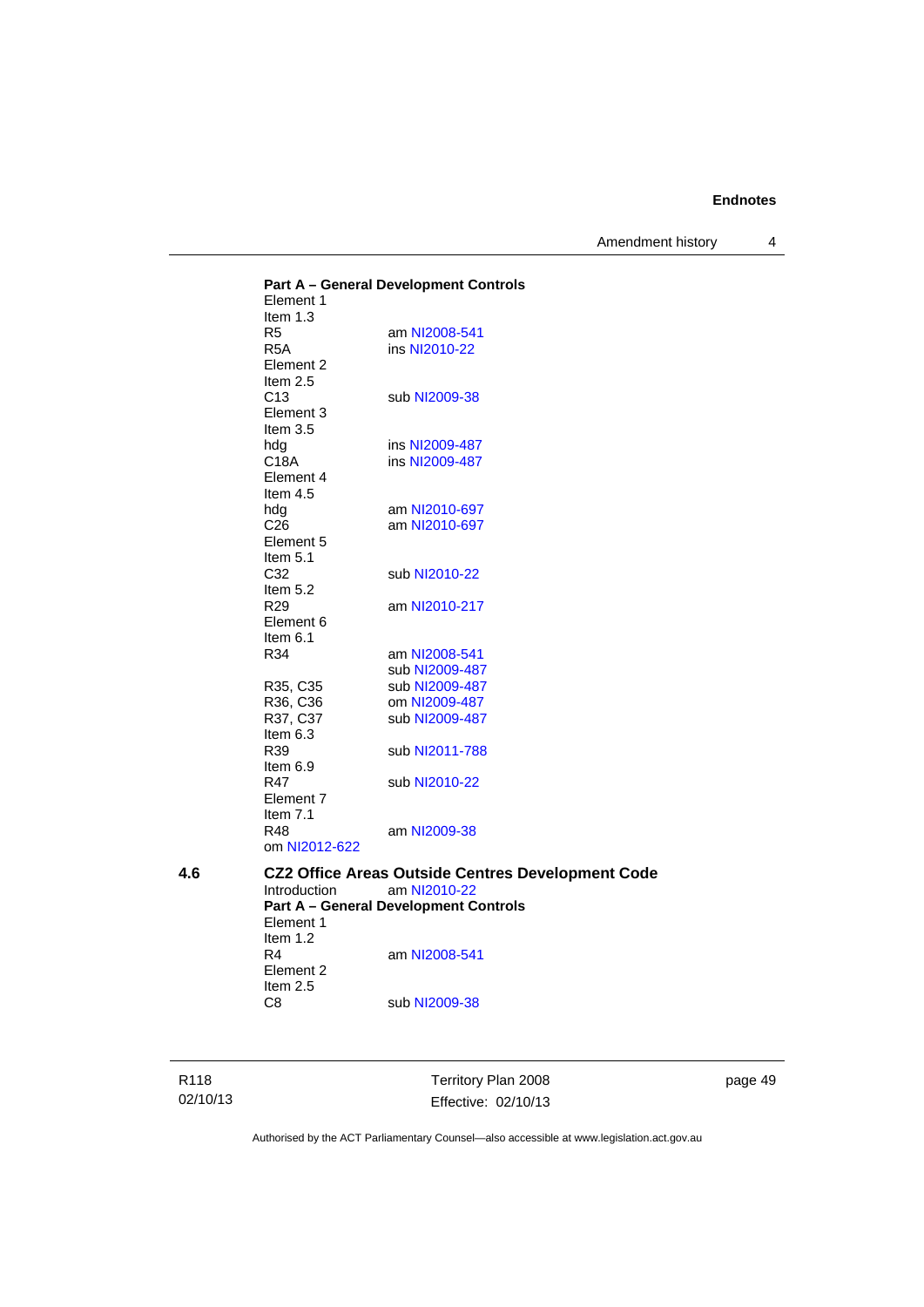4 Amendment history

|     | hdg                                | ins NI2009-487                                             |
|-----|------------------------------------|------------------------------------------------------------|
|     | Item 3.5                           |                                                            |
|     | Item 2.4<br>C8<br>Element 3        | sub NI2009-38                                              |
|     | R4<br>Element 2                    | am NI2008-541                                              |
|     | R3A, C3A                           | ins Variation No 293                                       |
|     | Element 1<br>Item $1.2$            |                                                            |
|     |                                    | <b>Part A - General Development Controls</b>               |
| 4.7 | Introduction                       | <b>CZ5 Mixed Use Zone Development Code</b><br>am NI2010-22 |
|     | Item $1.3$<br>R4A<br>om NI2012-622 | ins NI2010-22                                              |
|     |                                    | sub NI2010-23                                              |
|     | Item $1.1$<br>R53                  | am NI2008-541                                              |
|     | Element 1                          | <b>Part B - General Development Controls</b>               |
|     | R43                                | am NI2009-38                                               |
|     | Element 7<br>Item $7.1$            |                                                            |
|     | Item $6.2$<br>R32                  | sub NI2011-788                                             |
|     | R29, C29<br>R30, C30               | sub NI2009-487<br>sub NI2009-487                           |
|     | R28, C28                           | sub NI2009-487                                             |
|     |                                    | sub NI2009-487                                             |
|     | Element 6<br>Item $6.1$<br>R27     | am NI2008-541                                              |
|     | C <sub>26</sub>                    | sub NI2011-589                                             |
|     | R <sub>23</sub><br>Item $5.4$      | am NI2010-217                                              |
|     | Element 5<br>Item 5.2              |                                                            |
|     | C <sub>20</sub>                    | am NI2010-697                                              |
|     | Element 4<br>Item $4.5$<br>hdg     | am NI2010-697                                              |
|     | hdg<br>C12A                        | ins NI2009-487<br>ins NI2009-487                           |
|     |                                    |                                                            |
|     | Element 3<br>Item $3.5$            |                                                            |

Effective: 02/10/13

R118 02/10/13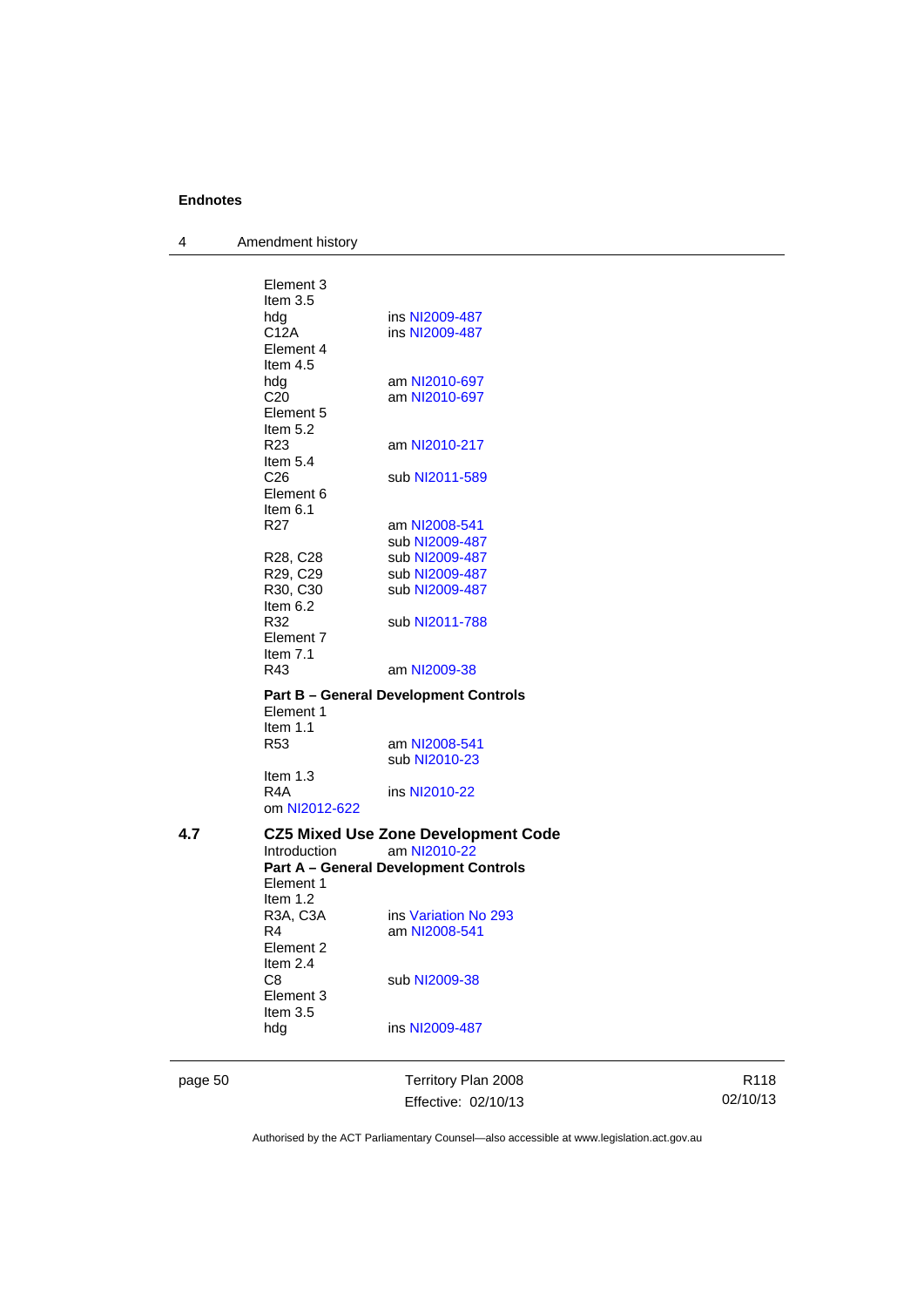Amendment history 4

C12A ins [NI2009-487](http://www.legislation.act.gov.au/ni/2009-487/) Element 4 Item 4.5<br>hdg hdg am [NI2010-697](http://www.legislation.act.gov.au/ni/2010-697/)<br>C20 am NI2010-697 am [NI2010-697](http://www.legislation.act.gov.au/ni/2010-697/) Element 5 Item 5.2 R23 am [NI2010-217](http://www.legislation.act.gov.au/ni/2010-217/) Item 5.4<br>C<sub>26</sub> sub [NI2010-218](http://www.legislation.act.gov.au/ni/2010-218/) Element 6 Item 6.1 R27 am [NI2008-541](http://www.legislation.act.gov.au/ni/2008-541/) sub [NI2009-487](http://www.legislation.act.gov.au/ni/2009-487/) R28, C28 sub [NI2009-487](http://www.legislation.act.gov.au/ni/2009-487/) R29, C29 sub [NI2009-487](http://www.legislation.act.gov.au/ni/2009-487/)<br>R30, C30 sub NI2009-487 sub [NI2009-487](http://www.legislation.act.gov.au/ni/2009-487/) Item 6.3 R32 sub [NI2011-788](http://www.legislation.act.gov.au/ni/2011-788/) Element 7 Item 7.1 R43 am [NI2009-38](http://www.legislation.act.gov.au/ni/2009-38/) **Part B – Site Specific Controls**  Element 1 Item 1.2<br>R55 am [NI2011-206](http://www.legislation.act.gov.au/ni/2011-206/) Item 1.5 R61 am [NI2012-189](http://www.legislation.act.gov.au/ni/2012-189/) R62 am [NI2012-189](http://www.legislation.act.gov.au/ni/2012-189/)<br>C62 am NI2012-189 am [NI2012-189](http://www.legislation.act.gov.au/ni/2012-189/) Item 1.6 C63 sub [NI2010-411](http://www.legislation.act.gov.au/ni/2010-411/) R65 sub [NI2011-787](http://www.legislation.act.gov.au/ni/2011-787/) om [NI2012-622](http://www.legislation.act.gov.au/ni/2012-622/default.asp) **4.8 CZ6 Leisure and Accommodation Zone Development Code**  Introduction am [NI2010-22](http://www.legislation.act.gov.au/ni/2010-22/) **Part A – General Development Controls**  Element 1 Item 1.1 R2 am [NI2008-541](http://www.legislation.act.gov.au/ni/2008-541/) Item 1.2 R5 am [NI2008-541](http://www.legislation.act.gov.au/ni/2008-541/) Element 2 Item  $2.5$ <br>C<sub>10</sub> sub [NI2009-38](http://www.legislation.act.gov.au/ni/2009-38/)

R118 02/10/13 Territory Plan 2008 Effective: 02/10/13 page 51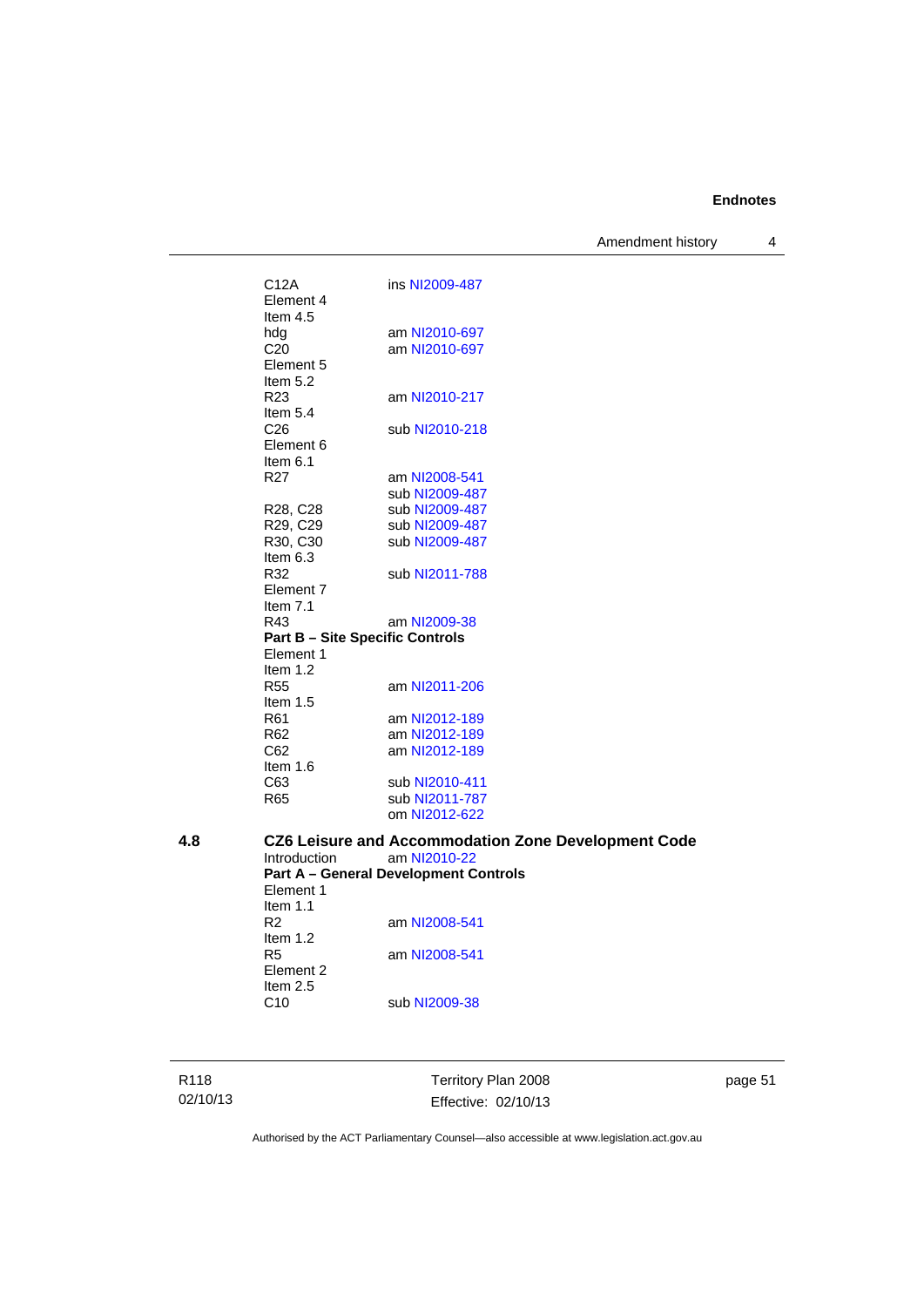4 Amendment history

| Element 3       |                |
|-----------------|----------------|
| Item $3.5$      |                |
| hdg             | ins NI2009-487 |
| C14A            | ins NI2009-487 |
| Flement 4       |                |
| Item $4.5$      |                |
| hdg             | am NI2010-697  |
| C <sub>22</sub> | am NI2010-697  |
| Element 5       |                |
| Item $5.2$      |                |
| R25             | am NI2010-217  |
| Item $5.4$      |                |
| C <sub>28</sub> | sub NI2011-589 |
| Element 6       |                |
| Item 6.1        |                |
| R <sub>29</sub> | amNI2008-541   |
|                 | sub NI2009-487 |
| R30, C30        | sub NI2009-487 |
| R31, C31        | sub NI2009-487 |
| R32, C32        | sub NI2009-487 |
| Item $6.3$      |                |
| R34             | sub NI2011-788 |
| Element 7       |                |
| Item $7.1$      |                |
| R45             | am NI2009-38   |

**Part B – Site Specific Development Controls**  Element 1<br>Item 1.4 hdg Item 1.4 hdg ins [Variation No 293](http://www.legislation.act.gov.au/ni/2008-219/)<br>R55A ins Variation No 293 ins [Variation No 293](http://www.legislation.act.gov.au/ni/2008-219/) om [NI2012-622](http://www.legislation.act.gov.au/ni/2012-622/default.asp)

# **5.1 IZ1 – IZ2 Objectives and Development Tables IZ1 – General Industrial Zone**

Exempt Development am [NI2011-788](http://www.legislation.act.gov.au/ni/2011-788/) Assessable Development

 am [NI2011-788](http://www.legislation.act.gov.au/ni/2011-788/) Minimum Assessment Track

Merit am [NI2009-37](http://www.legislation.act.gov.au/ni/2009-37/) Prohibited Development

am [NI2008-541](http://www.legislation.act.gov.au/ni/2008-541/); [NI2009-324](http://www.legislation.act.gov.au/ni/2009-324/); [NI2009-392](http://www.legislation.act.gov.au/ni/2009-392/); [NI2011-788](http://www.legislation.act.gov.au/ni/2011-788/)

# **Other Codes**

am [NI2011-206](http://www.legislation.act.gov.au/ni/2011-206/) Development table

 sub [NI2012-622](http://www.legislation.act.gov.au/ni/2012-622/default.asp) am [NI2012-631](http://www.legislation.act.gov.au/ni/2012-631/default.asp)

page 52 Territory Plan 2008 Effective: 02/10/13

R118 02/10/13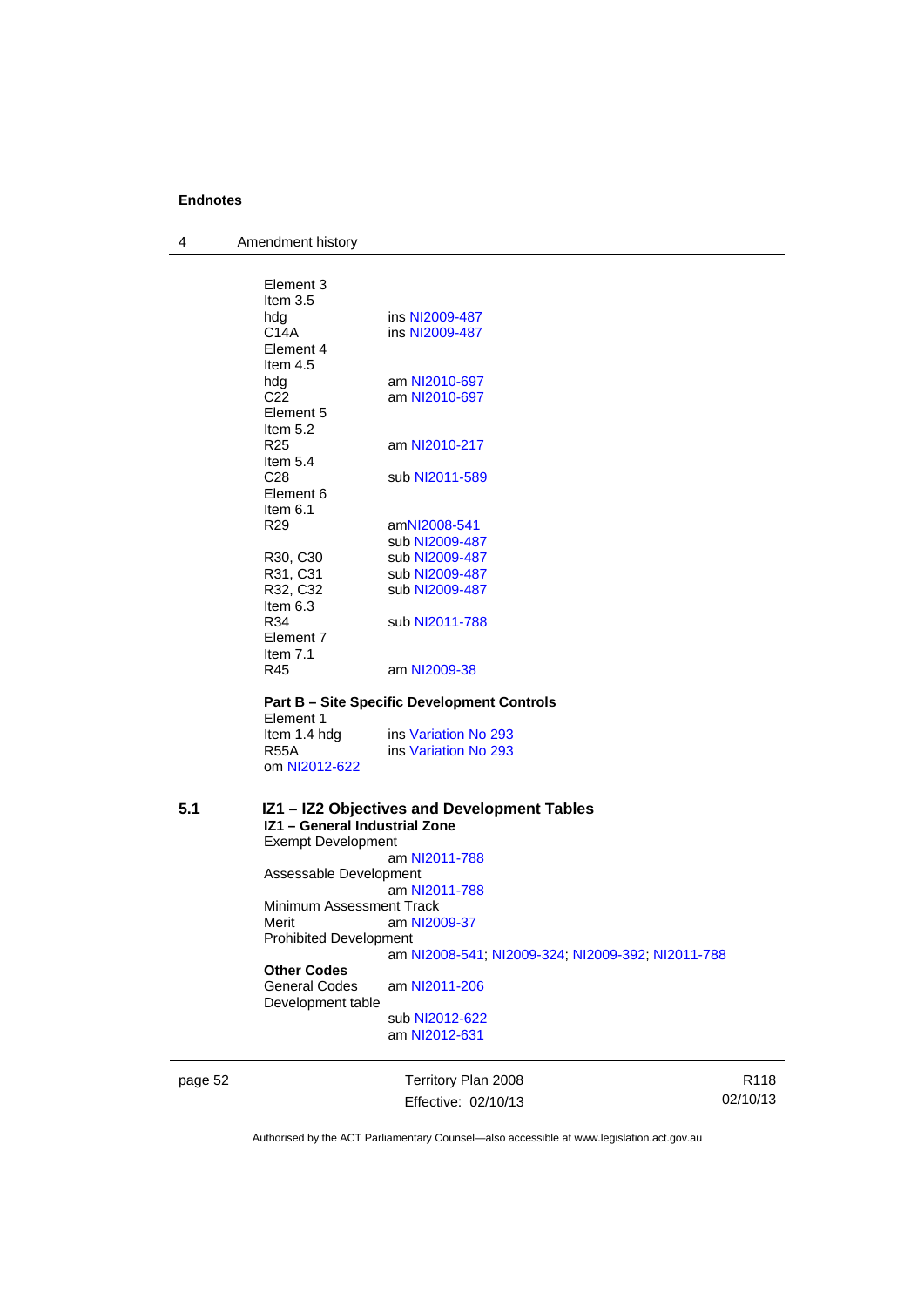Amendment history 4

| Figures $1 - 2$ om NI2013-5<br>IZ2 - Mixed Use Industrial Zone<br><b>Exempt Development</b><br>hda<br>am NI2010-602; am NI2011-788<br>Assessable Development<br>am NI2011-788<br>Minimum Assessment Track<br>Merit<br>am NI2009-37, NI2010-22, NI2011-206<br><b>Prohibited Development</b><br>am NI2008-541; NI2009-324; NI2009-392; NI2010-602;<br>NI2011-788<br>Development table<br>sub NI2012-622<br>am NI2012-631<br>Figure 1<br>om NI2013-5<br>5.2<br><b>Industrial Zones Development Code</b><br>Introduction<br>am NI2012-622<br>Relevant codes<br>ins NI2012-622<br>Part A(1) - IZ1 - General Industrial Zone<br>Element 2<br>Item $2.1$<br>R <sub>1</sub><br>sub NI2011-787<br>am NI2012-622<br>ins NI2011-207<br>Item 2.2 hdg<br>R <sub>1</sub> A<br>ins NI2011-207<br>sub NI2012-622<br>Part A(2) – IZ2 – Industrial Mixed Use Zone<br>Element 1<br>R <sub>2</sub><br>am NI2008-290; NI2012-622<br><b>Part B - General Development controls</b><br>Element 1<br>Item 1.2 hdg<br>am NI2010-22<br>Element 2<br>Item 2.3<br>R <sub>11</sub> , C <sub>11</sub><br>am NI2008-590<br>Element 2<br>Item $2.5$<br>C <sub>13</sub><br>sub NI2009-38<br>Element 3<br>Item $3.6$<br>ins NI2009-487<br>hdg<br>C <sub>23A</sub><br>ins NI2009-487<br>Element 4<br>Item $4.1$<br>R <sub>25</sub> , C <sub>25</sub><br>om NI2012-622 |  |  |
|-----------------------------------------------------------------------------------------------------------------------------------------------------------------------------------------------------------------------------------------------------------------------------------------------------------------------------------------------------------------------------------------------------------------------------------------------------------------------------------------------------------------------------------------------------------------------------------------------------------------------------------------------------------------------------------------------------------------------------------------------------------------------------------------------------------------------------------------------------------------------------------------------------------------------------------------------------------------------------------------------------------------------------------------------------------------------------------------------------------------------------------------------------------------------------------------------------------------------------------------------------------------------------------------------------------------------------------|--|--|
|                                                                                                                                                                                                                                                                                                                                                                                                                                                                                                                                                                                                                                                                                                                                                                                                                                                                                                                                                                                                                                                                                                                                                                                                                                                                                                                                   |  |  |
|                                                                                                                                                                                                                                                                                                                                                                                                                                                                                                                                                                                                                                                                                                                                                                                                                                                                                                                                                                                                                                                                                                                                                                                                                                                                                                                                   |  |  |
|                                                                                                                                                                                                                                                                                                                                                                                                                                                                                                                                                                                                                                                                                                                                                                                                                                                                                                                                                                                                                                                                                                                                                                                                                                                                                                                                   |  |  |
|                                                                                                                                                                                                                                                                                                                                                                                                                                                                                                                                                                                                                                                                                                                                                                                                                                                                                                                                                                                                                                                                                                                                                                                                                                                                                                                                   |  |  |
|                                                                                                                                                                                                                                                                                                                                                                                                                                                                                                                                                                                                                                                                                                                                                                                                                                                                                                                                                                                                                                                                                                                                                                                                                                                                                                                                   |  |  |
|                                                                                                                                                                                                                                                                                                                                                                                                                                                                                                                                                                                                                                                                                                                                                                                                                                                                                                                                                                                                                                                                                                                                                                                                                                                                                                                                   |  |  |
|                                                                                                                                                                                                                                                                                                                                                                                                                                                                                                                                                                                                                                                                                                                                                                                                                                                                                                                                                                                                                                                                                                                                                                                                                                                                                                                                   |  |  |
|                                                                                                                                                                                                                                                                                                                                                                                                                                                                                                                                                                                                                                                                                                                                                                                                                                                                                                                                                                                                                                                                                                                                                                                                                                                                                                                                   |  |  |
|                                                                                                                                                                                                                                                                                                                                                                                                                                                                                                                                                                                                                                                                                                                                                                                                                                                                                                                                                                                                                                                                                                                                                                                                                                                                                                                                   |  |  |
|                                                                                                                                                                                                                                                                                                                                                                                                                                                                                                                                                                                                                                                                                                                                                                                                                                                                                                                                                                                                                                                                                                                                                                                                                                                                                                                                   |  |  |
|                                                                                                                                                                                                                                                                                                                                                                                                                                                                                                                                                                                                                                                                                                                                                                                                                                                                                                                                                                                                                                                                                                                                                                                                                                                                                                                                   |  |  |
|                                                                                                                                                                                                                                                                                                                                                                                                                                                                                                                                                                                                                                                                                                                                                                                                                                                                                                                                                                                                                                                                                                                                                                                                                                                                                                                                   |  |  |
|                                                                                                                                                                                                                                                                                                                                                                                                                                                                                                                                                                                                                                                                                                                                                                                                                                                                                                                                                                                                                                                                                                                                                                                                                                                                                                                                   |  |  |
|                                                                                                                                                                                                                                                                                                                                                                                                                                                                                                                                                                                                                                                                                                                                                                                                                                                                                                                                                                                                                                                                                                                                                                                                                                                                                                                                   |  |  |
|                                                                                                                                                                                                                                                                                                                                                                                                                                                                                                                                                                                                                                                                                                                                                                                                                                                                                                                                                                                                                                                                                                                                                                                                                                                                                                                                   |  |  |
|                                                                                                                                                                                                                                                                                                                                                                                                                                                                                                                                                                                                                                                                                                                                                                                                                                                                                                                                                                                                                                                                                                                                                                                                                                                                                                                                   |  |  |
|                                                                                                                                                                                                                                                                                                                                                                                                                                                                                                                                                                                                                                                                                                                                                                                                                                                                                                                                                                                                                                                                                                                                                                                                                                                                                                                                   |  |  |
|                                                                                                                                                                                                                                                                                                                                                                                                                                                                                                                                                                                                                                                                                                                                                                                                                                                                                                                                                                                                                                                                                                                                                                                                                                                                                                                                   |  |  |
|                                                                                                                                                                                                                                                                                                                                                                                                                                                                                                                                                                                                                                                                                                                                                                                                                                                                                                                                                                                                                                                                                                                                                                                                                                                                                                                                   |  |  |
|                                                                                                                                                                                                                                                                                                                                                                                                                                                                                                                                                                                                                                                                                                                                                                                                                                                                                                                                                                                                                                                                                                                                                                                                                                                                                                                                   |  |  |
|                                                                                                                                                                                                                                                                                                                                                                                                                                                                                                                                                                                                                                                                                                                                                                                                                                                                                                                                                                                                                                                                                                                                                                                                                                                                                                                                   |  |  |
|                                                                                                                                                                                                                                                                                                                                                                                                                                                                                                                                                                                                                                                                                                                                                                                                                                                                                                                                                                                                                                                                                                                                                                                                                                                                                                                                   |  |  |
|                                                                                                                                                                                                                                                                                                                                                                                                                                                                                                                                                                                                                                                                                                                                                                                                                                                                                                                                                                                                                                                                                                                                                                                                                                                                                                                                   |  |  |
|                                                                                                                                                                                                                                                                                                                                                                                                                                                                                                                                                                                                                                                                                                                                                                                                                                                                                                                                                                                                                                                                                                                                                                                                                                                                                                                                   |  |  |
|                                                                                                                                                                                                                                                                                                                                                                                                                                                                                                                                                                                                                                                                                                                                                                                                                                                                                                                                                                                                                                                                                                                                                                                                                                                                                                                                   |  |  |
|                                                                                                                                                                                                                                                                                                                                                                                                                                                                                                                                                                                                                                                                                                                                                                                                                                                                                                                                                                                                                                                                                                                                                                                                                                                                                                                                   |  |  |
|                                                                                                                                                                                                                                                                                                                                                                                                                                                                                                                                                                                                                                                                                                                                                                                                                                                                                                                                                                                                                                                                                                                                                                                                                                                                                                                                   |  |  |
|                                                                                                                                                                                                                                                                                                                                                                                                                                                                                                                                                                                                                                                                                                                                                                                                                                                                                                                                                                                                                                                                                                                                                                                                                                                                                                                                   |  |  |
|                                                                                                                                                                                                                                                                                                                                                                                                                                                                                                                                                                                                                                                                                                                                                                                                                                                                                                                                                                                                                                                                                                                                                                                                                                                                                                                                   |  |  |

R118 02/10/13

Territory Plan 2008 Effective: 02/10/13 page 53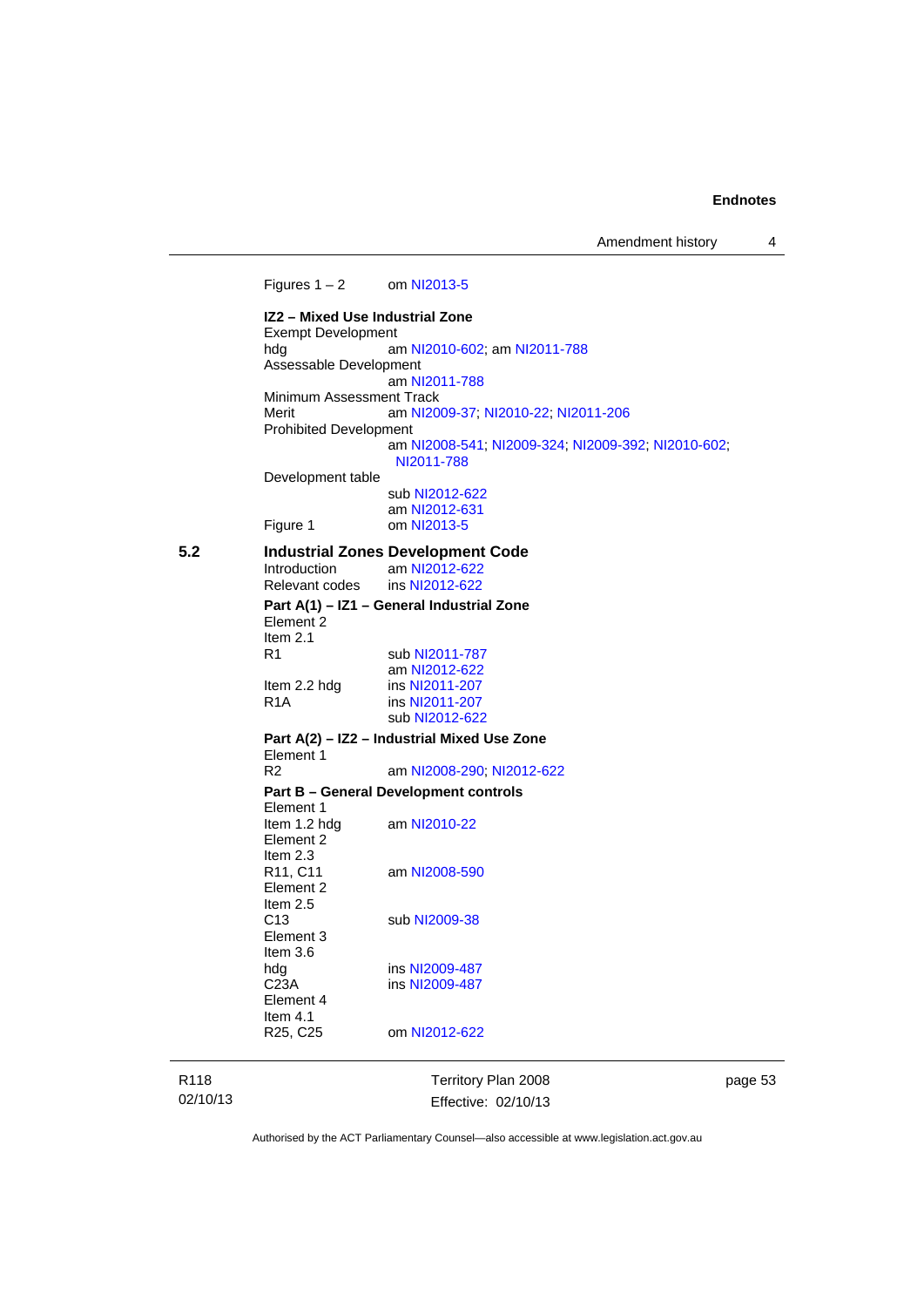4 Amendment history

|     | Item $4.2$                                  |                                                             |  |  |
|-----|---------------------------------------------|-------------------------------------------------------------|--|--|
|     | hdg                                         | am NI2010-697                                               |  |  |
|     | C <sub>30</sub>                             | am NI2010-697                                               |  |  |
|     | Element 6                                   |                                                             |  |  |
|     | Item $6.1$                                  |                                                             |  |  |
|     | R38                                         | am NI2008-541                                               |  |  |
|     |                                             | sub NI2009-487                                              |  |  |
|     | Item $6.2$                                  |                                                             |  |  |
|     | R39, C39                                    | sub NI2009-487                                              |  |  |
|     | R40, C40                                    | sub NI2009-487                                              |  |  |
|     | Item $6.3$                                  |                                                             |  |  |
|     | R41, C41                                    | sub NI2009-487                                              |  |  |
|     | Item $6.6$                                  |                                                             |  |  |
|     | R44                                         | sub NI2011-788                                              |  |  |
|     | Item $6.7$                                  |                                                             |  |  |
|     | C46                                         | ins NI2011-590                                              |  |  |
|     | Element 7                                   |                                                             |  |  |
|     | Item $7.1$                                  |                                                             |  |  |
|     | <b>R50</b>                                  | am NI2009-38                                                |  |  |
|     | Item $7.5$                                  |                                                             |  |  |
|     | <b>R55</b>                                  | am NI2012-410                                               |  |  |
|     |                                             |                                                             |  |  |
|     |                                             | <b>Part C - Site Specific Controls</b>                      |  |  |
|     |                                             | om NI2012-622                                               |  |  |
|     |                                             | Appendix A: Hume West Industrial Estate bushfire provisions |  |  |
|     |                                             | ins NI2011-207                                              |  |  |
|     |                                             | om NI2012-622                                               |  |  |
| 6.1 | <b>CFZ Objectives and Development Table</b> |                                                             |  |  |
|     |                                             | <b>CFZ Community Facility Zone</b>                          |  |  |
|     | orig 6.1                                    |                                                             |  |  |
|     | <b>Exempt Development table</b>             |                                                             |  |  |
|     | hda                                         | am NI2010-602                                               |  |  |
|     | Minimum Assessment Track                    |                                                             |  |  |
|     | Merit                                       | am NI2009-37                                                |  |  |
|     | Prohibited Development table                |                                                             |  |  |
|     |                                             | am NI2008-541, NI2009-324, NI2009-392, NI2010-217,          |  |  |
|     |                                             | NI2010-602                                                  |  |  |
|     | om Variation No 302                         |                                                             |  |  |
|     | pres 6.1                                    |                                                             |  |  |
|     | ins Variation No 302                        |                                                             |  |  |
|     | Development table                           |                                                             |  |  |
|     |                                             | sub NI2012-622                                              |  |  |
|     |                                             | am NI2012-631                                               |  |  |
|     | Figures $1 - 2$                             | om NI2013-5                                                 |  |  |
|     |                                             |                                                             |  |  |
|     |                                             |                                                             |  |  |
|     |                                             |                                                             |  |  |

page 54 Territory Plan 2008 Effective: 02/10/13

R118 02/10/13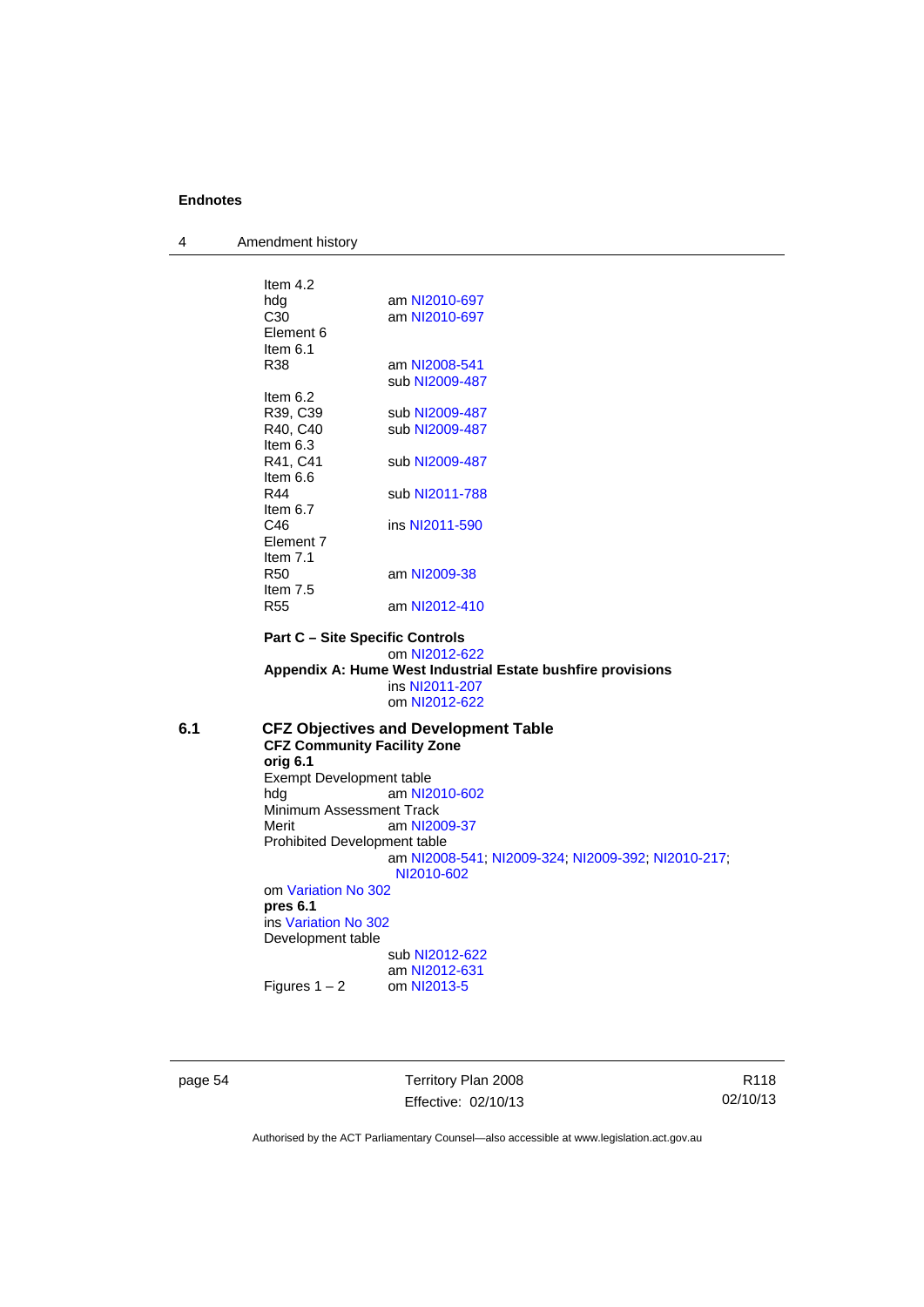Amendment history 4

| 6.2 | <b>Community Facility Zone Development Code</b><br>orig 6.2<br><b>Part A - General Development Controls</b><br>Element 1 |                                  |  |
|-----|--------------------------------------------------------------------------------------------------------------------------|----------------------------------|--|
|     | Item $1.1$<br>R <sub>1</sub><br>Item 1.2                                                                                 | am NI2012-632                    |  |
|     | R <sub>2</sub><br>Item $1.3$                                                                                             | am NI2012-632                    |  |
|     | R3                                                                                                                       | am NI2008-541, NI2012-631        |  |
|     | R4<br>R <sub>5</sub>                                                                                                     | am NI2012-631<br>am NI2012-631   |  |
|     | Item $1.6$<br>hdg                                                                                                        | om NI2009-487                    |  |
|     | R7. C7<br>Element 2                                                                                                      | om NI2009-487                    |  |
|     | Item $2.3$<br>R <sub>10</sub>                                                                                            | am NI2009-38                     |  |
|     | C <sub>10</sub><br>R <sub>11</sub>                                                                                       | sub NI2009-38<br>am NI2009-38    |  |
|     | C11<br>Element 2                                                                                                         | sub NI2009-38                    |  |
|     | Item $2.5$<br>C <sub>12</sub><br>Element 3                                                                               | sub NI2009-38                    |  |
|     | Item $3.5$<br>hda<br>C18A                                                                                                | ins NI2009-487<br>ins NI2009-487 |  |
|     | Element 5                                                                                                                |                                  |  |
|     | Intent<br>Item $5.1$                                                                                                     | am NI2011-590                    |  |
|     | hda<br>C <sub>23</sub>                                                                                                   | om NI2011-590<br>om NI2011-590   |  |
|     | Item $5.2$<br>R <sub>24</sub>                                                                                            | am NI2010-217                    |  |
|     | Item $5.4$<br>C <sub>27</sub>                                                                                            | sub NI2010-218                   |  |
|     | R <sub>21</sub><br>Element 6                                                                                             | sub NI2011-788                   |  |
|     | Item $6.1$<br>R <sub>28</sub>                                                                                            | am NI2008-541<br>sub NI2009-487  |  |
|     | Item $6.2$                                                                                                               |                                  |  |
|     | R29, C29<br>R30, C30                                                                                                     | sub NI2009-487<br>sub NI2009-487 |  |
|     | Item $6.3$<br>R31, C31                                                                                                   | sub NI2009-487                   |  |
|     |                                                                                                                          |                                  |  |

R118 02/10/13

Territory Plan 2008 Effective: 02/10/13 page 55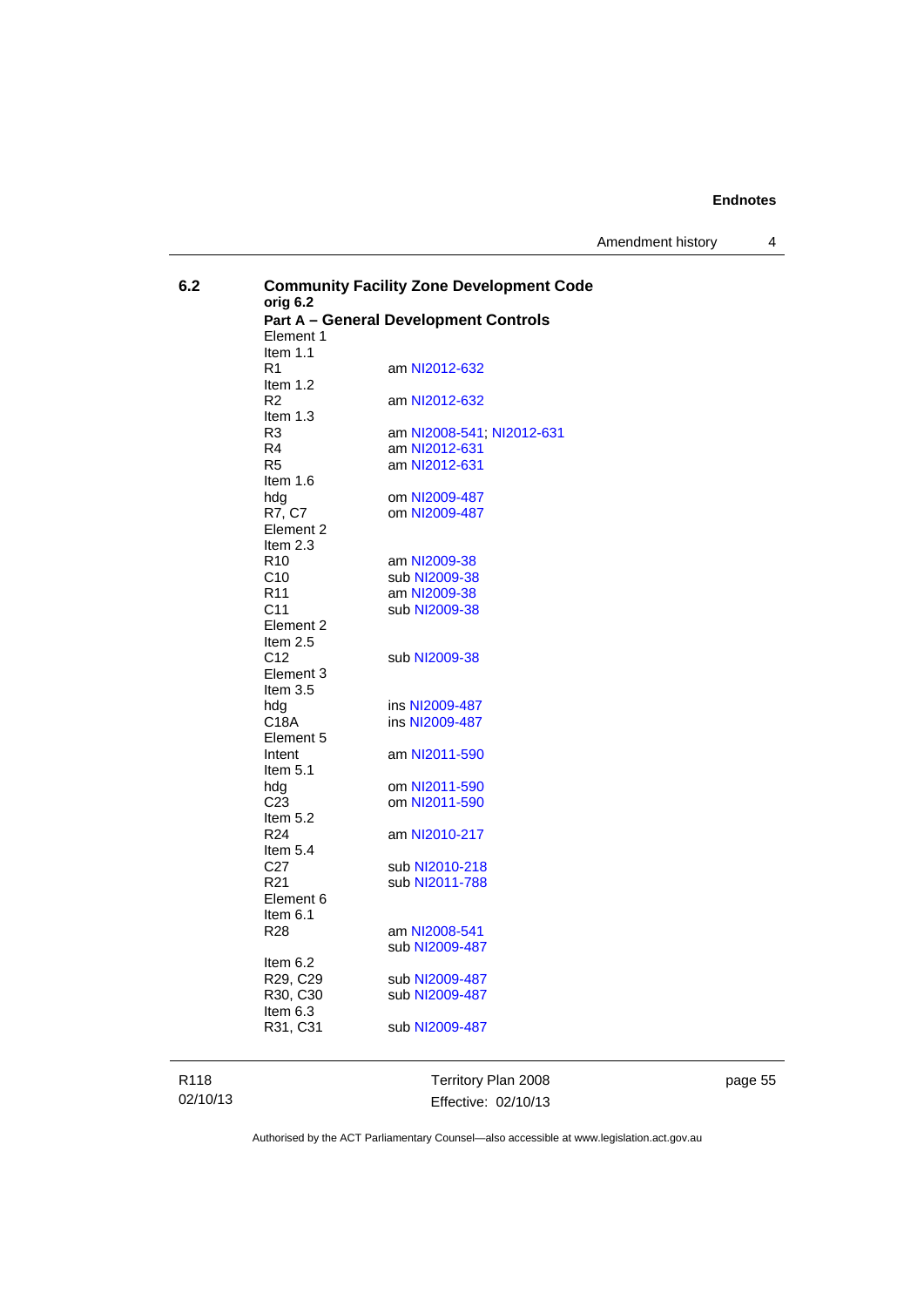| 4       | Amendment history                                                                                                                                                |                                                                                                                                                                                                                                                               |                  |
|---------|------------------------------------------------------------------------------------------------------------------------------------------------------------------|---------------------------------------------------------------------------------------------------------------------------------------------------------------------------------------------------------------------------------------------------------------|------------------|
|         | Element 7<br>Item $7.1$<br>R39<br>om Variation No 302<br>pres $6.2$<br>ins Variation No 302<br>Rules and Criteria renum NI2011-667                               | am NI2009-38                                                                                                                                                                                                                                                  |                  |
| 7.1     | PRZ1 - Urban Open Space Zone<br><b>Exempt Development</b><br>hdg<br>Assessable Development<br>Minimum Assessment Track<br>Merit<br><b>Prohibited Development</b> | <b>PRZ1-PRZ2 Objectives and Development Tables</b><br>am NI2010-602<br>am NI2011-788<br>am NI2011-788<br>am NI2009-37, NI2009-99, NI2009-324                                                                                                                  |                  |
|         | Development table<br>Figures $1 - 3$                                                                                                                             | am NI2008-541; NI2009-324; NI2009-392; NI2010-602;<br>NI2011-788<br>sub NI2012-622<br>am NI2012-631<br>om NI2013-5                                                                                                                                            |                  |
|         | <b>Exempt Development</b><br>hdg<br>Assessable Development<br>Minimum Assessment Track<br>Merit<br><b>Prohibited Development</b><br>Development table            | <b>PRZ2 - Restricted Access Recreation Zone</b><br>am NI2010-602<br>am NI2011-788<br>am NI2011-788<br>am NI2009-37, NI2009-324, NI2010-697<br>am NI2008-541; NI2009-324; NI2009-392; NI2010-602;<br>NI2010-697; NI2011-788<br>sub NI2012-622<br>am NI2012-631 |                  |
| 7.2     | Relevant codes<br><b>Part A - Zone Specific Controls</b><br>Element 1<br>R1<br>R <sub>1</sub> A                                                                  | <b>Parks and Recreation Zones Development Code</b><br>ins NI2012-622<br>Part A(1) - PRZ1 - Urban Open Space Zone<br>sub NI2012-410<br>sub NI2012-410                                                                                                          |                  |
| page 56 |                                                                                                                                                                  | Territory Plan 2008                                                                                                                                                                                                                                           | R <sub>118</sub> |

Authorised by the ACT Parliamentary Counsel—also accessible at www.legislation.act.gov.au

02/10/13

Effective: 02/10/13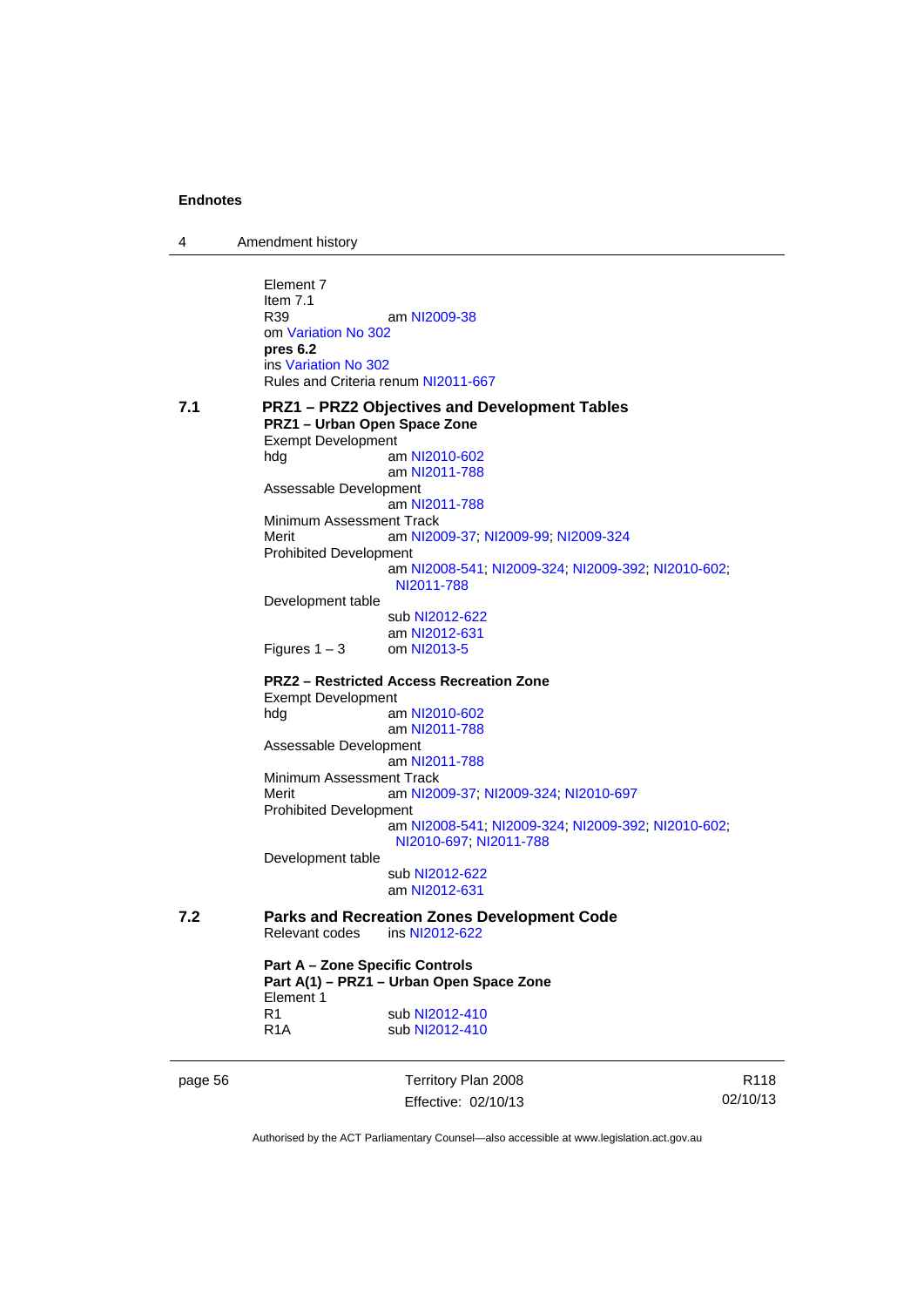Amendment history 4

C2 sub [NI2010-697](http://www.legislation.act.gov.au/ni/2010-697/) **Part A(2) – PRZ2 – Restricted Access Recreation Zone**  Element 1<br>R7 orig om [NI2011-590](http://www.legislation.act.gov.au/ni/2011-590/) **pres** (prev R7A, C7A) renum as R7, C7 [NI2011-590](http://www.legislation.act.gov.au/ni/2011-590/) R7A, C7A ins [NI2010-697](http://www.legislation.act.gov.au/ni/2010-697/) renum as R7 , C7

#### **Part B – General Development Controls**

| Element 1         |                |
|-------------------|----------------|
| Item 1.3          | ins NI2009-324 |
| Element 2         |                |
| Item 2.3          |                |
| C15               | sub NI2009-38  |
| Element 3         |                |
| Item $3.1$        |                |
| C <sub>17</sub>   | am NI2012-410  |
| Element 5         |                |
| Intent            | am NI2011-590  |
| Item $5.1$        |                |
| hda               | om NI2011-590  |
| C <sub>26</sub>   | om NI2011-590  |
| Item 5.2          |                |
| R <sub>27</sub>   | am NI2010-217  |
| Item 5.4          |                |
| C30               | sub NI2011-589 |
| Element 6         |                |
|                   |                |
| Item $6.1$        |                |
| C31               | am NI2012-410  |
| Item 6.2          |                |
| R32               | am NI2008-541  |
|                   | sub NI2009-487 |
| Item 6.3          |                |
| R33, C33          | sub NI2009-487 |
| R34, C34          | sub NI2009-487 |
| Item 6.4          |                |
| R35, C35          | sub NI2009-487 |
| Item 6.7          |                |
| R38               | sub NI2011-788 |
| Element 7         |                |
| Item $7.1$        |                |
| R43               | am NI2009-38   |
| Item $7.4$<br>R47 | am NI2012-410  |

R118 02/10/13 Territory Plan 2008 Effective: 02/10/13 page 57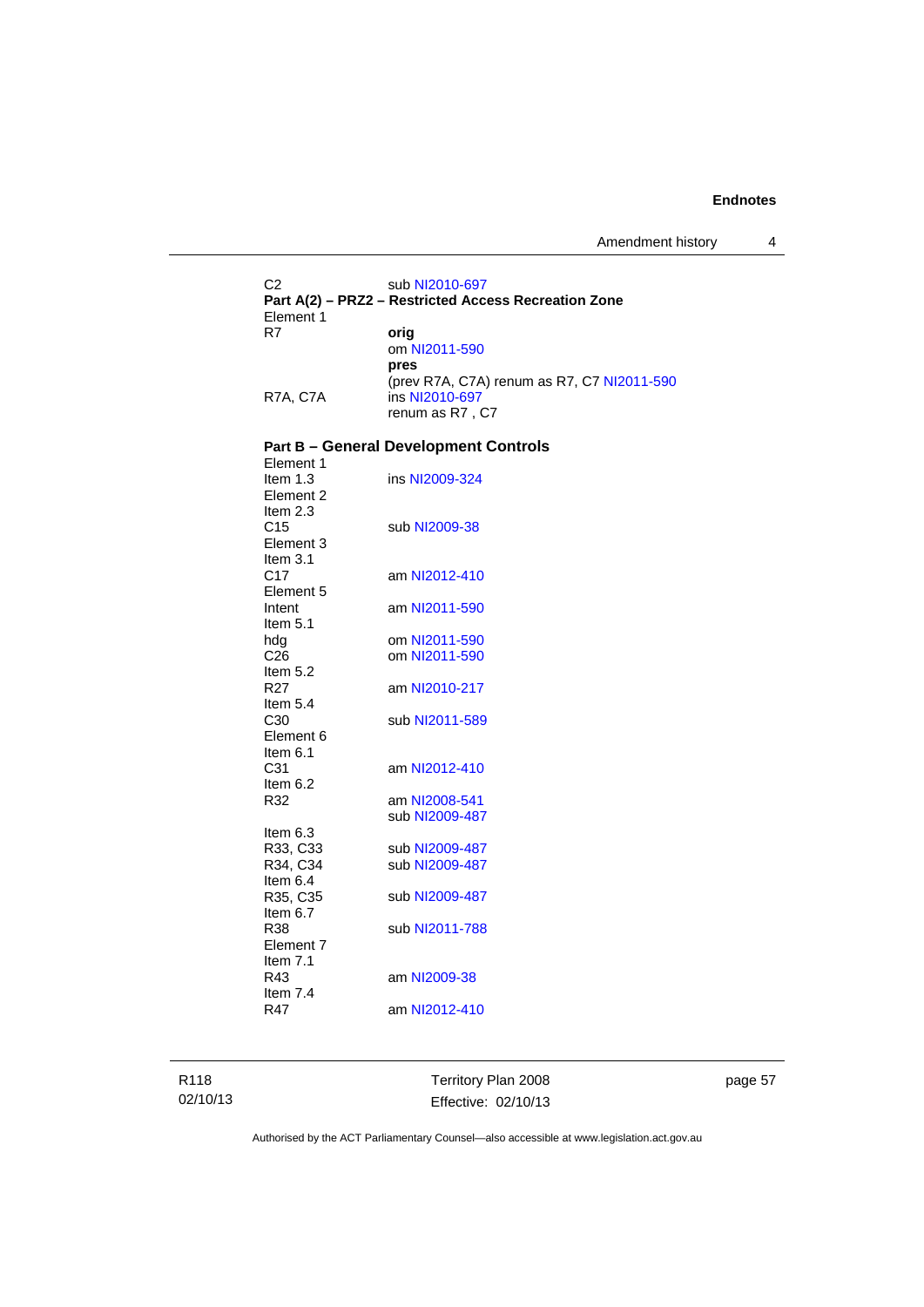|  | Amendment history |  |
|--|-------------------|--|
|--|-------------------|--|

| 8.1                                          | TSZ1 - TSZ2 Objectives and Development Tables<br><b>TSZ1 - Transport Zone</b> |                                                                  |  |  |
|----------------------------------------------|-------------------------------------------------------------------------------|------------------------------------------------------------------|--|--|
|                                              | <b>Exempt Development</b>                                                     |                                                                  |  |  |
|                                              | hdg                                                                           | am NI2010-602                                                    |  |  |
|                                              |                                                                               | am NI2011-788                                                    |  |  |
|                                              | Assessable Development                                                        |                                                                  |  |  |
|                                              | am NI2011-788                                                                 |                                                                  |  |  |
|                                              | Minimum Assessment Track                                                      |                                                                  |  |  |
|                                              | am NI2009-37<br>Merit                                                         |                                                                  |  |  |
|                                              | <b>Prohibited Development</b>                                                 |                                                                  |  |  |
|                                              |                                                                               | am NI2008-541, NI2009-324, NI2009-392, NI2010-602,<br>NI2011-788 |  |  |
|                                              | Development table                                                             |                                                                  |  |  |
|                                              |                                                                               | sub NI2012-622                                                   |  |  |
|                                              |                                                                               | am NI2012-631                                                    |  |  |
|                                              | TSZ2 – Services Zone                                                          |                                                                  |  |  |
|                                              | <b>Exempt Development</b>                                                     |                                                                  |  |  |
|                                              | hdg                                                                           | am NI2010-602                                                    |  |  |
|                                              |                                                                               | am NI2011-788                                                    |  |  |
|                                              | Assessable Development                                                        |                                                                  |  |  |
|                                              |                                                                               | am NI2011-788                                                    |  |  |
|                                              | Minimum Assessment Track                                                      |                                                                  |  |  |
|                                              | Merit                                                                         | am NI2009-37                                                     |  |  |
|                                              | <b>Prohibited Development</b>                                                 |                                                                  |  |  |
|                                              |                                                                               | am NI2008-541, NI2009-324, NI2009-392, NI2010-602,<br>NI2011-788 |  |  |
|                                              | Development table                                                             |                                                                  |  |  |
|                                              |                                                                               | sub NI2012-622                                                   |  |  |
|                                              |                                                                               | am NI2012-631                                                    |  |  |
| 8.2                                          |                                                                               | <b>Transport and Services Zone Development Code</b>              |  |  |
|                                              | ins NI2012-622<br>Relevant codes                                              |                                                                  |  |  |
| <b>Part B - General Development Controls</b> |                                                                               |                                                                  |  |  |
|                                              | Element 2                                                                     |                                                                  |  |  |
|                                              | Item $2.3$                                                                    |                                                                  |  |  |
|                                              | C10                                                                           | sub NI2009-38                                                    |  |  |
|                                              | Element 3                                                                     |                                                                  |  |  |
|                                              | Item $3.1$                                                                    |                                                                  |  |  |
|                                              | C <sub>12</sub>                                                               | sub NI2012-410                                                   |  |  |
|                                              | Element 5                                                                     |                                                                  |  |  |
|                                              | Item 5.2                                                                      |                                                                  |  |  |
|                                              | R <sub>19</sub>                                                               | am NI2010-217                                                    |  |  |
|                                              | Element 6<br>Item $6.1$                                                       |                                                                  |  |  |
|                                              | C <sub>22</sub>                                                               | am NI2012-410                                                    |  |  |
|                                              |                                                                               |                                                                  |  |  |
|                                              |                                                                               |                                                                  |  |  |
|                                              |                                                                               |                                                                  |  |  |

page 58 Territory Plan 2008 Effective: 02/10/13

R118 02/10/13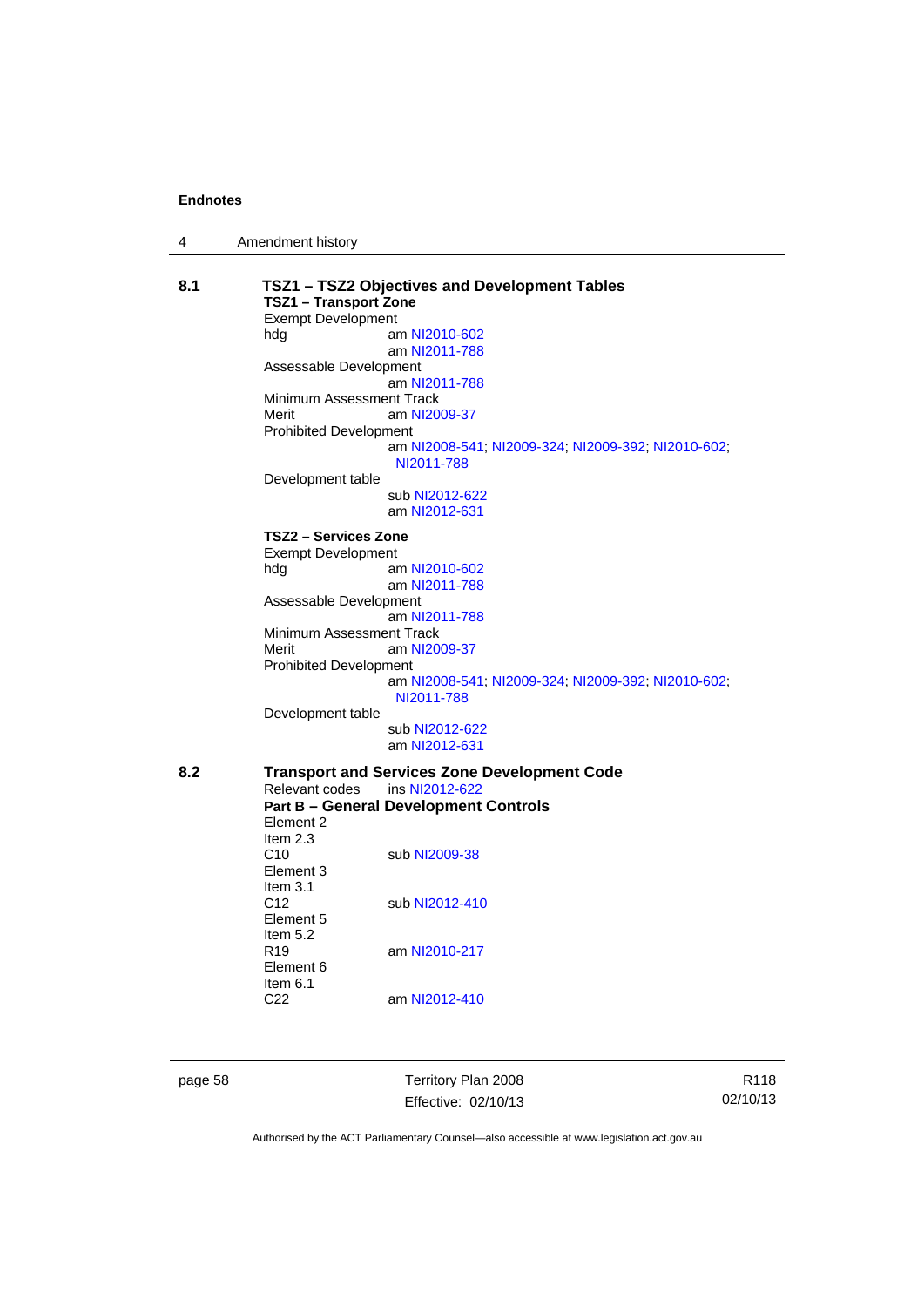Amendment history 4

| 9.1 |                                               | NUZ1 - NUZ5 Objectives and Development Tables |
|-----|-----------------------------------------------|-----------------------------------------------|
|     | R37                                           | am NI2012-410                                 |
|     | R33<br>Item $7.4$                             | am NI2009-38                                  |
|     | Element 7<br>Item $7.1$                       |                                               |
|     | Item $6.7$<br>R <sub>29</sub>                 | sub NI2011-788                                |
|     | ltem 6.4<br>R <sub>26</sub> , C <sub>26</sub> | sub NI2009-487                                |
|     | R <sub>25</sub> , C <sub>25</sub>             | sub NI2009-487                                |
|     | Item $6.3$<br>R <sub>24</sub>                 | om NI2009-487                                 |
|     |                                               | sub NI2009-487                                |
|     | Item $6.2$<br>R <sub>23</sub>                 | am NI2008-541                                 |
|     |                                               |                                               |

**NUZ1 – Broadacre Zone Development Table**  Exempt Development hdg am [NI2010-602](http://www.legislation.act.gov.au/ni/2010-602/) am [NI2011-788](http://www.legislation.act.gov.au/ni/2011-788/default.asp) Assessable Development am [NI2011-788](http://www.legislation.act.gov.au/ni/2011-788/) Minimum Assessment Track Merit am [NI2008-541](http://www.legislation.act.gov.au/ni/2008-541/); [NI2009-37](http://www.legislation.act.gov.au/ni/2009-37/); [NI2009-99](http://www.legislation.act.gov.au/ni/2009-99/); [NI2010-411](http://www.legislation.act.gov.au/ni/2010-411/) Prohibited development am [NI2008-541](http://www.legislation.act.gov.au/ni/2008-541/); [NI2009-324](http://www.legislation.act.gov.au/ni/2009-324/); [NI2009-392](http://www.legislation.act.gov.au/ni/2009-392/); [NI2010-217](http://www.legislation.act.gov.au/ni/2010-217/); [NI2010-411](http://www.legislation.act.gov.au/ni/2010-411/); [NI2010-602](http://www.legislation.act.gov.au/ni/2010-602/); [NI2011-206](http://www.legislation.act.gov.au/ni/2011-206/) Development table sub [NI2012-622](http://www.legislation.act.gov.au/ni/2012-622/default.asp) am [NI2012-631](http://www.legislation.act.gov.au/ni/2012-631/default.asp) fig 6 Pialligo Area 'a' sub [NI2011-30](http://www.legislation.act.gov.au/ni/2011-30/)<br>Area 'b' sub NI2011-30 sub [NI2011-30](http://www.legislation.act.gov.au/ni/2011-30/) fig 7 Symonston<br>Area 'a' Area 'a' sub [NI2011-30](http://www.legislation.act.gov.au/ni/2011-30/)<br>Area 'b' sub Variation N sub [Variation No 285](http://www.legislation.act.gov.au/ni/2008-123/); [NI2011-30](http://www.legislation.act.gov.au/ni/2011-30/)<br>om NI2013-5 Figures  $1 - 7$ **NUZ2 – Rural Zone Development Table**  Exempt Development hdg am [NI2010-602](http://www.legislation.act.gov.au/ni/2010-602/) am [NI2011-788](http://www.legislation.act.gov.au/ni/2011-788/) Assessable Development am [NI2011-788](http://www.legislation.act.gov.au/ni/2011-788/) Minimum Assessment Track<br>Merit am NI20 am [NI2008-290](http://www.legislation.act.gov.au/ni/2008-290/); [NI2009-37](http://www.legislation.act.gov.au/ni/2009-37/)

R118 02/10/13 Territory Plan 2008 Effective: 02/10/13 page 59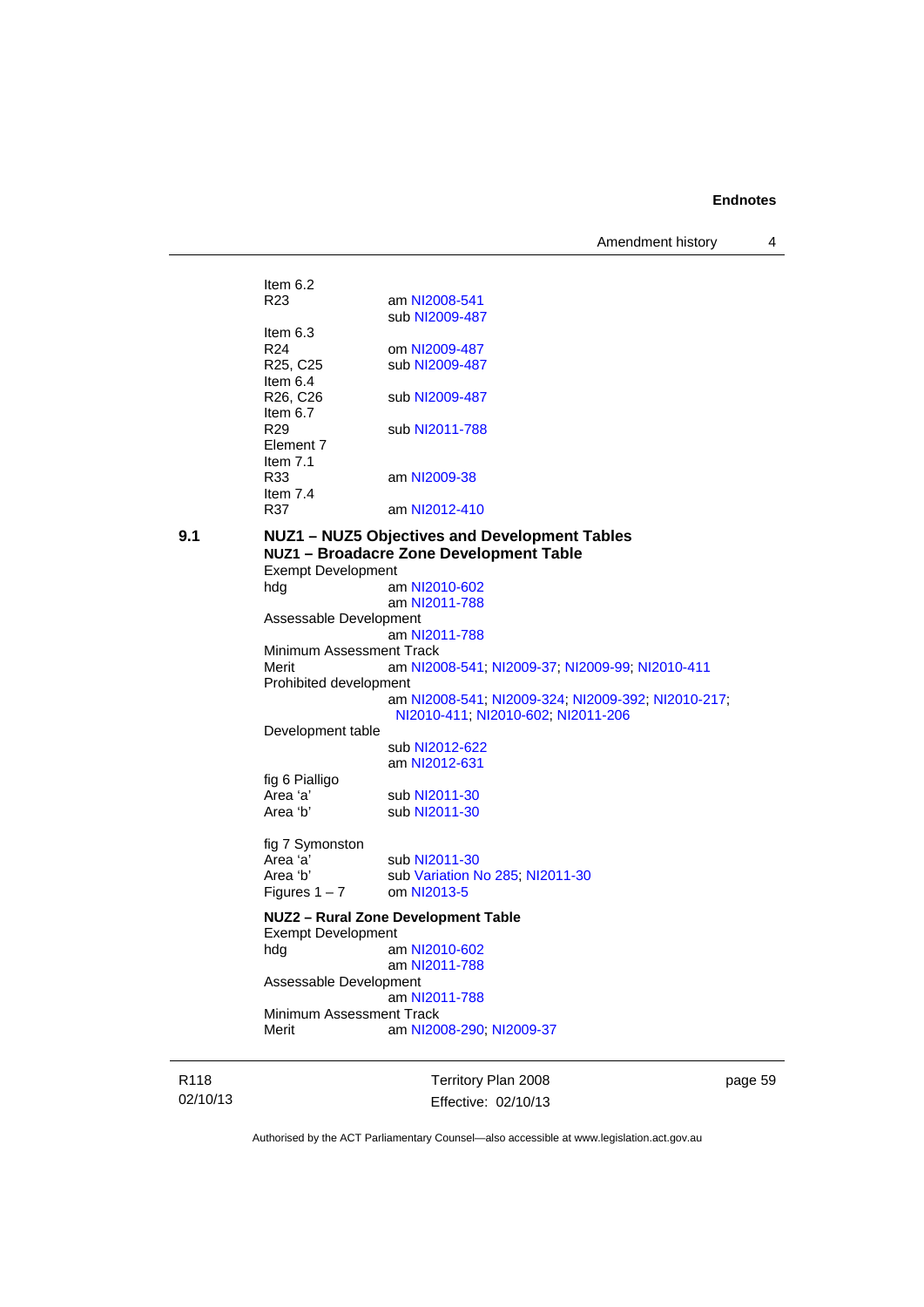4 Amendment history

```
Prohibited development 
                 am NI2008-541; NI2009-324; NI2009-392; NI2010-217; 
                 NI2010-602; NI2011-788
Development table 
                 sub NI2012-622
                 am NI2012-631
NUZ3 –Hills, Ridges and Buffer Zone Development Table 
 NI2009-37
Exempt Development 
hdg am NI2010-602
                 am NI2011-788
Assessable Development
                 am NI2011-788
Minimum Assessment Track 
Merit am Variation No 281; NI2009-37; NI2009-99; NI2010-411
Prohibited development table 
                 am NI2008-541; NI2009-324; NI2009-392; NI2010-217; 
                 NI2010-602; NI2011-788
Development table 
                 sub NI2012-622
                 am NI2012-631
Figure 1 om NI2013-5
NUZ4 –River Corridor Zone Development Table 
                 NI2009-324
Exempt Development 
hdg am NI2010-602
                 am NI2011-788
Assessable Development
                 am NI2011-788
Minimum Assessment Track 
 NI2009-37
Prohibited development 
                NI2008-541; NI2009-324; NI2009-392; NI2010-602; 
                 NI2011-788
Development table 
                 sub NI2012-622
                 NI2012-631<br>om NI2013-5
Figures 1 - 8NUZ5 –Mountains and Bushland Zone Development Table 
Title am NI2009-37
Exempt Development 
hdg am NI2010-602
                 am NI2011-788
Assessable Development
                 am NI2011-788
```
page 60 Territory Plan 2008 Effective: 02/10/13

R118 02/10/13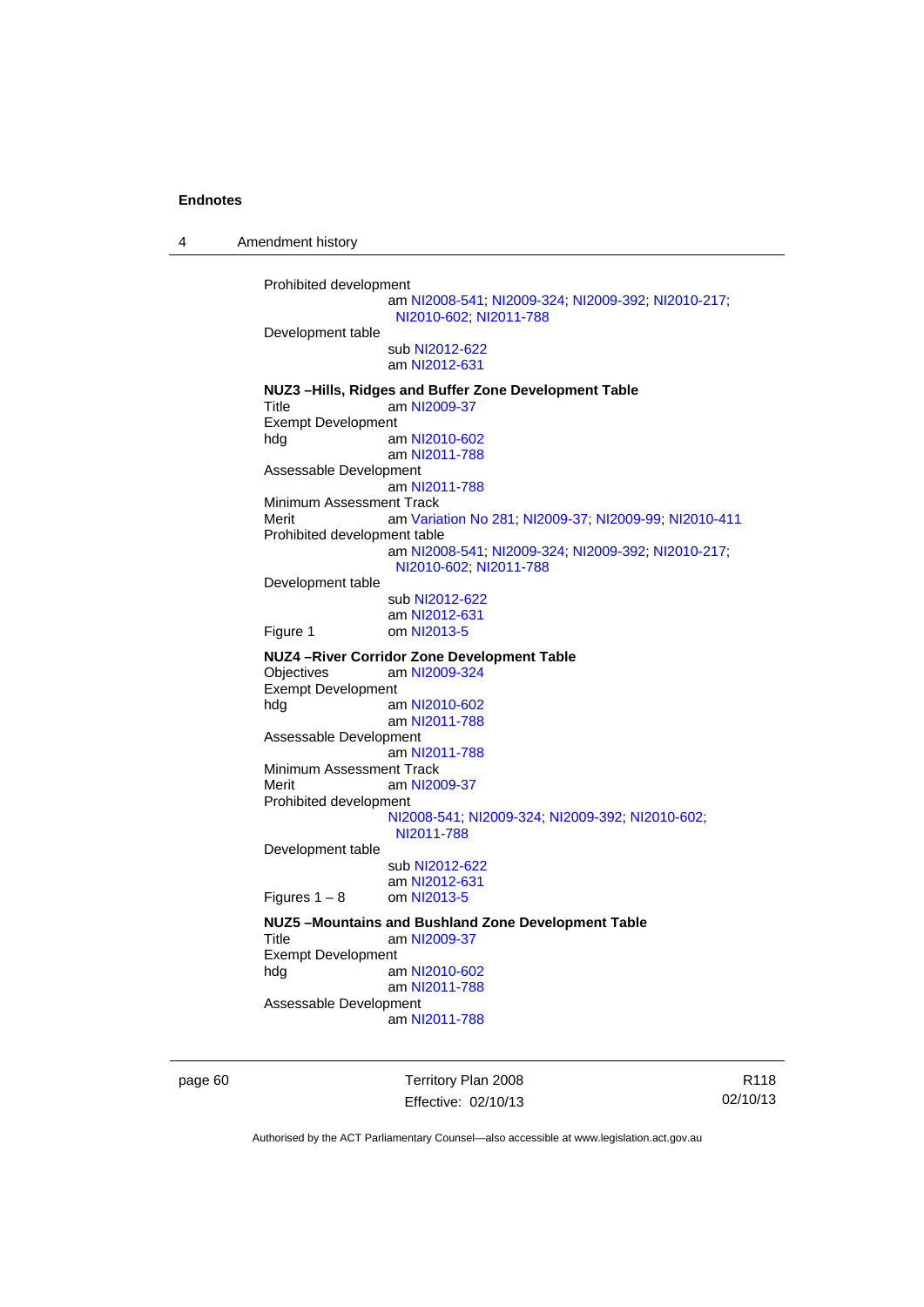Minimum Assessment Track<br>Merit am NI20 am [NI2009-37](http://www.legislation.act.gov.au/ni/2009-37/) Prohibited development [NI2008-541](http://www.legislation.act.gov.au/ni/2008-541/); [NI2009-324](http://www.legislation.act.gov.au/ni/2009-324/); [NI2009-392](http://www.legislation.act.gov.au/ni/2009-392/); [NI2010-602](http://www.legislation.act.gov.au/ni/2010-602/); [NI2011-788](http://www.legislation.act.gov.au/ni/2011-788/) Development table sub [NI2012-622](http://www.legislation.act.gov.au/ni/2012-622/default.asp) am [NI2012-631](http://www.legislation.act.gov.au/ni/2012-631/default.asp) Figure 1 om [NI2013-5](http://www.legislation.act.gov.au/ni/2013-5/default.asp) **9.2 Non-Urban Zones Development Code**  am [NI2012-622](http://www.legislation.act.gov.au/ni/2012-622/default.asp)<br>
Ins NI2012-622 Relevant codes **Part A(1) – NUZ1 – Broadacre zone**  Element 1 Intent sub [NI2010-601](http://www.legislation.act.gov.au/ni/2010-601/) Item  $1.1$ <br>C<sub>2</sub> am [NI2008-590](http://www.legislation.act.gov.au/ni/2008-590/default.asp) C2A ins [NI2010-601](http://www.legislation.act.gov.au/ni/2010-601/) **Part A(2) – NUZ2 – Rural zone**  Element 1 Item 1.2 C5 om [NI2012-622](http://www.legislation.act.gov.au/ni/2012-622/default.asp) **Part A(4) – NUZ4 – River corridor zone**  Element 1 Item 1.1 C11 am [NI2009-324](http://www.legislation.act.gov.au/ni/2009-324/) **Par A(5) – NUZ5 – Mountains and Bushland**  Element 1 Item  $1.2$ <br>C<sub>13</sub> om [NI2012-622](http://www.legislation.act.gov.au/ni/2012-622/default.asp) C14 om [NI2012-622](http://www.legislation.act.gov.au/ni/2012-622/default.asp) **Part B – General Development Controls**  Element 2 Item 2.3<br>C21 sub [NI2009-38](http://www.legislation.act.gov.au/ni/2009-38/) Element 3 Item 3.4 hdg ins [NI2009-487](http://www.legislation.act.gov.au/ni/2009-487/)<br>C25A ins NI2009-487 ins [NI2009-487](http://www.legislation.act.gov.au/ni/2009-487/) Element 5 Item  $5.1$ <br>R30 am [NI2010-217](http://www.legislation.act.gov.au/ni/2010-217/)

R118 02/10/13 Territory Plan 2008 Effective: 02/10/13 page 61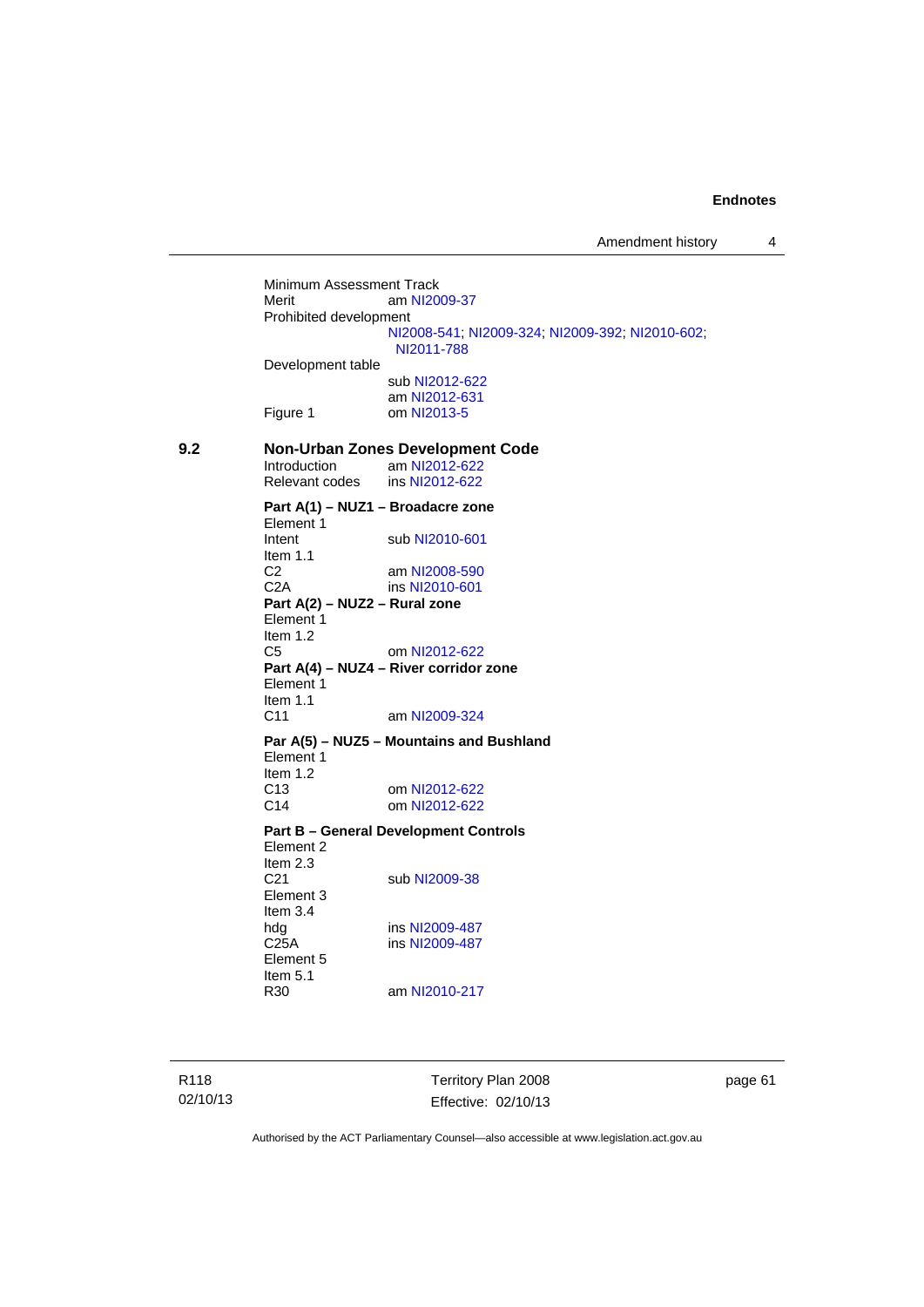4 Amendment history

Element 6 Item 6.1<br>R32. C32 R32, C32 am [NI2013-245](http://www.legislation.act.gov.au/ni/2013-245/default.asp)<br>Item 6.6 sub NI2011-788 sub [NI2011-788](http://www.legislation.act.gov.au/ni/2011-788/) Element 7 Item 7.1<br>R40 am [NI2009-38](http://www.legislation.act.gov.au/ni/2009-38/) **Part C – Site Specific Controls**  om [NI2012-622](http://www.legislation.act.gov.au/ni/2012-622/default.asp) **Part C(8) – Harman Industrial Area,**<br>
Jerrabomberra ins NI2008-290: re ins  $N$ 12008-290; renum as Part C(8) R4 LA om [NI2012-622](http://www.legislation.act.gov.au/ni/2012-622/default.asp) **10.1 Suburb Precinct Maps and Codes**  Introduction to Suburb Precinct Codes ins [Variation No 302](http://www.legislation.act.gov.au/ni/2011-573/) **Acton Precinct Map**  ins [NI2012-622](http://www.legislation.act.gov.au/ni/2012-622/default.asp) **Ainslie Precinct Map**  ins [Variation No 302](http://www.legislation.act.gov.au/ni/2011-573/) sub [NI2012-622](http://www.legislation.act.gov.au/ni/2012-622/default.asp) **Amaroo Precinct Map**  ins [NI2012-622](http://www.legislation.act.gov.au/ni/2012-622/default.asp) **Aranda Precinct Map and Code**  ins [Variation No 302](http://www.legislation.act.gov.au/ni/2011-573/) sub [NI2012-622](http://www.legislation.act.gov.au/ni/2012-622/default.asp); [NI2013-112](http://www.legislation.act.gov.au/ni/2013-112/default.asp) **Banks Precinct Map**  ins [NI2012-622](http://www.legislation.act.gov.au/ni/2012-622/default.asp) **Barton Precinct Map and Code**  ins [Variation No 302](http://www.legislation.act.gov.au/ni/2011-573/) sub [NI2012-622](http://www.legislation.act.gov.au/ni/2012-622/default.asp) **Beard Precinct Map and Code**  ins [NI2012-622](http://www.legislation.act.gov.au/ni/2012-622/default.asp) am [NI2012-631](http://www.legislation.act.gov.au/ni/2012-631/default.asp); [NI2013-5](http://www.legislation.act.gov.au/ni/2013-5/default.asp) **Belconnen Precinct Map and Code**  ins [NI2012-622](http://www.legislation.act.gov.au/ni/2012-622/default.asp) **Bonner Precinct Map and Code**  ins [NI2011-257](http://www.legislation.act.gov.au/ni/2011-257/) am [NI2011-480](http://www.legislation.act.gov.au/ni/2011-480/) sub [Variation No 302](http://www.legislation.act.gov.au/ni/2011-573/); [NI2011-786](http://www.legislation.act.gov.au/ni/2011-786/) am [NI2012-32](http://www.legislation.act.gov.au/ni/2012-32/); [NI2012-224](http://www.legislation.act.gov.au/ni/2012-224/); [NI2012-394](http://www.legislation.act.gov.au/ni/2012-394/)

page 62 Territory Plan 2008 Effective: 02/10/13

R118 02/10/13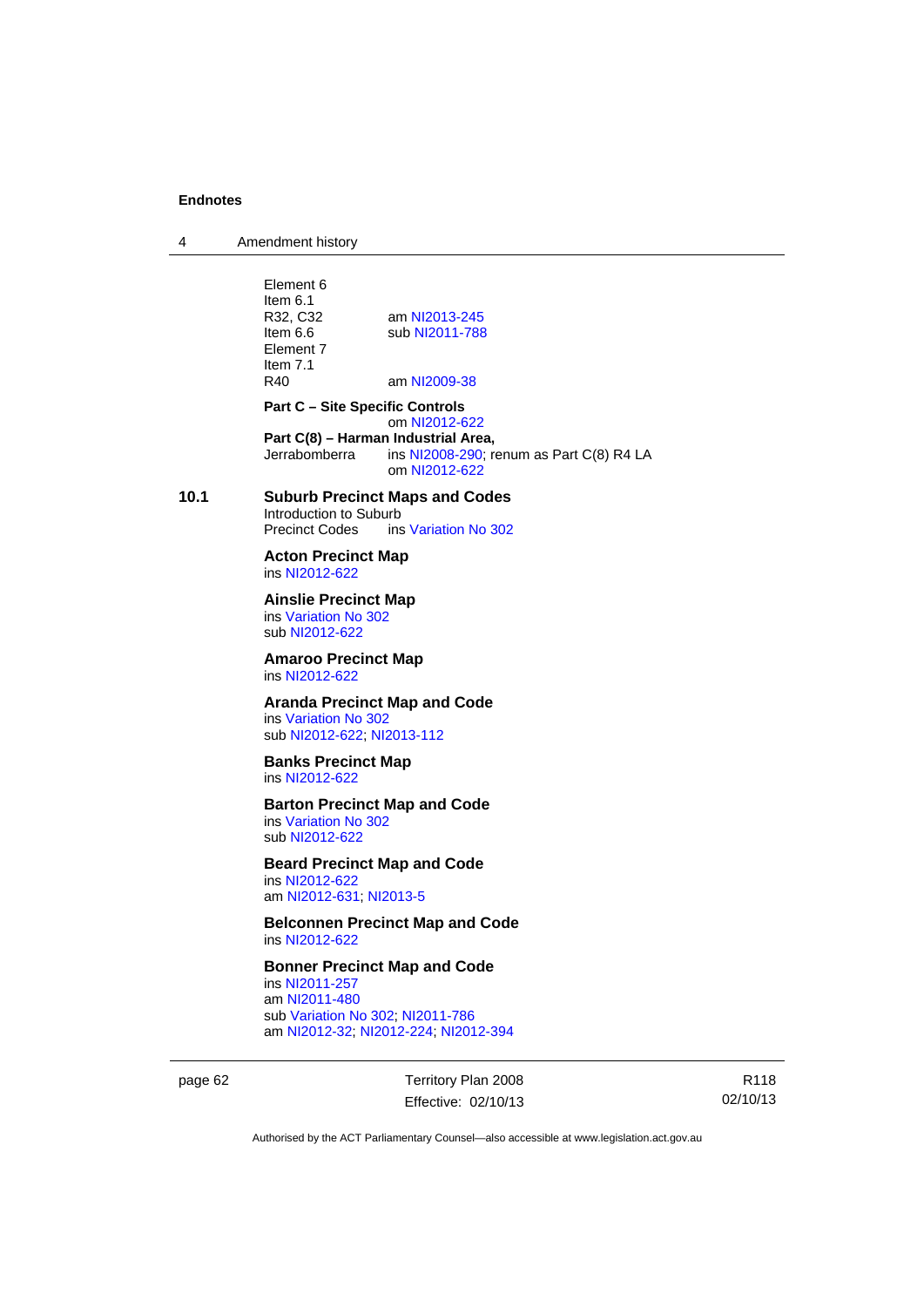Amendment history 4

sub [NI2012-622](http://www.legislation.act.gov.au/ni/2012-622/default.asp) am [NI2013-245](http://www.legislation.act.gov.au/ni/2013-245/default.asp)

# **Bonython Precinct Map**

ins [Variation No 302](http://www.legislation.act.gov.au/ni/2011-573/) sub [NI2012-622](http://www.legislation.act.gov.au/ni/2012-622/default.asp)

# **Braddon Precinct Map and Code**

ins [Variation No 302](http://www.legislation.act.gov.au/ni/2011-573/) sub [NI2012-622](http://www.legislation.act.gov.au/ni/2012-622/default.asp)

# **Bruce Precinct Map and Code**  ins [NI2012-622](http://www.legislation.act.gov.au/ni/2012-622/default.asp)

# **Calwell Precinct Map and Code**

ins [Variation No 302](http://www.legislation.act.gov.au/ni/2011-573/) sub [NI2012-622](http://www.legislation.act.gov.au/ni/2012-622/default.asp) am [NI2013-114](http://www.legislation.act.gov.au/ni/2013-114/default.asp)

# **Campbell Precinct Map**

ins [Variation No 302](http://www.legislation.act.gov.au/ni/2011-573/) sub [NI2012-622](http://www.legislation.act.gov.au/ni/2012-622/default.asp)

#### **Capital Hill Precinct Map**  ins [NI2012-622](http://www.legislation.act.gov.au/ni/2012-622/default.asp)

# **Casey Precinct Map and Code**

(prev 10.4) renum and reloc [NI2010-602](http://www.legislation.act.gov.au/ni/2010-602/) ins [NI2010-382](http://www.legislation.act.gov.au/ni/2010-382/) am [NI2010-409](http://www.legislation.act.gov.au/ni/2010-409/); [NI2010-566](http://www.legislation.act.gov.au/ni/2010-566/); [NI2011-126](http://www.legislation.act.gov.au/ni/2011-126/); [NI2011-283](http://www.legislation.act.gov.au/ni/2011-283/); [NI2011-651](http://www.legislation.act.gov.au/ni/2011-651/) sub [NI2012-29](http://www.legislation.act.gov.au/ni/2012-29/) am [NI2012-86](http://www.legislation.act.gov.au/ni/2012-86/); [NI2012-352](http://www.legislation.act.gov.au/ni/2012-352/); [NI2012-374](http://www.legislation.act.gov.au/ni/2012-374/); [NI2012-476](http://www.legislation.act.gov.au/ni/2012-476/); [NI2012-568](http://www.legislation.act.gov.au/ni/2012-568/default.asp); [NI2012-612](http://www.legislation.act.gov.au/ni/2012-612/default.asp) sub [NI2012-622](http://www.legislation.act.gov.au/ni/2012-622/default.asp) am [NI2013-147](http://www.legislation.act.gov.au/ni/2013-147/default.asp); [NI2013-207](http://www.legislation.act.gov.au/ni/2013-207/default.asp)

# **Chapman Precinct Map**

ins [Variation No 302](http://www.legislation.act.gov.au/ni/2011-573/) sub [NI2012-622](http://www.legislation.act.gov.au/ni/2012-622/default.asp)

# **Charnwood Precinct Map and Code**

ins [Variation No 302](http://www.legislation.act.gov.au/ni/2011-573/) sub [NI2012-622](http://www.legislation.act.gov.au/ni/2012-622/default.asp)

# **Chifley Precinct Map**  ins [NI2012-622](http://www.legislation.act.gov.au/ni/2012-622/default.asp)

**Chisholm Precinct Map and Code** 

ins [Variation No 302](http://www.legislation.act.gov.au/ni/2011-573/) sub [NI2012-622](http://www.legislation.act.gov.au/ni/2012-622/default.asp)

R118 02/10/13 Territory Plan 2008 Effective: 02/10/13 page 63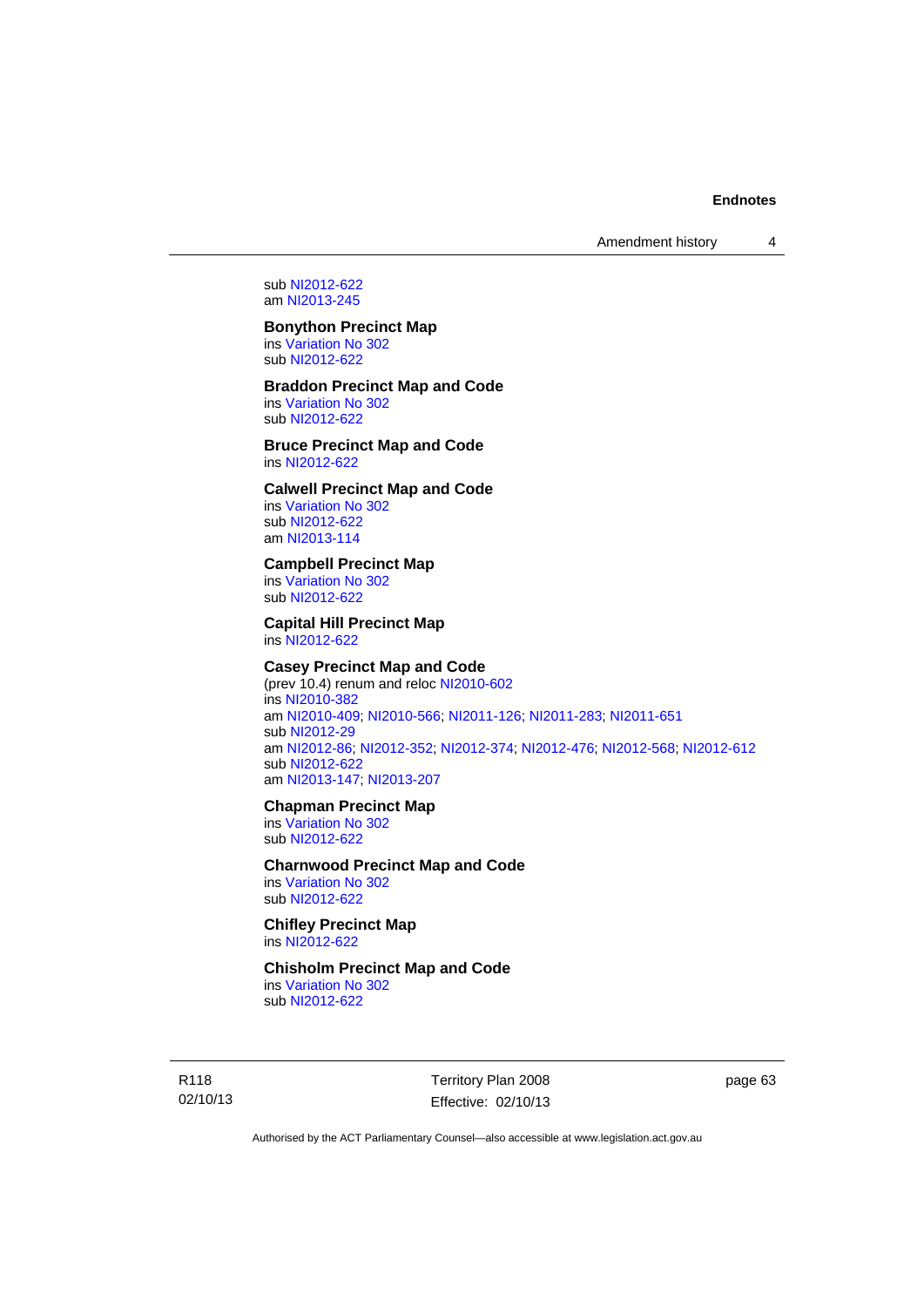4 Amendment history

# **City Precinct Map and Code**  ins [NI2012-622](http://www.legislation.act.gov.au/ni/2012-622/default.asp)

### **Conder Precinct Map and Code**

ins [Variation No 302](http://www.legislation.act.gov.au/ni/2011-573/) sub [NI2012-622](http://www.legislation.act.gov.au/ni/2012-622/default.asp) am [NI2013-114](http://www.legislation.act.gov.au/ni/2013-114/default.asp); [NI2013-245](http://www.legislation.act.gov.au/ni/2013-245/default.asp)

**Cook Precinct Map**  ins [NI2012-622](http://www.legislation.act.gov.au/ni/2012-622/default.asp)

# **Crace Precinct Map and Code**

ins [NI2011-787](http://www.legislation.act.gov.au/ni/2011-787/) sub [NI2012-304](http://www.legislation.act.gov.au/ni/2012-304/) am [NI2012-507](http://www.legislation.act.gov.au/ni/2012-507/) sub [NI2012-622](http://www.legislation.act.gov.au/ni/2012-622/default.asp) am [NI2012-632](http://www.legislation.act.gov.au/ni/2012-632/default.asp); [NI2013-246](http://www.legislation.act.gov.au/ni/2013-246/default.asp); [NI2013-249](http://www.legislation.act.gov.au/ni/2013-248/default.asp)

# **Curtin Precinct Map and Code**

ins [Variation No 302](http://www.legislation.act.gov.au/ni/2011-573/) sub [NI2012-622](http://www.legislation.act.gov.au/ni/2012-622/default.asp)

#### **Deakin Precinct Map and Code**

ins [Variation No 302](http://www.legislation.act.gov.au/ni/2011-573/) sub [NI2012-622](http://www.legislation.act.gov.au/ni/2012-622/default.asp)

# **Dickson Precinct Map and Code**

ins [Variation No 302](http://www.legislation.act.gov.au/ni/2011-573/) sub [NI2012-622](http://www.legislation.act.gov.au/ni/2012-622/default.asp) am [Variation No 311](http://www.legislation.act.gov.au/ni/2013-208/default.asp)

### **Downer Precinct Map**  ins [NI2012-622](http://www.legislation.act.gov.au/ni/2012-622/default.asp)

# **Duffy Precinct Map and Code**

ins [Variation No 302](http://www.legislation.act.gov.au/ni/2011-573/) sub [NI2012-622](http://www.legislation.act.gov.au/ni/2012-622/default.asp)

**Dunlop Precinct Map**  ins [NI2012-622](http://www.legislation.act.gov.au/ni/2012-622/default.asp)

# **Evatt Precinct Map**

ins [Variation No 302](http://www.legislation.act.gov.au/ni/2011-573/) sub [NI2012-622](http://www.legislation.act.gov.au/ni/2012-622/default.asp)

**Fadden Precinct Map**  ins [NI2012-622](http://www.legislation.act.gov.au/ni/2012-622/default.asp)

# **Farrer Precinct Map**

ins [Variation No 302](http://www.legislation.act.gov.au/ni/2011-573/) sub [NI2012-622](http://www.legislation.act.gov.au/ni/2012-622/default.asp)

page 64 Territory Plan 2008 Effective: 02/10/13

R118 02/10/13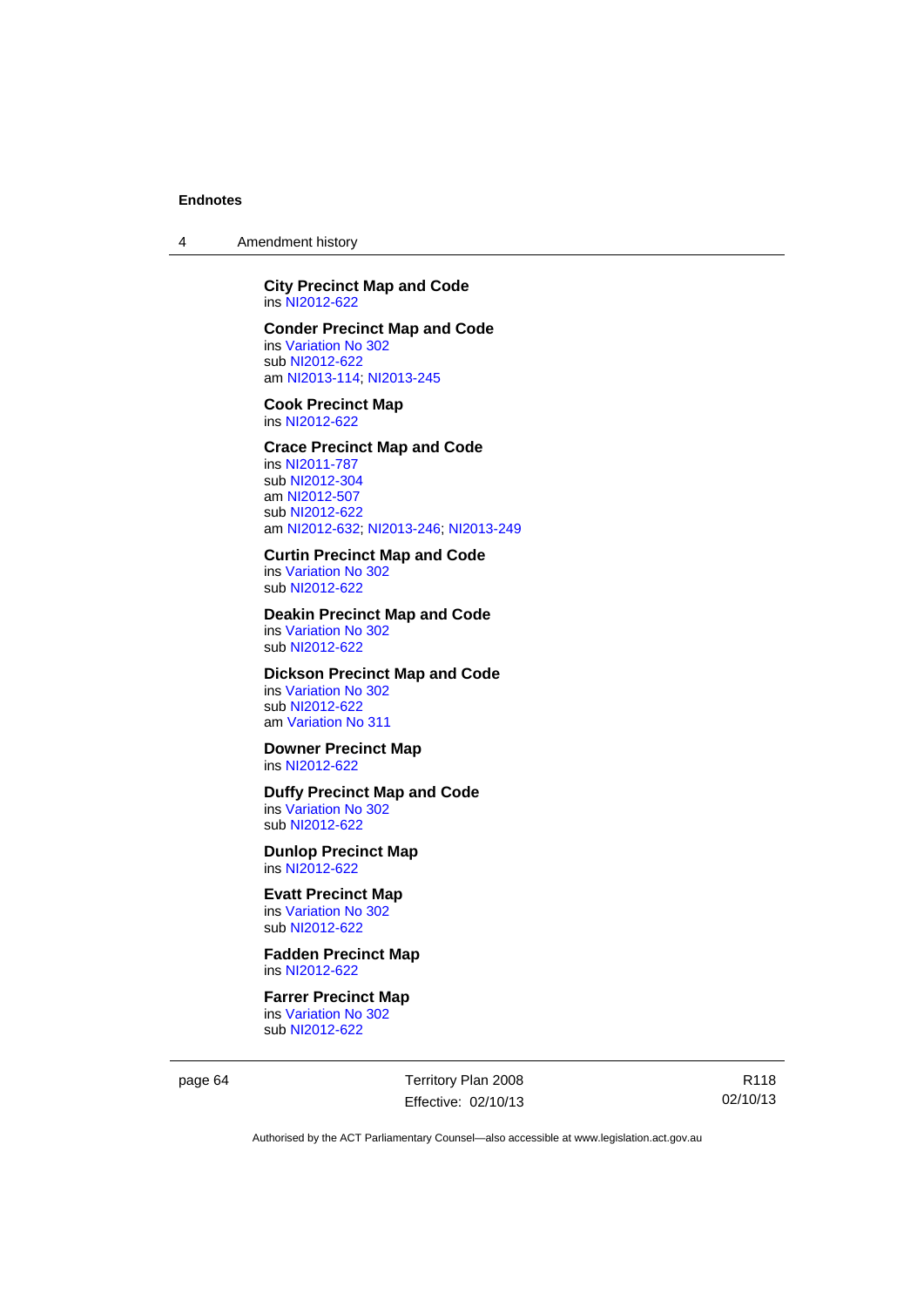# **Fisher Precinct Map**  ins [NI2012-622](http://www.legislation.act.gov.au/ni/2012-622/default.asp)

**Florey Precinct Map**  ins [NI2012-622](http://www.legislation.act.gov.au/ni/2012-622/default.asp)

**Flynn Precinct Map**  ins [NI2012-622](http://www.legislation.act.gov.au/ni/2012-622/default.asp)

# **Forde Precinct Map and Code**

ins [NI2011-309](http://www.legislation.act.gov.au/ni/2011-309/) sub [NI2011-668](http://www.legislation.act.gov.au/ni/2011-668/); [NI2012-30](http://www.legislation.act.gov.au/ni/2012-30/) am [NI2012-87](http://www.legislation.act.gov.au/ni/2012-87/) sub [NI2012-622](http://www.legislation.act.gov.au/ni/2012-622/default.asp)

# **Forrest Precinct Map and Code**

ins [NI2012-622](http://www.legislation.act.gov.au/ni/2012-622/default.asp) am [NI2013-246](http://www.legislation.act.gov.au/ni/2013-246/default.asp)

#### **Franklin Precinct Map and Code**

ins [NI2011-81](http://www.legislation.act.gov.au/ni/2011-81/) sub [Variation No 302](http://www.legislation.act.gov.au/ni/2011-573/); [NI2012-622](http://www.legislation.act.gov.au/ni/2012-622/default.asp) am [NI2013-246](http://www.legislation.act.gov.au/ni/2013-246/default.asp)

**Fraser Precinct Map**  ins [Variation No 302](http://www.legislation.act.gov.au/ni/2011-573/) sub [NI2012-622](http://www.legislation.act.gov.au/ni/2012-622/default.asp)

### **Fyshwick Precinct Map and Code**  ins [NI2012-622](http://www.legislation.act.gov.au/ni/2012-622/default.asp)

am [NI2013-246](http://www.legislation.act.gov.au/ni/2013-246/default.asp)

# **Garran Precinct Map**

ins [Variation No 302](http://www.legislation.act.gov.au/ni/2011-573/) sub [NI2012-622](http://www.legislation.act.gov.au/ni/2012-622/default.asp)

# **Gilmore Precinct Map**

ins [Variation No 302](http://www.legislation.act.gov.au/ni/2011-573/) sub [NI2012-622](http://www.legislation.act.gov.au/ni/2012-622/default.asp)

# **Giralang Precinct Map**

ins [Variation No 302](http://www.legislation.act.gov.au/ni/2011-573/) sub [NI2012-622](http://www.legislation.act.gov.au/ni/2012-622/default.asp)

# **Gordon Precinct Map**

ins [Variation No 302](http://www.legislation.act.gov.au/ni/2011-573/) sub [NI2012-622](http://www.legislation.act.gov.au/ni/2012-622/default.asp)

# **Gowrie Precinct Map**

ins [Variation No 302](http://www.legislation.act.gov.au/ni/2011-573/) sub [NI2012-622](http://www.legislation.act.gov.au/ni/2012-622/default.asp)

R118 02/10/13 Territory Plan 2008 Effective: 02/10/13 page 65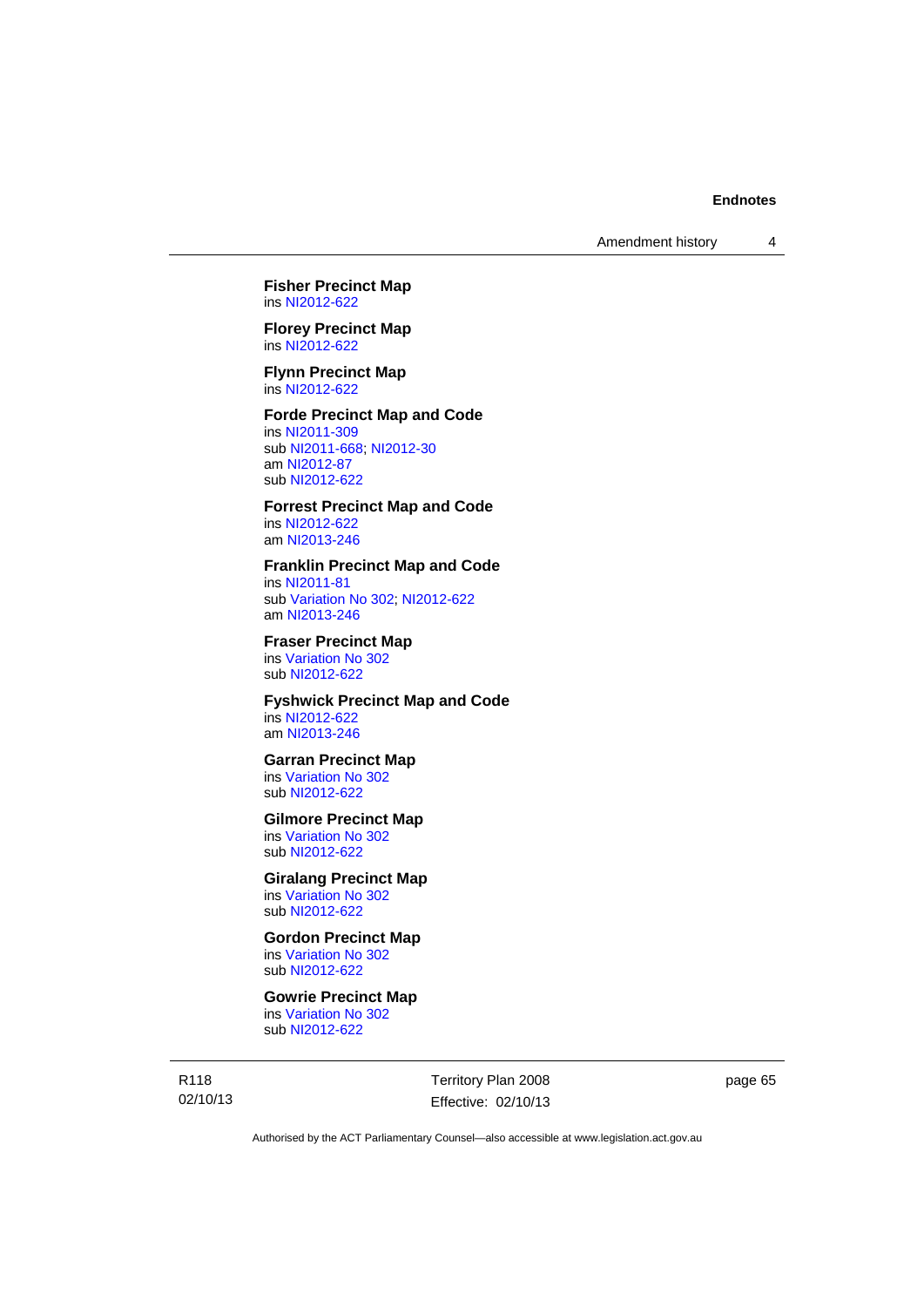4 Amendment history

# **Greenway Precinct Map and Code**

ins [NI2012-622](http://www.legislation.act.gov.au/ni/2012-622/default.asp) am [NI2012-631](http://www.legislation.act.gov.au/ni/2012-631/default.asp); [NI2013-246](http://www.legislation.act.gov.au/ni/2013-246/default.asp)

# **Griffith Precinct Map and Code**

ins [Variation No 302](http://www.legislation.act.gov.au/ni/2011-573/) sub [Variation No 307](http://www.legislation.act.gov.au/ni/2012-201/); [NI2012-622](http://www.legislation.act.gov.au/ni/2012-622/default.asp)

#### **Gungahlin Precinct Map and Code**  ins [Variation No 302](http://www.legislation.act.gov.au/ni/2011-573/) sub [NI2012-622](http://www.legislation.act.gov.au/ni/2012-622/default.asp)

am [NI2013-245](http://www.legislation.act.gov.au/ni/2013-245/default.asp); [NI2013-246](http://www.legislation.act.gov.au/ni/2013-246/default.asp)

# **Hackett Precinct Map**

ins [Variation No 302](http://www.legislation.act.gov.au/ni/2011-573/) sub [NI2012-622](http://www.legislation.act.gov.au/ni/2012-622/default.asp)

# **Hall Precinct Map and Code**

ins [Variation No 302](http://www.legislation.act.gov.au/ni/2011-573/) sub [NI2012-622](http://www.legislation.act.gov.au/ni/2012-622/default.asp)

# **Harrison Precinct Map and Code**

ins [NI2012-164](http://www.legislation.act.gov.au/ni/2012-164/) sub [NI2012-622](http://www.legislation.act.gov.au/ni/2012-622/default.asp) am [NI2013-246](http://www.legislation.act.gov.au/ni/2013-246/default.asp); [NI2013-402](http://www.legislation.act.gov.au/ni/2013-402/default.asp)

# **Hawker Precinct Map and Code**

ins [Variation No 302](http://www.legislation.act.gov.au/ni/2011-573/) sub [NI2012-622](http://www.legislation.act.gov.au/ni/2012-622/default.asp)

# **Higgins Precinct Map**

ins [Variation No 302](http://www.legislation.act.gov.au/ni/2011-573/) om [NI2012-410](http://www.legislation.act.gov.au/ni/2012-410/) ins [NI2012-622](http://www.legislation.act.gov.au/ni/2012-622/default.asp)

# **Holder Precinct Map and Code**

ins [Variation No 302](http://www.legislation.act.gov.au/ni/2011-573/) sub [NI2012-622](http://www.legislation.act.gov.au/ni/2012-622/default.asp)

# **Holt Precinct Map and Code**

ins [Variation No 302](http://www.legislation.act.gov.au/ni/2011-573/) sub [NI2012-622](http://www.legislation.act.gov.au/ni/2012-622/default.asp)

#### **Hughes Precinct Map**  ins [Variation No 302](http://www.legislation.act.gov.au/ni/2011-573/)

sub [NI2012-622](http://www.legislation.act.gov.au/ni/2012-622/default.asp)

#### **Hume Precinct Map and Code**  ins [NI2012-622](http://www.legislation.act.gov.au/ni/2012-622/default.asp)

page 66 Territory Plan 2008 Effective: 02/10/13

R118 02/10/13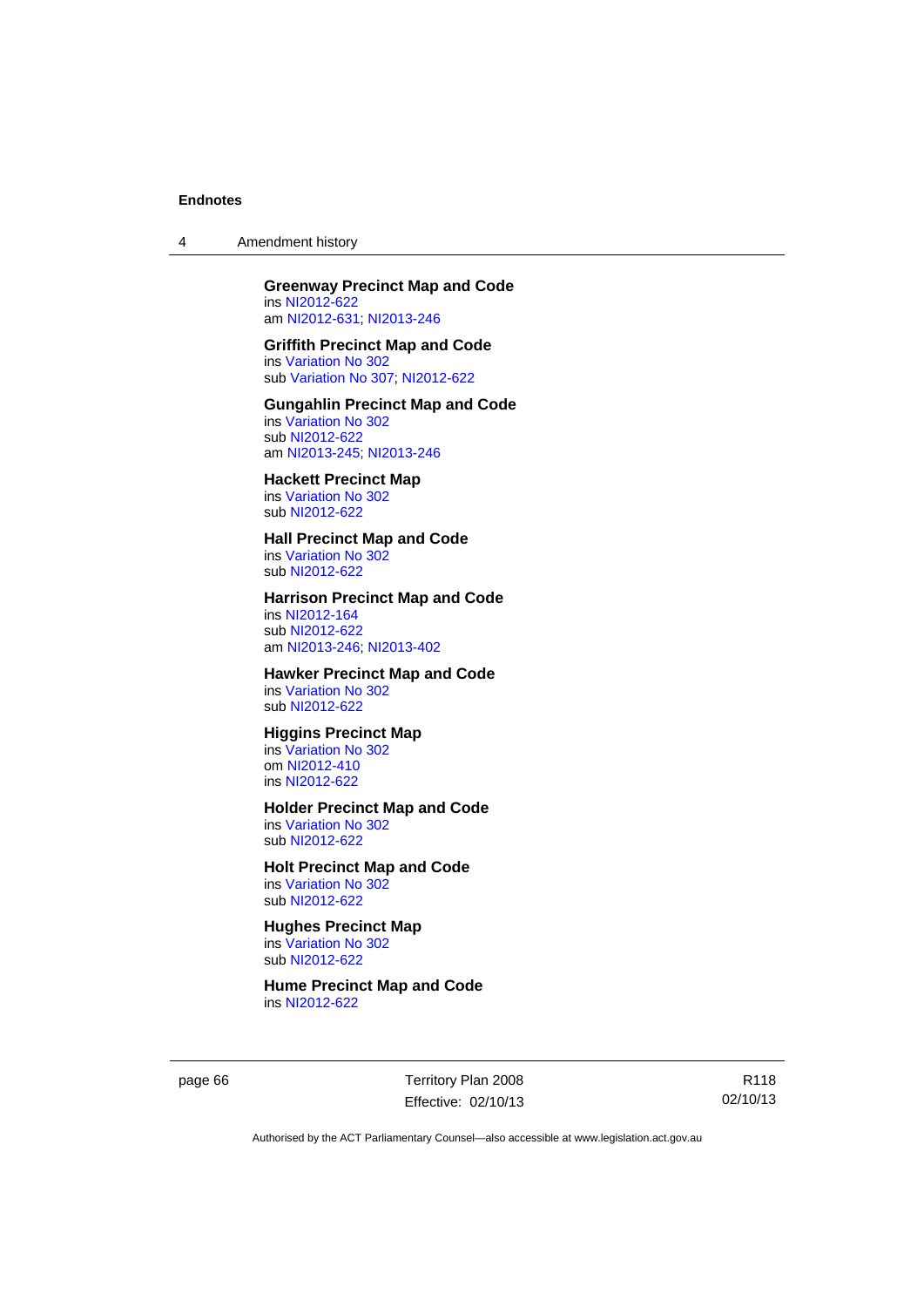# **Isaacs Precinct Map**  ins [Variation No 302](http://www.legislation.act.gov.au/ni/2011-573/)

sub [NI2012-622](http://www.legislation.act.gov.au/ni/2012-622/default.asp)

# **Isabella Plains Precinct Map**

ins [Variation No 302](http://www.legislation.act.gov.au/ni/2011-573/) sub [NI2012-622](http://www.legislation.act.gov.au/ni/2012-622/default.asp)

#### **Jacka Precinct Map and Code**  ins [NI2012-611](http://www.legislation.act.gov.au/ni/2012-611/default.asp)

sub [NI2012-622](http://www.legislation.act.gov.au/ni/2012-622/default.asp) am [NI2013-109](http://www.legislation.act.gov.au/ni/2013-109/default.asp)

# **Kaleen Precinct Map and Code**

ins [Variation No 302](http://www.legislation.act.gov.au/ni/2011-573/) sub [NI2012-622](http://www.legislation.act.gov.au/ni/2012-622/default.asp)

# **Kambah Precinct Map and Code**

ins [Variation No 302](http://www.legislation.act.gov.au/ni/2011-573/) sub [NI2012-410](http://www.legislation.act.gov.au/ni/2012-410/); [NI2012-622](http://www.legislation.act.gov.au/ni/2012-622/default.asp)

# **Kingston Precinct Map and Code**

ins [NI2012-622](http://www.legislation.act.gov.au/ni/2012-622/default.asp) sub [NI2013-53](http://www.legislation.act.gov.au/ni/2013-53/default.asp)

# **Latham Precinct Map**

ins [Variation No 302](http://www.legislation.act.gov.au/ni/2011-573/) sub [NI2012-622](http://www.legislation.act.gov.au/ni/2012-622/default.asp)

#### **Lyneham Precinct Map**

ins [Variation No 302](http://www.legislation.act.gov.au/ni/2011-573/) sub [NI2012-622](http://www.legislation.act.gov.au/ni/2012-622/default.asp) am [NI2013-246](http://www.legislation.act.gov.au/ni/2013-246/default.asp)

# **Lyons Precinct Map and Code**

ins [Variation No 302](http://www.legislation.act.gov.au/ni/2011-573/) sub [NI2012-622](http://www.legislation.act.gov.au/ni/2012-622/default.asp)

# **Macarthur Precinct Map**

ins [Variation No 302](http://www.legislation.act.gov.au/ni/2011-573/) sub [NI2012-622](http://www.legislation.act.gov.au/ni/2012-622/default.asp)

# **Macgregor Precinct Map and Code**

ins [NI2011-193](http://www.legislation.act.gov.au/ni/2011-193/) am [NI2011-284](http://www.legislation.act.gov.au/ni/2011-284/) sub [Variation No 302](http://www.legislation.act.gov.au/ni/2011-573/) am [NI2011-785](http://www.legislation.act.gov.au/ni/2011-785/); [NI2012-125](http://www.legislation.act.gov.au/ni/2012-125/); [NI2012-194](http://www.legislation.act.gov.au/ni/2012-194/); [NI2012-587](http://www.legislation.act.gov.au/ni/2012-587/default.asp) sub [NI2012-622](http://www.legislation.act.gov.au/ni/2012-622/default.asp)

R118 02/10/13 Territory Plan 2008 Effective: 02/10/13 page 67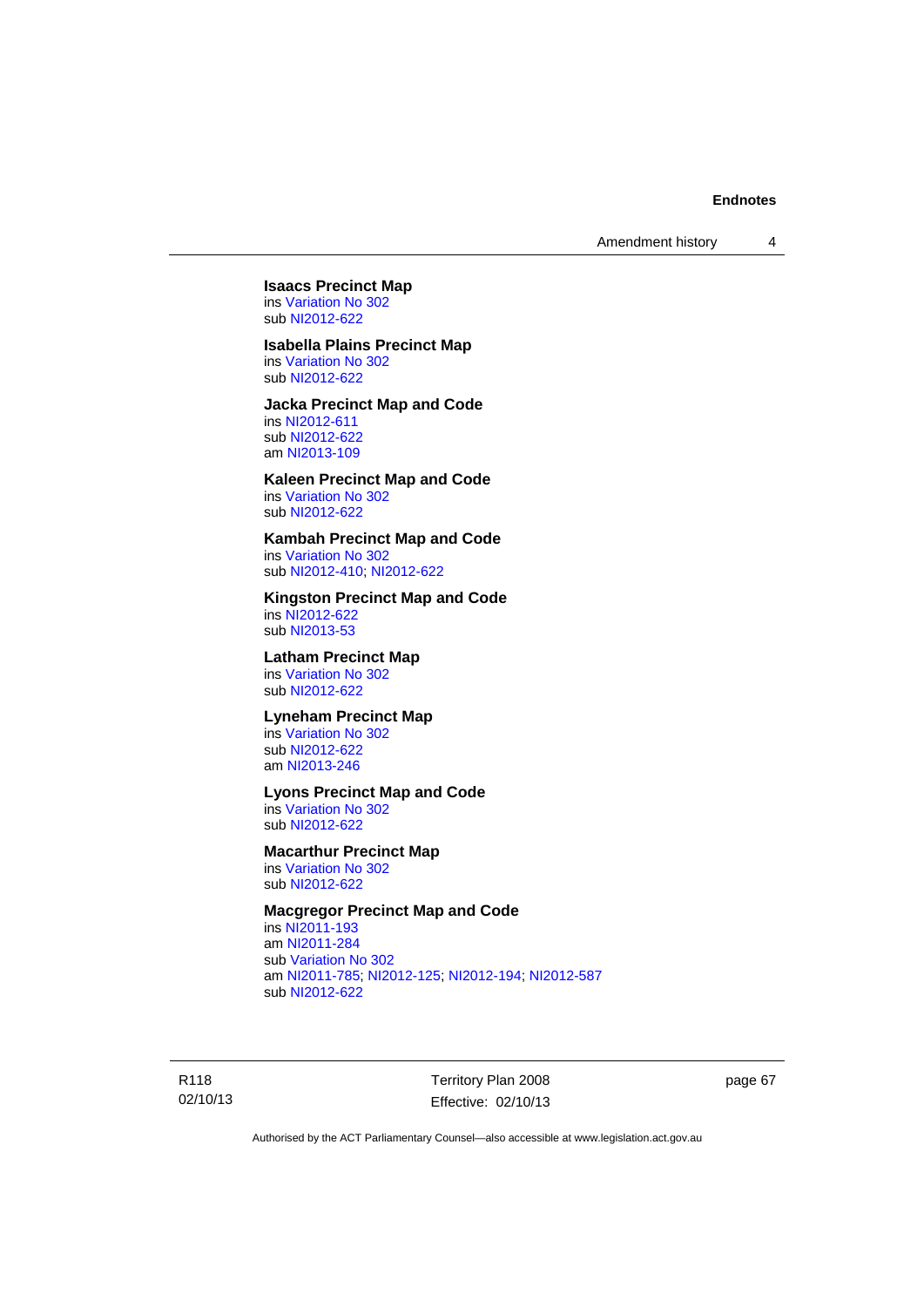4 Amendment history

**Macquarie Precinct Map and Code**  ins [Variation No 302](http://www.legislation.act.gov.au/ni/2011-573/) sub [NI2012-622](http://www.legislation.act.gov.au/ni/2012-622/default.asp)

**Mawson Precinct Map and Code** 

ins [Variation No 302](http://www.legislation.act.gov.au/ni/2011-573/) sub [NI2012-622](http://www.legislation.act.gov.au/ni/2012-622/default.asp)

**McKellar Precinct Map**  ins [Variation No 302](http://www.legislation.act.gov.au/ni/2011-573/)

sub [NI2012-622](http://www.legislation.act.gov.au/ni/2012-622/default.asp)

# **Melba Precinct Map**

ins [Variation No 302](http://www.legislation.act.gov.au/ni/2011-573/) sub [NI2012-622](http://www.legislation.act.gov.au/ni/2012-622/default.asp)

**Mitchell Precinct Map**  ins [NI2012-622](http://www.legislation.act.gov.au/ni/2012-622/default.asp)

#### **Monash Precinct Map**

ins [Variation No 302](http://www.legislation.act.gov.au/ni/2011-573/) sub [NI2012-622](http://www.legislation.act.gov.au/ni/2012-622/default.asp)

### **Narrabundah Precinct Map and Code**  ins [Variation No 302](http://www.legislation.act.gov.au/ni/2011-573/)

sub [NI2012-622](http://www.legislation.act.gov.au/ni/2012-622/default.asp)

# **Ngunnawal Precinct Map and Code**

ins [NI2012-622](http://www.legislation.act.gov.au/ni/2012-622/default.asp) sub [NI2013-146](http://www.legislation.act.gov.au/ni/2013-146/default.asp) am [NI2013-435](http://www.legislation.act.gov.au/ni/2013-435/default.asp)

# **Nicholls Precinct Map and Code**

ins [Variation No 302](http://www.legislation.act.gov.au/ni/2011-573/) sub [NI2012-622](http://www.legislation.act.gov.au/ni/2012-622/default.asp)

### **Oaks Estate Precinct Map and Code**  ins [NI2012-622](http://www.legislation.act.gov.au/ni/2012-622/default.asp)

**O'Connor Precinct Map**  ins [NI2012-622](http://www.legislation.act.gov.au/ni/2012-622/default.asp)

### **O'Malley Precinct Map and Code**  ins [Variation No 302](http://www.legislation.act.gov.au/ni/2011-573/) sub [NI2012-622](http://www.legislation.act.gov.au/ni/2012-622/default.asp)

### **Oxley Precinct Map**  ins [NI2012-622](http://www.legislation.act.gov.au/ni/2012-622/default.asp)

**Page Precinct Map**  ins [NI2012-622](http://www.legislation.act.gov.au/ni/2012-622/default.asp)

page 68 Territory Plan 2008 Effective: 02/10/13

R118 02/10/13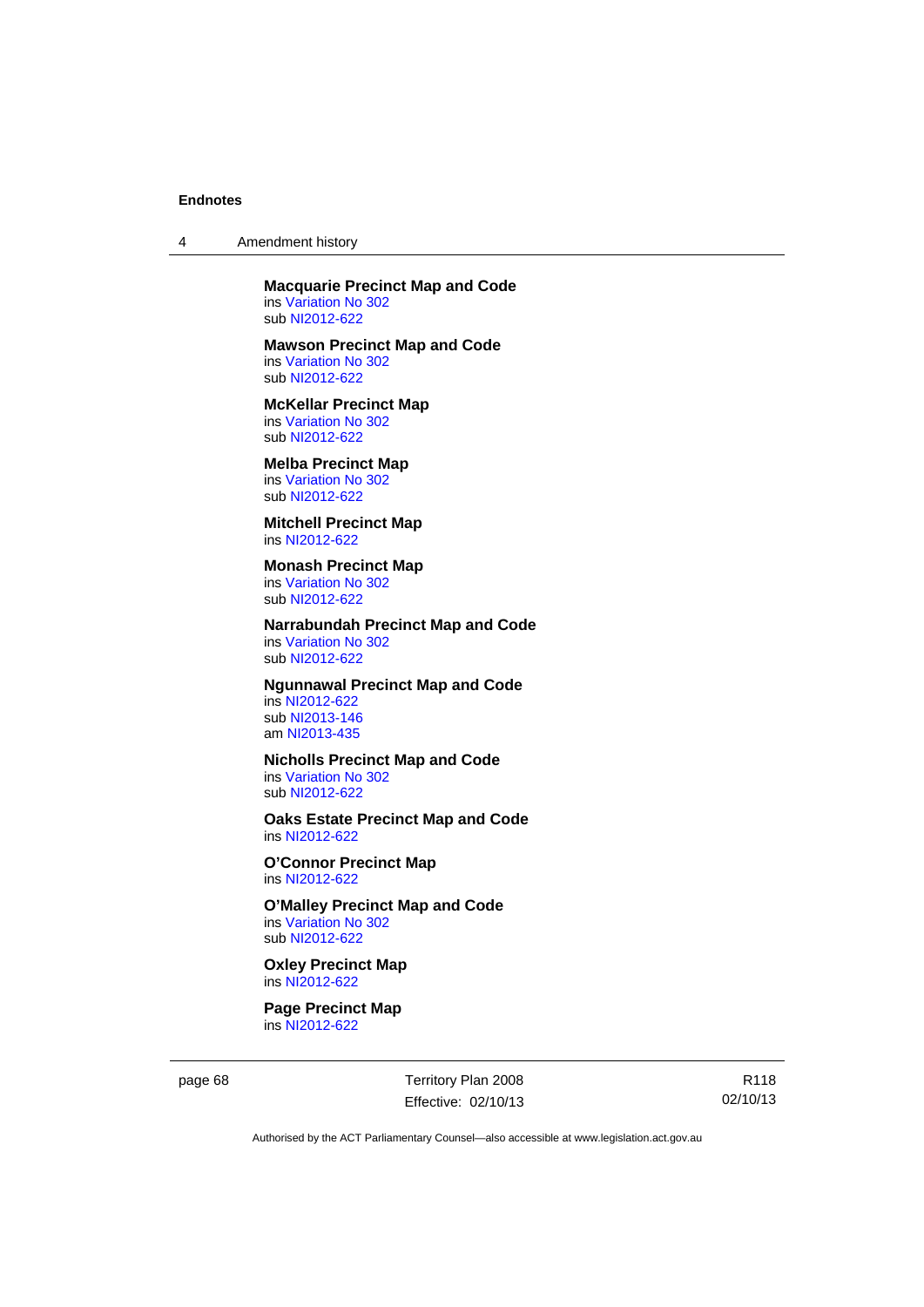**Palmerston Precinct Map**  ins [NI2012-622](http://www.legislation.act.gov.au/ni/2012-622/default.asp)

**Parkes Precinct Map**  ins [NI2012-622](http://www.legislation.act.gov.au/ni/2012-622/default.asp)

**Pearce Precinct Map**  ins [NI2012-622](http://www.legislation.act.gov.au/ni/2012-622/default.asp)

**Phillip Precinct Map and Code**  ins [NI2012-622](http://www.legislation.act.gov.au/ni/2012-622/default.asp)

**Pialligo Precinct Map and Code**  ins [NI2012-622](http://www.legislation.act.gov.au/ni/2012-622/default.asp) am [NI2013-246](http://www.legislation.act.gov.au/ni/2013-246/default.asp)

**Red Hill Precinct Map**  ins [Variation No 302](http://www.legislation.act.gov.au/ni/2011-573/) sub [NI2012-622](http://www.legislation.act.gov.au/ni/2012-622/default.asp)

**Reid Precinct Map and Code**  ins [NI2012-622](http://www.legislation.act.gov.au/ni/2012-622/default.asp)

**Richardson Precinct Map**  ins [Variation No 302](http://www.legislation.act.gov.au/ni/2011-573/) sub [NI2012-622](http://www.legislation.act.gov.au/ni/2012-622/default.asp)

#### **Rivett Precinct Map**  ins [Variation No 302](http://www.legislation.act.gov.au/ni/2011-573/)

sub [NI2012-622](http://www.legislation.act.gov.au/ni/2012-622/default.asp)

# **Russell Precinct Map**  ins [NI2012-622](http://www.legislation.act.gov.au/ni/2012-622/default.asp)

**Scullin Precinct Map** 

ins [Variation No 302](http://www.legislation.act.gov.au/ni/2011-573/) sub [NI2012-622](http://www.legislation.act.gov.au/ni/2012-622/default.asp)

**Spence Precinct Map**  ins [NI2012-622](http://www.legislation.act.gov.au/ni/2012-622/default.asp)

**Stirling Precinct Map**  ins [Variation No 302](http://www.legislation.act.gov.au/ni/2011-573/) sub [NI2012-622](http://www.legislation.act.gov.au/ni/2012-622/default.asp)

**Symonston Precinct Map and Code**  ins [NI2012-622](http://www.legislation.act.gov.au/ni/2012-622/default.asp)

**Tharwa Precinct Map and Code**  ins [NI2012-622](http://www.legislation.act.gov.au/ni/2012-622/default.asp)

R118 02/10/13 Territory Plan 2008 Effective: 02/10/13 page 69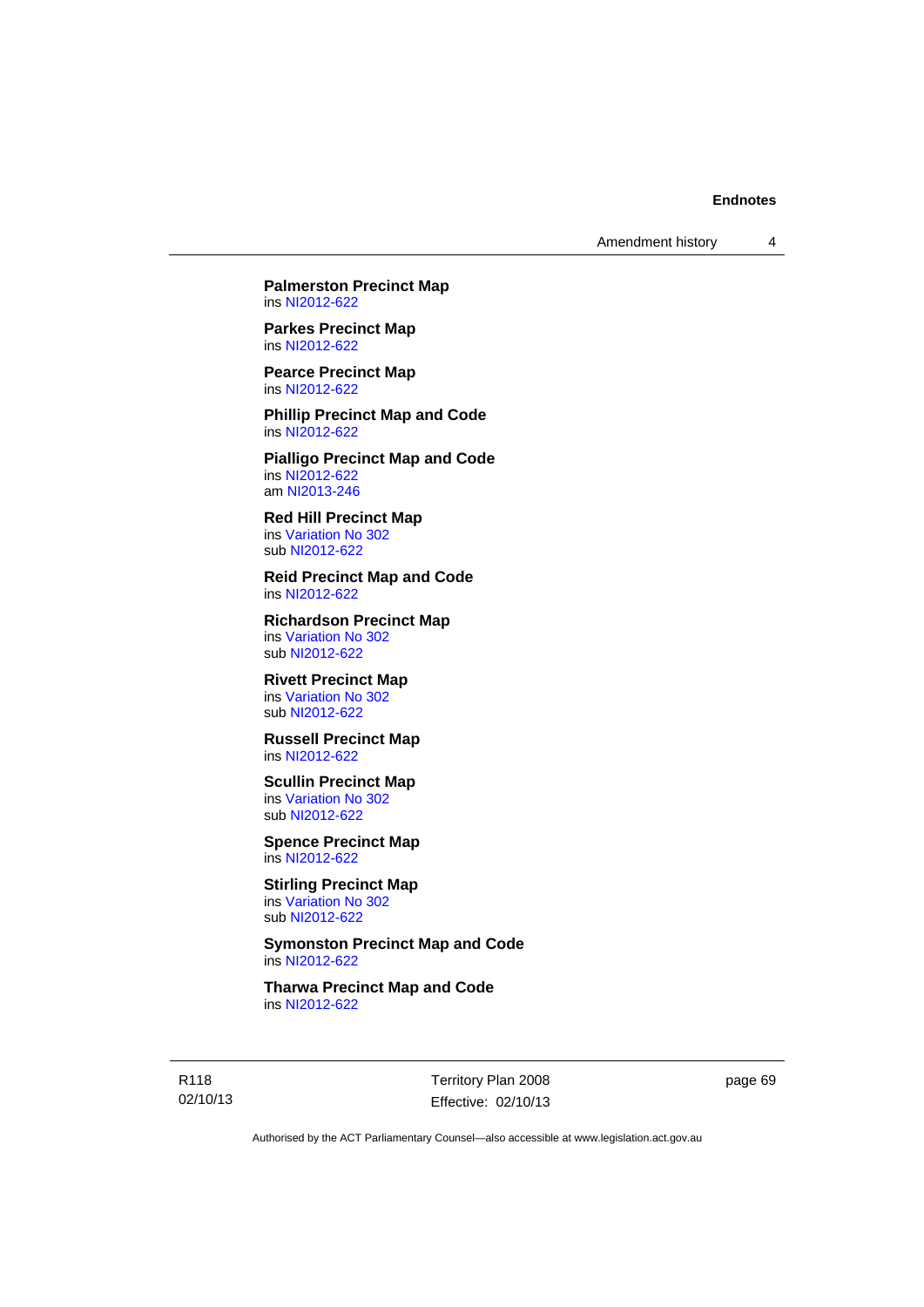4 Amendment history

#### **Theodore Precinct Map**  ins [Variation No 302](http://www.legislation.act.gov.au/ni/2011-573/) sub [NI2012-622](http://www.legislation.act.gov.au/ni/2012-622/default.asp)

#### **Torrens Precinct Map**

ins [Variation No 302](http://www.legislation.act.gov.au/ni/2011-573/) sub [NI2012-622](http://www.legislation.act.gov.au/ni/2012-622/default.asp)

# **Turner Precinct Map and Code**

ins [Variation No 302](http://www.legislation.act.gov.au/ni/2011-573/) sub [NI2012-622](http://www.legislation.act.gov.au/ni/2012-622/default.asp)

# **Wanniassa Precinct Map and Code**

ins [Variation No 302](http://www.legislation.act.gov.au/ni/2011-573/) sub [NI2012-622](http://www.legislation.act.gov.au/ni/2012-622/default.asp)

# **Waramanga Precinct Map**

ins [Variation No 302](http://www.legislation.act.gov.au/ni/2011-573/) sub [NI2012-622](http://www.legislation.act.gov.au/ni/2012-622/default.asp)

# **Watson Precinct Map**

ins [Variation No 302](http://www.legislation.act.gov.au/ni/2011-573/) sub [NI2012-622](http://www.legislation.act.gov.au/ni/2012-622/default.asp)

### **Weetangera Precinct Map**

ins [Variation No 302](http://www.legislation.act.gov.au/ni/2011-573/) sub [NI2012-622](http://www.legislation.act.gov.au/ni/2012-622/default.asp)

# **Weston Precinct Map and Code**

ins [Variation No 302](http://www.legislation.act.gov.au/ni/2011-573/) sub [NI2011-731](http://www.legislation.act.gov.au/ni/2011-731/) am [NI2012-145](http://www.legislation.act.gov.au/ni/2012-145/) sub [NI2012-622](http://www.legislation.act.gov.au/ni/2012-622/default.asp)

# **Wright Precinct Map and Code**

ins [NI2012-209](http://www.legislation.act.gov.au/ni/2012-209/) sub [NI2012-314](http://www.legislation.act.gov.au/ni/2012-314/) sub [NI2012-622](http://www.legislation.act.gov.au/ni/2012-622/default.asp)

**Yarralumla Precinct Map and Code**  ins [Variation No 302](http://www.legislation.act.gov.au/ni/2011-573/)

# **10.2 District Precinct Maps and Codes**

**Belconnen District Precinct Map and Code**  ins [NI2012-622](http://www.legislation.act.gov.au/ni/2012-622/default.asp)

# **Booth District Precinct Map and Code**  ins [NI2012-622](http://www.legislation.act.gov.au/ni/2012-622/default.asp)

page 70 Territory Plan 2008 Effective: 02/10/13

R118 02/10/13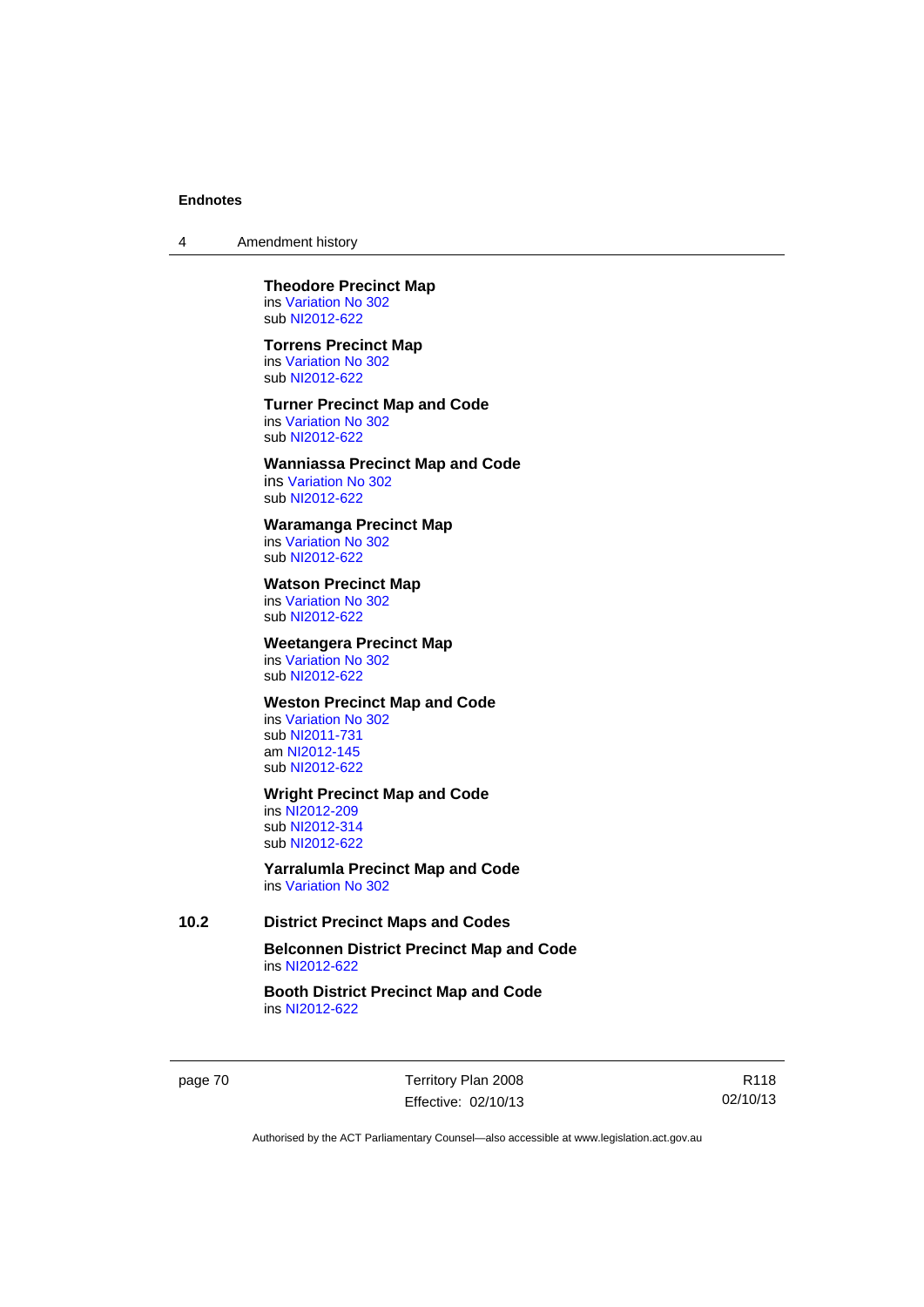Amendment history 4

# **Canberra Central District Precinct Map and Code**  ins [NI2012-622](http://www.legislation.act.gov.au/ni/2012-622/default.asp)

**Coree District Precinct Map and Code**  ins [NI2012-622](http://www.legislation.act.gov.au/ni/2012-622/default.asp)

**Cotter District Precinct Map and Code**  ins [NI2012-622](http://www.legislation.act.gov.au/ni/2012-622/default.asp)

**Gungahlin District Precinct Map and Code**  ins [NI2012-622](http://www.legislation.act.gov.au/ni/2012-622/default.asp)

**Hall District Precinct Map and Code**  ins [NI2012-622](http://www.legislation.act.gov.au/ni/2012-622/default.asp)

**Jerrabomberra District Precinct Map and Code**  ins [NI2012-622](http://www.legislation.act.gov.au/ni/2012-622/default.asp)

**Kowen District Precinct Map and Code**  ins [NI2012-622](http://www.legislation.act.gov.au/ni/2012-622/default.asp)

**Majura District Precinct Map and Code**  ins [NI2012-622](http://www.legislation.act.gov.au/ni/2012-622/default.asp)

**Molongo Valley District Precinct Map and Code**  ins [NI2012-622](http://www.legislation.act.gov.au/ni/2012-622/default.asp)

**Mount Clear District Precinct Map and Code**  ins [NI2012-622](http://www.legislation.act.gov.au/ni/2012-622/default.asp)

**Paddy's River District Precinct Map and Code**  ins [NI2012-622](http://www.legislation.act.gov.au/ni/2012-622/default.asp)

**Rendezvous Creek District Precinct Map and Code**  ins [NI2012-622](http://www.legislation.act.gov.au/ni/2012-622/default.asp)

**Stromlo District Precinct Map and Code**  ins [NI2012-622](http://www.legislation.act.gov.au/ni/2012-622/default.asp)

**Tennent District Precinct Map and Code**  ins [NI2012-622](http://www.legislation.act.gov.au/ni/2012-622/default.asp)

**Tuggeranong District Precinct Map and Code**  ins [NI2012-622](http://www.legislation.act.gov.au/ni/2012-622/default.asp)

**Weston District Precinct Map and Code**  ins [NI2012-622](http://www.legislation.act.gov.au/ni/2012-622/default.asp)

**Woden District Precinct Map and Code**  ins [NI2012-622](http://www.legislation.act.gov.au/ni/2012-622/default.asp)

R118 02/10/13 Territory Plan 2008 Effective: 02/10/13 page 71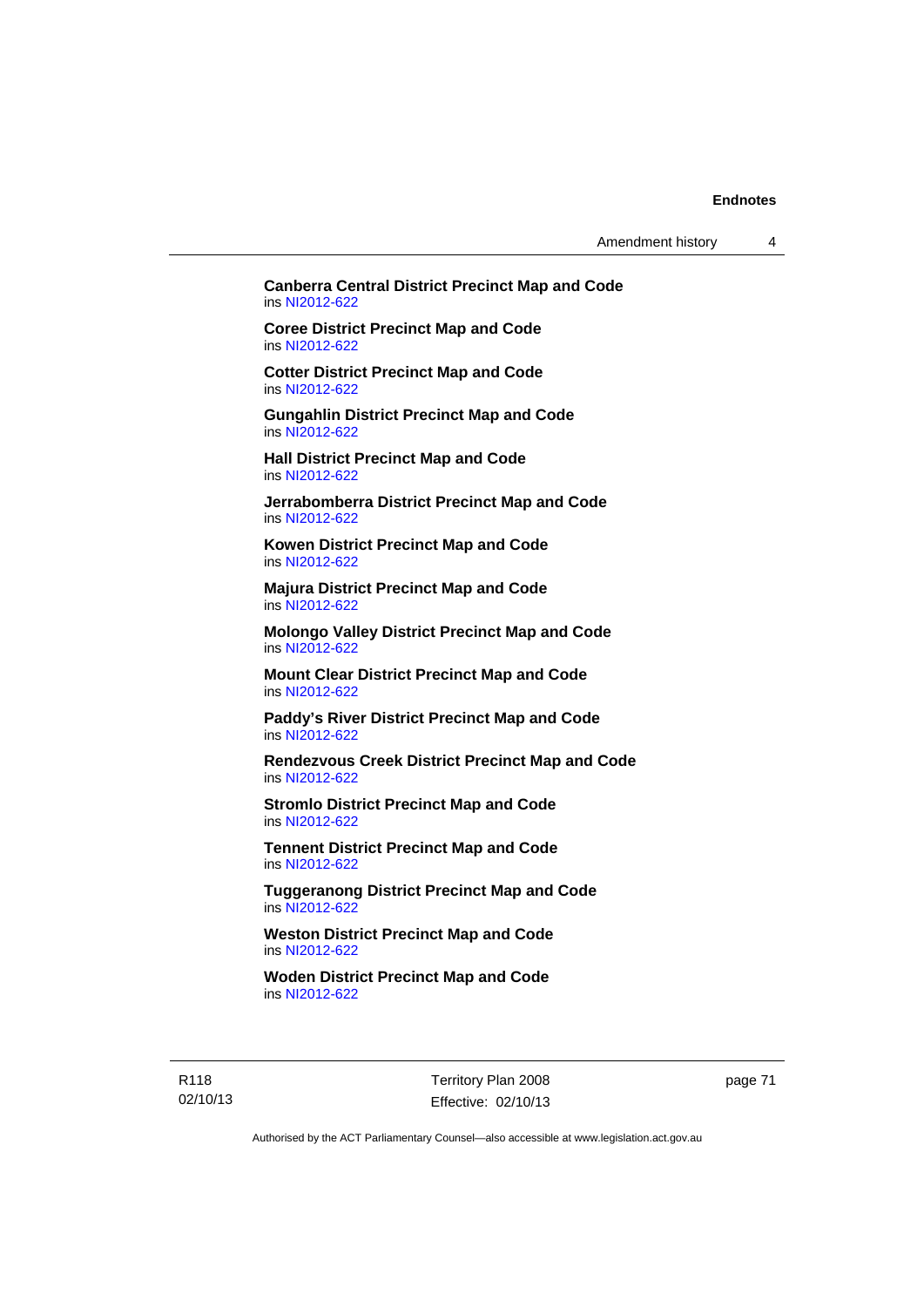| $\overline{4}$ | Amendment history |
|----------------|-------------------|
|----------------|-------------------|

| 10.3    | <b>Other Precinct Codes</b><br>renum NI2012-622<br><b>Northbourne Avenue Precinct Code</b> |                                                   |  |  |
|---------|--------------------------------------------------------------------------------------------|---------------------------------------------------|--|--|
|         |                                                                                            |                                                   |  |  |
|         |                                                                                            |                                                   |  |  |
|         |                                                                                            | (prev 10.1) renum and reloc NI2010-602            |  |  |
|         | renum NI2012-622                                                                           |                                                   |  |  |
|         | Introduction                                                                               | am NI2010-22; NI2010-217                          |  |  |
|         |                                                                                            | Part A(5) - Commercial C5 - Residential Mixed Use |  |  |
|         | Element 2                                                                                  |                                                   |  |  |
|         | Item $2.1$                                                                                 |                                                   |  |  |
|         | R <sub>10</sub>                                                                            | sub NI2012-631                                    |  |  |
|         | R <sub>10</sub> A                                                                          | ins NI2012-631                                    |  |  |
|         | Item $2.5$                                                                                 |                                                   |  |  |
|         | R15                                                                                        | sub NI2012-631                                    |  |  |
|         | R16                                                                                        | om NI2012-631                                     |  |  |
|         |                                                                                            |                                                   |  |  |
|         | <b>Part B - General Development Controls</b><br>Element 1                                  |                                                   |  |  |
|         | Item $1.1$                                                                                 |                                                   |  |  |
|         | R <sub>18</sub>                                                                            | sub NI2010-217                                    |  |  |
|         |                                                                                            |                                                   |  |  |
|         | Element 2                                                                                  |                                                   |  |  |
|         | Item $2.1$                                                                                 |                                                   |  |  |
|         | R21                                                                                        | sub NI2009-487, NI2012-631                        |  |  |
|         | R22 a                                                                                      | sub NI2012-631                                    |  |  |
|         | <b>R22A</b>                                                                                | ins NI2012-631                                    |  |  |
|         | Item $2.4$                                                                                 |                                                   |  |  |
|         | R26                                                                                        | am NI2009-487                                     |  |  |
|         |                                                                                            | sub NI2012-631                                    |  |  |
|         | <b>R26A</b>                                                                                | ins NI2012-631                                    |  |  |
|         | R26B                                                                                       | ins NI2012-631                                    |  |  |
|         | Item 2.7                                                                                   |                                                   |  |  |
|         | C <sub>29</sub>                                                                            | sub NI2009-38                                     |  |  |
|         | Element 3                                                                                  |                                                   |  |  |
|         | Item $3.1$                                                                                 |                                                   |  |  |
|         | R <sub>30</sub>                                                                            | am NI2010-217                                     |  |  |
|         | R31                                                                                        | am NI2010-217                                     |  |  |
|         | Element 5                                                                                  |                                                   |  |  |
|         | Item 5.2                                                                                   |                                                   |  |  |
|         | R53                                                                                        | am NI2010-217                                     |  |  |
|         | Item 5.4                                                                                   |                                                   |  |  |
|         | C56                                                                                        | sub NI2010-22                                     |  |  |
|         | Element 6                                                                                  |                                                   |  |  |
|         | Item 6.1                                                                                   |                                                   |  |  |
|         |                                                                                            | om NI2009-487                                     |  |  |
|         | hdg                                                                                        | ins NI2010-217                                    |  |  |
|         |                                                                                            |                                                   |  |  |
|         | R <sub>57</sub>                                                                            | am NI2008-541                                     |  |  |
|         |                                                                                            | om NI2009-487                                     |  |  |
|         |                                                                                            | ins NI2010-217                                    |  |  |
|         | <b>R58</b>                                                                                 | om NI2009-487                                     |  |  |
| page 72 |                                                                                            | Territory Plan 2008                               |  |  |
|         |                                                                                            |                                                   |  |  |
|         |                                                                                            | Effective: 02/10/13                               |  |  |

R118 02/10/13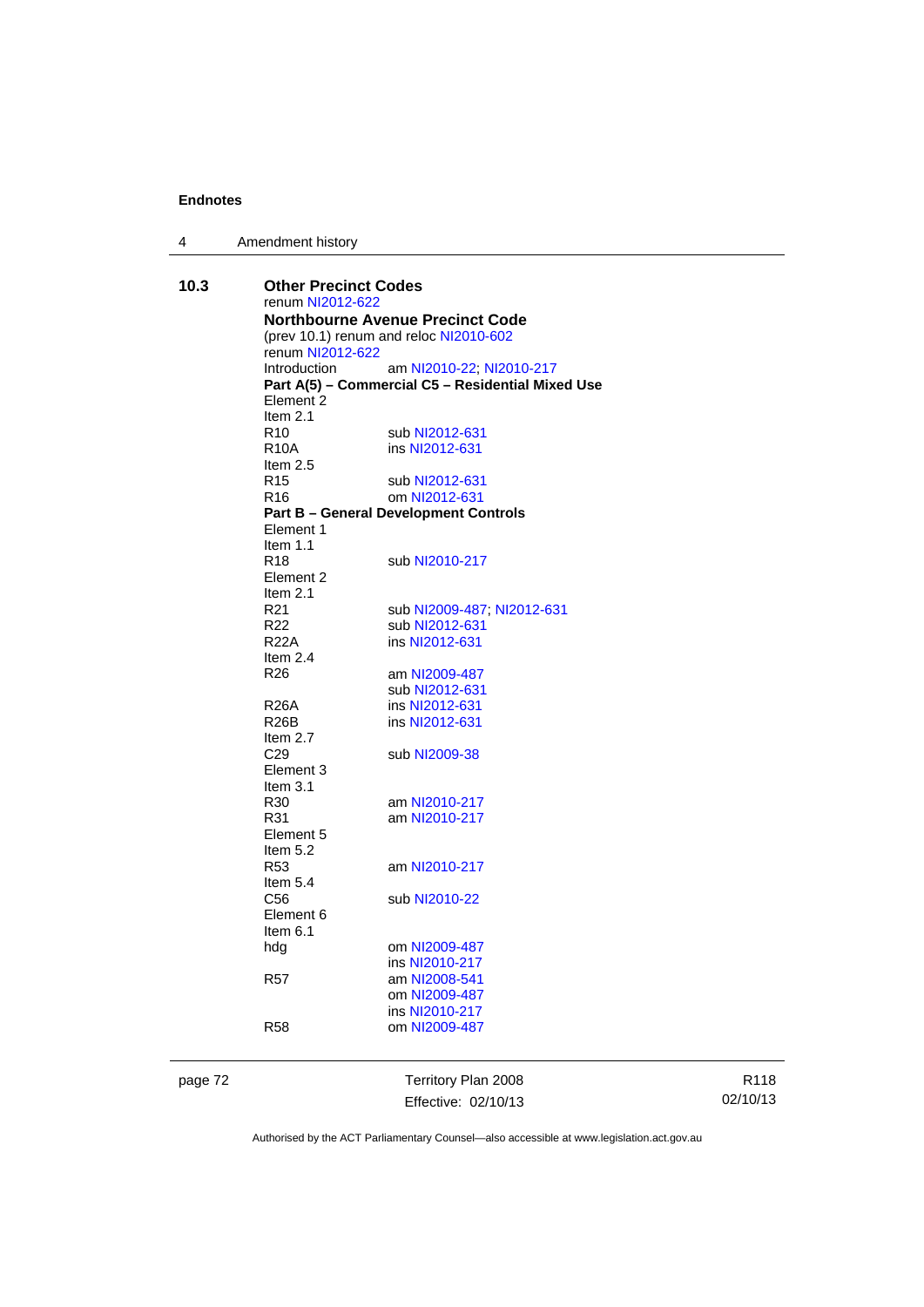Amendment history 4

| R58, C58<br>R59, C59                                                                                       | ins NI2010-217<br>om NI2009-487<br>ins NI2010-217 |  |
|------------------------------------------------------------------------------------------------------------|---------------------------------------------------|--|
| R60<br>R60, C60<br>Item 6.3                                                                                | om NI2009-487<br>ins NI2010-217                   |  |
| R62<br>Element 7<br>Item 7.1                                                                               | sub NI2011-788                                    |  |
| R73                                                                                                        | am NI2009-38                                      |  |
| <b>Rural Villages Precinct Code</b><br>(prev 10.2) renum and reloc NI2010-602<br>Introduction am NI2010-22 |                                                   |  |
| Part A - Village of Hall                                                                                   |                                                   |  |
| Figure 1                                                                                                   | sub NI2008-290                                    |  |
| <b>Part B - Stromlo Settlement</b><br>Element 5                                                            |                                                   |  |
| C33                                                                                                        | am NI2028-290                                     |  |
| Part D - Uriarra Village<br>Part D(1) hdg<br>Element 2<br>Item $2.1$                                       | sub NI2010-22                                     |  |
|                                                                                                            |                                                   |  |
| C50                                                                                                        | sub NI2009-38                                     |  |
| Element 1<br>Item $1.1$                                                                                    | Part E - General Controls For All Villages        |  |
| C51                                                                                                        | sub NI2010-22                                     |  |
|                                                                                                            | om NI2012-622                                     |  |
| om NI2012-622                                                                                              |                                                   |  |
| <b>Inner North Precinct Code</b>                                                                           |                                                   |  |
| (prev 3.4) renum NI2010-22 R35                                                                             |                                                   |  |
| renum NI2012-622                                                                                           | (prev 10.3) renum and reloc NI2010-602            |  |
| Introduction                                                                                               | am NI2012-190                                     |  |
|                                                                                                            | <b>Part A - General Development Controls</b>      |  |
| Element 2                                                                                                  |                                                   |  |
| Item 2.1 hdg<br>R3                                                                                         | sub NI2008-358<br>sub NI2008-358                  |  |
| Item 2.3 hdg                                                                                               | sub NI2008-358                                    |  |
| R6                                                                                                         | sub NI2008-358                                    |  |
| R7<br>C11                                                                                                  | sub NI2008-358<br>sub NI2008-358                  |  |
| Figure 1<br>C <sub>12</sub>                                                                                | sub NI2008-358<br>sub NI2011-207                  |  |

R118 02/10/13 Territory Plan 2008 Effective: 02/10/13

page 73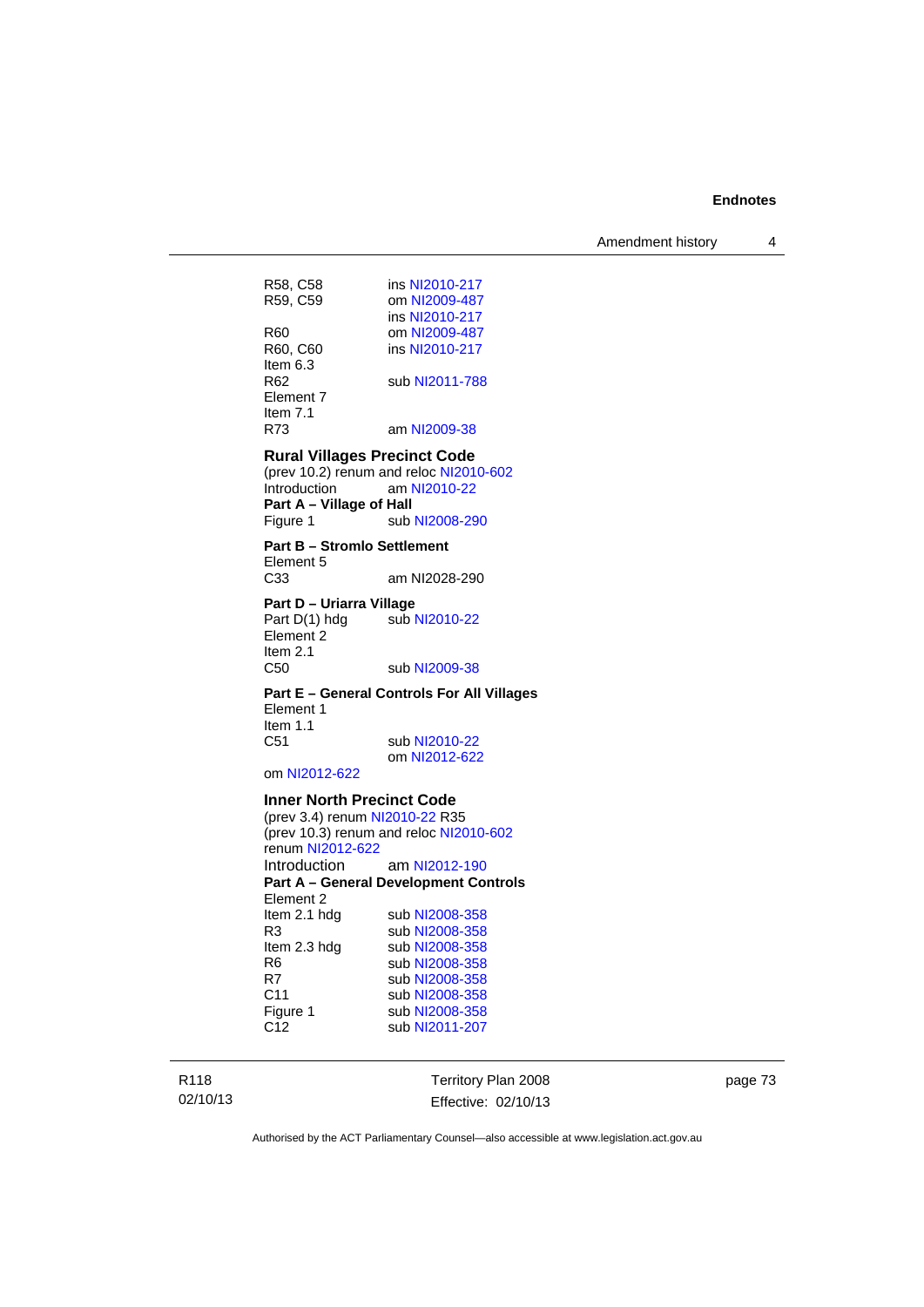| 4 | Amendment history                      |                                |
|---|----------------------------------------|--------------------------------|
|   | R <sub>13</sub>                        | sub NI2008-358                 |
|   |                                        | am NI2009-322                  |
|   |                                        | sub NI2012-631                 |
|   | C <sub>13</sub>                        | am NI2013-390                  |
|   | Item 2.5 hdg                           | sub NI2008-541                 |
|   |                                        |                                |
|   | Element 3                              |                                |
|   | Figure 2                               | sub NI2008-358                 |
|   | Item 3.2 hdg                           | sub NI2008-358                 |
|   | R <sub>18</sub>                        | sub NI2008-358                 |
|   |                                        | am NI2010-217                  |
|   | Element 5<br>Item $5.1$                |                                |
|   | C21                                    | sub NI2010-22                  |
|   |                                        |                                |
|   | <b>Part B - Control Plans</b>          |                                |
|   | <b>Braddon</b>                         | sub NI2008-358                 |
|   | Lyneham                                | sub NI2010-217                 |
|   | O'Connor and<br><b>Turner North</b>    | sub Variation No 310           |
|   | Turner South                           | sub Variation No 310           |
|   |                                        |                                |
|   | <b>Part C - Site Specific Controls</b> |                                |
|   | Part C (1) - Braddon                   |                                |
|   | Item 2.2 hdg<br>R <sub>25</sub>        | om NI2008-358<br>om NI2008-358 |
|   | Item 2.3 hdg                           | om NI2008-358                  |
|   | R <sub>26</sub>                        | om NI2008-358                  |
|   |                                        |                                |
|   | Part C (3) – Lyneham                   |                                |
|   | Hdg                                    | am NI2010-411                  |
|   | Item 2.2 hdg                           | om NI2008-358                  |
|   | R32                                    | om NI2008-358                  |
|   | Item 2.3 hdg                           | om NI2008-358                  |
|   | R33                                    | om NI2008-358                  |
|   | Item 2.4 hdg                           | om NI2008-358                  |
|   | R34                                    | om NI2008-358<br>om NI2008-358 |
|   | Item 2.5 hdg<br>R35                    | om NI2008-358                  |
|   | Item 2.6 hdg                           | om NI2008-358                  |
|   | R36                                    | om NI2008-358                  |
|   | Item 2.7 hdg                           | om NI2008-358                  |
|   | R37                                    | om NI2008-358                  |
|   | Item 2.8 hdg                           | om NI2008-358                  |
|   | R38                                    | om NI2008-358                  |
|   | Item 2.9 hdg                           | om NI2008-358                  |
|   |                                        |                                |

page 74 Territory Plan 2008 Effective: 02/10/13

R118 02/10/13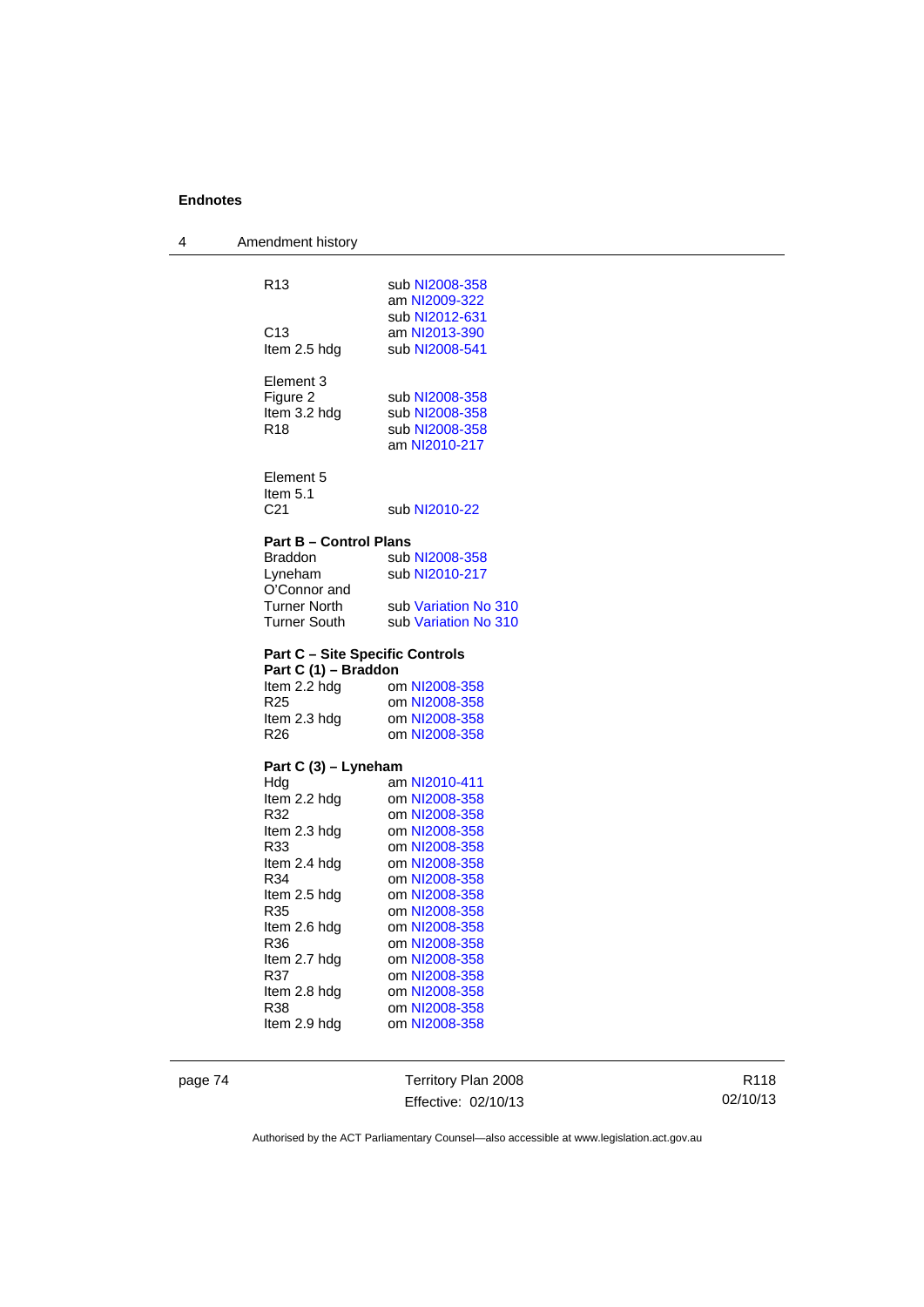Amendment history 4

| R39<br>Item 2.10 hdg<br>R40                                                                                | om NI2008-358<br>om NI2008-358<br>om NI2008-358                                                                             |
|------------------------------------------------------------------------------------------------------------|-----------------------------------------------------------------------------------------------------------------------------|
| Part C (4) - O'Connor                                                                                      |                                                                                                                             |
| hda                                                                                                        | am NI2010-411                                                                                                               |
| Element 2                                                                                                  | am NI2012-190                                                                                                               |
| Item 2.1 hdg                                                                                               | am NI2012-190                                                                                                               |
| Part C (5) - Turner<br>hda<br>Element 1<br>Intent<br>Item 1.1 hdg<br>R44, C44<br>Element 2<br>Item 2.1 hdg | am NI2010-411<br>om Variation No 310<br>om Variation No 310<br>om Variation No 310<br>om Variation No 310<br>sub NI2008-358 |
| R45                                                                                                        | sub NI2008-358                                                                                                              |
| Figure 3                                                                                                   | ins NI2008-358                                                                                                              |
|                                                                                                            | Cunashlin Town Contro Procinct (                                                                                            |

## **Gungahlin Town Centre Precinct Code**

ins [Variation No 300](http://www.legislation.act.gov.au/ni/2011-691/) Introduction<br>Application am [NI2012-190](http://www.legislation.act.gov.au/ni/2012-190/)

**Part A – Land Use and Subdivision**  Element 2 Item 3.4 C4 am [NI2012-190](http://www.legislation.act.gov.au/ni/2012-190/) Item  $3.5$ <br>R5 R5 am [NI2012-190](http://www.legislation.act.gov.au/ni/2012-190/)<br>C5 am NI2012-190 am [NI2012-190](http://www.legislation.act.gov.au/ni/2012-190/) **Part B – General Development Controls**  Element 3 Item3.2<br>C9 am [NI2012-190](http://www.legislation.act.gov.au/ni/2012-190/) Element 4 Item 4.1 R11 am [NI2012-190](http://www.legislation.act.gov.au/ni/2012-190/) C11 am [NI2012-190](http://www.legislation.act.gov.au/ni/2012-190/) **Part C (1) – Precinct 1a – Retail core**  Element 2 Item 2.3<br> $R24$ R24 am [NI2012-189](http://www.legislation.act.gov.au/ni/2012-189/)<br>C24 am NI2012-189 am [NI2012-189](http://www.legislation.act.gov.au/ni/2012-189/)

#### **Part C (2) – Precinct 1b – Retail core mixed use**  Element 2 Item 2.1

R118 02/10/13 Territory Plan 2008 Effective: 02/10/13 page 75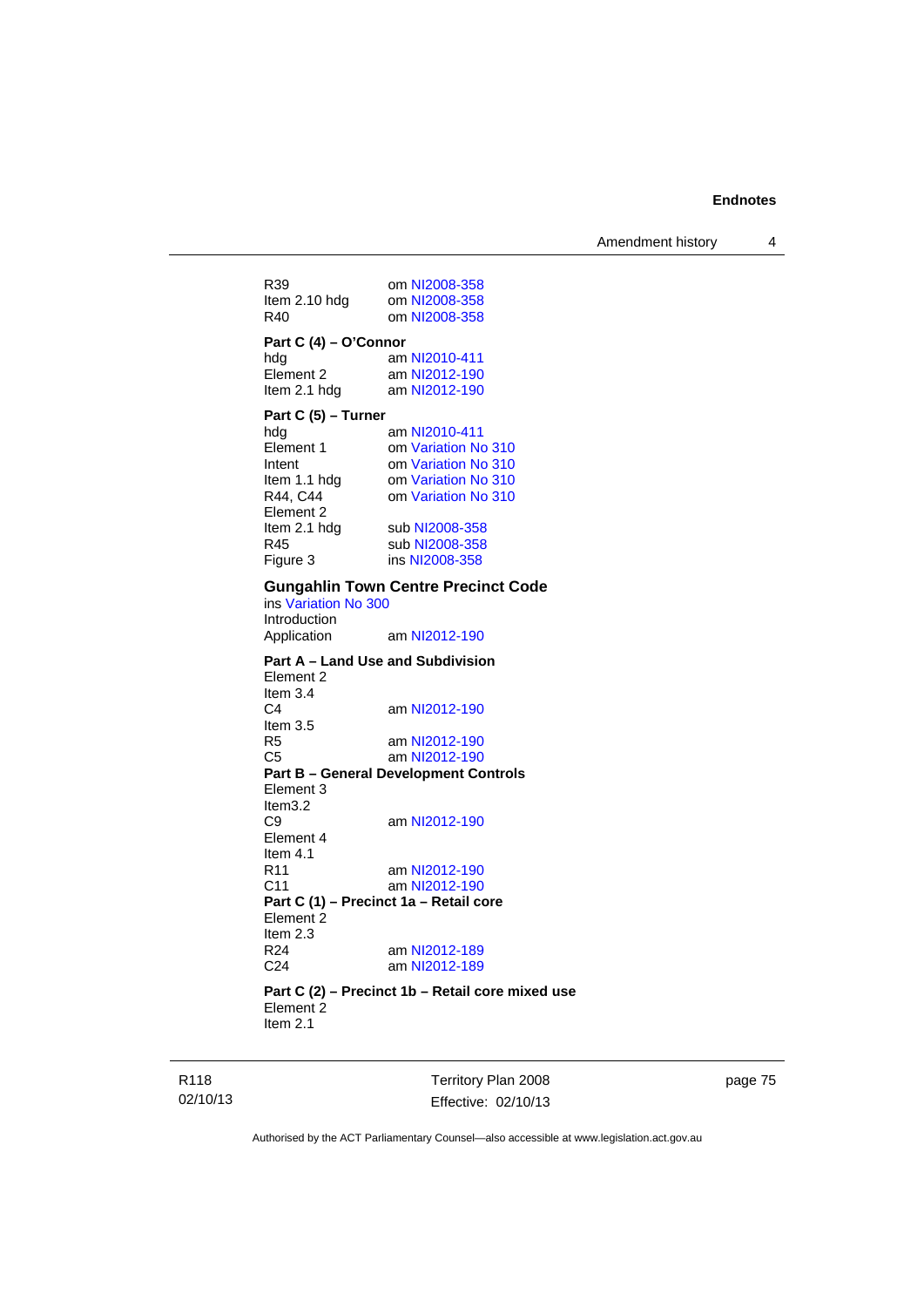| 4       | Amendment history                     |                                                                                                     |
|---------|---------------------------------------|-----------------------------------------------------------------------------------------------------|
|         | R31<br>C31<br>Element 2<br>Item $2.1$ | am NI2012-189<br>am NI2012-189                                                                      |
|         | R41                                   | am NI2011-788                                                                                       |
|         |                                       |                                                                                                     |
|         | Element 2                             | Part C (8) – Precinct 4b – Northern Transition                                                      |
|         | Item $2.1$                            |                                                                                                     |
|         | R <sub>59</sub>                       | am NI2012-189                                                                                       |
|         | C <sub>59</sub><br>om NI2012-622      | am NI2012-189                                                                                       |
| 11.1    |                                       | <b>Parking and Vehicular Access General Code</b>                                                    |
|         |                                       | sub NI2010-410                                                                                      |
|         | 2.2                                   | sub NI2010-23                                                                                       |
|         | 2.2.4                                 | am NI2011-355                                                                                       |
|         | 2.3.2                                 | am NI2010-23                                                                                        |
|         | 2.4 hdg<br>2.5                        | ins NI2010-23<br>(prev 2.4) renum NI2010-23 R35                                                     |
|         | 2.6                                   | (prev 2.5) renum NI2010-23 R35                                                                      |
|         | 2.8                                   | am NI2011-589                                                                                       |
|         | 3.1.4                                 | sub NI2011-207                                                                                      |
|         | 3.1.5 sch 1                           | am NI2011-589, NI2011-788, NI2012-189                                                               |
|         | 3.2.2                                 | am NI2011-207                                                                                       |
|         | 3.2.4                                 | am NI2010-22; NI2013-245                                                                            |
|         | 3.2.5 sch 2                           | am NI2008-290, NI2008-541, NI2010-22, NI2010-602,<br>NI2010-697; NI2011-788; NI2012-631; NI2013-245 |
|         | $3.3.5$ sch $3$                       | am NI2011-788                                                                                       |
|         | 3.4.5 sch 4                           | am NI2011-788                                                                                       |
|         | $3.5.5$ sch 5                         | am NI2010-22; NI2011-788                                                                            |
|         | 3.6.5 sch 6                           | am NI2011-788                                                                                       |
|         | 3.7.5 sch 7                           | am NI2011-788                                                                                       |
|         | 3.8.5 sch 8<br>3.9.5 sch 9            | am NI2011-788<br>am NI2011-788                                                                      |
| 11.2    |                                       | <b>Bicycle Parking General Code</b>                                                                 |
|         | 1 - Planning Context                  |                                                                                                     |
|         | Application of this code              |                                                                                                     |
|         | hdg                                   | sub NI2011-590                                                                                      |
|         | 1.3<br>Table 1                        | sub NI2011-590                                                                                      |
|         | Table 2                               | am NI2011-788<br>am NI2011-788                                                                      |
| 11.3    |                                       | <b>Access and Mobility General Code</b>                                                             |
|         |                                       | sub NI2009-342                                                                                      |
|         | Introduction                          | am NI2008-541                                                                                       |
|         | Application of the Code               |                                                                                                     |
|         | Table 1                               | am NI2011-788; NI2012-632                                                                           |
| page 76 |                                       | Territory Plan 2008                                                                                 |

Authorised by the ACT Parliamentary Counsel—also accessible at www.legislation.act.gov.au

R118 02/10/13

Effective: 02/10/13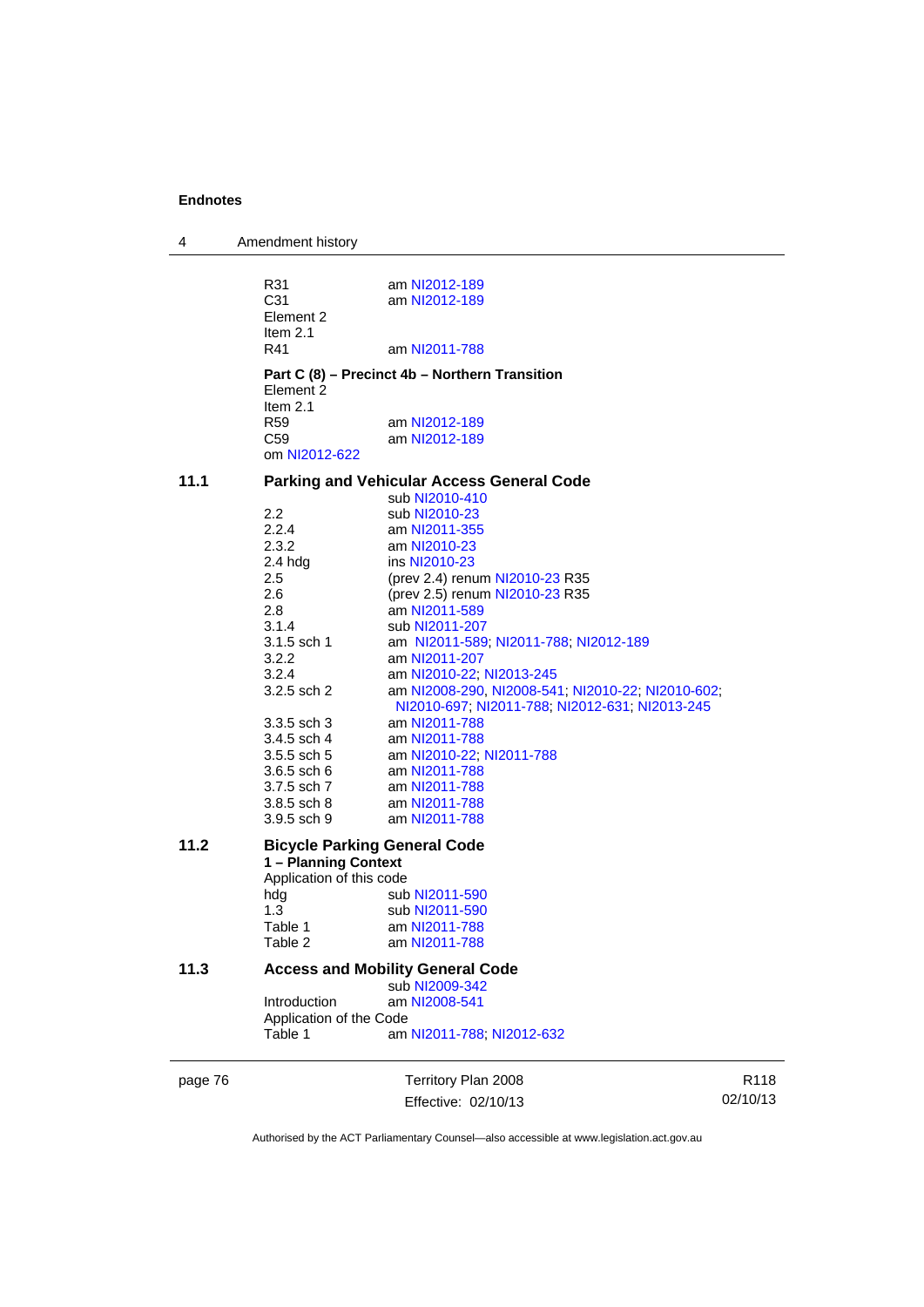Amendment history 4

**Part A – General Development Controls**  Element 1 Item 1.1<br>R2 R2 sub [NI2010-23](http://www.legislation.act.gov.au/ni/2010-23/)<br>Figure 1 om NI2010-23 om [NI2010-23](http://www.legislation.act.gov.au/ni/2010-23/) Element 2 Item 2.2 R5 am [NI2010-217](http://www.legislation.act.gov.au/ni/2010-217/) **Part B – Additional Specific Controls**  Element 2 Item 2.1 R12 am [NI2010-23](http://www.legislation.act.gov.au/ni/2010-23/) **Appendices**  am [NI2010-23](http://www.legislation.act.gov.au/ni/2010-23/); pars renum R35 (see NI2010-23) **11.4 Crime Prevention through Environmental Design General Code Part A – General requirements**  Table 1 **am [NI2011-355](http://www.legislation.act.gov.au/ni/2011-355/)**; [NI2011-788](http://www.legislation.act.gov.au/ni/2011-788/) Element 3 Item  $3.3$ <br>C<sub>10</sub> am [NI2008-541](http://www.legislation.act.gov.au/ni/2008-541/); [NI2009-324](http://www.legislation.act.gov.au/ni/2009-324/) **11.5 Community and Recreation Facilities Location Guidelines General Code**  Element **3**  Item 3.1 am [NI2011-788](http://www.legislation.act.gov.au/ni/2011-788/) Element 4 am [NI2011-788](http://www.legislation.act.gov.au/ni/2011-788/)<br>Appendix B am NI2011-788 am [NI2011-788](http://www.legislation.act.gov.au/ni/2011-788/) **11.6 Communications Facilities and Associated Infrastructure General Code Part A (2)– Telecommunications Antenna(e), Towers and Associated Equipment**  hdg sub [NI2013-245](http://www.legislation.act.gov.au/ni/2013-245/default.asp) Element 2 Item 2.1 hdg sub [NI2013-245](http://www.legislation.act.gov.au/ni/2013-245/default.asp)<br>R16, C16 omNI2013-245 R16, C16 om[NI2013-245](http://www.legislation.act.gov.au/ni/2013-245/default.asp)<br>R17 sub NI2013-245 sub [NI2013-245](http://www.legislation.act.gov.au/ni/2013-245/default.asp) Item 2.1A hdg ins [NI2013-245](http://www.legislation.act.gov.au/ni/2013-245/default.asp)<br>C18 sub NI2013-245 sub [NI2013-245](http://www.legislation.act.gov.au/ni/2013-245/default.asp) C19 sub [NI2013-245](http://www.legislation.act.gov.au/ni/2013-245/default.asp) Item 2.2<br>hdg hdg sub [NI2013-245](http://www.legislation.act.gov.au/ni/2013-245/default.asp)<br>R20 am NI2013-246; am [NI2013-246](http://www.legislation.act.gov.au/ni/2013-246/default.asp); pars renum R111 LA

R118 02/10/13 Territory Plan 2008 Effective: 02/10/13 page 77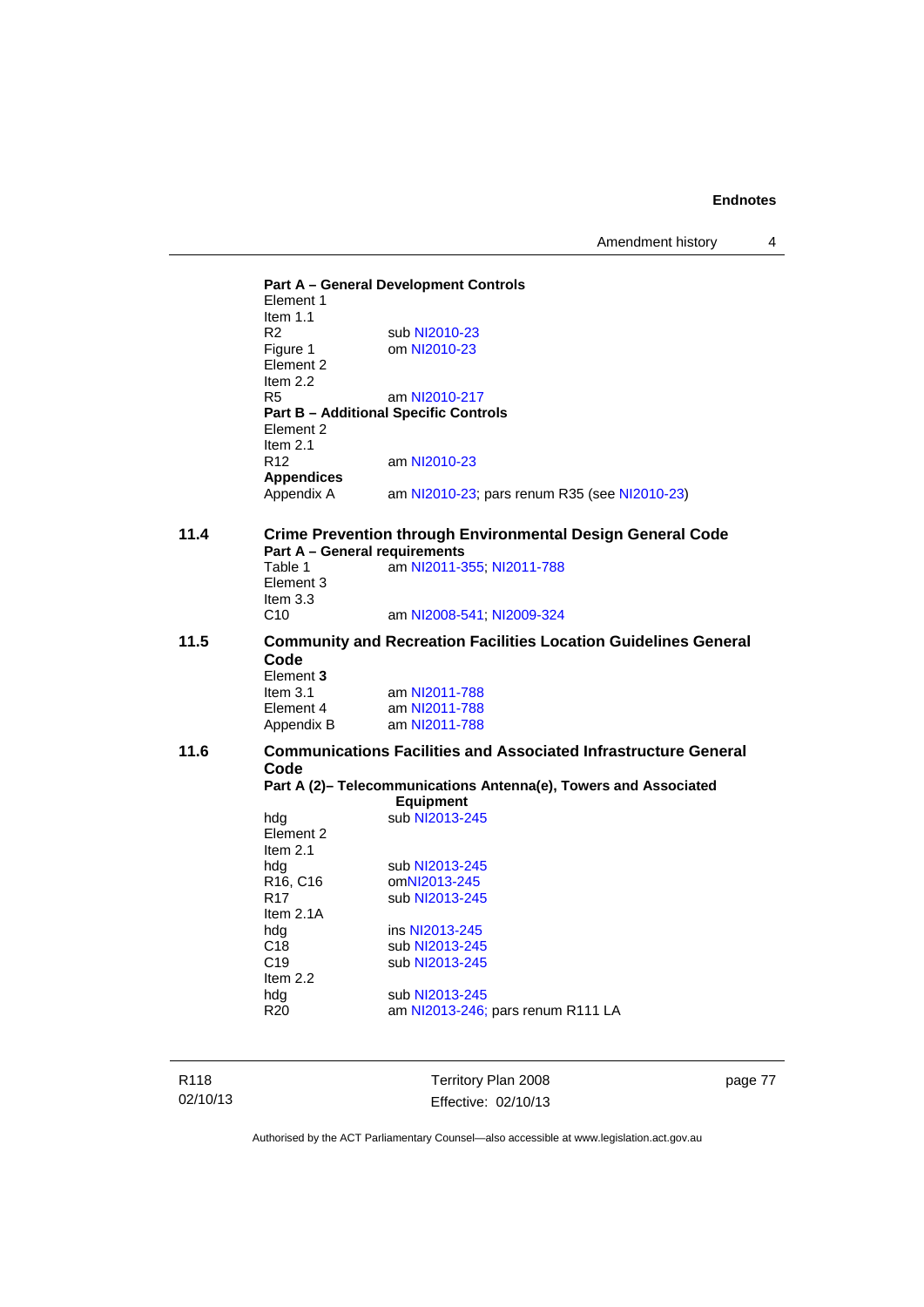| Amendment history<br>4 |  |
|------------------------|--|
|------------------------|--|

|                                                                                                           | Element 2<br>Item $2.1$                                                                          | <b>Part B - General Development Controls</b>                       |
|-----------------------------------------------------------------------------------------------------------|--------------------------------------------------------------------------------------------------|--------------------------------------------------------------------|
|                                                                                                           | R33                                                                                              | am NI2010-411<br>sub NI2011-590                                    |
|                                                                                                           | C <sub>33</sub>                                                                                  | sub NI2011-590                                                     |
| 11.8                                                                                                      | <b>Part A - Conservation Catchments</b><br>Part A(2) - Policies<br>Element 2<br>Sch <sub>2</sub> | <b>Water Use and Catchment General Code</b><br>am Variation No 296 |
|                                                                                                           | <b>Part B - Water Supply Catchments</b><br>Part B(2) - Policies<br>Element 6                     |                                                                    |
|                                                                                                           | Sch 4                                                                                            | am Variation No 296                                                |
|                                                                                                           | Part C(2) - Policies<br>Element 11                                                               | Part C – Drainage and Open Space Catchments                        |
|                                                                                                           | Sch 6                                                                                            | am Variation No 296                                                |
| 11.10                                                                                                     | 2.4 - Acceptable solutions<br>Option 2                                                           | WaterWays: Water Sensitive Urban Design General Code               |
|                                                                                                           | Greywater system am NI2009-322                                                                   |                                                                    |
|                                                                                                           | Appendix B2                                                                                      |                                                                    |
|                                                                                                           | Stormwater quality am NI2009-322                                                                 |                                                                    |
| 11.12<br><b>Residential Boundary Fences General Code</b><br><b>Part A - General Controls</b><br>Element 2 |                                                                                                  |                                                                    |
|                                                                                                           | R1                                                                                               | am NI2008-290                                                      |
| 11.13                                                                                                     | <b>Lease Variation General Code</b><br>ins Variation 306                                         |                                                                    |
| 12                                                                                                        | Overlays                                                                                         |                                                                    |
|                                                                                                           | Title                                                                                            | am NI2008-541                                                      |
|                                                                                                           | <b>Introduction</b>                                                                              | am NI2008-541<br>Special Requirements of the National Capital Plan |
|                                                                                                           | 12.1                                                                                             | am NI2008-290                                                      |
|                                                                                                           | <b>Future Urban Areas</b>                                                                        |                                                                    |
|                                                                                                           | 12.2                                                                                             | am NI2008-541                                                      |
|                                                                                                           | Urban Open Space Zones<br>12.4                                                                   | om NI2012-622                                                      |
|                                                                                                           |                                                                                                  |                                                                    |

page 78 Territory Plan 2008 Effective: 02/10/13

R118 02/10/13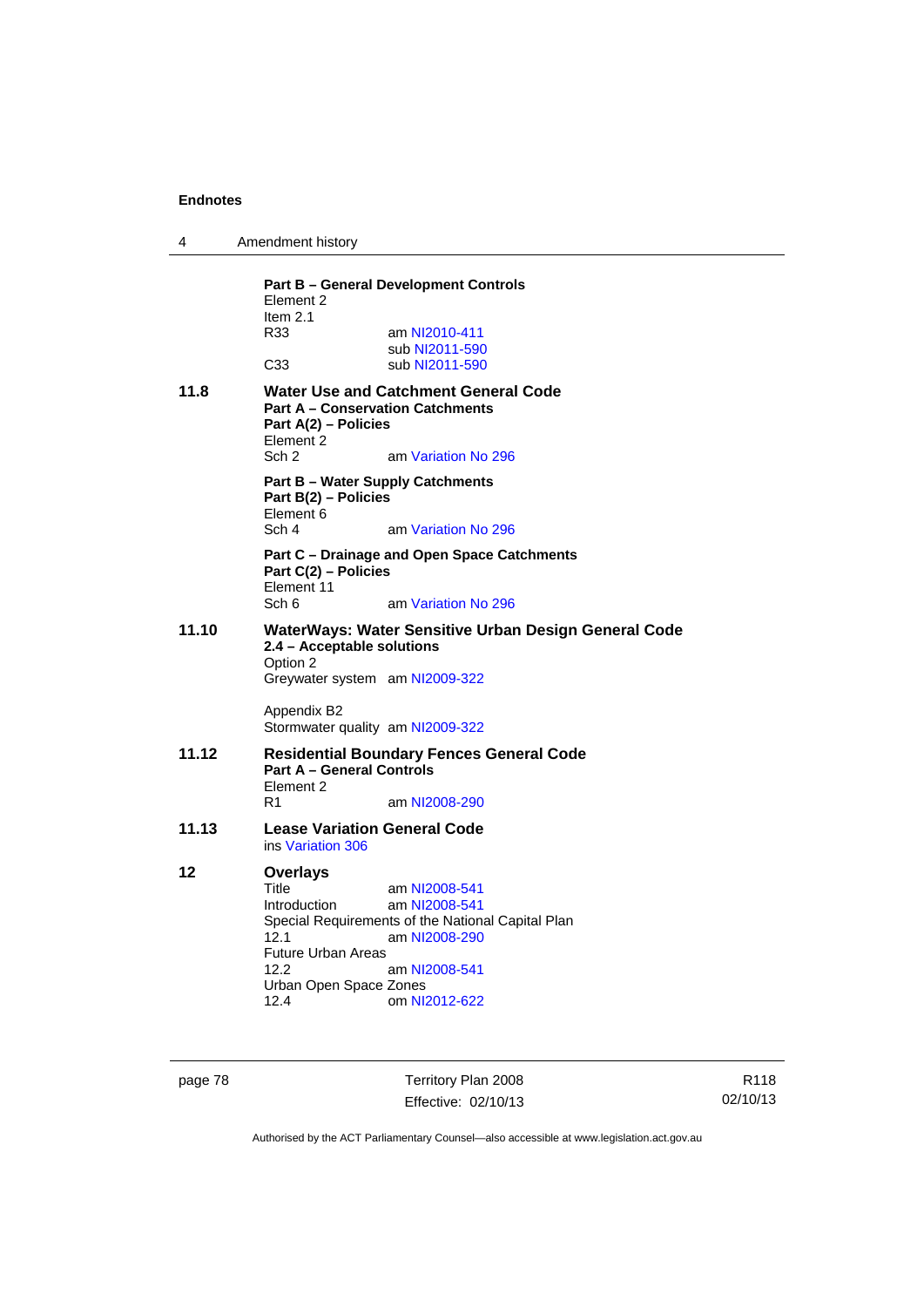| Amendment history |  |
|-------------------|--|
|-------------------|--|

|                  | Precincts<br>12.6            | am Variation No 281                                                                       |
|------------------|------------------------------|-------------------------------------------------------------------------------------------|
|                  |                              | om NI2012-622                                                                             |
| 13               | <b>Definitions</b>           |                                                                                           |
|                  | Part A                       | Umbrella Term Commercial Accommodation Use am                                             |
|                  |                              | NI2009-37                                                                                 |
|                  |                              | Umbrella Term Major Utility Installation def Major road<br>om NI2012-631                  |
|                  |                              | def Animal husbandry ins NI2008-590                                                       |
|                  |                              | am NI2012-632                                                                             |
|                  |                              | def Cemetery am NI2009-37                                                                 |
|                  |                              | def Child care centre am NI2011-206; NI2012-189                                           |
|                  |                              | sub NI2012-631                                                                            |
|                  |                              | def <i>Club</i> am NI2011-206                                                             |
|                  |                              | def <b>Consolidation</b> ins NI2009-37                                                    |
|                  |                              | def Drink establishment am NI2011-206                                                     |
|                  |                              | def Freight transport facility am NI2011-355                                              |
|                  |                              | def Guest house am NI2009-37<br>def Habitable suite om Variation 306                      |
|                  |                              | def Health facility am Common Terminology NI2011-355                                      |
|                  |                              | def Home business sub NI2009-324                                                          |
|                  | 2nd occurrence om NI2009-324 |                                                                                           |
|                  | def Hotel am NI2011-206      |                                                                                           |
|                  |                              | def Major road ins NI2012-631                                                             |
|                  |                              | def <i>Minor Road</i> ins NI2012-631                                                      |
|                  |                              | def Minor Use sub NI2008-290                                                              |
|                  |                              | am NI2009-99; NI2011-355                                                                  |
|                  |                              | sub NI2012-631                                                                            |
|                  |                              | def Mining industry sub NI2012-631                                                        |
|                  |                              | def <i>Motel</i> am NI2011-206                                                            |
|                  |                              | def Office am NI2011-355<br>def Outdoor education establishment ins NI2010-411            |
|                  |                              | am NI2011-355                                                                             |
|                  |                              | def Outdoor Recreation Facility am NI2008-541; NI2011-589                                 |
|                  |                              | def Overnight camping area sub NI2011-355                                                 |
|                  |                              | def Parkland sub NI2011-355                                                               |
|                  |                              | def Playing Field am NI2010-217                                                           |
|                  |                              | sub NI2011-355                                                                            |
|                  |                              | def Power generation station am NI2011-589                                                |
|                  |                              | def Religious associated use om NI2008-541                                                |
|                  |                              | def <b>Relocatable unit om Variation 306</b>                                              |
|                  |                              | def Residential Care Accommodation am NI2009-37                                           |
|                  |                              | Common Terminology am NI2011-788; NI2012-631                                              |
|                  |                              | def Restaurant am NI2011-206                                                              |
|                  |                              | def Retirement complex om Variation No 302<br>def Retirement village ins Variation No 302 |
|                  |                              | def Retirement village scheme ins Variation No 302                                        |
| R <sub>118</sub> |                              | Territory Plan 2008<br>page 79                                                            |
| 02/10/13         |                              |                                                                                           |
|                  |                              | Effective: 02/10/13                                                                       |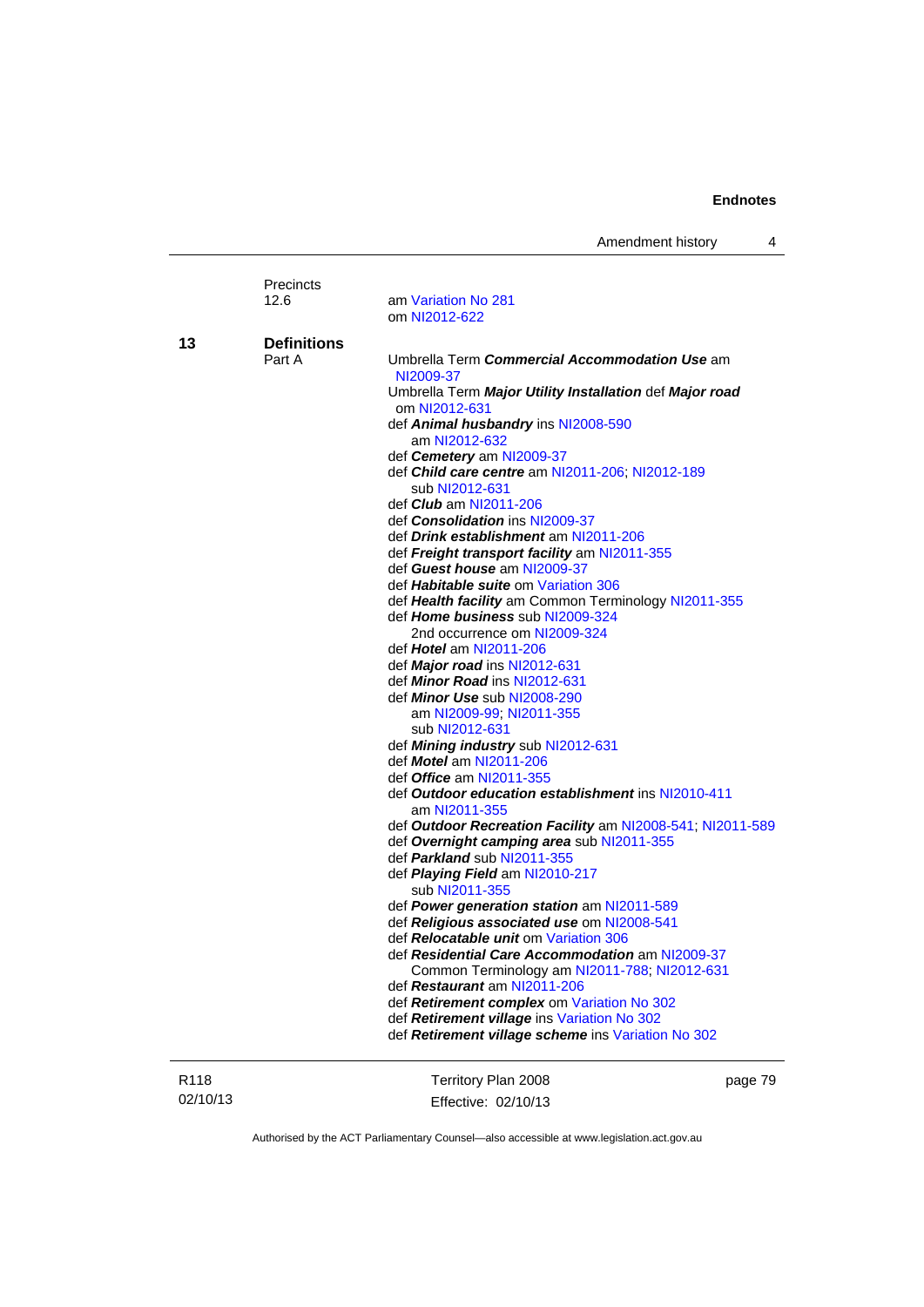| 4 | Amendment history |                                                             |
|---|-------------------|-------------------------------------------------------------|
|   |                   |                                                             |
|   |                   | def Road om NI2012-631                                      |
|   |                   | def Secondary residence ins Variation 306                   |
|   |                   | def Service station sub NI2008-590                          |
|   |                   | def Single dwelling housing reloc NI2009-37                 |
|   |                   | def Store am NI2010-411                                     |
|   |                   | def Subdivision am NI2009-99                                |
|   |                   | def Supportive housing sub Variation No 302                 |
|   |                   | def Temporary Use sub NI2008-290                            |
|   |                   | def Tourist Resort sub NI2010-22                            |
|   |                   | am NI2011-206                                               |
|   |                   | def Transport Depot om NI2009-37                            |
|   |                   | def Triple occupancy housing om Variation 306               |
|   |                   | def Veterinary hospital am NI2011-355                       |
|   | Part B            | def <b>Articulation Zone</b> ins NI2008-541                 |
|   |                   | def Authority sub NI2010-22                                 |
|   |                   | def Basement am NI2012-410                                  |
|   |                   | def <b>Building envelope plan</b> om Variation 306          |
|   |                   | def Community garden ins NI2011-589                         |
|   |                   | def Compact block ins Variation 306                         |
|   |                   | def Datum ground level ins Variation No 300                 |
|   |                   | def Desired character ins Variation 306                     |
|   |                   | def Dwelling sub NI2010-22                                  |
|   |                   | def External wall ins Variation 306                         |
|   |                   | def Front loading block sub NI2009-99                       |
|   |                   | def Front Zone sub NI2008-290                               |
|   |                   | am NI2012-189                                               |
|   |                   | def Height of building am NI2012-410                        |
|   |                   | def Height of wall am NI2012-410                            |
|   |                   | def Integrated housing development parcel ins Variation 306 |
|   |                   | def Integrated housing development plan ins Variation 306   |
|   |                   | def Large block ins Variation 306                           |
|   |                   | def Lower floor level am NI2012-410                         |
|   |                   | def <b>Mid sized block</b> ins Variation 306                |
|   |                   | def North facing boundary om Variation 306                  |
|   |                   | def Northern boundary ins Variation 306                     |
|   |                   | def Principal private open space ins Variation 306          |
|   |                   | def Rear loading block sub NI2009-99                        |
|   |                   | def Residential block ins Variation 306                     |
|   |                   | def <b>Road</b> ins NI2012-631                              |
|   |                   | def Screening device ins Variation 306                      |
|   |                   | def Secondary street frontage ins Variation 306             |
|   |                   | def Single dwelling block ins Variation 306                 |
|   |                   | def Standard block om Variation 306                         |
|   |                   | def Streetscape concept plan om Variation 306               |
|   |                   | def Unscreened element ins Variation 306                    |
|   |                   | def Upper floor level am NI2012-410                         |
|   |                   |                                                             |

page 80 Territory Plan 2008 Effective: 02/10/13

R118 02/10/13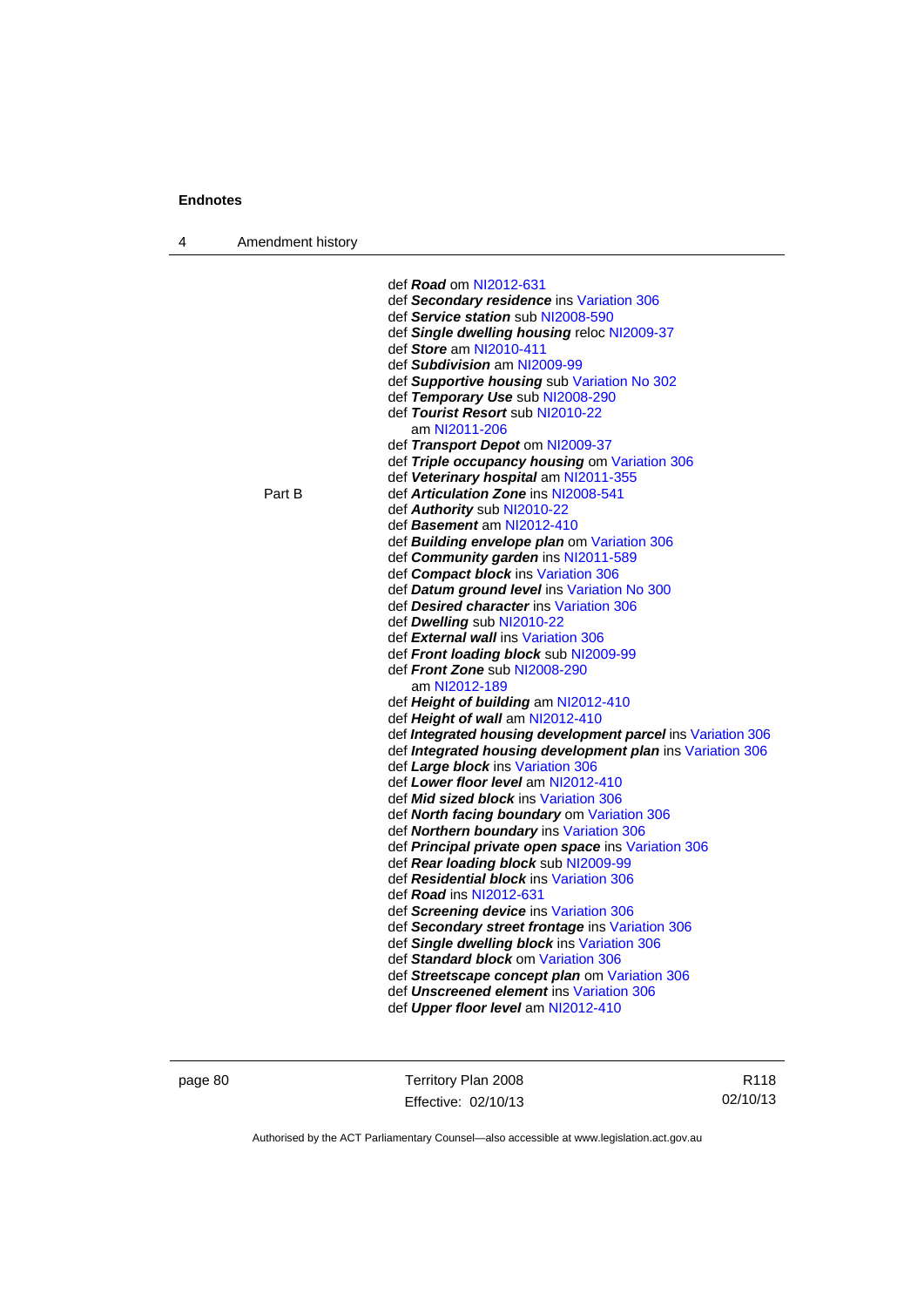| 14   | <b>Structure Plans</b><br>(prev 1) renum NI2008-590 R13                                                                                                                                                                                                                                                         |
|------|-----------------------------------------------------------------------------------------------------------------------------------------------------------------------------------------------------------------------------------------------------------------------------------------------------------------|
| 14.1 | <b>West Belconnen</b><br>(prev 1.1) renum NI2008-590 R13                                                                                                                                                                                                                                                        |
| 14.2 | <b>Bruce Central Precinct</b><br>(prev 1.2) renum NI2008-590 R13<br>om NI2011-788                                                                                                                                                                                                                               |
| 14.3 | <b>Kingston Foreshore</b><br>(prev 1.3) renum NI2008-590 R13<br><b>General Objectives</b><br>am NI2010-22                                                                                                                                                                                                       |
| 14.4 | North Watson<br>(prev 1.4) renum NI2008-590 R13                                                                                                                                                                                                                                                                 |
| 14.5 | <b>Gungahlin Central Area</b><br>orig 14.5<br>(prev 1.5) renum NI2008-590 R13<br><b>Urban Structure Principles Central Area</b><br>Central Area Land Use<br>7<br>am NI2010-217<br>Central Area Heritage<br>am NI2010-217<br>4<br>5<br>am NI2010-217<br>om Variation No 300<br>pres 14.5<br>sub Variation No 300 |
| 14.6 | <b>Gungahlin: Part of Nicholls including Gold Creek Tourist Area</b><br>(prev 1.6) renum NI2008-590 R13                                                                                                                                                                                                         |
| 14.7 | <b>North Gungahlin</b><br>(prev 1.7) renum NI2008-590 R13                                                                                                                                                                                                                                                       |
| 14.8 | East Gungahlin - Suburbs of Kenny, Throsby, Part Harrison and<br>Goorooyarroo Nature Reserve<br>(prev 1.8) renum NI2008-590 R13<br>1.2 Principles and Policies for East Gungahlin<br>1.2.2 Specific<br>Policies 4<br>am NI2010-217<br>1.2.3 Specific<br>Policies 1<br>am NI2010-217                             |
| 14.9 | Gungahlin – Suburb of Crace<br>(prev 1.9) renum NI2008-590 R13                                                                                                                                                                                                                                                  |

R118 02/10/13

Territory Plan 2008 Effective: 02/10/13 page 81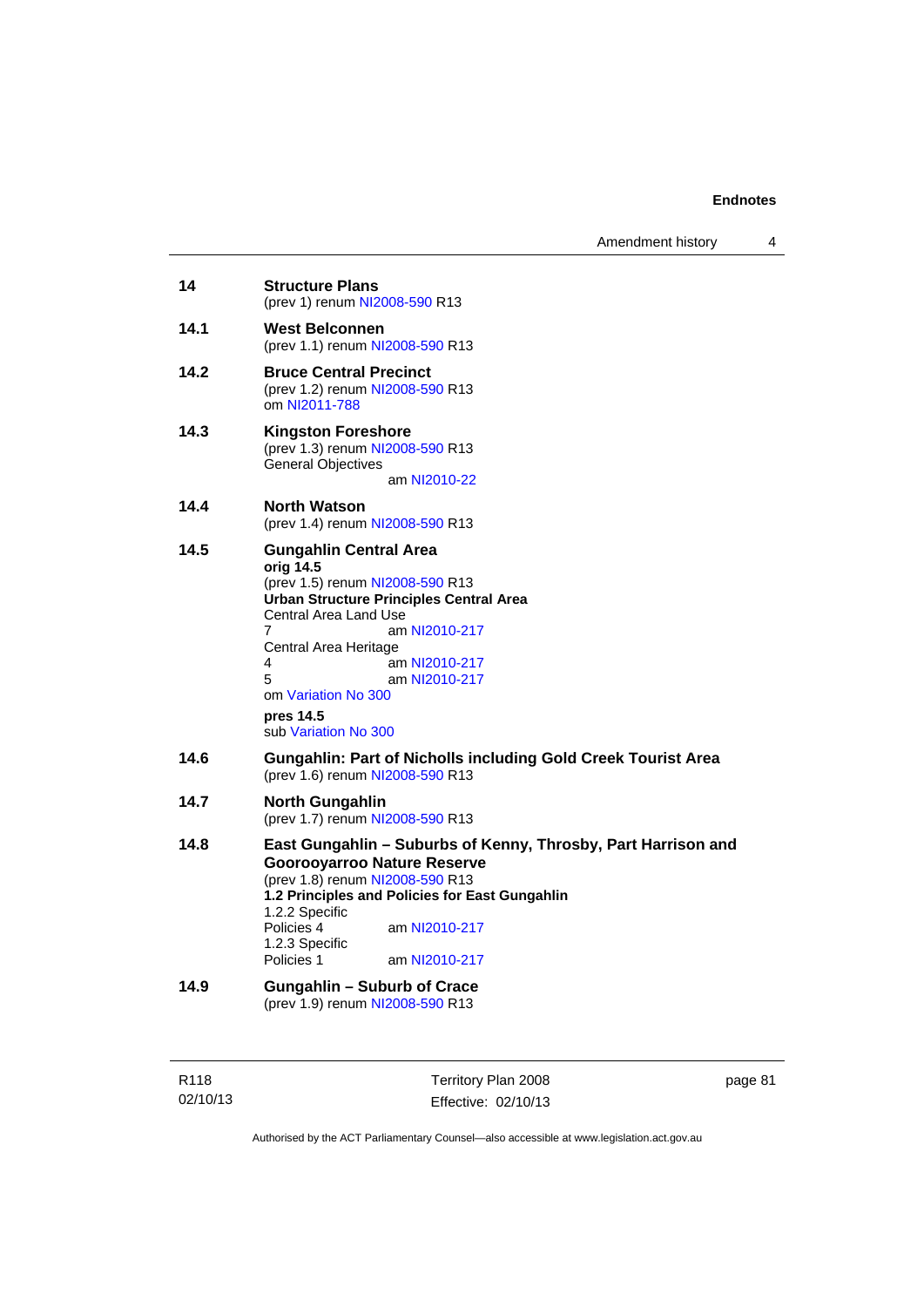| 4     | Amendment history                                                                                                                                                                                                                                                       |  |
|-------|-------------------------------------------------------------------------------------------------------------------------------------------------------------------------------------------------------------------------------------------------------------------------|--|
| 14.10 | <b>Molonglo and North Weston</b><br>(prev 1.10) renum NI2008-590 R13<br>ins Variation No 281<br>3 - Prohibited Development<br>sub NI2010-219<br>Fia 1<br>5 - Policies for the development of the Molonglo and North Weston future<br>urban area<br>5.2<br>am NI2010-218 |  |
| 14.11 | <b>Lawson South</b><br>ins Variation No 299                                                                                                                                                                                                                             |  |
| 14.12 | Holt section 99 block 11 (Belconnen Golf Course)<br>ins Variation No 298                                                                                                                                                                                                |  |
| 14.13 | <b>Gungahlin town Centre</b><br>ins Variation No 300                                                                                                                                                                                                                    |  |
| 15    | <b>Concept Plans</b><br>(prev 2) renum NI2008-590 R13                                                                                                                                                                                                                   |  |
| 15.1  | Bonner<br>(prev 2.1) renum NI2008-590 R13<br>om NI2012-631                                                                                                                                                                                                              |  |
| 15.2  | Casey<br>(prev 2.2) renum NI2008-590 R13                                                                                                                                                                                                                                |  |
| 15.3  | Crace<br>(prev 2.3) renum NI2008-590 R13<br>Ongoing block-specific provisions<br>7<br>ins NI2011-355<br>om NI2011-787<br>Figure 9<br>ins NI2011-355<br>om NI2011-787<br>Figure 10<br>ins NI2011-355<br>om NI2011-787                                                    |  |
| 15.4  | Forde<br>(prev 2.4) renum NI2008-590 R13<br>NI2012-190<br>om                                                                                                                                                                                                            |  |
| 15.5  | <b>Macgregor</b><br>(prev 2.5) renum NI2008-590 R13<br><b>Dwelling Numbers</b><br>5.9<br>sub NI2009-321<br>am NI2012-189                                                                                                                                                |  |

page 82 Territory Plan 2008 Effective: 02/10/13

R118 02/10/13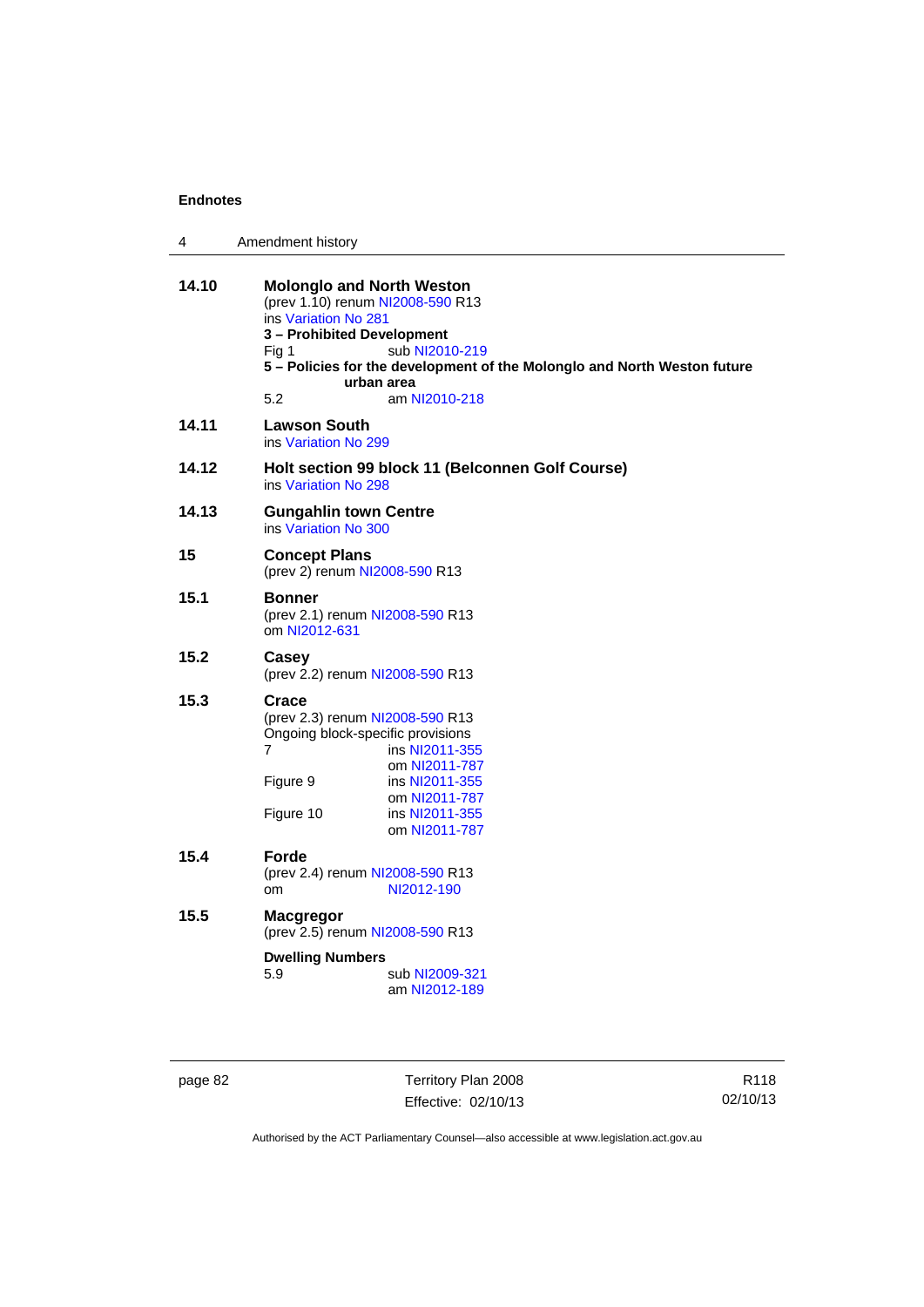Amendment history 4

**15.6 Flemington Road Corridor**  (prev 2.6) renum [NI2008-590](http://www.legislation.act.gov.au/ni/2008-590/default.asp) R13 **2 – Flemington Road Concept Plan**  2.2 Site sub [NI2010-601](http://www.legislation.act.gov.au/ni/2010-601/) 2.4.12 Natural and Cultural Heritage Features am [NI2010-217](http://www.legislation.act.gov.au/ni/2010-217/) 2.4.13 Land Program sub [NI2010-22](http://www.legislation.act.gov.au/ni/2010-22/) om [NI2010-601](http://www.legislation.act.gov.au/ni/2010-601/) 3.1.1 Building Height Controls am [NI2009-272](http://www.legislation.act.gov.au/ni/2009-272/) **3 – Development Control Requirements**  sub [NI2010-22](http://www.legislation.act.gov.au/ni/2010-22/) **Part A – Land Use**  R1, C1 (prev R2, C2) renum [NI2010-601](http://www.legislation.act.gov.au/ni/2010-601/) **Part B – Subdivision**  1 Dwelling Numbers hdg ins [NI2010-601](http://www.legislation.act.gov.au/ni/2010-601/) 2 Subdivision hdg (prev 1) renum [NI2010-601](http://www.legislation.act.gov.au/ni/2010-601/) 3 Density hdg (prev 2) renum [NI2010-601](http://www.legislation.act.gov.au/ni/2010-601/) 4 Bushfire Protection hdg (prev 3) renum [NI2010-601](http://www.legislation.act.gov.au/ni/2010-601/) **Part C – Buildings and Structures**  R11A ins [NI2010-601](http://www.legislation.act.gov.au/ni/2010-601/) R16A ins [NI2010-601](http://www.legislation.act.gov.au/ni/2010-601/) 3 Increase in the Number of Dwellings Permitted by a Crown Lease hdg ins [NI2010-601](http://www.legislation.act.gov.au/ni/2010-601/) R19A ins [NI2010-601](http://www.legislation.act.gov.au/ni/2010-601/) 4 Commercial Gross Floor Area hdg (prev 3) renum [NI2010-601](http://www.legislation.act.gov.au/ni/2010-601/) R20 sub [NI2010-601](http://www.legislation.act.gov.au/ni/2010-601/) 5 Commercial Building Frontages hdg (prev 4) renum [NI2010-601](http://www.legislation.act.gov.au/ni/2010-601/) 6 Floor to Ceiling Heights hdg (prev 5) renum [NI2010-601](http://www.legislation.act.gov.au/ni/2010-601/) 7 Service Entries (prev 6) renum [NI2010-601](http://www.legislation.act.gov.au/ni/2010-601/) 8 Articulation Zone hdg (prev 7) renum [NI2010-601](http://www.legislation.act.gov.au/ni/2010-601/) 9 Materials and Colours hdg (prev 8) renum [NI2010-601](http://www.legislation.act.gov.au/ni/2010-601/) 10 Verges hdg (prev 9) renum [NI2010-601](http://www.legislation.act.gov.au/ni/2010-601/) 11 Street Interface hdg (prev 10) renum [NI2010-601](http://www.legislation.act.gov.au/ni/2010-601/)

R118 02/10/13 Territory Plan 2008 Effective: 02/10/13 page 83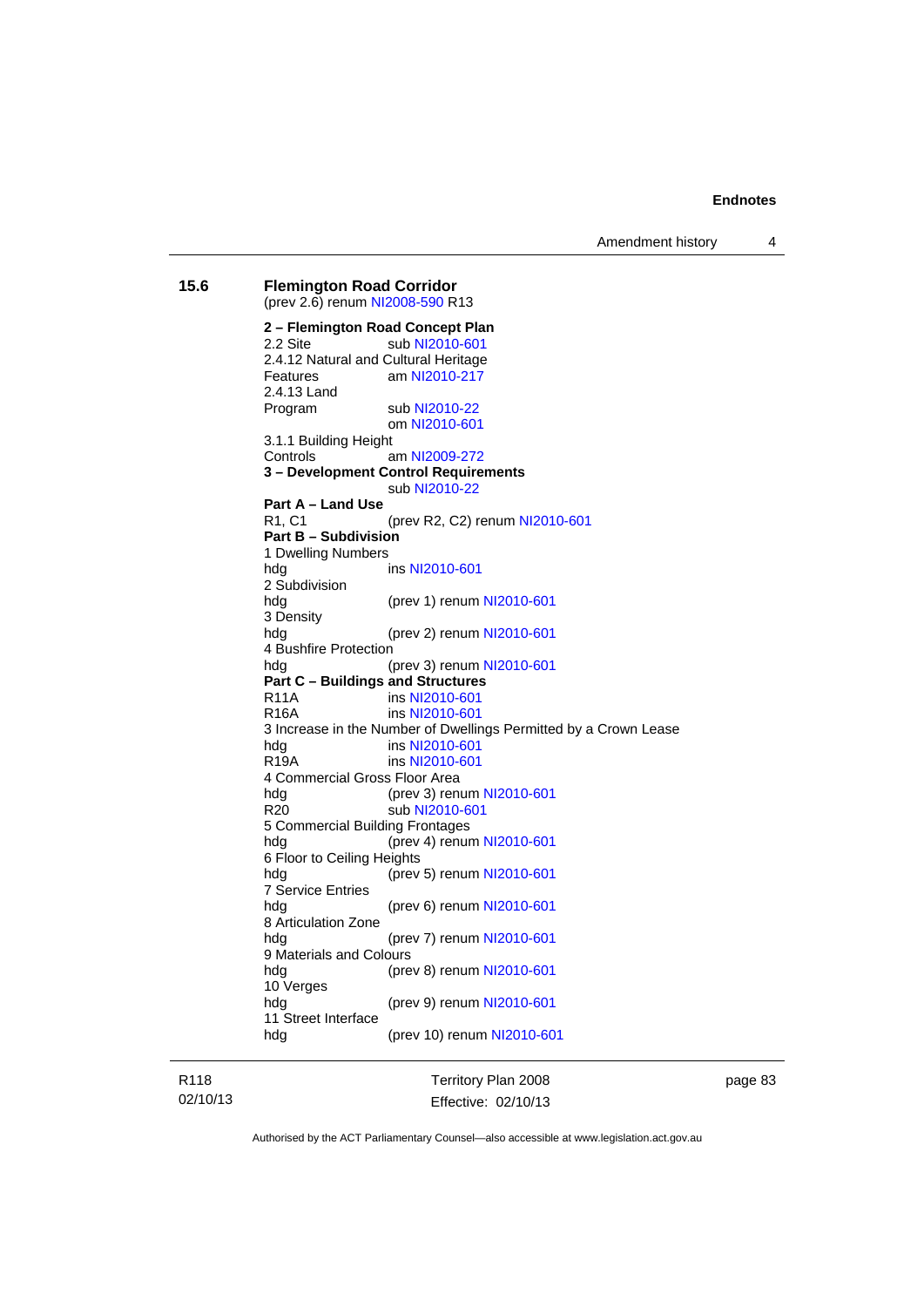| 4 | Amendment history |
|---|-------------------|
|---|-------------------|

| hdg<br>R <sub>29</sub><br>R30<br>R30A, C30A<br>13 Courtyard Walls<br>hdg<br>14 Public Art<br>hdg<br>hdg | (prev 11) renum NI2010-601<br>sub NI2010-601<br>am NI2010-411<br>ins NI2010-601<br>(prev 12) renum NI2010-601<br>(prev 13) renum NI2010-601<br>(prev 14) renum NI2010-601                                                                                                                                                                                                                                                                                                           |
|---------------------------------------------------------------------------------------------------------|-------------------------------------------------------------------------------------------------------------------------------------------------------------------------------------------------------------------------------------------------------------------------------------------------------------------------------------------------------------------------------------------------------------------------------------------------------------------------------------|
| Study Area                                                                                              | sub NI2010-601                                                                                                                                                                                                                                                                                                                                                                                                                                                                      |
| Ngunnawal 2C                                                                                            |                                                                                                                                                                                                                                                                                                                                                                                                                                                                                     |
| Jacka                                                                                                   |                                                                                                                                                                                                                                                                                                                                                                                                                                                                                     |
| <b>Moncrieff</b>                                                                                        |                                                                                                                                                                                                                                                                                                                                                                                                                                                                                     |
| <b>North Weston</b>                                                                                     |                                                                                                                                                                                                                                                                                                                                                                                                                                                                                     |
| Introduction<br>Application<br>Definition of                                                            | sub NI2010-22<br>am NI2012-410<br>am NI2010-412                                                                                                                                                                                                                                                                                                                                                                                                                                     |
|                                                                                                         |                                                                                                                                                                                                                                                                                                                                                                                                                                                                                     |
| R46, C46<br>R46A,C46A<br>R46B, C46B<br>Element 9<br>R48<br>Element 10<br>R49                            | sub NI2011-355<br>ins NI2011-355<br>ins NI2011-355<br>am NI2010-217<br>sub NI2011-355                                                                                                                                                                                                                                                                                                                                                                                               |
|                                                                                                         | 12 Deep Root Planting Zones<br>15 Communal Open Space<br><b>Concept Plan Drawings</b><br>Flemington Road Concept Plan<br>(prev 2.7) renum NI2008-590 R13<br>(prev 2.8) renum NI2008-590 R13<br>(prev 2.9) renum NI2008-590 R13<br>(prev 2.10) ins Variation No 281<br>renum NI2008-590 R13<br><b>Coombs and Wright</b><br>(prev 2.11) ins Variation No 281<br>renum NI2008-590 R13<br>terms<br><b>Part B - Subdivision</b><br>Element 8<br><b>Part C - Buildings and Structures</b> |

page 84 Territory Plan 2008 Effective: 02/10/13

R118 02/10/13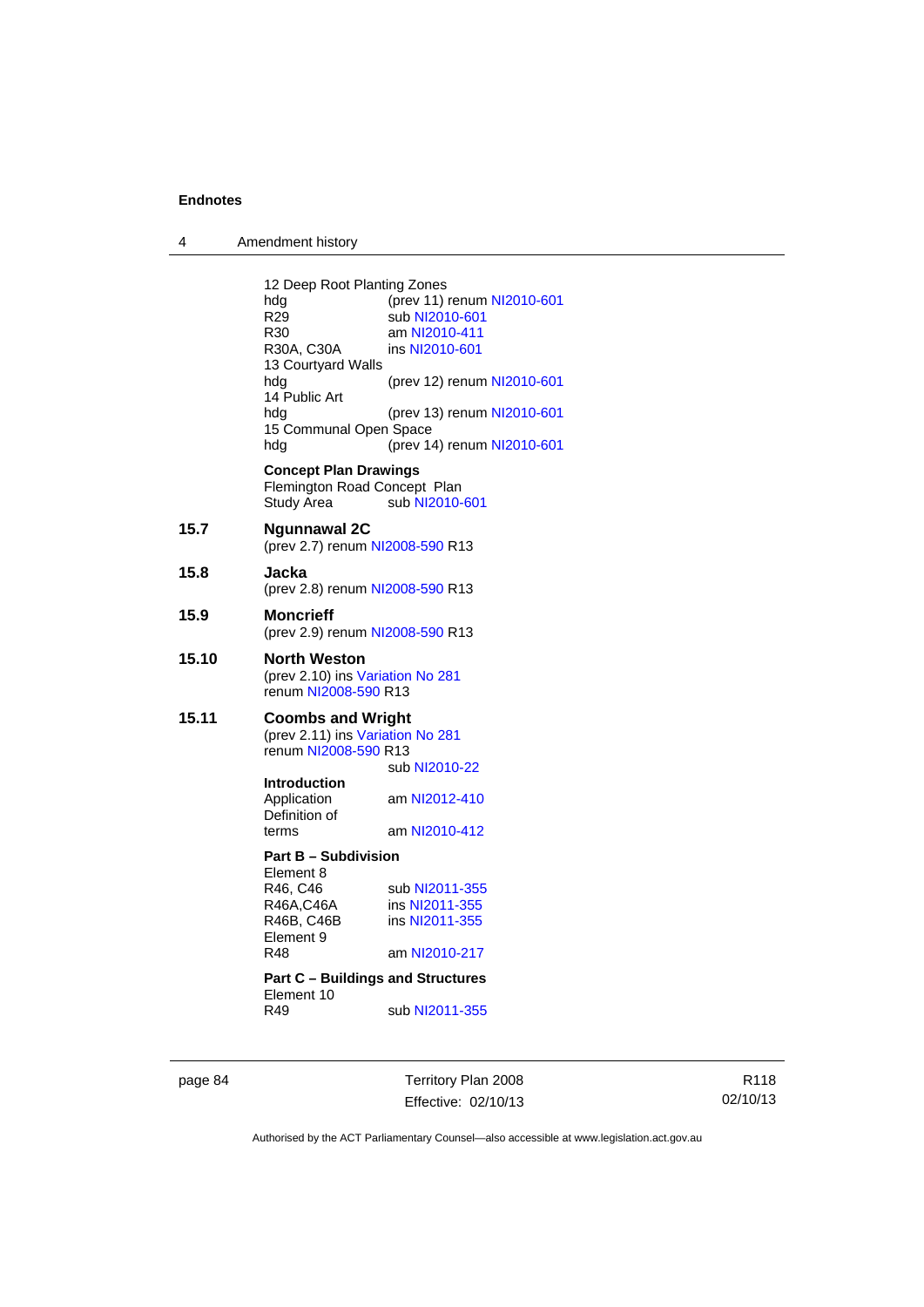Amendment history 4

Element 16<br>hdg ins [NI2010-412](http://www.legislation.act.gov.au/ni/2010-412/) Item 16.1 ins [NI2010-412](http://www.legislation.act.gov.au/ni/2010-412/)<br>R62, C62 ins NI2010-412 R62, C62 ins [NI2010-412](http://www.legislation.act.gov.au/ni/2010-412/)<br>R63 ins NI2010-412 R63 ins [NI2010-412](http://www.legislation.act.gov.au/ni/2010-412/)<br>Table 1 ins NI2010-412 ins [NI2010-412](http://www.legislation.act.gov.au/ni/2010-412/) Figure A1 ins [NI2010-412](http://www.legislation.act.gov.au/ni/2010-412/) **Part D – Environment**  hdg ins [NI2012-410](http://www.legislation.act.gov.au/ni/2012-410/) Element 17<br>hdg hdg ins [NI2012-410](http://www.legislation.act.gov.au/ni/2012-410/)<br>R64 ins NI2012-410 ins [NI2012-410](http://www.legislation.act.gov.au/ni/2012-410/) Figure 4 sub [NI2010-217](http://www.legislation.act.gov.au/ni/2010-217/); [NI2010-602](http://www.legislation.act.gov.au/ni/2010-602/) Figure 5 sub [NI2010-217](http://www.legislation.act.gov.au/ni/2010-217/)<br>Figure 6 ins NI2012-410 ins [NI2012-410](http://www.legislation.act.gov.au/ni/2012-410/) **15.12 Lawson South**  (prev 2.12) ins [Variation No 281](http://www.legislation.act.gov.au/ni/2008-352/) renum [NI2008-590](http://www.legislation.act.gov.au/ni/2008-590/default.asp) R13 om [NI2010-22](http://www.legislation.act.gov.au/ni/2010-22/) ins [Variation No 299](http://www.legislation.act.gov.au/ni/2010-575/) **Part B – Subdivision Development Code**  hdg sub [NI2011-589](http://www.legislation.act.gov.au/ni/2011-589/) 2. Dwelling Yield R6, C6 sub [NI2011-589](http://www.legislation.act.gov.au/ni/2011-589/) **15.13 Holt section 99 block 11 (Belconnen Golf Course)**  ins [Variation No 298](http://www.legislation.act.gov.au/ni/2011-152/) **16 Development codes**  (prev 3) renum [NI2008-590](http://www.legislation.act.gov.au/ni/2008-590/default.asp) R13 **16.1 Estate Development Code orig 16.1**  (prev 3.1) renum [NI2008-590](http://www.legislation.act.gov.au/ni/2008-590/default.asp) R13 am [NI2009-38](http://www.legislation.act.gov.au/ni/2009-38/) **Part B – Subdivision Development Code**  Introduction am [NI2009-38](http://www.legislation.act.gov.au/ni/2009-38/) **Part B(1) – Estate Development Plans supported by a Precinct Code**  Element 2<br>Item 2.8 hdg Item 2.8 hdg sub [NI2009-324](http://www.legislation.act.gov.au/ni/2009-324/)<br>R26, C26 am NI2009-324 am [NI2009-324](http://www.legislation.act.gov.au/ni/2009-324/) R27,C27 am [NI2009-324](http://www.legislation.act.gov.au/ni/2009-324/) Element 6 Item 6.5 hdg am [NI2009-324](http://www.legislation.act.gov.au/ni/2009-324/)

R118 02/10/13 Territory Plan 2008 Effective: 02/10/13 page 85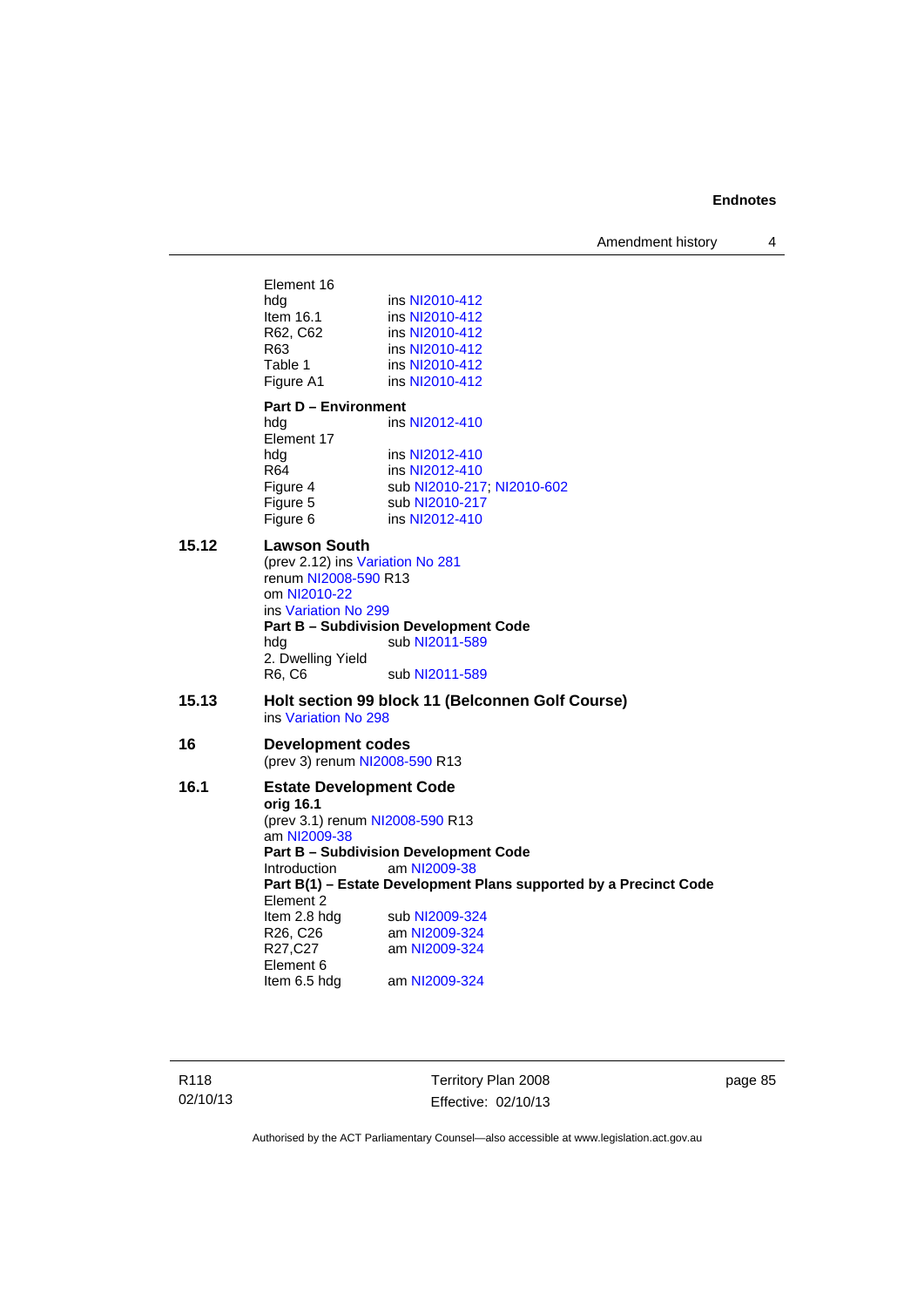5 Earlier republications

**Part B(2) – Additional requirements that apply when an Estate**  Element 1 Item 1.4<br>C109 am [NI2008-541](http://www.legislation.act.gov.au/ni/2008-541/) Element 2 Item 2.1 am [NI2009-487](http://www.legislation.act.gov.au/ni/2009-487/) Element 5 Item 5.3 C130 am [NI2008-541](http://www.legislation.act.gov.au/ni/2008-541/) C131 am [NI2008-541](http://www.legislation.act.gov.au/ni/2008-541/) om [Variation 306](http://www.legislation.act.gov.au/ni/2013-93/default.asp) **pres 16.1** ins [Variation 306](http://www.legislation.act.gov.au/ni/2013-93/default.asp)

# **5 Earlier republications**

Some earlier republications were not numbered. The number in column 1 refers to the publication order.

Since 12 September 2001 every authorised republication has been published in electronic pdf format on the ACT legislation register. A selection of authorised republications have also been published in printed format. These republications are marked with an asterisk (\*) in column 1. Electronic and printed versions of an authorised republication are identical.

| <b>Republication</b><br>No and date | <b>Effective</b>              | Last<br>amendment<br>made by | <b>Republication</b><br>for                                         |
|-------------------------------------|-------------------------------|------------------------------|---------------------------------------------------------------------|
| R <sub>1</sub><br>31 Mar 2008       | 31 Mar 2008-<br>17 Apr 2008   | not amended                  | new instrument                                                      |
| R <sub>2</sub><br>18 Apr 2008       | 18 Apr 2008-<br>5 June 2008   | NI2008-123                   | variations by<br>Variation No 285<br>(as notified in<br>NI2008-123) |
| R <sub>3</sub><br>6 June 2008       | 6 June 2008-<br>10 July 2008  | NI2008-201                   | variations by<br>NI2008-201                                         |
| R4<br>11 July 2008                  | 11 July 2008-<br>31 July 2008 | NI2008-290                   | variations by<br>NI2008-289 and<br>NI2008-290                       |
| R <sub>5</sub><br>1 Aug 2008        | 1 Aug 2008-<br>14 Aug 2008    | NI2008-298                   | variations by<br>NI2008-298                                         |

page 86 Territory Plan 2008 Effective: 02/10/13

R118 02/10/13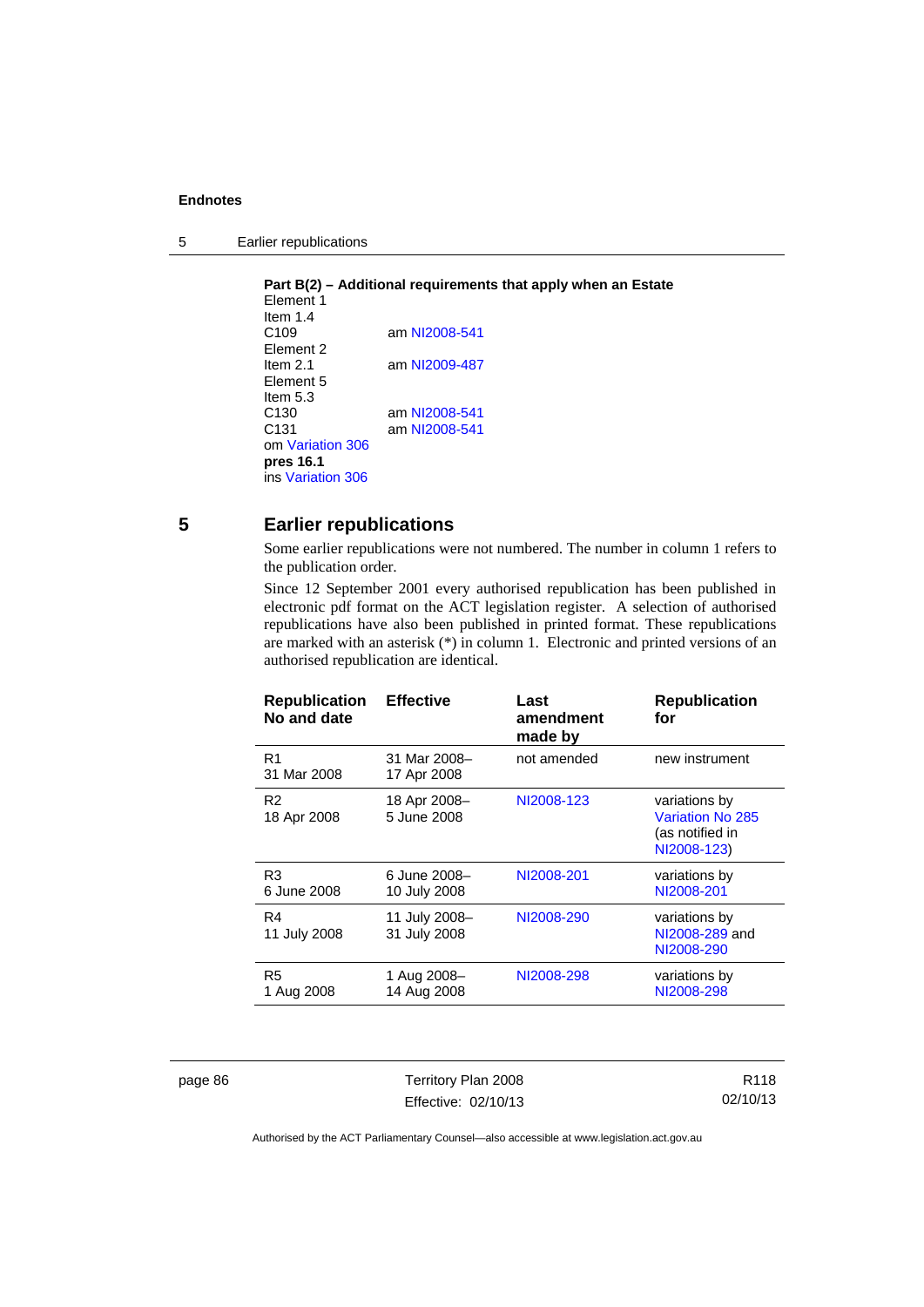Earlier republications 5

| <b>Republication</b><br>No and date | <b>Effective</b>            | Last<br>amendment<br>made by | <b>Republication</b><br>for                                                                                 |
|-------------------------------------|-----------------------------|------------------------------|-------------------------------------------------------------------------------------------------------------|
| R <sub>6</sub><br>15 Aug 2008       | 15 Aug 2008-<br>28 Aug 2008 | NI2008-336                   | variations by<br><b>Variation No 293</b><br>(as notified in<br>NI2008-219),<br>NI2008-328 and<br>NI2008-336 |
| R7                                  | 29 Aug 2008–                | NI2008-358                   | variations by                                                                                               |
| 29 Aug 2008                         | 4 Sept 2008                 |                              | NI2008-358                                                                                                  |
| R <sub>8</sub><br>5 Sept 2008       | 5 Sept 2008-<br>30 Oct 2008 | NI2008-358                   | variations by<br><b>Variation No 289</b><br>(as notified in<br>NI2008-339)                                  |
| R <sub>9</sub>                      | 31 Oct 2008-                | NI2008-499                   | variations by                                                                                               |
| 31 Oct 2008                         | 6 Nov 2008                  |                              | NI2008-499                                                                                                  |
| R <sub>10</sub>                     | 7 Nov 2008-                 | NI2008-516                   | variations by                                                                                               |
| 7 Nov 2008                          | 20 Nov 2008                 |                              | NI2008-516                                                                                                  |
| R <sub>11</sub><br>21 Nov 2008      | 21 Nov 2008-<br>11 Dec 2008 | NI2008-542                   | variations by<br>NI2008-541 and<br>NI2008-542                                                               |
| R <sub>12</sub><br>12 Dec 2008      | 12 Dec 2008-<br>18 Dec 2008 | NI2008-542                   | variations by<br><b>Variation No 281</b><br>(as notified in<br>NI2008-352)                                  |
| R <sub>13</sub>                     | 19 Dec 2008-                | NI2008-590                   | variations by                                                                                               |
| 19 Dec 2008                         | 8 Jan 2009                  |                              | NI2008-590                                                                                                  |
| R <sub>14</sub>                     | 9 Jan 2009-                 | NI2009-6                     | variations by                                                                                               |
| 9 Jan 2009                          | 15 Jan 2009                 |                              | NI2009-6                                                                                                    |
| R <sub>15</sub>                     | 16 Jan 2009-                | NI2009-17                    | variations by                                                                                               |
| 16 Jan 2009                         | 5 Feb 2009                  |                              | NI2009-17                                                                                                   |
| R <sub>16</sub><br>6 Feb 2009       | 6 Feb 2009-<br>12 Feb 2009  | NI2009-38                    | variations by<br>NI2009-37 and<br>NI2009-38                                                                 |
| R <sub>17</sub>                     | 13 Feb2009-                 | NI2009-59                    | variations by                                                                                               |
| 13 Feb 2009                         | 26 Feb 2009                 |                              | NI2009-59                                                                                                   |
| R <sub>18</sub>                     | 27 Feb 2009-                | NI2009-70                    | variations by                                                                                               |
| 27 Feb 2009                         | 19 Mar 2009                 |                              | NI2009-70                                                                                                   |

| R118     | Territory Plan 2008 | page 87 |
|----------|---------------------|---------|
| 02/10/13 | Effective: 02/10/13 |         |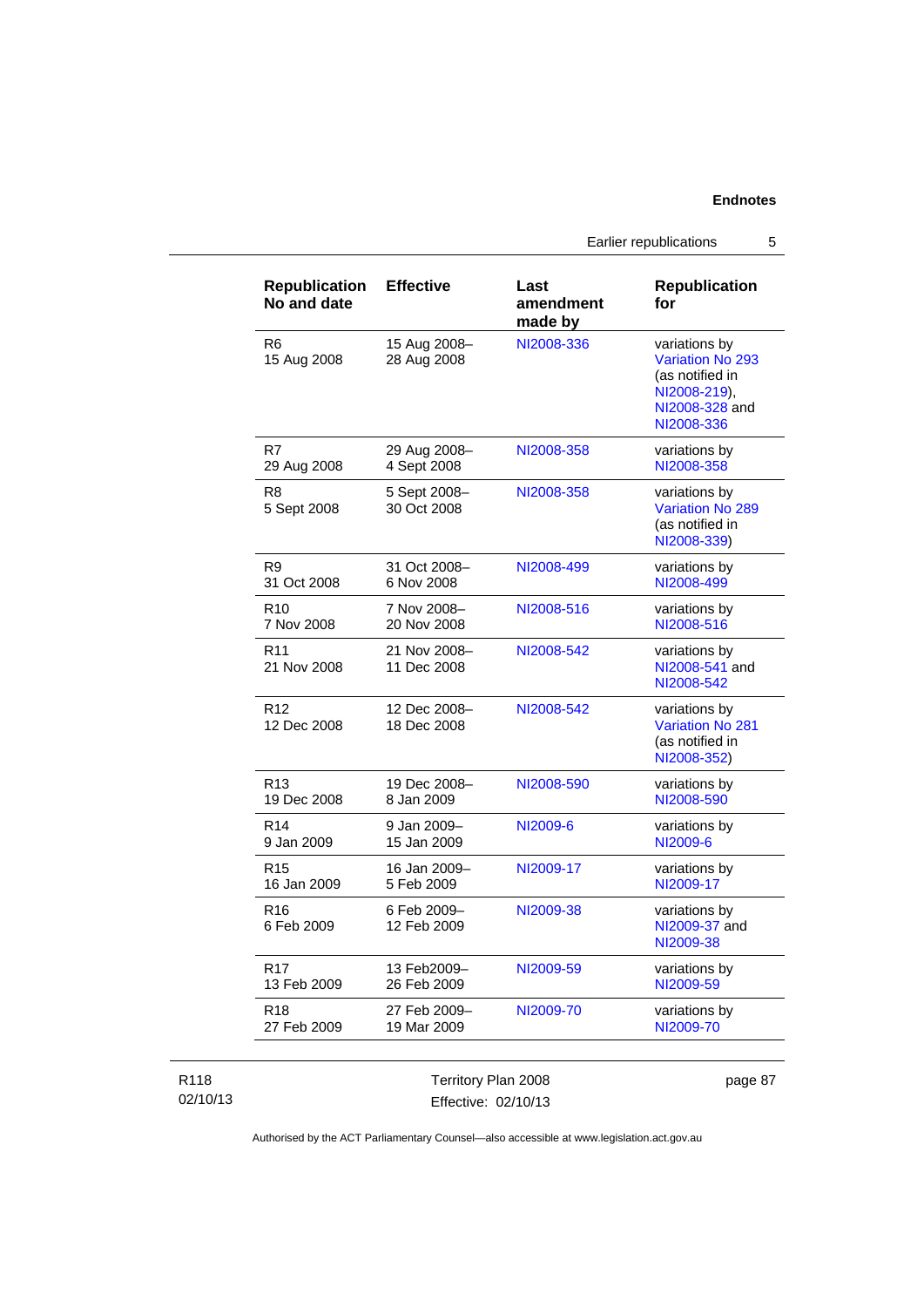| <b>Republication</b><br>No and date | <b>Effective</b>              | Last<br>amendment<br>made by | <b>Republication</b><br>for                                                                                                            |
|-------------------------------------|-------------------------------|------------------------------|----------------------------------------------------------------------------------------------------------------------------------------|
| R <sub>19</sub><br>20 Mar 2009      | 20 Mar 2009-<br>16 Apr 2009   | NI2009-99                    | variations by<br>NI2009-99                                                                                                             |
| R <sub>20</sub><br>17 Apr 2009      | 17 Apr 2009-<br>30 Apr 2009   | NI2009-181                   | variations by<br><b>Variation No 261</b><br>(as notified in<br>NI2009-107),<br>No 296 (as notified<br>in NI2009-108) and<br>NI2009-181 |
| R <sub>21</sub><br>1 May 2009       | 1 May 2009-<br>14 May 2009    | NI2009-200                   | variations by<br>NI2009-199 and<br>NI2009-200                                                                                          |
| R <sub>22</sub><br>15 May 2009      | 15 May 2009-<br>21 May 2009   | NI2009-217                   | variations by<br>NI2009-216 and<br>NI2009-217                                                                                          |
| R <sub>23</sub><br>22 May 2009      | 22 May 2009-<br>4 June 2009   | NI2009-238                   | variations by<br>NI2009-237 and<br>NI2009-238                                                                                          |
| R <sub>24</sub><br>5 June 2009      | 5 June 2009-<br>18 June 2009  | NI2009-256                   | variations by<br>NI2009-254,<br>NI2009-255 and<br>NI2009-256                                                                           |
| R <sub>25</sub><br>19 June 2009     | 19 June 2009-<br>9 July 2009  | NI2009-272                   | variations by<br>NI2009-272                                                                                                            |
| R <sub>26</sub><br>10 July 2009     | 10 July 2009-<br>16 July 2009 | NI2009-324                   | variations by<br>NI2009-321,<br>NI2009-322 and<br>NI2009-324                                                                           |
| R <sub>27</sub><br>17 July 2009     | 17July 2009-<br>23 July 2009  | NI2009-338                   | variations by<br>NI2009-323 and<br>NI2009-338                                                                                          |
| R <sub>28</sub><br>24 July 2009     | 24 July 2009-<br>20 Aug 2009  | NI2009-342                   | variations by<br>NI2009-342                                                                                                            |
| R <sub>29</sub><br>21 Aug 2009      | 21 Aug 2009-<br>27 Aug 2009   | NI2009-392                   | variations by<br>NI2009-392                                                                                                            |

# 5 Earlier republications

page 88 Territory Plan 2008 Effective: 02/10/13

R118 02/10/13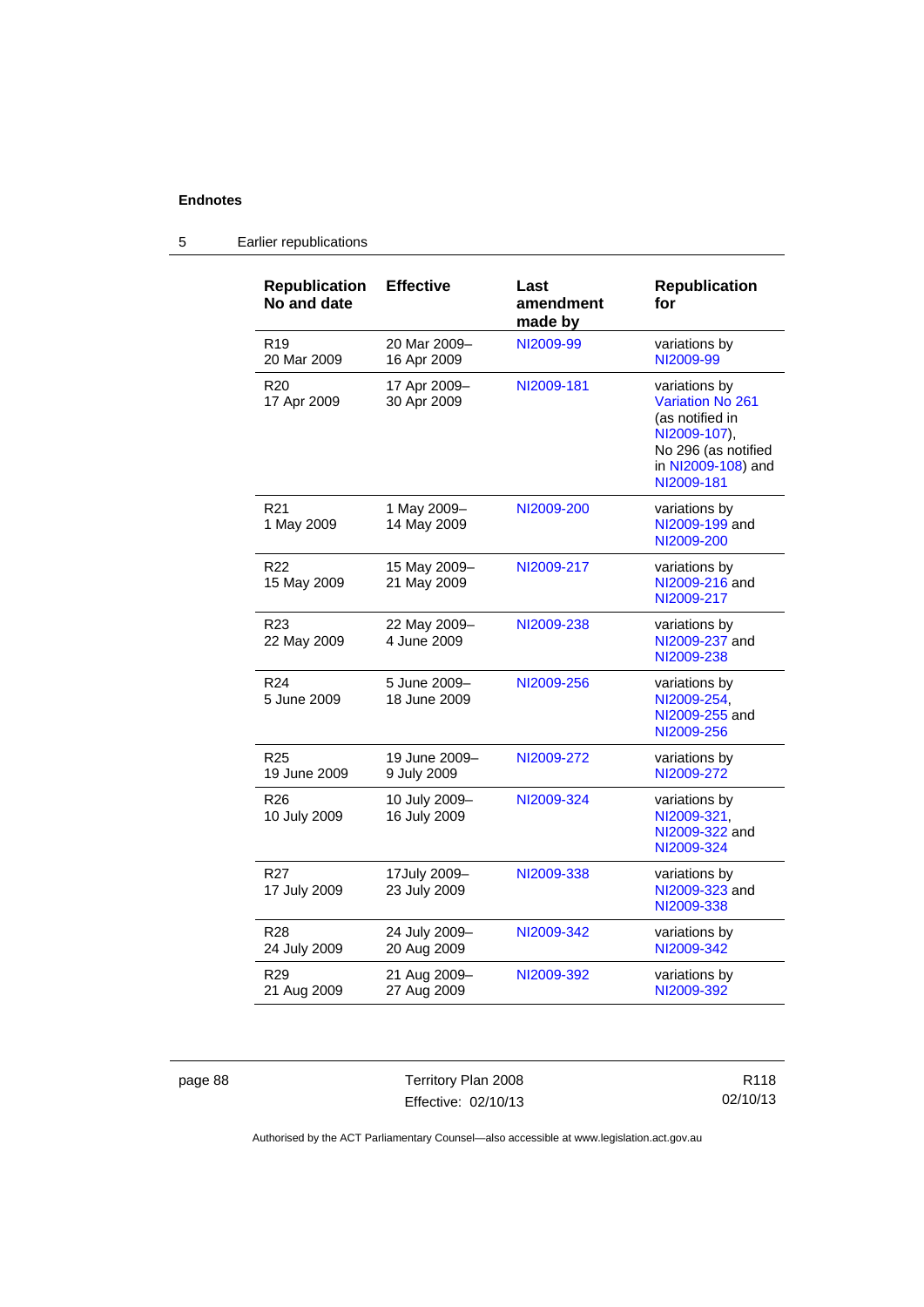Earlier republications 5

**for** 

**Republication** 

**made by**  R30 28 Aug 2009 28 Aug 2009– 3 Sept 2009 [NI2009-410](http://www.legislation.act.gov.au/ni/2009-410/) variations by [NI2009-409](http://www.legislation.act.gov.au/ni/2009-409/) and [NI2009-410](http://www.legislation.act.gov.au/ni/2009-410/) R31 4 Sept 2009 4 Sept 2009– 1 Oct 2009 [NI2009-418](http://www.legislation.act.gov.au/ni/2009-418/) variations by [Variation No 288](http://www.legislation.act.gov.au/ni/2009-391/) (as notified in [NI2009-391](http://www.legislation.act.gov.au/ni/2009-391/)) and [NI2009-418](http://www.legislation.act.gov.au/ni/2009-418/) R32 2 Oct 2009 2 Oct 2009– 12 Nov 2009 [NI2009-488](http://www.legislation.act.gov.au/ni/2009-488/) variations by [NI2009-487](http://www.legislation.act.gov.au/ni/2009-487/) and [NI2009-488](http://www.legislation.act.gov.au/ni/2009-488/) R33 13 Nov 2009 13 Nov 2009– 3 Dec 2009 [NI2009-570](http://www.legislation.act.gov.au/ni/2009-570/) variations by [NI2009-570](http://www.legislation.act.gov.au/ni/2009-570/) R34 4 Dec 2009 4 Dec 2009– 21 Jan 2010 [NI2009-619](http://www.legislation.act.gov.au/ni/2009-619/) variations by [NI2009-617](http://www.legislation.act.gov.au/ni/2009-617/), [NI2009-618](http://www.legislation.act.gov.au/ni/2009-618/) and [NI2009-619](http://www.legislation.act.gov.au/ni/2009-619/) R35 22 Jan 2010 22 Jan 2010– 4 Feb 2010 [NI2010-23](http://www.legislation.act.gov.au/ni/2010-23/) variations by [NI2010-21](http://www.legislation.act.gov.au/ni/2010-21/), [NI2010-22](http://www.legislation.act.gov.au/ni/2010-22/) and [NI2010-23](http://www.legislation.act.gov.au/ni/2010-23/) R36 5 Feb 2010 5 Feb 2010– 25 Feb 2010 [NI2010-45](http://www.legislation.act.gov.au/ni/2010-45/) variations by [NI2010-45](http://www.legislation.act.gov.au/ni/2010-45/) R37 26 Feb 2010 26 Feb 2010– 18 Mar 2010 [NI2010-84](http://www.legislation.act.gov.au/ni/2010-84/) variations by [NI2010-82](http://www.legislation.act.gov.au/ni/2010-82/), [NI2010-83](http://www.legislation.act.gov.au/ni/2010-83/) and [NI2010-84](http://www.legislation.act.gov.au/ni/2010-84/) R38 19 Mar 2010 19 Mar 2010– 6 May 2010 [NI2010-125](http://www.legislation.act.gov.au/ni/2010-125/) variations by [NI2010-123](http://www.legislation.act.gov.au/ni/2010-123/), [NI2010-124](http://www.legislation.act.gov.au/ni/2010-124/) and [NI2010-125](http://www.legislation.act.gov.au/ni/2010-125/) R39 7 May 2010 7 May 2010– 27 May 2010 [NI2010-219](http://www.legislation.act.gov.au/ni/2010-219/) variations by [NI2010-217](http://www.legislation.act.gov.au/ni/2010-217/), [NI2010-218](http://www.legislation.act.gov.au/ni/2010-218/) and

**amendment** 

**Effective Last** 

**Republication No and date** 

> Territory Plan 2008 Effective: 02/10/13

page 89

[NI2010-219](http://www.legislation.act.gov.au/ni/2010-219/)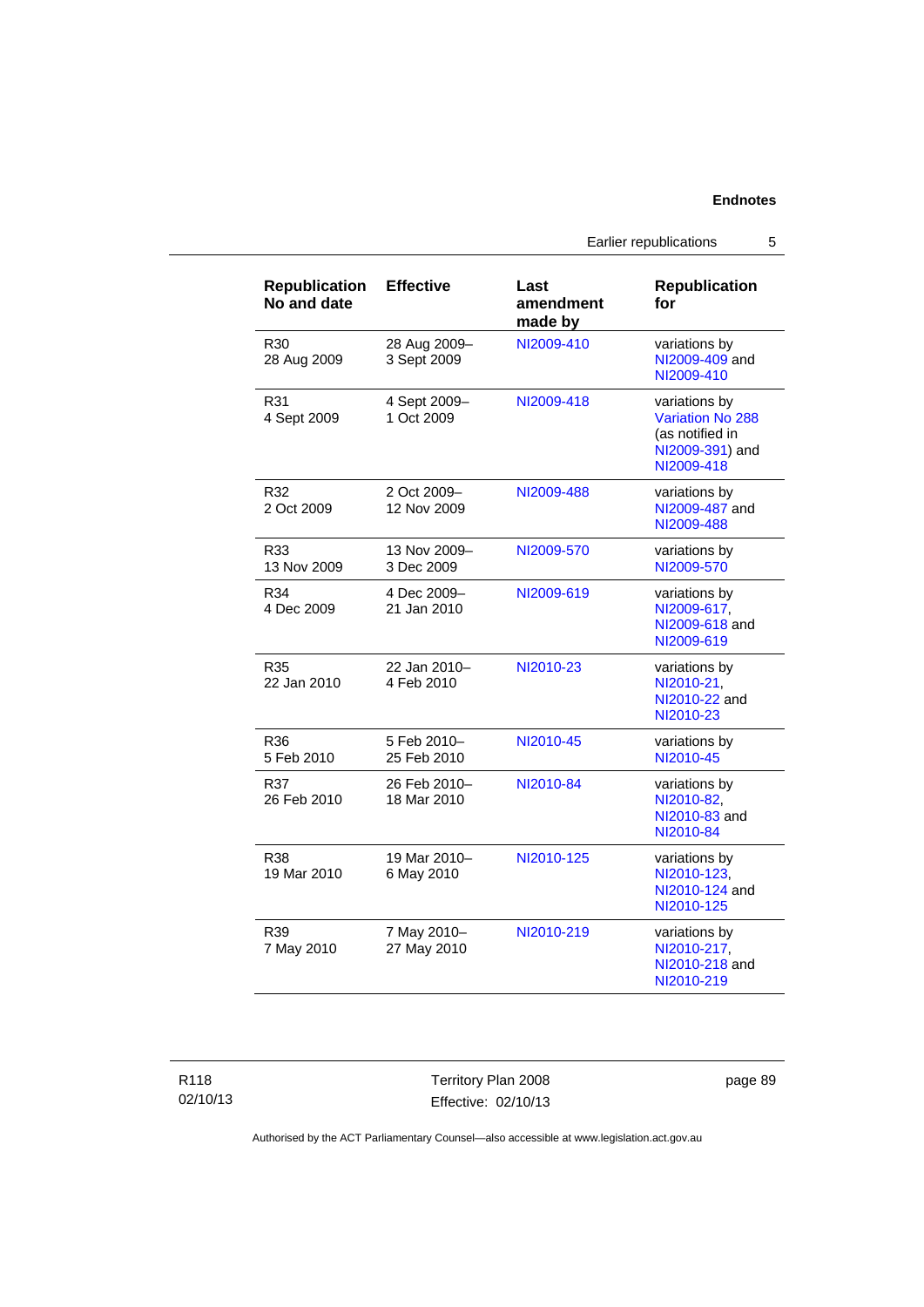| <b>Republication</b><br>No and date | <b>Effective</b>              | Last<br>amendment<br>made by | <b>Republication</b><br>for                                                 |
|-------------------------------------|-------------------------------|------------------------------|-----------------------------------------------------------------------------|
| R40<br>28 May 2010                  | 28 May 2010-<br>3 June 2010   | NI2010-258                   | variations by<br>NI2010-243.<br>NI2010-244 and<br>NI2010-258                |
| R41<br>4 June 2010                  | 4 June 2010–<br>24 June 2010  | NI2010-258                   | variations by<br>NI2010-246                                                 |
| R42<br>25 June 2010                 | 25 June 2010-<br>8 July 2010  | NI2010-321                   | variations by<br>NI2010-321                                                 |
| R43<br>9 July 2010                  | 9 July 2010-<br>15 July 2010  | NI2010-371                   | variations by<br>NI2010-370 and<br>NI2010-371                               |
| R44<br>16 July 2010                 | 16 July 2010-<br>22 July 2010 | NI2010-382                   | variations by<br>NI2010-382                                                 |
| R45<br>23 July 2010                 | 23 July 2010-<br>29 July 2010 | NI2010-409                   | variations by<br>NI2010-409                                                 |
| R46<br>30 July 2010                 | 30 July 2010-<br>12 Aug 2010  | NI2010-426                   | variations by<br>NI2010-410.<br>NI2010-411,<br>NI2010-412 and<br>NI2010-426 |
| R47<br>13 Aug 2010                  | 13 Aug 2010-<br>23 Sept 2010  | NI2010-441                   | variations by<br>NI2010-440 and<br>NI2010-441                               |
| R48<br>24 Sept 2010                 | 24 Sept 2010-<br>7 Oct 2010   | NI2010-540                   | variations by<br>NI2010-538,<br>NI2010-539 and<br>NI2010-540                |
| R49<br>8 Oct                        | 8 Oct 2010-<br>28 Oct 2010    | NI2010-566                   | variations by<br>NI2010-566                                                 |
| R50<br>29 Oct 2010                  | 29 Oct 2010-<br>4 Nov 2010    | NI2010-602                   | variations by<br>NI2010-601 and<br>NI2010-602                               |
| R51<br>5 Nov 2010                   | 5 Nov 2010-<br>21 Dec 2010    | NI2010-602                   | variations by<br><b>Variation No 299</b><br>(as notified in<br>NI2010-575)  |

# 5 Earlier republications

page 90 Territory Plan 2008 Effective: 02/10/13

R118 02/10/13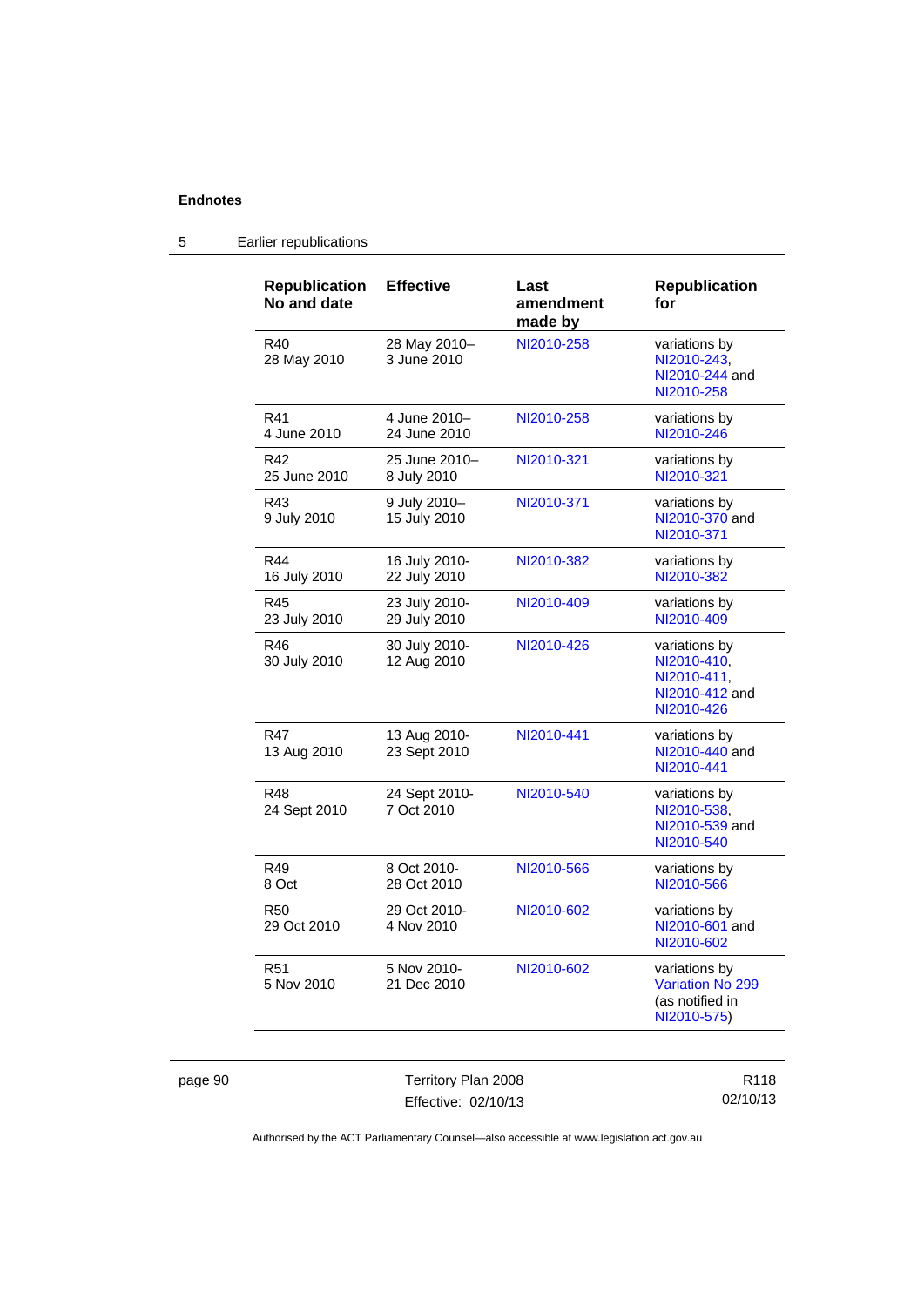Earlier republications 5

| <b>Republication</b><br>No and date | <b>Effective</b>            | Last<br>amendment<br>made by | <b>Republication</b><br>for                                                           |
|-------------------------------------|-----------------------------|------------------------------|---------------------------------------------------------------------------------------|
| R <sub>52</sub>                     | 22 Dec 2010-                | NI2010-697                   | variations by                                                                         |
| 22 Dec 2010                         | 1 Feb 2011                  |                              | NI2010-697                                                                            |
| R53                                 | 2 Feb 2011-                 | NI2011-23                    | variations by                                                                         |
| 2 Feb 2011                          | 3 Feb 2011                  |                              | NI2011-23                                                                             |
| R <sub>54</sub>                     | 4 Feb 2011-                 | NI2011-30                    | variations by                                                                         |
| 4 Feb 2011                          | 10 Feb 2011                 |                              | NI2011-30                                                                             |
| <b>R55</b>                          | 11 Feb 2011-                | NI2011-42                    | variations by                                                                         |
| 11 Feb 2011                         | 3 Mar 2011                  |                              | NI2011-42                                                                             |
| <b>R56</b>                          | 4 Mar 2011-                 | NI2011-81                    | variations by                                                                         |
| 4 Mar 2011                          | 10 Mar 2011                 |                              | NI2011-81                                                                             |
| R57                                 | 11 Mar 2011-                | NI2011-126                   | variations by                                                                         |
| 11 Mar 2011                         | 17 Mar 2011                 |                              | NI2011-126                                                                            |
| <b>R58</b><br>18 Mar 2011           | 18 Mar 2011-<br>14 Apr 2011 | NI2011-153                   | variations by<br>Variation No 298<br>(as notified in<br>NI2011-152) and<br>NI2011-153 |
| R59<br>15 Apr 2011                  | 15 Apr 2011-<br>20 Apr 2011 | NI2011-194                   | variations by<br>NI2011-193 and<br>NI2011-194                                         |
| R60                                 | 21 Apr 2011-                | NI2011-204                   | variations by                                                                         |
| 21 Apr 2011                         | 28 Apr 2011                 |                              | NI2011-204                                                                            |
| R61<br>29 Apr 2011                  | 29 Apr 2011-<br>11 May 2011 | NI2011-207                   | variations by<br>NI2011-206 and<br>NI2011-207                                         |
| R62                                 | 12 May 2011-                | NI2011-226                   | variations by                                                                         |
| 12 May 2011                         | 18 May 2011                 |                              | NI2011-226                                                                            |
| R63<br>19 May 2011                  | 19 May 2011-<br>26 May 2011 | NI2011-238                   | variations by<br>NI2011-237 and<br>NI2011-238                                         |
| R64<br>27 May 2011                  | 27 May 2011-<br>9 June 2011 | NI2011-258                   | variations by<br>NI2011-255,<br>NI2011-256,<br>NI2011-257 and<br>NI2011-258           |

Territory Plan 2008 Effective: 02/10/13 page 91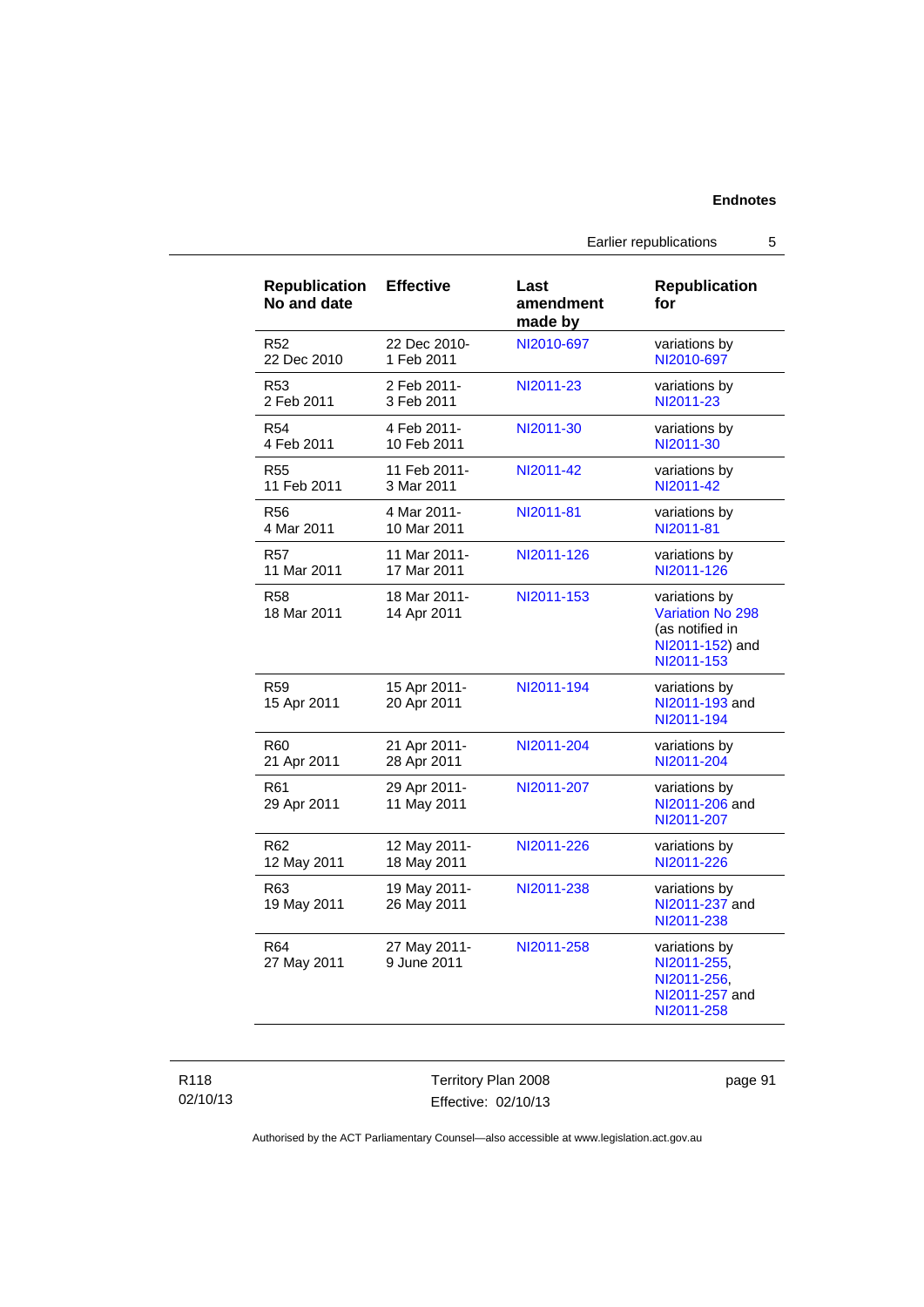| <b>Republication</b><br>No and date | <b>Effective</b>             | Last<br>amendment<br>made by | <b>Republication</b><br>for                                                                                  |
|-------------------------------------|------------------------------|------------------------------|--------------------------------------------------------------------------------------------------------------|
| R65<br>10 June 2011                 | 10June 2011-<br>23 June 2011 | NI2011-284                   | variations by<br>NI2011-283 and<br>NI2011-284                                                                |
| R66<br>24 June 2011                 | 24 June 2011-<br>7 July 2011 | NI2011-309                   | variations by<br>NI2011-309                                                                                  |
| R67<br>8 July 2011                  | 8 July 2011-<br>26 Aug 2011  | NI2011-355                   | variations by<br>NI2011-353,<br>NI2011-354 and<br>NI2011-355                                                 |
| R68<br>27 Aug 2011                  | 27 Aug 2011-<br>1 Sept 2011  | NI2011-481                   | variations by<br>NI2011-481                                                                                  |
| R69<br>2 Sept 2011                  | 2 Sept 2011-<br>15 Sept 2011 | NI2011-481                   | variations by<br>NI2011-478,<br>NI2011-479 and<br>NI2011-480                                                 |
| R70<br>16 Sept 2011                 | 16 Sept 2011-<br>6 Oct 2011  | NI2011-541                   | variations by<br>NI2011-541                                                                                  |
| R71<br>7 Oct 2011                   | 7 Oct 2011-<br>27 Oct 2011   | NI2011-590                   | variations by<br>NI2011-589 and<br>NI2011-590                                                                |
| R72<br>28 Oct 2011                  | 28 Oct 2011-<br>3 Nov 2011   | NI2011-652                   | variations by<br>NI2011-650,<br>NI2011-651 and<br>NI2011-652                                                 |
| R73<br>4 Nov 2011                   | 4 Nov 2011-<br>30 Nov 2011   | NI2011-668                   | variations by<br><b>Variation No 302</b><br>(as notified in<br>NI2011-573),<br>NI2011-667 and<br>NI2011-668) |
| R74<br>1 Dec 2011                   | 1 Dec 2011-<br>15 Dec 2011   | NI2011-731                   | variations by<br>NI2011-728,<br>NI2011-729,<br>NI2011-730 and<br>NI2011-731                                  |

# 5 Earlier republications

page 92 Territory Plan 2008 Effective: 02/10/13

R118 02/10/13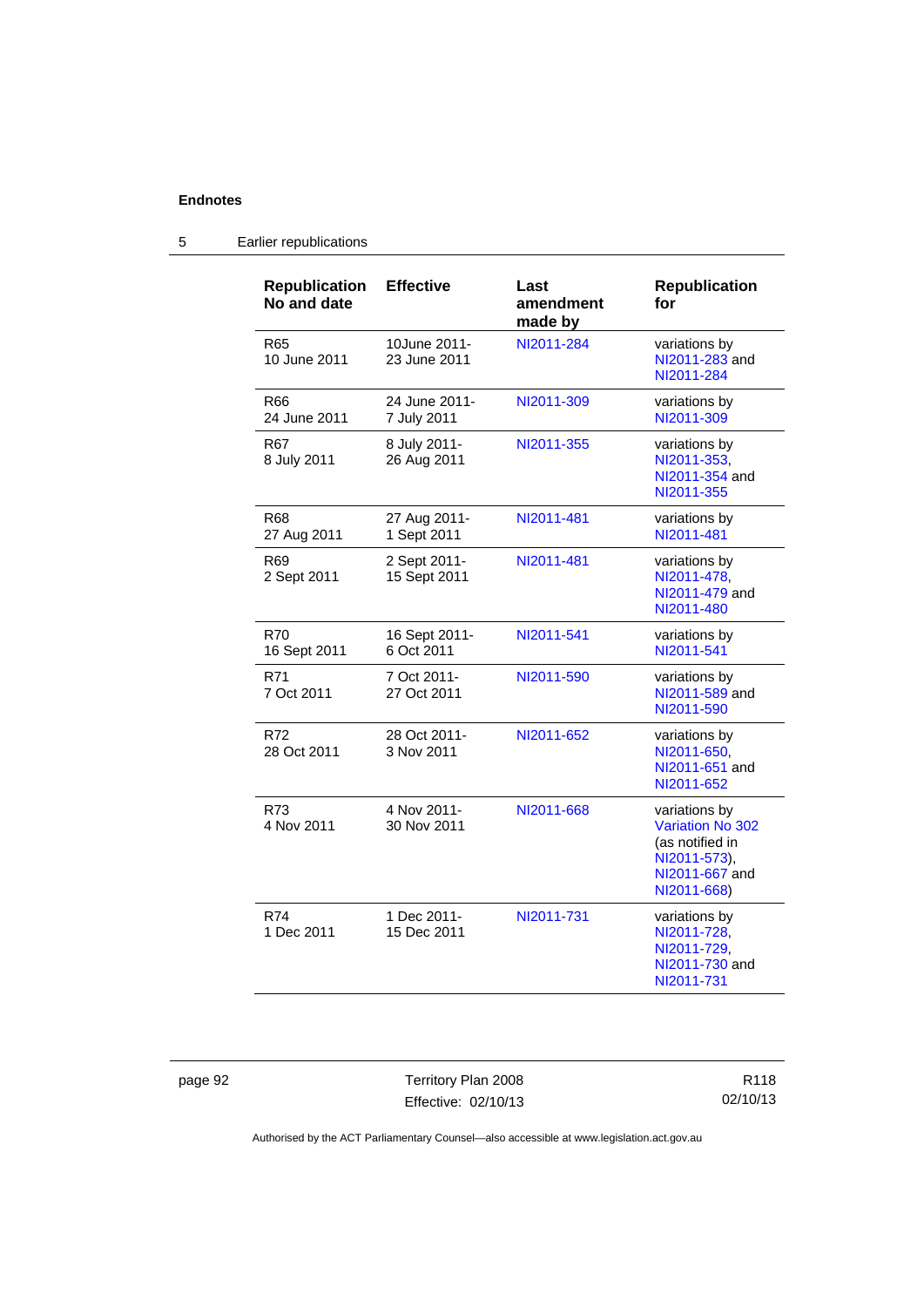Earlier republications 5

| <b>Republication</b><br>No and date | <b>Effective</b>            | Last<br>amendment<br>made by | <b>Republication</b><br>for                                                                                                                                                                             |
|-------------------------------------|-----------------------------|------------------------------|---------------------------------------------------------------------------------------------------------------------------------------------------------------------------------------------------------|
| R75<br>16 Dec 2011                  | 16 Dec 2011-<br>27 Jan 2012 | NI2011-788                   | variations by<br><b>Variation No 300</b><br>(as notified in<br>NI2011-691),<br><b>Variation No 310</b><br>(as notified in<br>NI2011-688),<br>NI2011-785,<br>NI2011-786,<br>NI2011-787 and<br>NI2011-788 |
| R76<br>28 Jan 2012                  | 28 Jan 2012-<br>23 Feb 2012 | NI2012-32                    | variations by<br>NI2012-26,<br>NI2012-28,<br>NI2012-29,<br>NI2012-30,<br>NI2012-31 and<br>NI2012-32                                                                                                     |
| R77<br>24 Feb 2012                  | 24 Feb 2012-<br>27 Feb 2012 | NI2012-83                    | variations by<br>NI2012-82 and<br>NI2012-83                                                                                                                                                             |
| R78<br>28 Feb 2012                  | 28 Feb 2012-<br>13 Mar 2012 | NI2012-87                    | variations by<br>NI2012-86 and<br>NI2012-87                                                                                                                                                             |
| R79<br>14 Mar 2012                  | 14 Mar 2012-<br>19 Mar 2012 | NI2012-125                   | variations by<br>NI2012-125                                                                                                                                                                             |
| R80<br>20 Mar 2012                  | 20 Mar 2012-<br>20 Mar 2012 | NI2012-145                   | variations by<br>NI2012-145                                                                                                                                                                             |
| R81<br>21 Mar 2012                  | 21 Mar 2012-<br>27 Mar 2012 | NI2012-146                   | variations by<br>NI2012-146                                                                                                                                                                             |
| R82<br>28 Mar 2012                  | 28 Mar 2012-<br>12 Apr 2012 | NI2012-164                   | variations by<br>NI2012-162 and<br>NI2012-164                                                                                                                                                           |
| R83<br>13 Apr 2012                  | 13 Apr 2012-<br>18 Apr 2012 | NI2012-190                   | variations by<br>NI2012-189 and<br>NI2012-190                                                                                                                                                           |
| R84<br>19 Apr 2012                  | 19 Apr 2012-<br>30 Apr 2012 | NI2012-194                   | variations by<br>NI2012-194                                                                                                                                                                             |

| R <sub>118</sub> | Territory Plan 2008 | page 93 |
|------------------|---------------------|---------|
| 02/10/13         | Effective: 02/10/13 |         |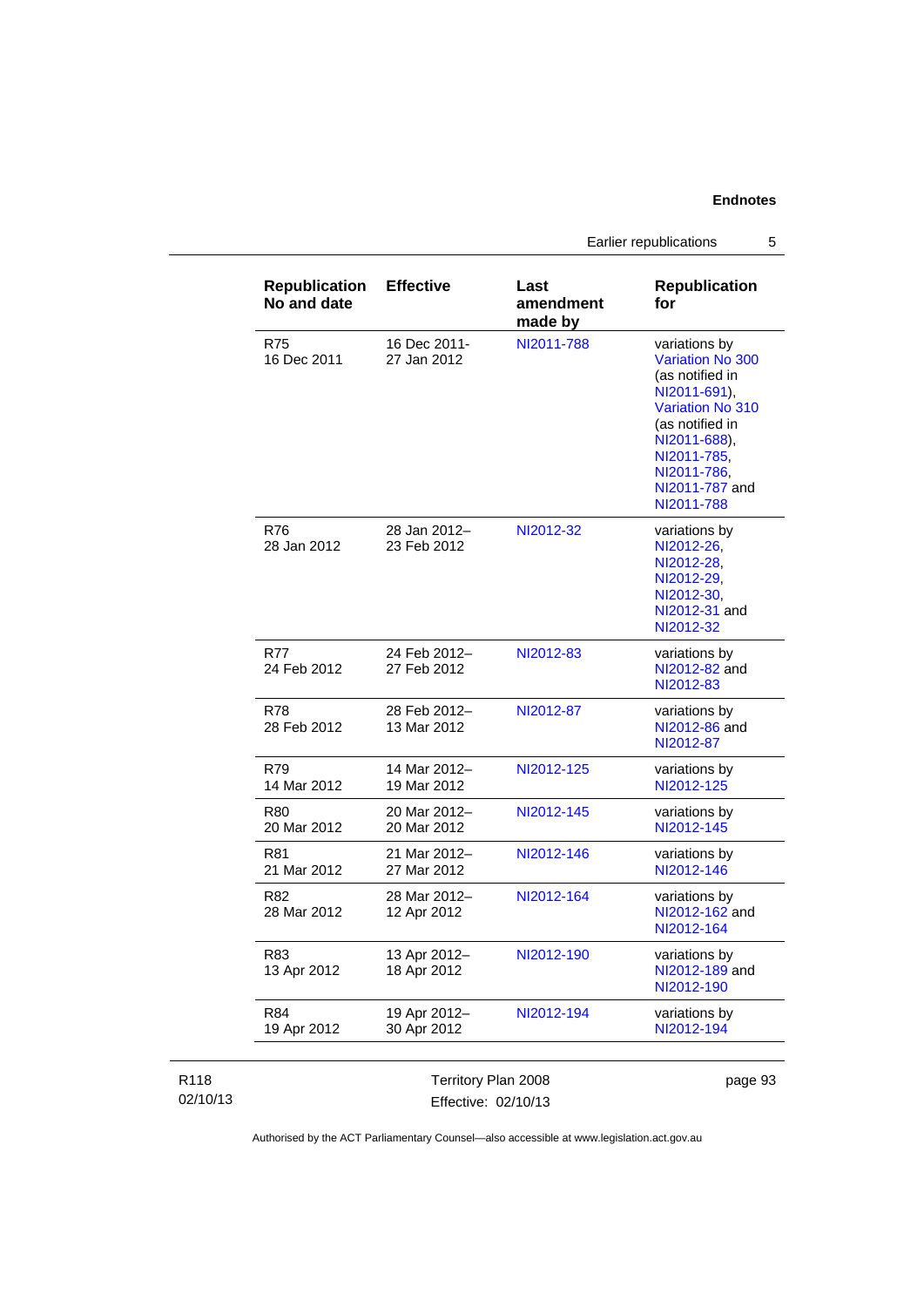| <b>Republication</b><br>No and date | <b>Effective</b>             | Last<br>amendment<br>made by | <b>Republication</b><br>for                                                |
|-------------------------------------|------------------------------|------------------------------|----------------------------------------------------------------------------|
| R85                                 | 1 May 2012-                  | NI2012-209                   | variations by                                                              |
| 1 May 2012                          | 7 May 2012                   |                              | NI2012-209                                                                 |
| R86<br>8 May 2012                   | 8 May 2012-<br>17 May 2012   | NI2012-224                   | variations by<br>NI2012-223 and<br>NI2012-224                              |
| R87<br>18 May 2012                  | 18 May 2012-<br>23 May 2012  | NI2012-224                   | variations by<br><b>Variation No 307</b><br>(as notified in<br>NI2012-201) |
| <b>R88</b><br>24 May 2012           | 24 May 2012-<br>19 June 2012 | NI2012-265                   | variations by<br>NI2012-243 and<br>NI2012-265                              |
| R89                                 | 20 June 2012-                | NI2012-304                   | variations by                                                              |
| 20 June 2012                        | 25 June 2012                 |                              | NI2012-304                                                                 |
| R90                                 | 26 June 2012-                | NI2012-314                   | variations by                                                              |
| 26 June 2012                        | 10 July 2012                 |                              | NI2012-314                                                                 |
| R91                                 | 11 July 2012-                | NI2012-352                   | variations by                                                              |
| 11 July 2012                        | 19 July 2012                 |                              | NI2012-352                                                                 |
| R92                                 | 20 July 2012-                | NI2012-374                   | variations by                                                              |
| 20 July 2012                        | 31 July 2012                 |                              | NI2012-374                                                                 |
| R93                                 | 1 Aug 2012-                  | NI2012-394                   | variations by                                                              |
| 1 Aug 2012                          | 9 Aug 2012                   |                              | NI2012-394                                                                 |
| R94<br>10 Aug 2012                  | 10 Aug 2012-<br>11 Sept 2012 | NI2012-412                   | variations by<br>NI2012-410.<br>NI2012-411 and<br>NI2012-412               |
| R95                                 | 12 Sept 2012-                | NI2012-476                   | variations by                                                              |
| 12 Sept 2012                        | 20 Sept 2012                 |                              | NI2012-476                                                                 |
| R96                                 | 21 Sept 2012-                | NI2012-507                   | variations by                                                              |
| 21 Sept 2012                        | 8 Nov 2012                   |                              | NI2012-507                                                                 |
| R97                                 | 9 Nov 2012-                  | NI2012-568                   | variations by                                                              |
| 9 Nov 2012                          | 19 Nov 2012                  |                              | NI2012-568                                                                 |
| R98<br>20 Nov 2012                  | 20 Nov 2012-<br>4 Dec 2012   | NI2012-588                   | variations by<br>NI2012-587 and<br>NI2012-588                              |

# 5 Earlier republications

page 94 Territory Plan 2008 Effective: 02/10/13

R118 02/10/13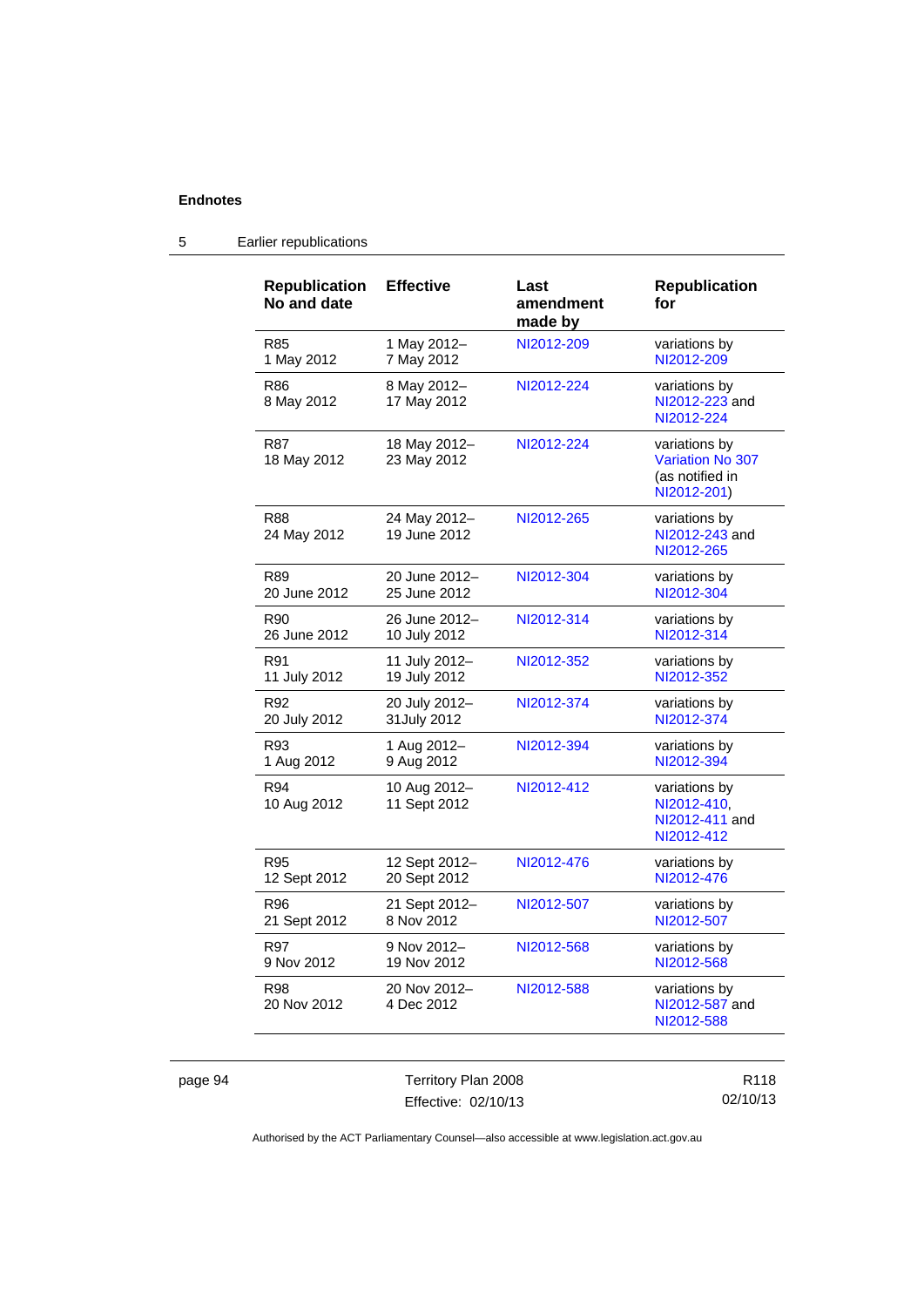Earlier republications 5

| <b>Republication</b><br>No and date  | <b>Effective</b>            | Last<br>amendment<br>made by | <b>Republication</b><br>for                                                                                                                 |
|--------------------------------------|-----------------------------|------------------------------|---------------------------------------------------------------------------------------------------------------------------------------------|
| R99<br>5 Dec 2012                    | 5 Dec 2012-<br>6 Dec 2012   | NI2012-612                   | variations by<br>NI2012-611 and<br>NI2012-612                                                                                               |
| R <sub>100</sub><br>7 Dec 2012       | 7 Dec 2012-<br>13 Dec 2012  | NI2012-612                   | variations by<br><b>Variation No 312</b><br>(as notified in<br>NI2012-366) and<br><b>Variation No 313</b><br>(as notified in<br>NI2012-287) |
| R <sub>101</sub><br>14 Dec 2012      | 14 Dec 2012-<br>17 Dec 2012 | NI2012-622                   | variations by<br>NI2012-622                                                                                                                 |
| R <sub>102</sub> (RI)<br>28 May 2013 | 18 Dec 2012-<br>20 Dec 2012 | NI2012-632                   | variations by<br>NI2012-631 and<br>NI2012-632<br>reissue for textual<br>correction in 10.1<br>Crace                                         |
| R103 (RI)<br>28 May 2013             | 21 Dec 2012-<br>10 Jan 2013 | NI2012-645                   | variations by<br>NI2012-645<br>reissue for textual<br>correction in 10.1<br>Crace                                                           |
| R104 (RI)<br>28 May 2013             | 11 Jan 2013-<br>5 Feb 2013  | NI2013-5                     | variations by<br>NI2013-5<br>reissue for textual<br>correction in 10.1<br>Crace                                                             |
| R105 (RI)<br>28 May 2013             | 6 Feb 2013-<br>5 Mar 2013   | NI2013-53                    | variations by<br>NI2013-53<br>reissue for textual<br>correction in 10.1<br>Crace                                                            |
| R106 (RI)<br>28 May 2013             | 6 Mar 2013-<br>19 Mar 2013  | NI2013-109                   | variations by<br>NI2013-109<br>reissue for textual<br>correction in 10.1<br>Crace                                                           |

| R118     |  |
|----------|--|
| 02/10/13 |  |

Territory Plan 2008 Effective: 02/10/13 page 95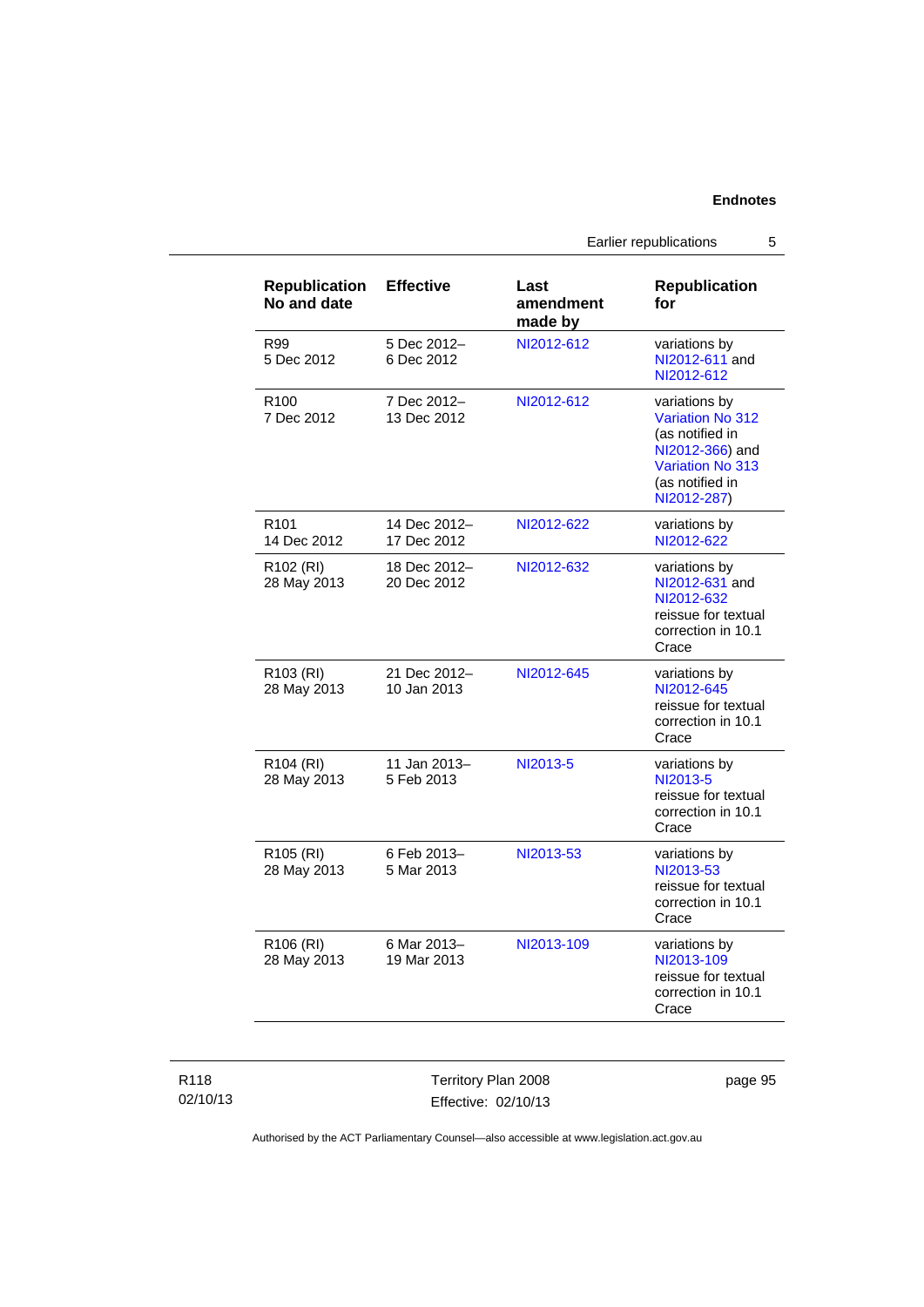| <b>Republication</b><br>No and date  | <b>Effective</b>             | Last<br>amendment<br>made by | <b>Republication</b><br>for                                                                                                                                                                       |
|--------------------------------------|------------------------------|------------------------------|---------------------------------------------------------------------------------------------------------------------------------------------------------------------------------------------------|
| R <sub>107</sub> (RI)<br>28 May 2013 | 20 Mar 2013-<br>3 Apr 2013   | NI2013-127                   | variations by<br>NI2013-124 and<br>NI2013-127<br>reissue for textual<br>correction in 10.1<br>Crace                                                                                               |
| R108 (RI)<br>28 May 2013             | 4 Apr 2013-<br>3 May 2013    | NI2013-147                   | variations by<br>NI2013-146 and<br>NI2013-147<br>reissue for textual<br>correction in 10.1<br>Crace<br>reissue for textual<br>correction in 10.1<br>Crace                                         |
| R109 (RI)<br>28 May 2013             | 3 May 2013-<br>16 May 2013   | NI2013-207                   | variations by<br>NI2013-207<br>reissue for textual<br>correction in 10.1<br>Crace                                                                                                                 |
| R110 (RI)<br>28 May 2013             | 17 May 2013-<br>30 May 2013  | NI2013-207                   | variations by<br><b>Variation No 315</b><br>(as notified in<br>NI2013-112) and<br><b>Variation No 316</b><br>(as notified in<br>NI2013-114)<br>reissue for textual<br>correction in 10.1<br>Crace |
| R <sub>111</sub><br>31 May 2013      | 31 May 2013-<br>4 June 2013  | NI2013-246                   | variations by<br>NI2013-245 and<br>NI2013-246                                                                                                                                                     |
| R <sub>112</sub><br>5 June 2013      | 5 June 2013-<br>20 June 2013 | NI2013-249                   | variations by<br>NI2013-249                                                                                                                                                                       |
| R <sub>113</sub><br>21 June 2013     | 21 June 2013-<br>4 July 2013 | NI2013-249                   | variations by<br><b>Variation No 311</b><br>(as notified in<br>NI2013-208)                                                                                                                        |

# 5 Earlier republications

page 96 Territory Plan 2008 Effective: 02/10/13

R118 02/10/13